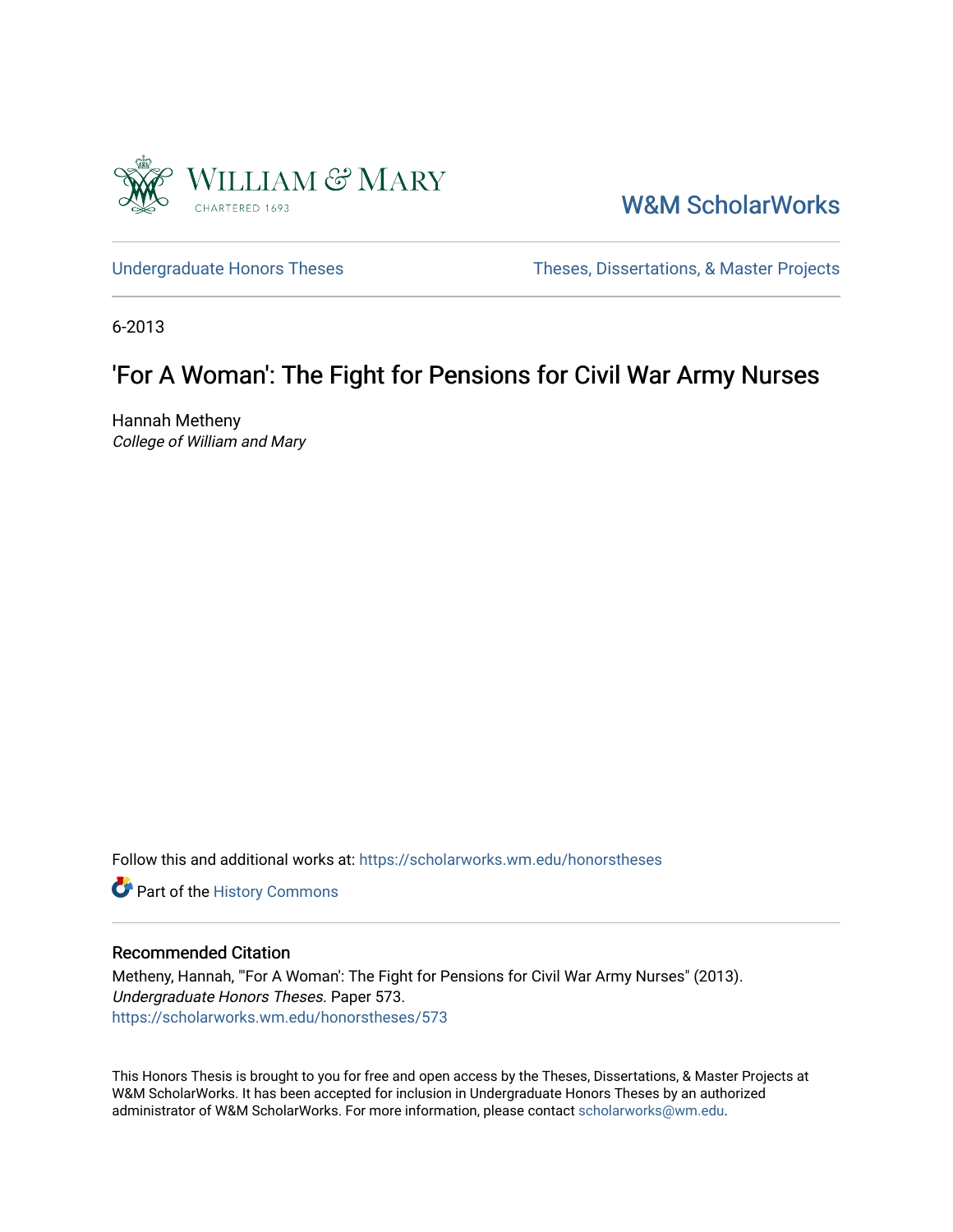"For A Woman": The Fight for Pensions for Civil War Army Nurses

A thesis submitted in partial fulfillment of the requirement for the degree of Bachelor of Arts in History from The College of William and Mary

by

Hannah Metheny

Accepted for

(Honors, High Honors, Highest Honors)

\_\_\_\_\_\_\_\_\_\_\_\_\_\_\_\_\_\_\_\_\_\_\_\_\_\_\_\_\_\_\_\_\_\_\_\_\_\_\_\_

\_\_\_\_\_\_\_\_\_\_\_\_\_\_\_\_\_\_\_\_\_\_\_\_\_\_\_\_\_\_\_\_\_\_\_\_\_\_\_\_

\_\_\_\_\_\_\_\_\_\_\_\_\_\_\_\_\_\_\_\_\_\_\_\_\_\_\_\_\_\_\_\_\_\_\_\_\_\_\_\_

**Carol Sheriff**, Director

 **James Whittenburg**

 **Katherine Preston**

Williamsburg, VA April 26, 2013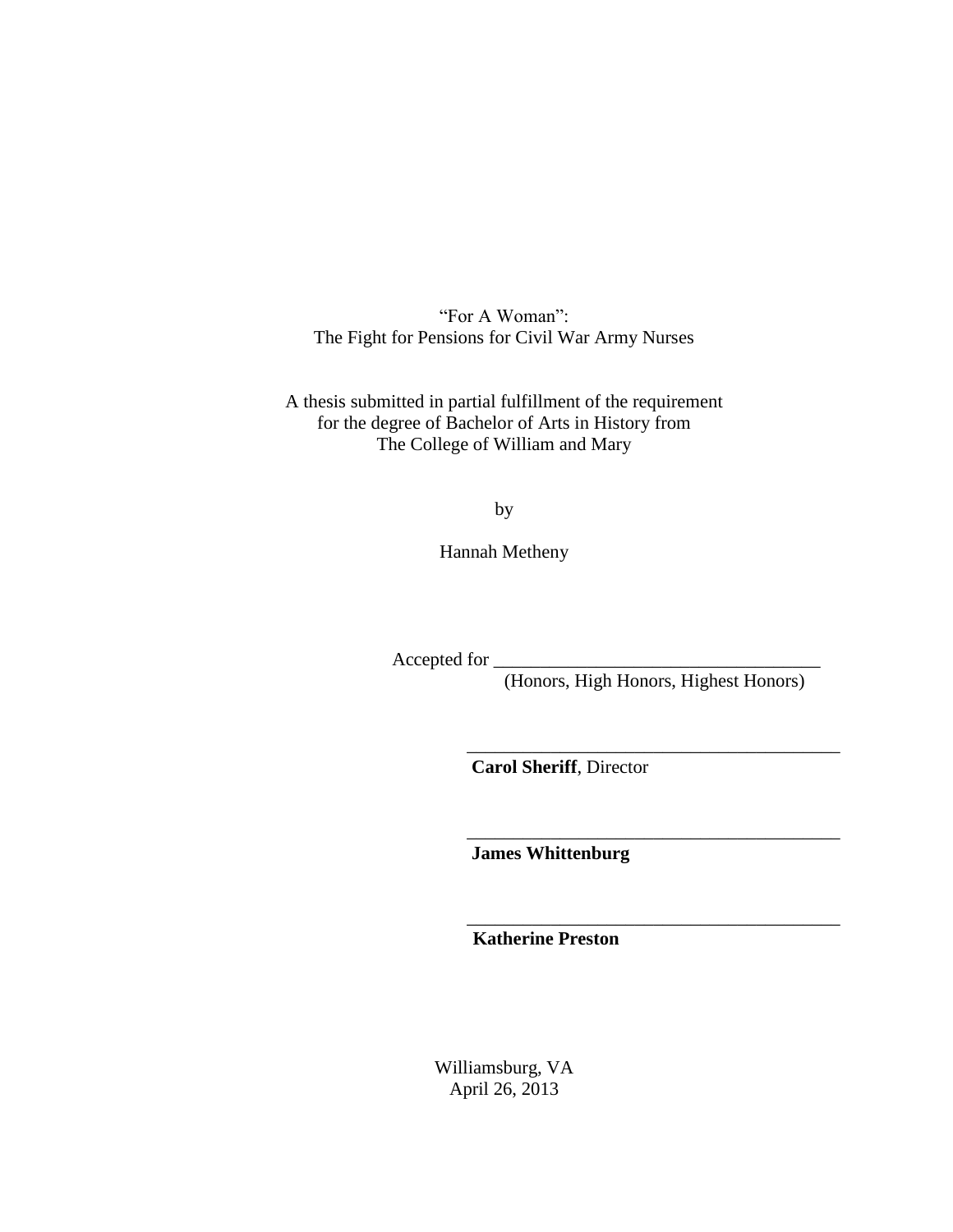#### *Introduction*

 $\overline{\phantom{a}}$ 

The National Archives holds the pension applications of 2,448 Civil War nurses. These files represent a tremendous source of information on Civil War nurses: both their wartime experiences and their post-war lives. They also potentially document a significant shift in attitudes towards women's military service, making them perfect for an examination of social history from 1860 to the turn of the  $20<sup>th</sup>$  century. Yet no one has done an in-depth analysis of these pension records, the legislation that made them possible, or the process that nurses went through in their struggle for military pensions.

In this study, I examine a sample of 377 pension applications to address issues of race, gender and societal expectations, and the relationships between women, the U.S. military, and the federal government. The pension applications that make up this sample were the result of four years of false starts and failed compromises between Congress and two organizations, the Woman's Relief Corps (WRC) and the Army Nurses' Association (ANA). Their efforts resulted in the Army Nurses Pension Act, also known to its supporters as "The Bill Which Finally Passed."<sup>1</sup> Signed into law by President Benjamin Harrison on August 5, 1892, this bill entitled all women who served as nurses in the Union Army during the American Civil War to a pension of \$12 per month, provided they had served at least six months and had been hired by someone authorized by the War Department to engage nurses.

For the women involved in its passage, and the act's beneficiaries, the Army Nurses Pension Act (ANPA) was a tremendous achievement, the culmination of years of effort and compromise. Certain groups of women, such as spies, scouts, cooks, and

<sup>&</sup>lt;sup>1</sup> "Pensions to Army Nurses: The Bill Which Finally Passed," *The National Tribune*, August 11, 1892.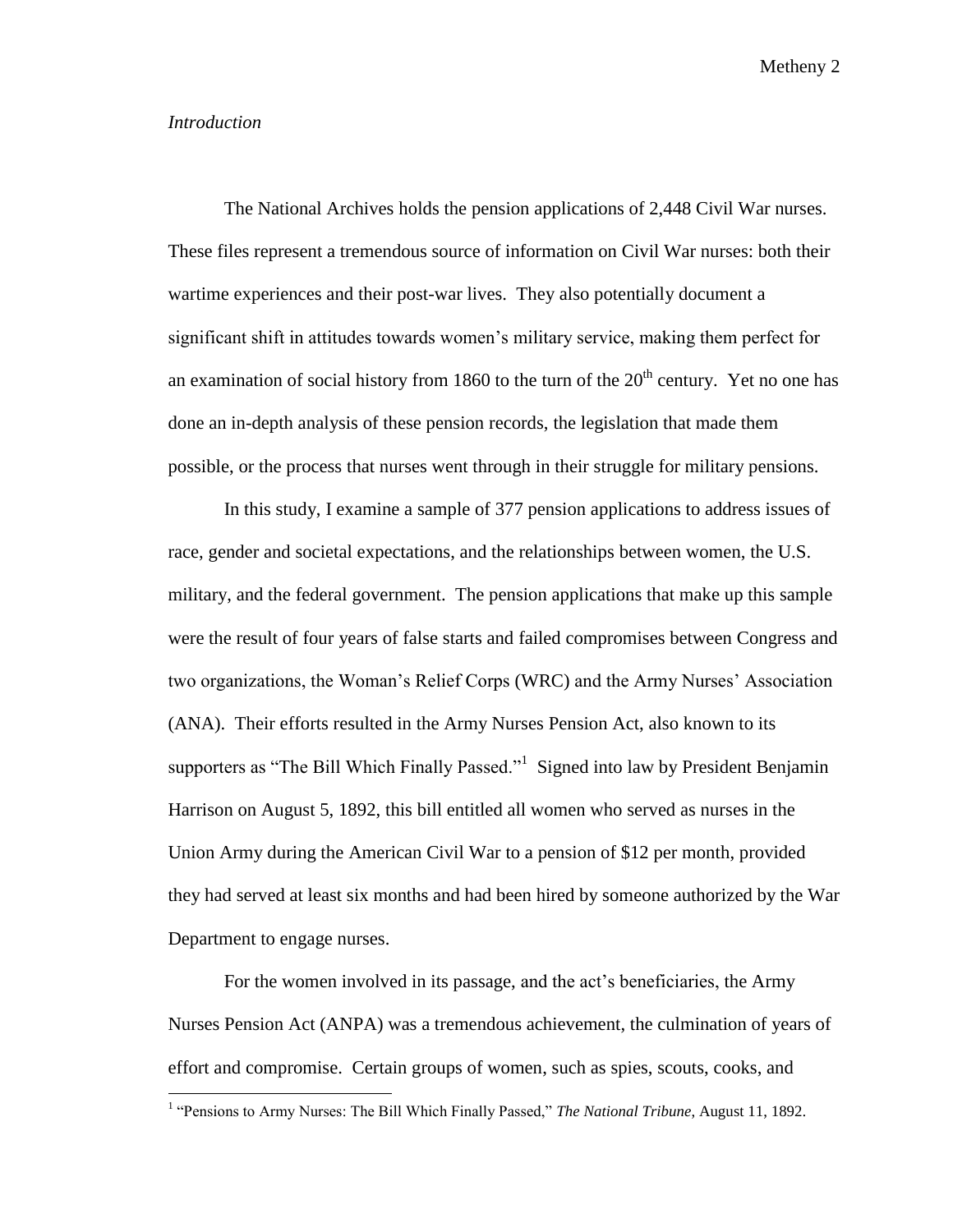laundresses, were excluded, and southern women, though never explicitly denied access to pensions, were ineligible on principle. Yet, for the first time the federal government recognized women's service in the army during the Civil War on a large scale.

Not only was women's service during the war recognized, and thereby to some extent legitimized, the ANPA effectively endorsed women's financial independence from male bread-winners. This was a major shift in policy, as prior to 1892 Congress rarely supported women's struggles for financial independence. Between 1866 and 1892—a twenty-five year period—Congress passed approximately two hundred special acts granting pensions to women based on their own military service rather than that of a husband or son. In comparison, thousands of women drew dependents' pensions as the widow or mother of a deceased soldier, but this pension was only available as long as the woman remained unmarried. Once married, the government expected the new husband to provide for his wife. $^2$  With the passage of the ANPA, widows and mothers who had also served as nurses—and there were a surprising number of them—now had access to a source of income independent of their marital status, allowing them greater freedom in their personal lives.

The ANPA also implicitly acknowledged women's military service, since service pensions were reserved for military personnel. Less apparent, but still important, the ANPA and its turbulent history demonstrate to present-day historians the increasingly visible role women played in politics in the late 1800s as individual actors or as groups with their own political agendas, and how much political and social clout these women wielded.

<sup>2</sup> Megan McClintock, "Civil War Pensions and the Reconstruction of Union Families," *Journal of American History* 83, no. 2 (1996): 456-480.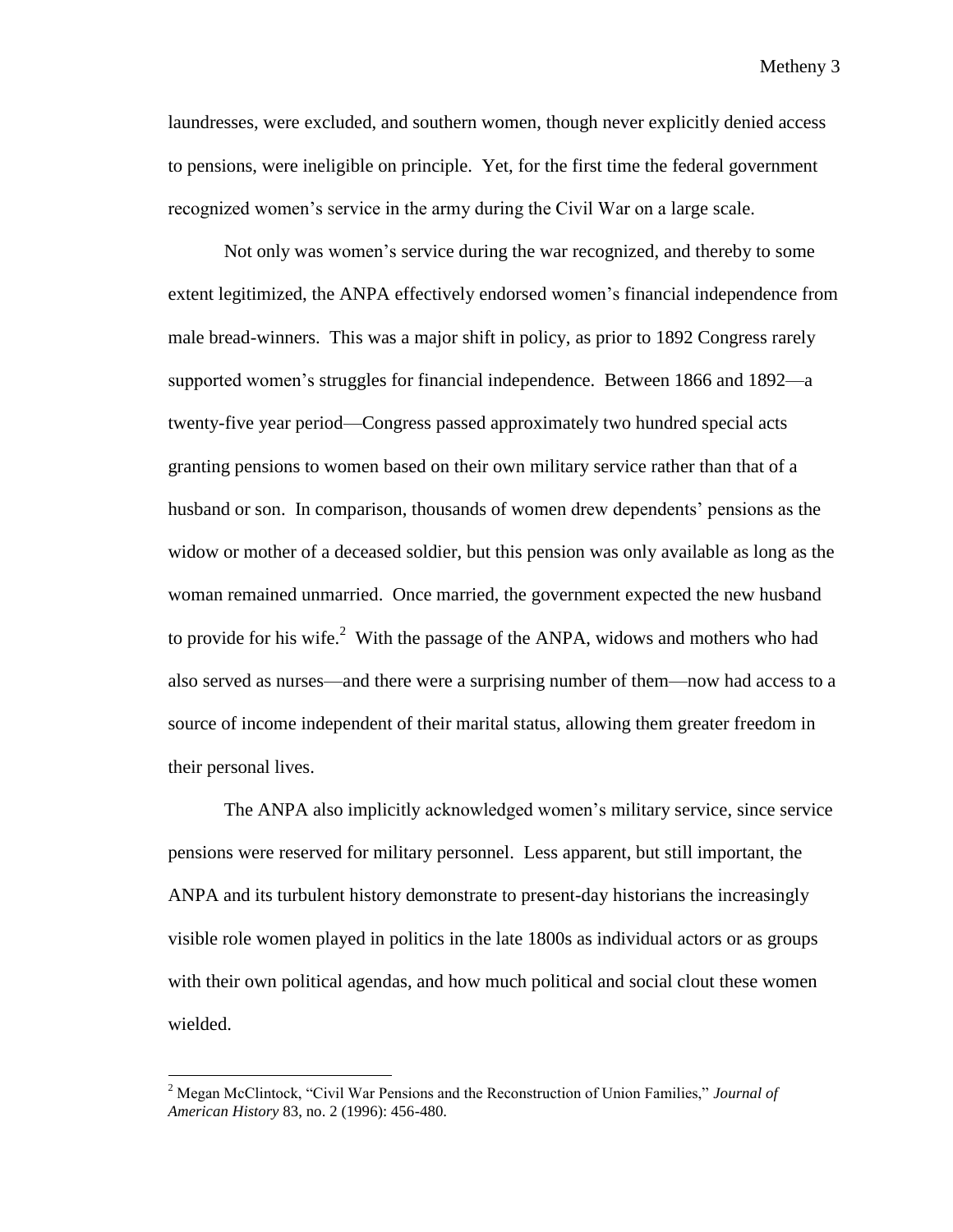The ANPA was, however, the most support and recognition army nurses achieved for several decades. A study of the legislative history of the ANPA reveals not only a sharp decline in interest in the welfare of Civil War nurses after the act's passage, but also what amounts to a dismissal of their plight. Surprisingly, the source of this rejection was not just Congress or the Pension Bureau, though both organizations certainly played a role. Rather, the dismissal came from the Woman's Relief Corps, the very group that had just spent four long years demanding that Congress pension army nurses.The Chairwoman of the WRC's Pension Committee, Kate B. Sherwood, had been undermining the movement for years. Under her leadership, and with the support of the numerous women in the WRC who had not served in the military, the welfare of former nurses that had previously been so central to the organization's mission took second place to the welfare of widows and veterans and the memorialization of the war. This left only one woman, Annie Wittenmyer, a former WRC President and army nurse herself, invested in the fight, which she waged almost single-handedly during the 1890s. However, the WRC's neglect, combined with the gendered expectations of Congress and the Bureau, as well as the effects of the Panic of 1893, meant that even Wittenmyer could not fix the gaps in the Army Nurses Pension Act, and the plight of former nurses was forgotten.

This conclusion emerges as well from a study of the pension files themselves. Examination of 377 nurses who applied for pensions before and after the passage of the ANPA reveals a significant amount about the pension process and the difficulties women faced trying to prove their service to the satisfaction of Congress or the Pension Bureau. These hurdles reflect the changing, or more frequently, the unchanging opinions of the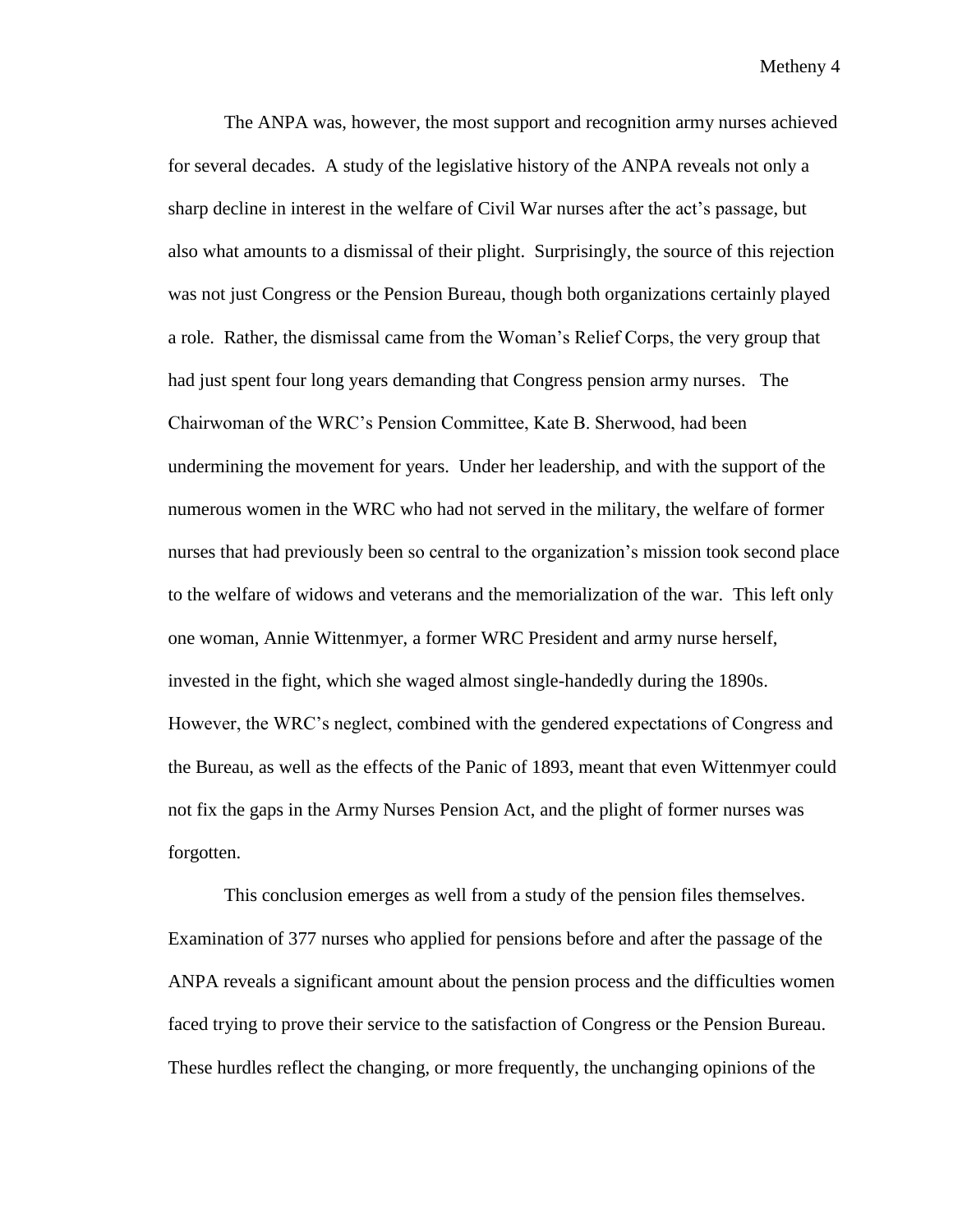Bureau and congressmen towards the women who applied, and towards women's service in the military. The pensions also reveal a great deal about the applicants themselves and their own views on the pension system and their military service. It is difficult to know precisely how factual their claims were or how much these women may have exaggerated their circumstances with the idea of appealing to the sympathies of the Congressmen or Bureau employees examining their case, but by comparing the views towards women's service expressed in the pensions with those expressed thirty years earlier during the war, it becomes increasingly clear that while many nurses, including Wittenmyer, pushed for a more inclusive view of women's military service, Congress, the Pension Bureau, and the Woman's Relief Corps were not willing to alter or challenge expectations regarding women's military service.

Other scholars have examined the importance of the pension system in social history. Skocpol, McClintock, and Logue and Blanck have all noted the power that the government, particularly the Republican Party, exercised in defining eligibility for pensions based on culturally-specific definitions of moral behavior and gendered or racial views.<sup>3</sup> Such work however has focused either on different groups of pensioners, or on a broader time frame.

Analysis of Civil War nurses' pensions specifically has been limited to two smallscale studies: Mercedes Graf's article, "For Pity's Sake: Civil War Nurses and the Pension System," and Jane Schultz's *Women at the Front: Hospital Workers in Civil War America*. While Graf notes the difficulties nurses faced during the pension process, her

<sup>3</sup> Theda Skocpol, *Protecting Soldiers and Mothers: The Political Origins of Social Policy in the United States* (Cambridge: President and Fellows of Harvard College, 1992); McClintock, "Civil War Pensions," 456-480; Larry M. Logan and Peter Blanck, "'Benefit of the Doubt'": African-American Civil War Veterans and Pensions," *Journal of Interdisciplinary History* 38, no. 3 (2008): 377-399.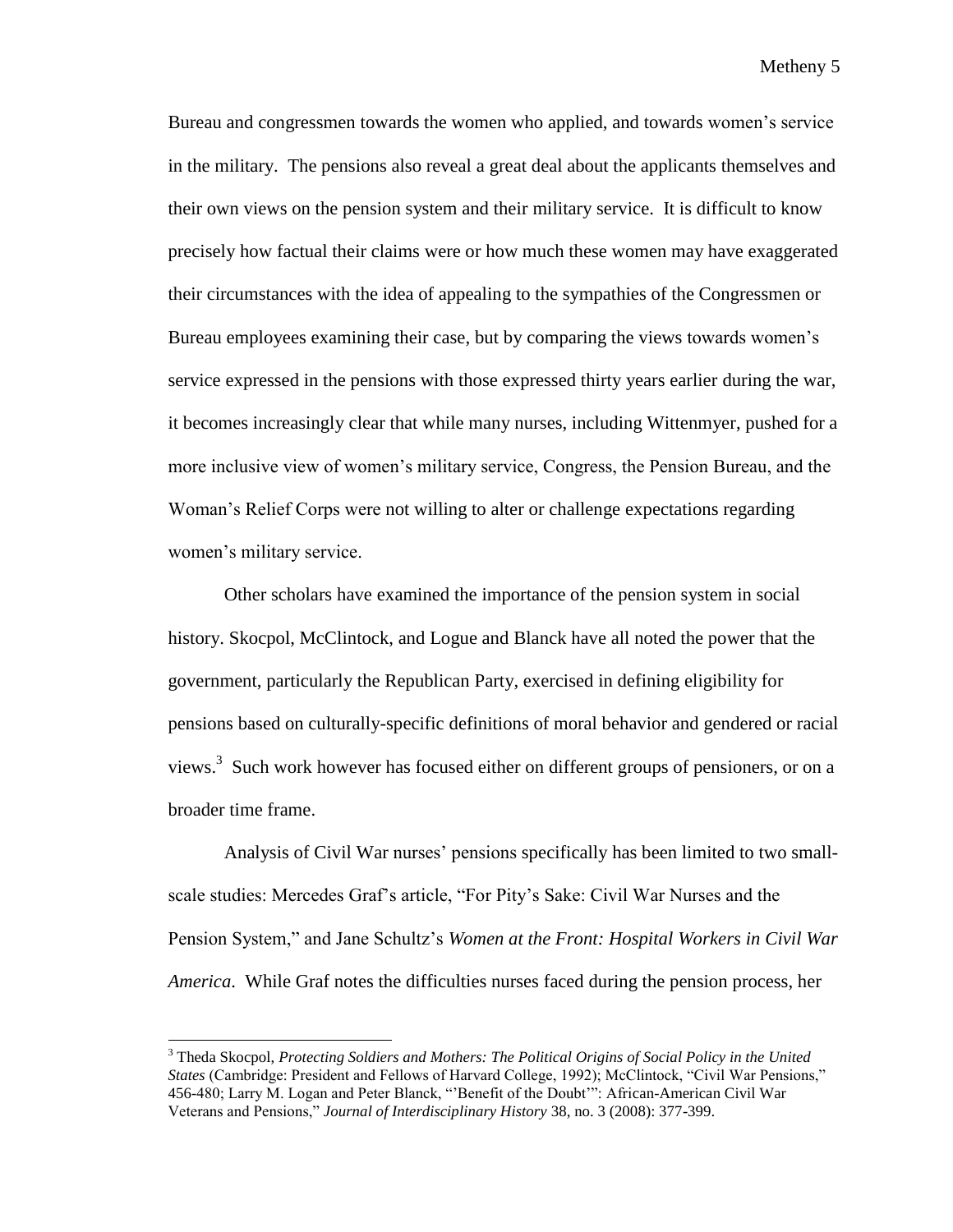small sample size prevents her from addressing the complexity of these issues: she notes, for instance, that the process of acquiring a pension was centered on definitions of morality and service, but does not examine how these were defined by the Bureau. Graf further argues that many of the difficulties nurses encountered during the pension process can be traced back to social class. While social class certainly played a role in the pension process, it was not the overwhelming factor that Graf makes it out to be. Graf's analysis also makes no mention of the various groups involved in securing pensions for army nurses—something that, had she analyzed more pension files, she would not have missed.<sup>4</sup>

Schultz's analysis of army nurses' pensions is more comprehensive. She not only studies the pensions themselves, but also the legislative history of the ANPA and the involvement of the WRC. Like Graf, Schultz argues that social status was a critical factor in the pension process, but specifies that its main impact can be seen in "the valuing and devaluing of specific forms of domestic work on which pension eligibility would be judged."<sup>5</sup> She also links success to literacy and race. While these are sound arguments, Schultz's sample size is depressingly small—she cites fewer than forty nurses in her study. Schultz also argues that the Bureau was flexible in granting pensions to nurses who deviated from the standards established by women in Dix's nursing corps. This study, however, tends to prove the opposite.

In order to understand the change that these pensions and the ANPA represent, it is essential to understand the attitudes regarding nurses and their service during the Civil

<sup>4</sup> Mercedes Graf, "For Pity's Sake: Civil War Nurses and the Pension System," *Prologue* 40, no. 2 (2008): 28-35.

<sup>5</sup> Jane E. Schultz, *Women at the Front*: *Hospital Workers in Civil War America* (Chapel Hill: University of North Carolina Press, 2004), 186.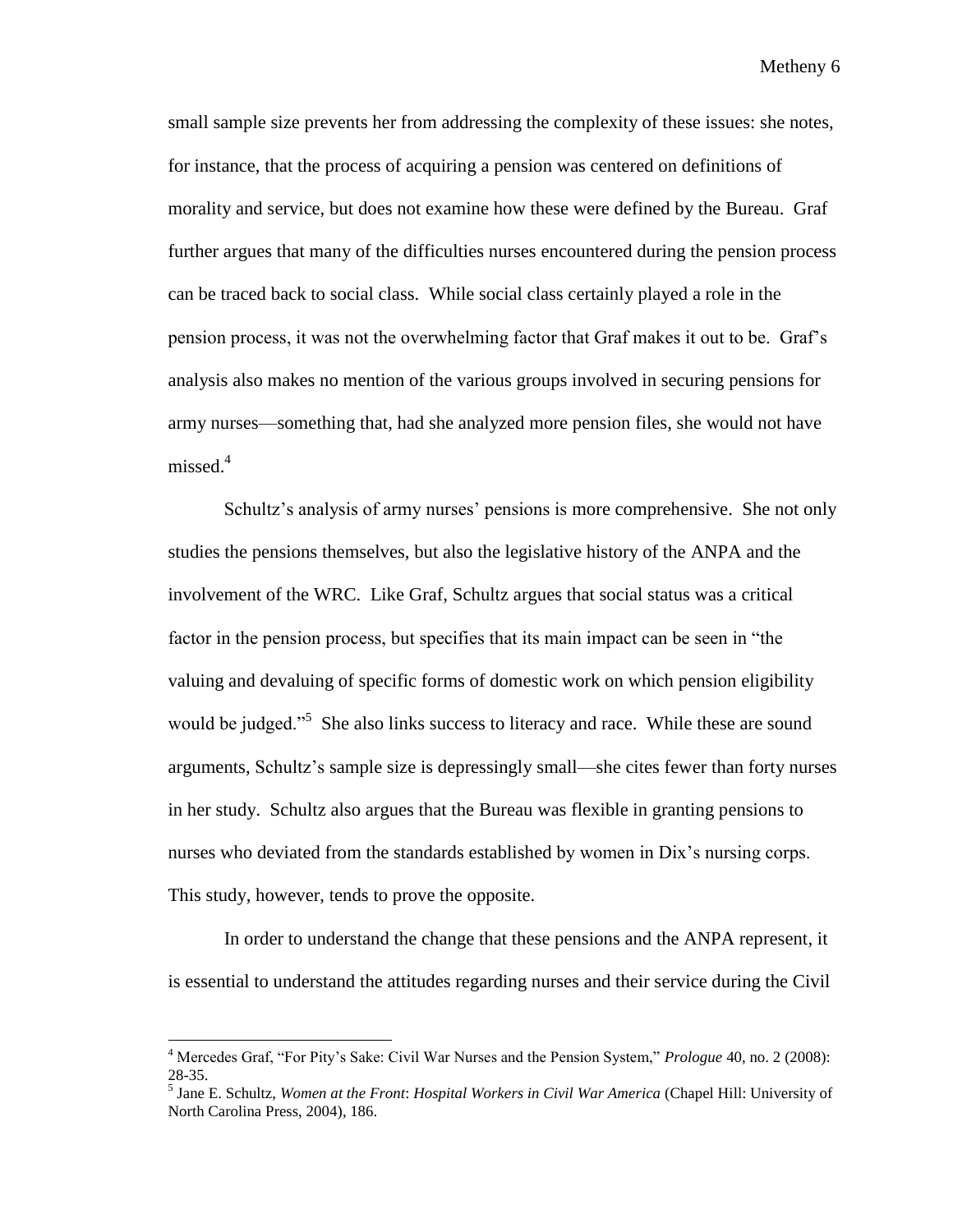War. Since white Southern women rarely appealed to the federal government for aid and, there is only one Confederate nurse in this sample, their experiences are not covered here.<sup>6</sup> Instead, this study will focus on women who served with or alongside the Union Army, and their diverse, gendered experiences. The history of pension legislation is also central to any understanding of the importance of the ANPA within the larger scheme of American history and the debate over female military service.

### *Women's Service in the Military: 1775-1865*

 $\overline{a}$ 

Women in the military were certainly not unheard of at the time of the Civil War. One of the most famous Revolutionary War heroines was Molly Pitcher, who brought water to the wounded at the Battle of Monmouth until her husband was wounded by a British musket ball. When he was carried off the field, Molly took his place at the gun and continued firing it until the end of the battle. While the Molly Pitcher story is probably more folklore than fact, the Revolutionary Army did have a significant number of women attached to it.<sup>7</sup> Elizabeth Leonard estimates there were as many as three to six women attached to any given company, typically soldier's female relatives, who often

<sup>&</sup>lt;sup>6</sup> While the government openly denied former Confederate soldiers pensions, it does not appear to have done the same for Southern women. Nor does it appear that Southern women tried to avail themselves of this oversight. Only one of the 377 pensions in this sample was put forward by a woman with Confederate sympathies, but she was applying based on later service with the US Regular Army, not the Confederacy (Mary J. Doherty Pension File, App. 1141584). It was also not unheard of for southern states to pension Confederate veterans, and occasionally widows. I have, however, found only one case of a pension being extended to a Confederate nurse by the state: Delity Powell Kelly who was pensioned by Florida in 1930 [\(http://www.floridamemory.com/items/show/173331,](http://www.floridamemory.com/items/show/173331) accessed March 20, 2013). According to Schultz, this is most likely due to the fact that there was no centralized women's organization in the South (the Southern equivalent of the Woman's Relief Corps) to push these claims on a state level, and that many Southern women expressed a strong sense of resentment and sectional separatism towards their former opponents, particularly the federal government, which kept them from applying for federal aid (Schultz, 185).

<sup>7</sup> Elizabeth Leonard, *All the Daring of the Soldier* (New York: W.W. Norton & Company, 1999), 155.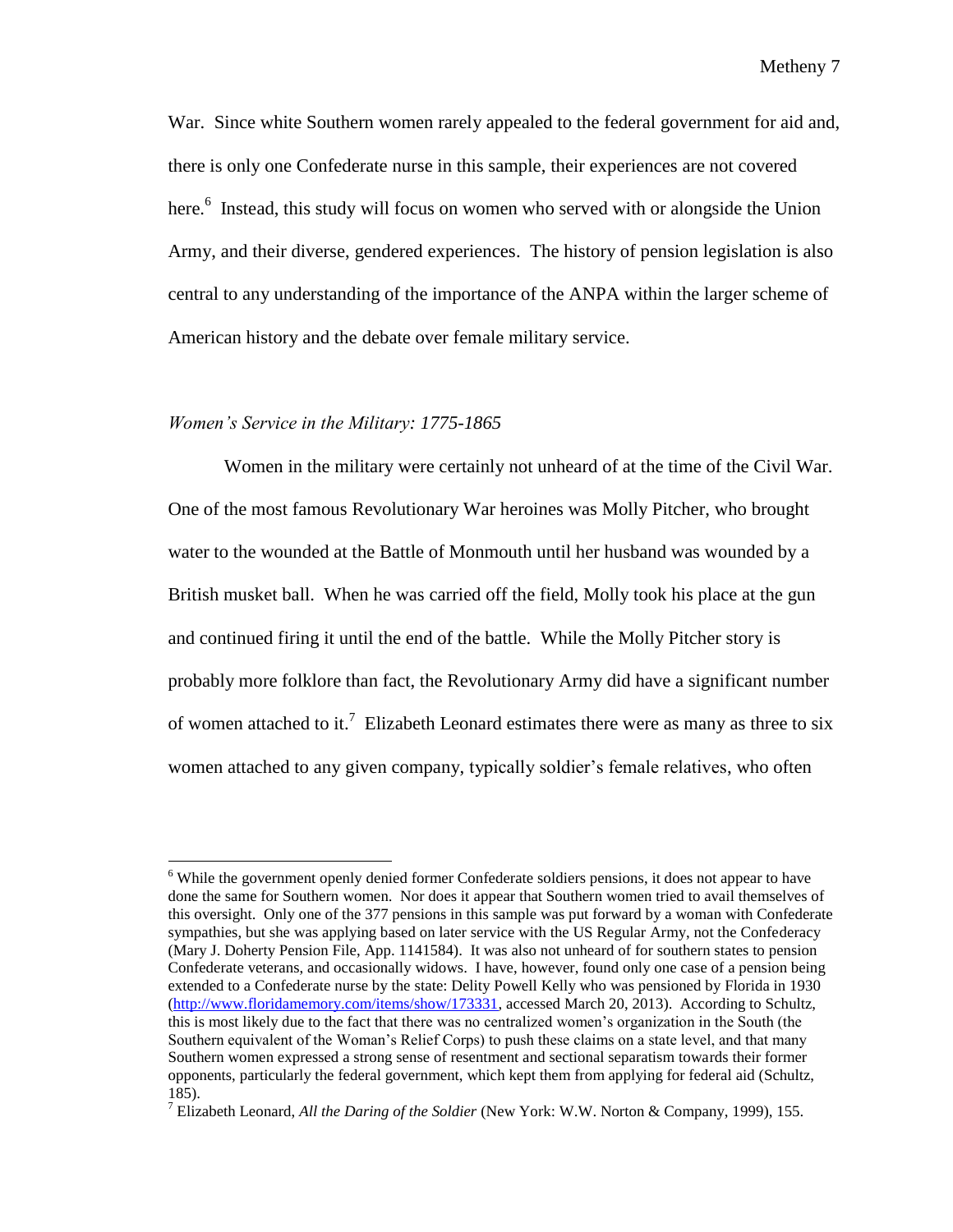served as nurses, laundresses, or cooks.<sup>8</sup> In 1802, Congress actually attempted to limit the number of women attached to the army by declaring that the army's Subsistence Department would only provision four women, or laundresses, per company. This rule was still on the books when hostilities broke out in  $1861$ <sup>10</sup>

The onset of the Civil War, however, opened up new military occupations for women. Several hundred women worked at federal arsenals like those in Washington, Pittsburgh, and Springfield, Massachusetts, rolling cartridges for the army. Others served in the military as scouts, smugglers, and spies. Some even disguised themselves as men and formally enlisted. In her 1888 memoir, Mary Livermore, an agent for the Sanitary Commission, estimated that four hundred women soldiers were known to have served in the Union Army, "but I am convinced that a larger number of women disguised themselves and enlisted in the service.<sup> $11$ </sup> One recent study identified 250 female soldiers fighting on both sides, all disguised as men—with varying degrees of success.<sup>12</sup> Conversely, another study estimated there were at least one thousand women who were in military service, possibly even several thousand.<sup>13</sup>

By contrast, female nurses were much more commonplace. The best estimates

come from the Carded Service Record, which was created by the US Record and Pension

 8 Ibid., 101.

<sup>9</sup> Ibid.*,* 101.

<sup>&</sup>lt;sup>10</sup> U.S. War Department, *Revised Regulations for the Army of the United States, 1861. With a Full Index. By Authority of the War Department* (Philadelphia: George W. Child, 1862), 24.

<sup>11</sup> Mary A. Livermore, *My Story of the War*: *The Civil War Memoirs of the Famous Nurse, Relief Organizer and Suffragette* (Hartford: A.D. Worthington & Co. Publishers, 1887), 119-120.

<sup>&</sup>lt;sup>12</sup> DeAnne Blanton and Lauren M. Cook, *They Fought Like Demons: Women Soldiers in the American Civil War* (Baton Rouge: Louisiana State University, 2002), 7.

<sup>13</sup> Richard H. Hall, *Women on the Civil War Battlefront* (Lawrence: University of Kansas Press, 2006), 11. Hall defines female soldiers as "women who actively participated in military affairs, especially those who 'soldiered' with the men and shared the same hardships and dangers. Frontline nurses who were pioneering a new field for women fit this category, as do scouts, spies, and smugglers" (8). While I take no issue with placing the service of nurses on the same level as soldiers, I define soldiers in this case as women who disguised themselves as men and picked up a rifle. Consequently, for the purposes of this paper, Hall's estimate is treated with a degree of caution.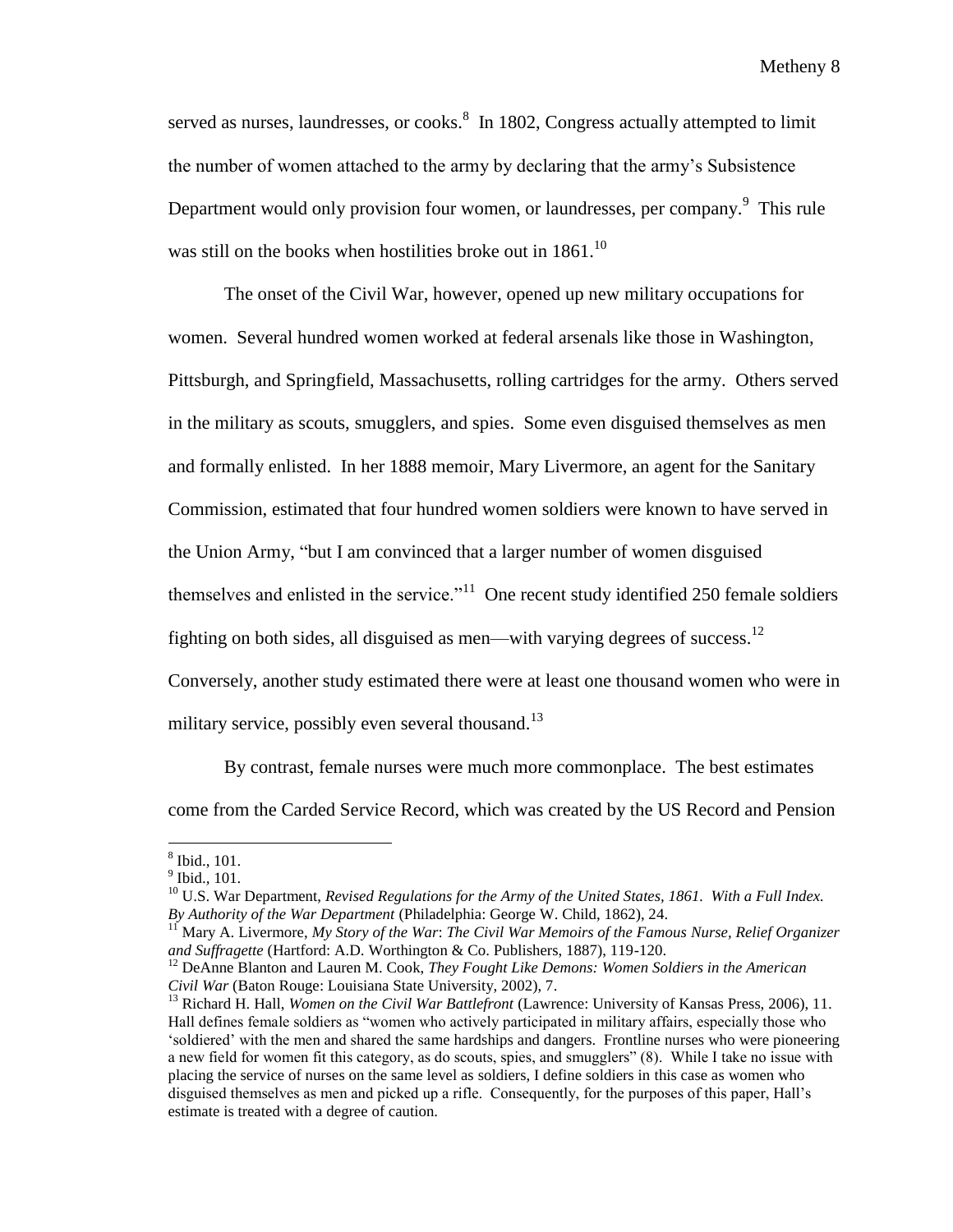Division in 1890 to estimate how many women would qualify for the Army Nurses Pension Act. Hapless clerks poured over old hospital muster rolls and payrolls and recorded the name of each female employee they came across, along with the nature and length of her service as exhibited by the records. According to this exhaustive search, approximately 21,208 Northern women served in hospitals as nurses, matrons, laundresses, and cooks.<sup>14</sup> However, many women were reticent about signing the payroll or the muster roll. Many middle- and upper-class nurses prided themselves on working without compensation, and looked askance at other women who accepted pay for their services. Others simply never had the opportunity to sign. Women like Maria Abbey, Phebe Farmer, and Mary E. Buckey opened their own homes for use as hospitals, but as these were informal hospitals no muster roll was ever made.<sup>15</sup> Amanda Smyth was never added to the muster roll at the New Albany hospital where she worked because her husband wanted her to be free to return home at any time to look after their year-old son.<sup>16</sup> Muster rolls were also taken infrequently and were often incomplete. These gaps in the record suggest that the number of women who served as nurses was probably significantly higher.

Nursing at home was traditionally part of the female domestic (i.e. private) sphere; nursing injured soldiers was in many ways a natural extension of that duty. Yet, when women stepped into the military sphere, which was a distinctly public and male area, they immediately came under attack. Some detractors worried that the masculine environment might give women more masculine qualities. One woman taunted a

<sup>14</sup> Schultz, *Women at the Front*, 20.

<sup>&</sup>lt;sup>15</sup> Maria A. Abbey Pension File, App. 691950, Cert. 425084; Phebe Farmer Pension File, App. 1138498; Mary E. Buckey Pension File, App. 1129426.

 $16$  Amanda B. Smyth Pension File, App. 1130631, Cert. 899523.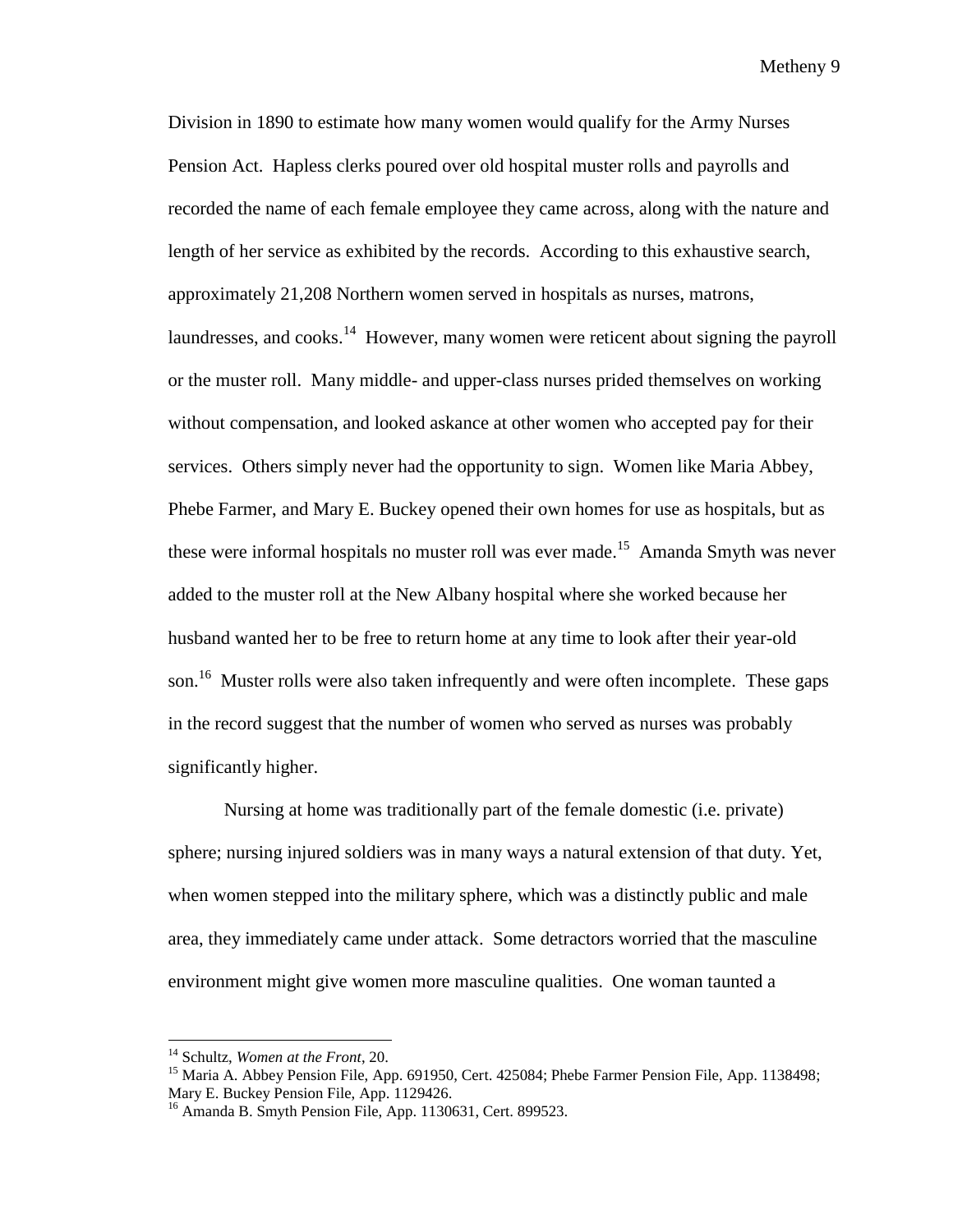potential nurse, saying her work would make her "a perfect amazon, and some day you will reappear in buttons and epaulettes, singing the Marseillaise in a bass voice."<sup>17</sup> Innuendo was also common in public and private critiques of military nurses, in particularly those complaints lodged by soldiers and surgeons. Their concerns ran the gamut from forbidden hospital romances to potential exposure to male nudity to women who intentionally served with the sole purpose of finding a husband—or just a temporary liaison. One unhappy surgeon wrote to Surgeon General William Hammond in May, 1863, pleading, "My Dear General, in behalf of modesty do I beseech you to issue an order prohibiting Feminine Nurses—throwing themselves into the Arms of Sick  $\&$ wounded Soldiers and Lasciviously Exciting their Animal passions."<sup>18</sup> Others had more practical concerns. When Elizabeth Aiken and Mary Sturgis tried to offer their services as regimental nurses to the  $6<sup>th</sup>$  Illinois, its future colonel lectured them on the dangers. "The rebels…will not be liable to show you any particular favors or mercy in consideration of your being *women.* Men who can strip and tar and feather schoolmistresses, as they have done, would not show nurses in our army much respect. My opinion is that unless you can jump over a ten rail fence, run a mile, and swim a river, you had better not go."<sup>19</sup>

The surgeons who dealt with female nurses on a regular basis expressed other qualms as well. They frequently complained about nurses' lack of medical training (despite the fact that many surgeons had just as little training), and fumed at the lack of

l

<sup>&</sup>lt;sup>17</sup> Harriet Terry to Harriet Foote Hawley, January 5, 1863, Hawley Papers, Library of Congress, quoted in Schultz, *Women at the Front,* 54.

<sup>&</sup>lt;sup>18</sup> A. Bolus to Surgeon General Hammond, May 24, 1863, Letters Received, 1818-1870, Union Surgeon General's Office, National Archives and Records Administration, quoted in Schultz, *Women at the Front,*  124.

<sup>&</sup>lt;sup>19</sup> Galusha Anderson, *The Story of Aunt Lizzie Aiken* (Chicago: Jansen, McClurg & Co., 1880), 71.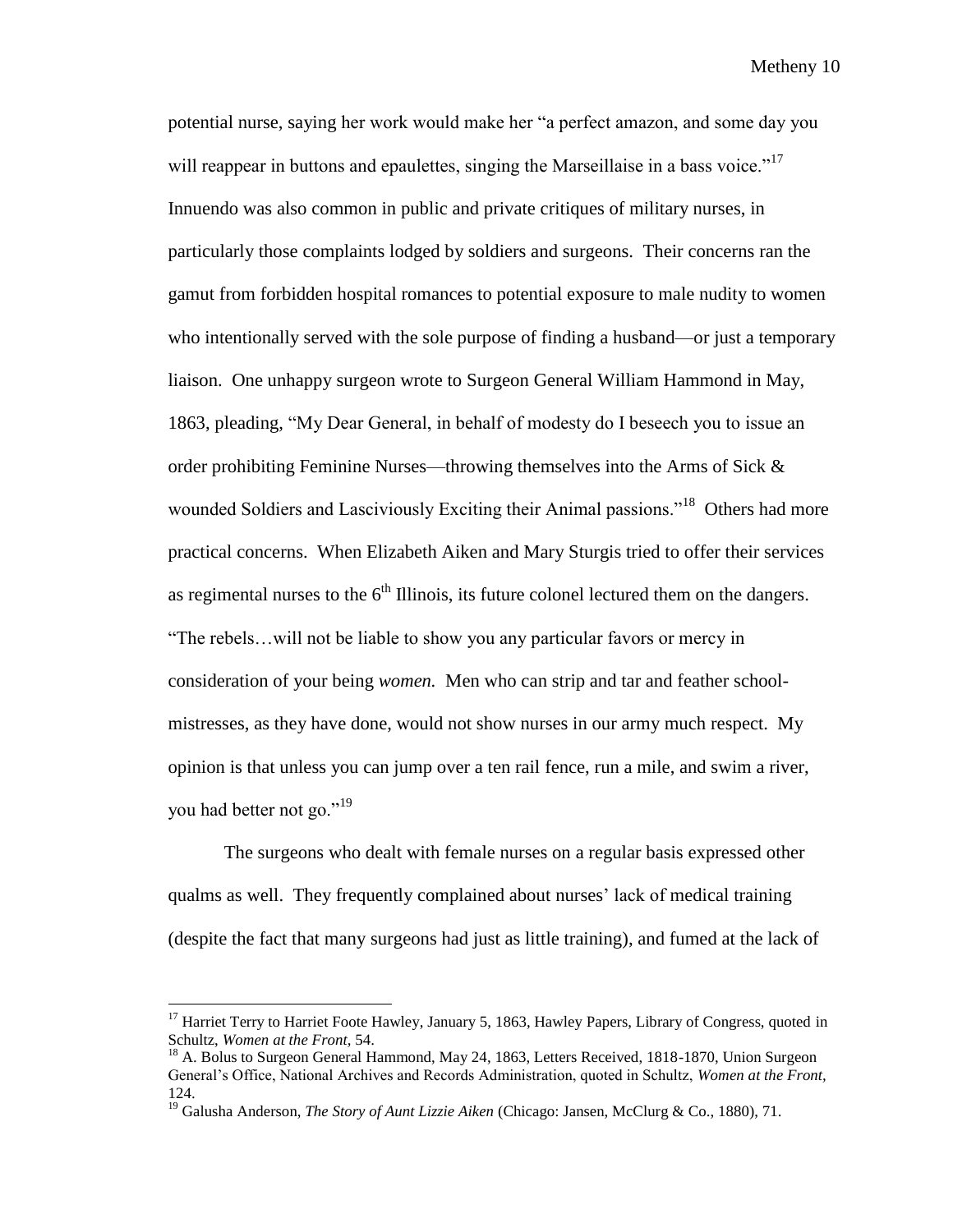control they had over these women.<sup>20</sup> According to army regulations, nurses were supposed to be taken from amongst the invalid privates in the hospital, and as such were subject to military discipline. Surgeons chose the least injured men and appointed them to help in the kitchens, tend to their comrades' injuries, and in general mind the wards. When female nurses arrived at the hospitals, they began to take over these positions. Since most of these women worked for non-governmental organizations, like the United States Sanitary or Christian Commission, and were appointed with little or no input from the hospital surgeon, their presence could easily be read as a threat to a surgeon's authority in his own hospital, and it made many surgeons uncomfortable. When Surgeon C.C. Byrne agreed to allow several US Christian Commission nurses to open a Special Diet Kitchen at his Chattanooga hospital, he insisted that "a rigid system of noninterference, and subordination in all things concerning the hospital will be expected and required."<sup>21</sup> The Christian Commission nurses agreed to Byrne's condition, but other nurses were not so accommodating, and ignored or circumvented military protocol in their mission to help their patients. In one famous example, Mary Ann Bickerdyke angrily dismissed a ward surgeon when he reported late for duty after "a night's debauch"—apparently this was his fourth repeat performance—swearing she would have his shoulder straps off in three days. Within a week, the surgeon was officially dismissed. $^{22}$ 

Many nursing organizations were aware of these complaints against their nurses and took steps to allay the public's and the army's concerns. Dorothea Dix, a pioneer in

<sup>&</sup>lt;sup>20</sup> Jane E. Schultz, "The Inhospitable Hospital: Gender and Professionalism in Civil War Medicine," *Chicago Journals* 17, no. 2 (1992): 371-373.

 $21$  C.C. Byrne to Annie Wittenmyer, March 20, 1864, in Carrie Pollard Pension File, App. 1141411, Cert. 871309.

<sup>22</sup> Livermore, *My Story of the War,* 510-511.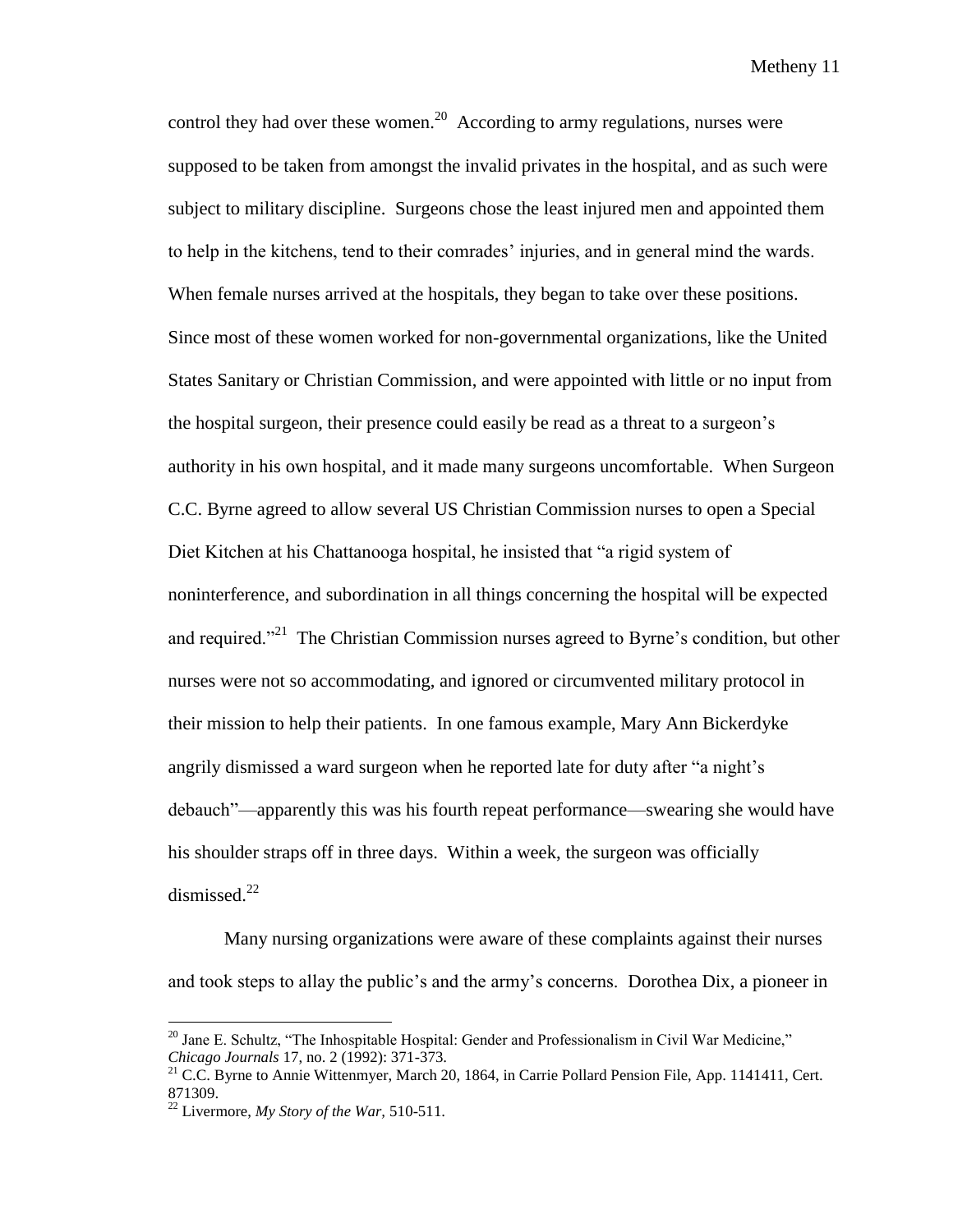treatment for the insane prior to the war, was appointed Superintendent of Army Nurses by the War Department shortly after the Battle of Bull Run in 1861. Neither the government nor the military had ever sanctioned women's military service on such a large scale before. Dix was very aware of the novelty of allowing women to formally serve in the army, and that critics would scrutinize the actions of every woman she hired, searching for any trace of loose behavior. If this new nursing corps was to become a reality, Dix had to nip such criticism in the bud. To that end, her nurses were chosen with very stringent requirements in mind. "Matronly persons of experience, good conduct, or superior education and serious disposition, will always have preference," Dix asserted in a circular she published outlining the conditions she expected her nurses to meet. "Habits of neatness, order, sobriety, and industry, are prerequisites. All applicants must present certificates of qualification and good character from at least two persons of trust, testifying to morality, integrity, seriousness, and capacity for care of the sick."<sup>23</sup> Dix wanted women who were too old to arouse worries about sexual impropriety or immorality, and though she made some exceptions, she generally adhered to these standards. Other relief groups, like the United States Sanitary and Christian Commissions, followed similar guidelines, though they were much more flexible on the age requirement. These standards are reflected in the pension records. The vast majority of nurses who worked for Dix, the United States Sanitary Commission (USSC), or the United States Christian Commission (USCC) were white, middle-class, and middle-aged spinsters (late twenties to early thirties was generally deemed the threshold of spinsterhood), married women, or widows.

<sup>23</sup> Dorothea Dix, *Circular No. 8 Regarding Requirements for Female Nursing Applicants, July 14, 1862.* [Online version, [http://docsteach.org/documents/3819334/detail?menu=closed&page=29&sortBy=era,](http://docsteach.org/documents/3819334/detail?menu=closed&page=29&sortBy=era) National Archives and Records Administration, March 20, 2013.]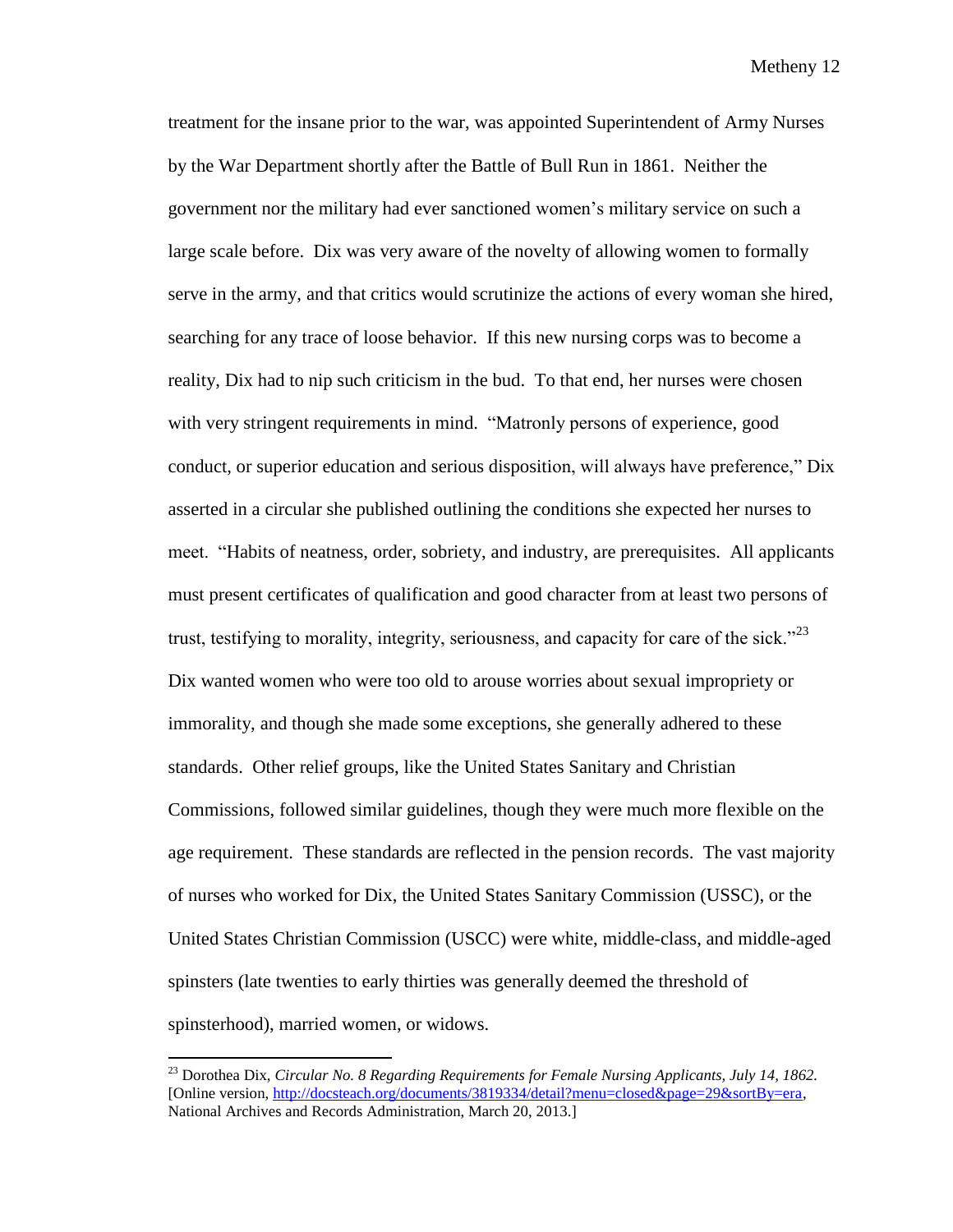Though not all nurses filled Dix's requirements (according to the Carded Service Record, Dix only hired 361 nurses of the 6,284 listed on the rolls), women spoke of their new positions in domestic terms, transforming the hospitals into domestic spaces.<sup>24</sup> As they settled into the hospitals, many nurses began to refer to their wards as "home," and to the men they nursed as their adopted "family." Nurses also played surrogate mother, sister, or loved one, drawing on the notion of women as nurturers. Mary Ann Bickerdyke, who was greatly loved by Northern troops, was known alternately as "the calico whirlwind" and "Mother Bickerdyke." "Aunt" Lizzie Aiken earned her title during the beginning of her tenure as a nurse after a long day in a hospital tent. The soldiers wanted to know the names of the women who had tended them, and asked for "some appellations less formal than Madam" to call them. The surgeon promptly dubbed Aiken "Aunt Lizzie" and her co-worker Mary Sturgis "Mother Sturgis."<sup>25</sup> Nurses also used material culture to give hospitals a more domestic ambiance. Nurses frequently decorated their wards with prints or cabinets to remind their patients of home.<sup>26</sup> Amanda Aiken Stearns, a nurse at Armory Square Hospital in Washington, rented a piano, which she placed in the center of her ward and played in dozens of concerts and performances for the soldiers in her care.<sup>27</sup> Pianos were not only a feminine instrument, they also traditionally occupied the center of the parlor, which was the center of the home—a woman's sphere of influence.

<sup>24</sup> Schultz, *Women at the Front,* 21.

<sup>25</sup> Anderson, *Aunt Lizzy Aiken*, 72.

<sup>26</sup> Elvira Powers, *Hospital Pencillings: Being a Diary While in Jefferson General Hospital, Jeffersonville, Ind., and others at Nashville, Tennessee, as matron and visitor* (Boston: Edward L. Mitchell, 1866), 128- 129.

<sup>27</sup> Amanda Akin Stearns, *The Lady Nurse of Ward E* (New York: The Baker and Taylor Company, 1909), 40.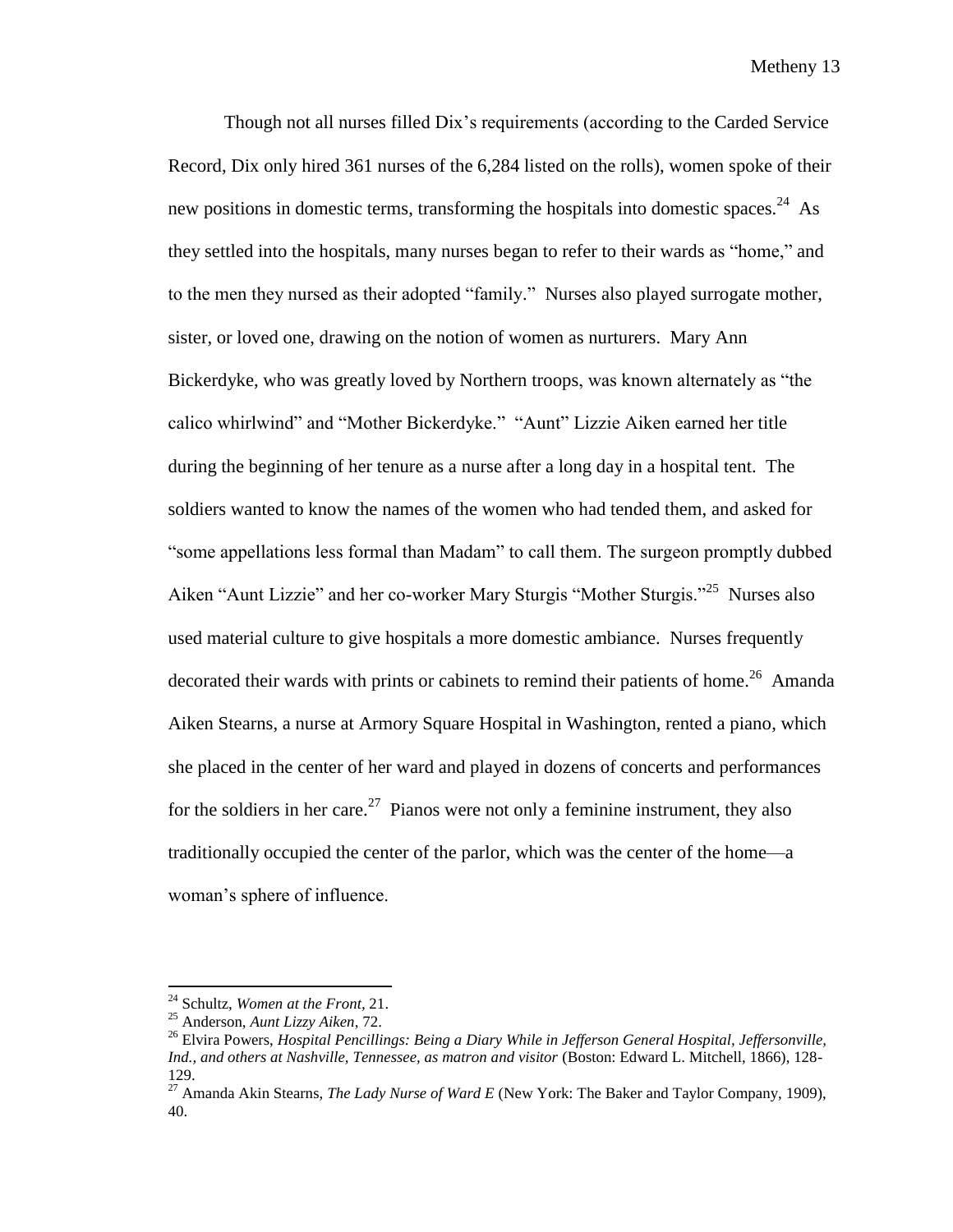Women also spoke of their service in benevolent and religious terms. Benevolence had been an established part of feminine ideology for several decades, resulting in the creation of hundreds of charity and relief organizations. The first generation of women who had instituted the movement was slowly bowing out, and their daughters quickly merged their mothers' old ideas of benevolence with a new emphasis on efficiency and professionalism as they founded hundreds of aid societies.<sup>28</sup> The largest of these groups by far was the US Sanitary Commission, a private organization endorsed by the War Department, which coordinated the efforts of hundreds of aid societies by collecting their supplies and then distributing them to the military units that needed them the most. The Sanitary Commission also hired hundreds of paid nurses, including famous nurses like Mary A. Bickerdyke, Katherine Wormeley, and Mary Livermore, who were driven by a desire to help the unfortunate men on the front lines in any way possible.

Other nurses, like Iowa's Mary Shelton, saw their work as the work of the Lord. "When duty calls and so much can be done for the Master I must not waiver," she wrote.<sup>29</sup> Others, like Maine's Harriet Eaton, felt redemption or conversion were as important as healing the body. Women like Eaton and Shelton dispensed tracts, read from the Bible or sang hymns, and tried to ensure a soldier's soul was prepared to face eternity at the last. Eaton actually spent several weeks doggedly pursuing one soldier under her care in an attempt to convert him. She attended services with him, wrote him long letters, and had long, "deeply solemn" conversations with him. "Oh! How gladly I

<sup>28</sup> Lori D. Ginzberg, *Women and the Work of Benevolence: Morality, Politics, and Class in the 19th - Century United States* (New Haven: Tale University Press, 1990), 134.

<sup>&</sup>lt;sup>29</sup> Mary E. Shelton Diary, January 9, 1865, Special Collections, University of Iowa, Iowa City, quoted in Schultz, *Women at the Front*, 76.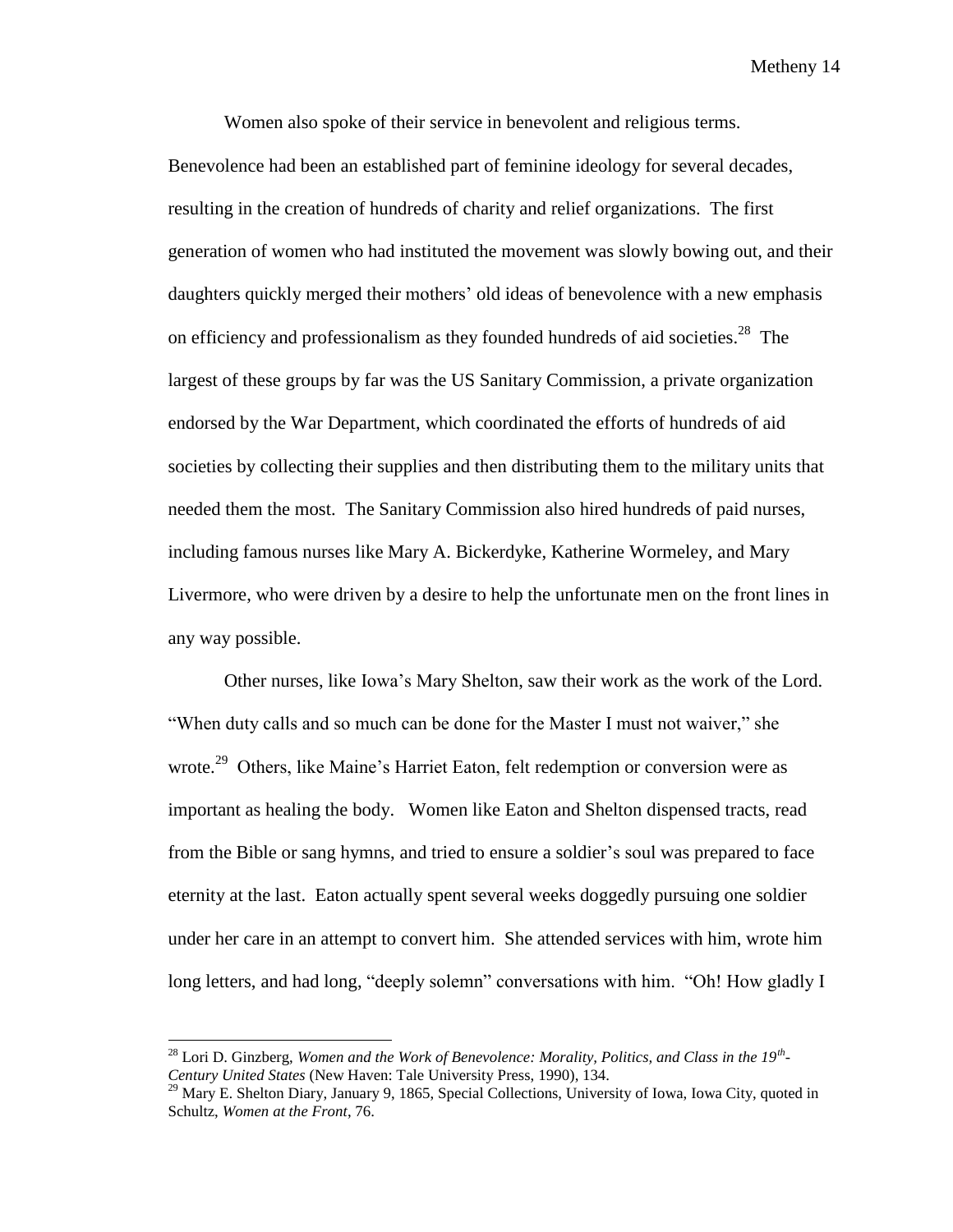would direct him aright," she confessed in her diary.<sup>30</sup> Concern for the religious welfare of the soldiers was so widespread that the United States Christian Commission was organized late in 1861 specifically to address this issue, and hundreds of women volunteered their services to the newly formed Commission.

Despite couching their service in terms of domesticity and benevolence, as the war progressed, some women increasingly spoke of themselves in military terms, describing themselves as veterans and the soldiers they tended as comrades. When Louisa May Alcott's Tribulation Periwinkle found a position as a nurse, she "tore home through the December slush as if the rebels were after me, and like many another recruit, burst in upon my family with the announcement—'I've enlisted!'"<sup>31</sup> Alcott was writing for popular consumption—in fact, *Hospital Sketches* was her first successful published work—but nurses frequently spoke of themselves as soldiers in private letters and diaries as well. Cornelia Hancock wrote to her family, "A soldier's life is very hardening, you do not care where you are so you can eat or sleep."<sup>32</sup> Many nurses also felt that they had formally enlisted in the military, and that over the course of their work, they had exposed themselves to many of the same dangers as men in the field, including disease, bad food, and horrendous living conditions. This service, they argued, made them not only soldiers, but veterans.

<sup>&</sup>lt;sup>30</sup> Harriet Eaton, *This Birth Place of Souls: the Civil War Nursing Diary of Harriet Eaton*, ed. Jane E. Schultz (Oxford: Oxford University Press, 2011), 175.

<sup>31</sup> Louisa M. Alcott, *Hospital Sketches* (Boston: James Redpath Publisher, 1863), 10.

<sup>32</sup> Harriet S. Jacquette, ed., *South After Gettysburg: Letters of Cornelia Hancock from the Army of the Potomac, 1863-1865* (Freeport, New York: Books for Libraries Press, 1971), 28.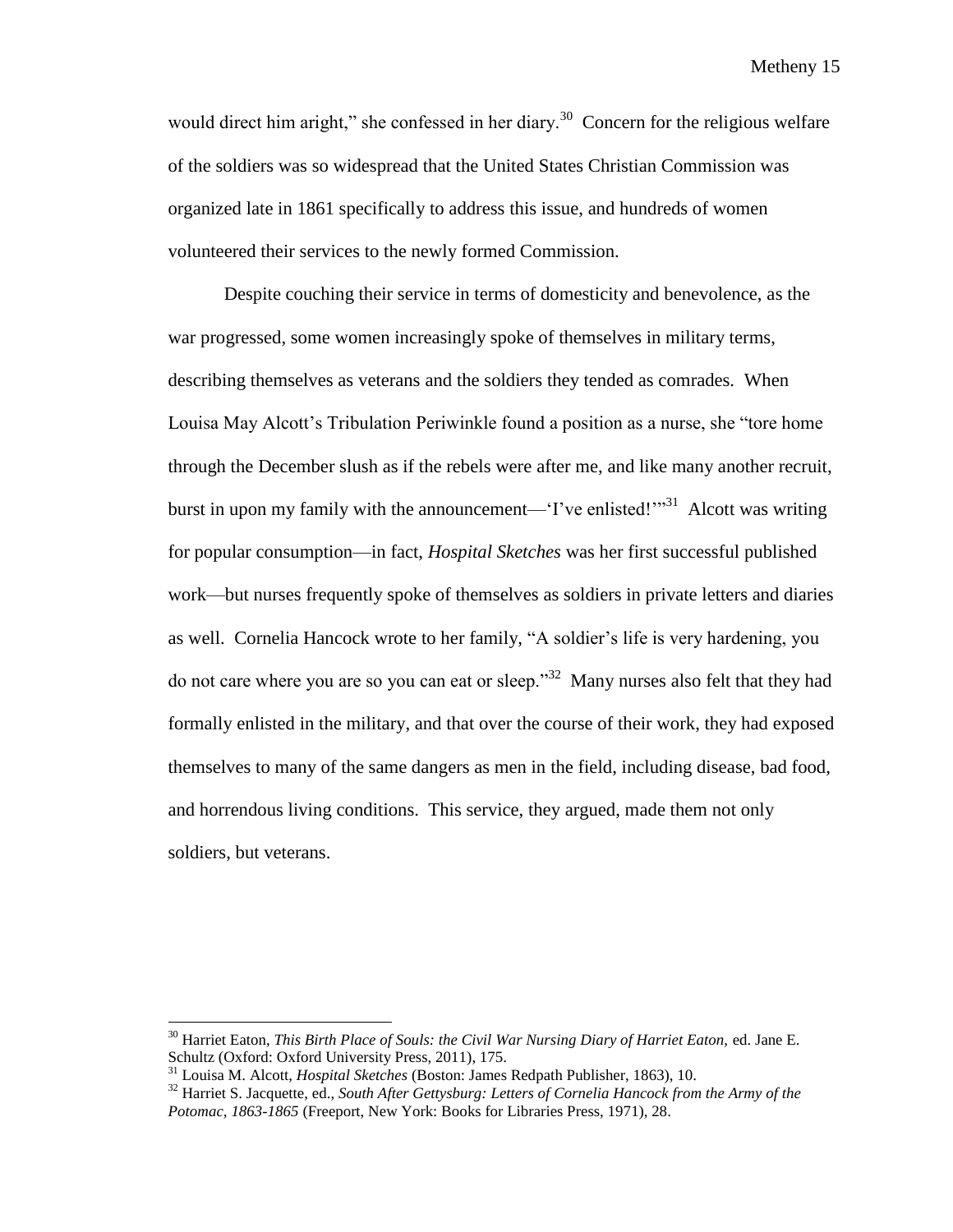# *History of Pension Legislation*

Just as the service of women in the army was not new, military pensions were not a novelty. Veterans began drawing pensions shortly after the Revolutionary War, widows after the War of 1812. Under this system, pensions to widows and dependent children consisted of five years of half-pay. In early 1861, Congress discarded the old system in favor of a lifelong pension equivalent to what the soldier would have received had he been totally disabled rather than killed: a private's widow, for instance, would draw \$8 a month, while a lieutenant-colonel's widow received \$30. This system expanded in 1862 to include dependent mothers and orphan sisters. Veterans' pensions were likewise revised. Congress established a graded pension system, which determined pension rates for veterans based on the degree of their disability, ranging from three to four dollars for the loss of a few fingers to \$72 for full disability.

During and immediately after the war, only those veterans disabled in the service were eligible for pensions. Yet the term "veteran" was not limited simply to the men who had shouldered a musket. All army medical personnel—surgeons, assistant surgeons, and hospital stewards—were also considered veterans and eligible for pensions. Male nurses were not strictly army medical personnel since, per army regulations, all male nurses came from the ranks.<sup>33</sup> As a result, these men were considered soldiers first and nurses second. Soldiers who served as nurses overwhelmingly applied for pensions based on their military services. The few male nurses who applied for pensions based on their medical service were most likely men who were disabled during their medical

<sup>33</sup> U.S. War Department, *Revised Regulations*, 284.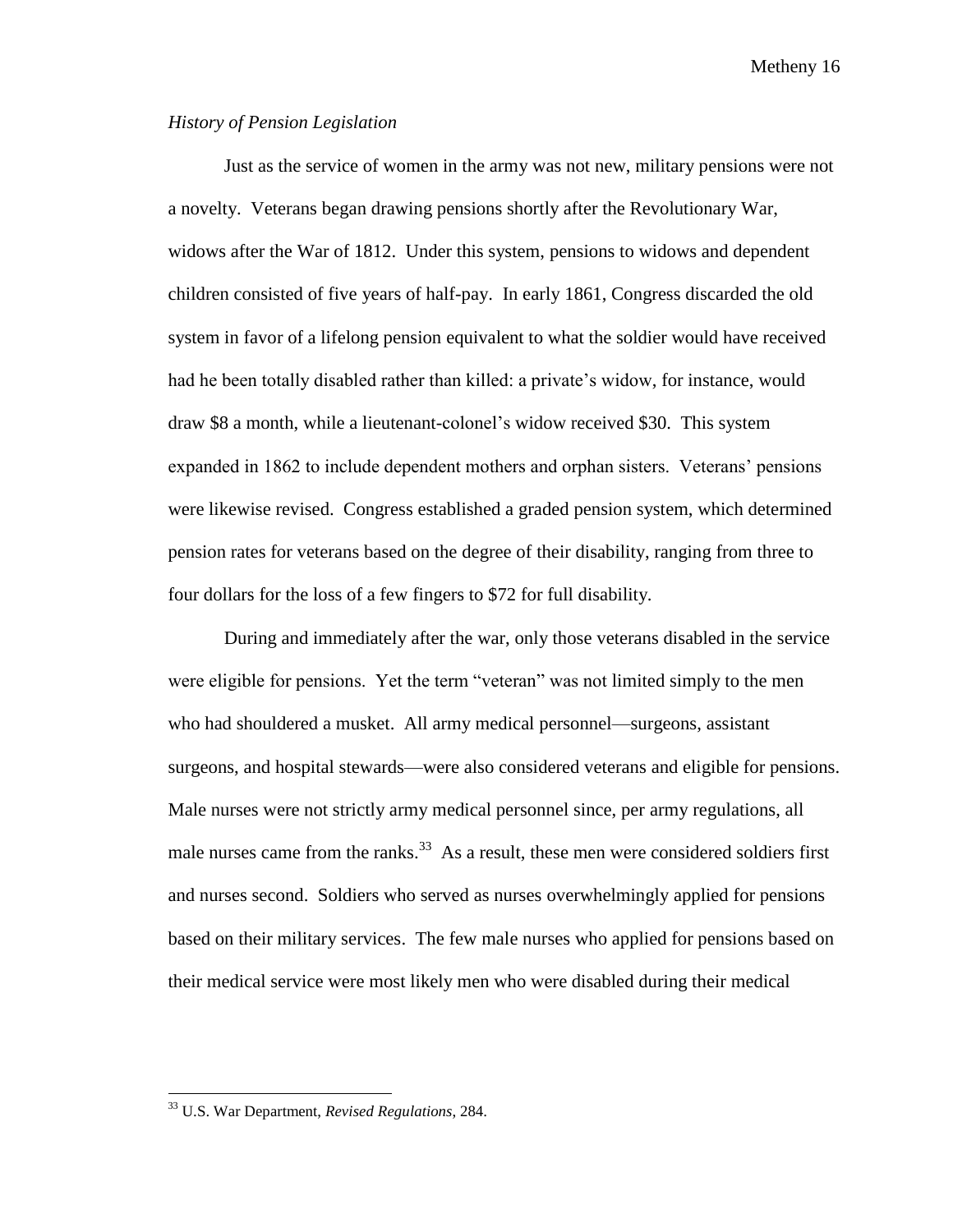service, like Aminah Cumins, who had at least one limb amputated as a result of an illness he contracted while at the hospital. $34$ 

In the post-Civil War years, pension legislation expanded at an extraordinary rate. First, fathers and brothers of veterans were added to the list of potential dependents in 1868; then when the Arrears Act passed in 1879 veterans and dependents were allowed to apply for arrears and back pay. The most sweeping legislation came in 1890, when, after a long campaign by the Grand Army of the Republic, a veterans' organization, the federal government approved the Dependents' Pension Bill. Under this bill, any veteran who had served ninety days and was now disabled, regardless of whether or not the disability was linked to his service, was eligible for a pension. Likewise, widows whose husbands had served for ninety days were also entitled to a pension, and no longer had to prove their spouse died as a result of war-related injuries. That same year, pensions cost the federal government \$106 million—roughly forty percent of the federal budget.<sup>35</sup> It was welfare on a massive scale, and it was within this arena that army nurses began to make their voices heard.

<sup>&</sup>lt;sup>34</sup> Aminah Cumins Pension File, App. 131970.

<sup>35</sup> Schultz, *Women at the Front*, 186.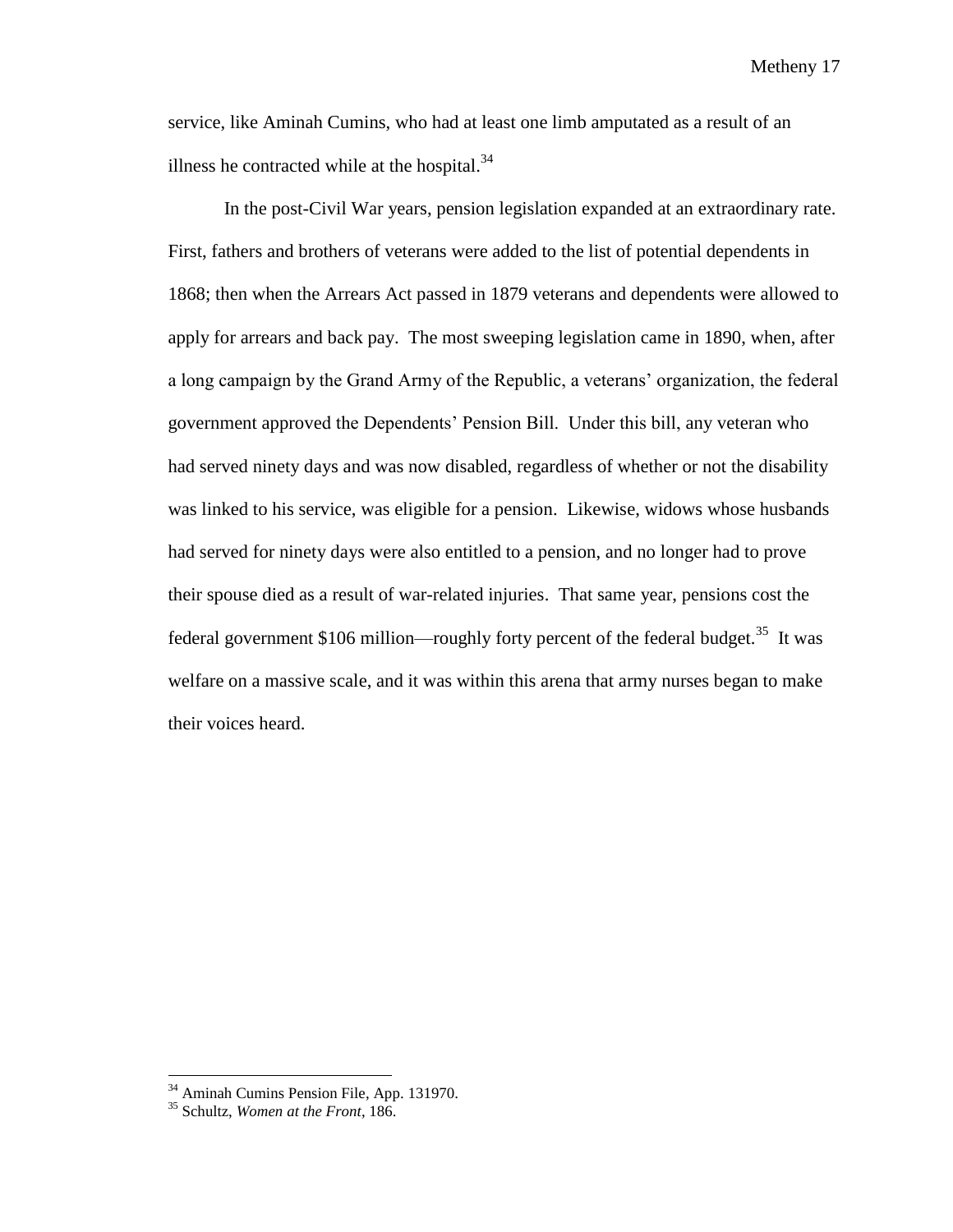# *Chapter 1: "A Tribute to Woman's Unselfish Devotion": Debating the Army Nurses Pension Act<sup>36</sup>*

The fight for the Army Nurses Pension Act waged in the halls of Congress for four long years, involving three separate veterans' organizations and several members of Congress, but it had its roots in a small, auxiliary group of the Grand Army of the Republic (GAR) formed in 1883 called the Woman's Relief Corps, or the WRC. Originally proposed by the commander of the GAR, Paul Van Der Voort, the WRC was composed of loyal Northern women, predominantly widows, mothers, and sisters of Union veterans, but also former army nurses. Its mission was to assist the GAR by aiding needy veterans, and to aid former army nurses and other loyal women who were now indigent. 37

In order to fulfill the latter part of this mission, National Senior Vice-President Kate B. Sherwood put forward plans in 1884 for a general relief fund that would send army nurses a small sum of money every Christmas. Sherwood also called for the WRC to petition Congress to grant pensions to female army workers. The bill, which was eventually named the Army Nurses Pension Act (ANPA), would grant \$12 pensions to "nurses and other army workers."<sup>38</sup>

At the conclusion of the 1884 convention, Sherwood was named secretary of the newly-formed National Pension and Relief Committee. She must have seemed like the natural choice for the position. Sherwood was, after all, one of the founding members of the Woman's Relief Corps, and her husband, Isaac Sherwood, was a Republican

<sup>36</sup> "Our Army Nurses: Tributes to the Blue and the Gray—the \$12 Bill in the House," *National Tribune*, July 14, 1892.

<sup>37</sup> *Report of the National Organization: Woman's Relief Corps* (Boston: E.B. Stillings & Co., 1884), 23. <sup>38</sup> *Proceedings of the Third National Convention, Woman's Relief Corps: Portland, Maine, June 24, 25, and 26, 1885* (Toledo: Montgomery & Vrooman, 1885), 131.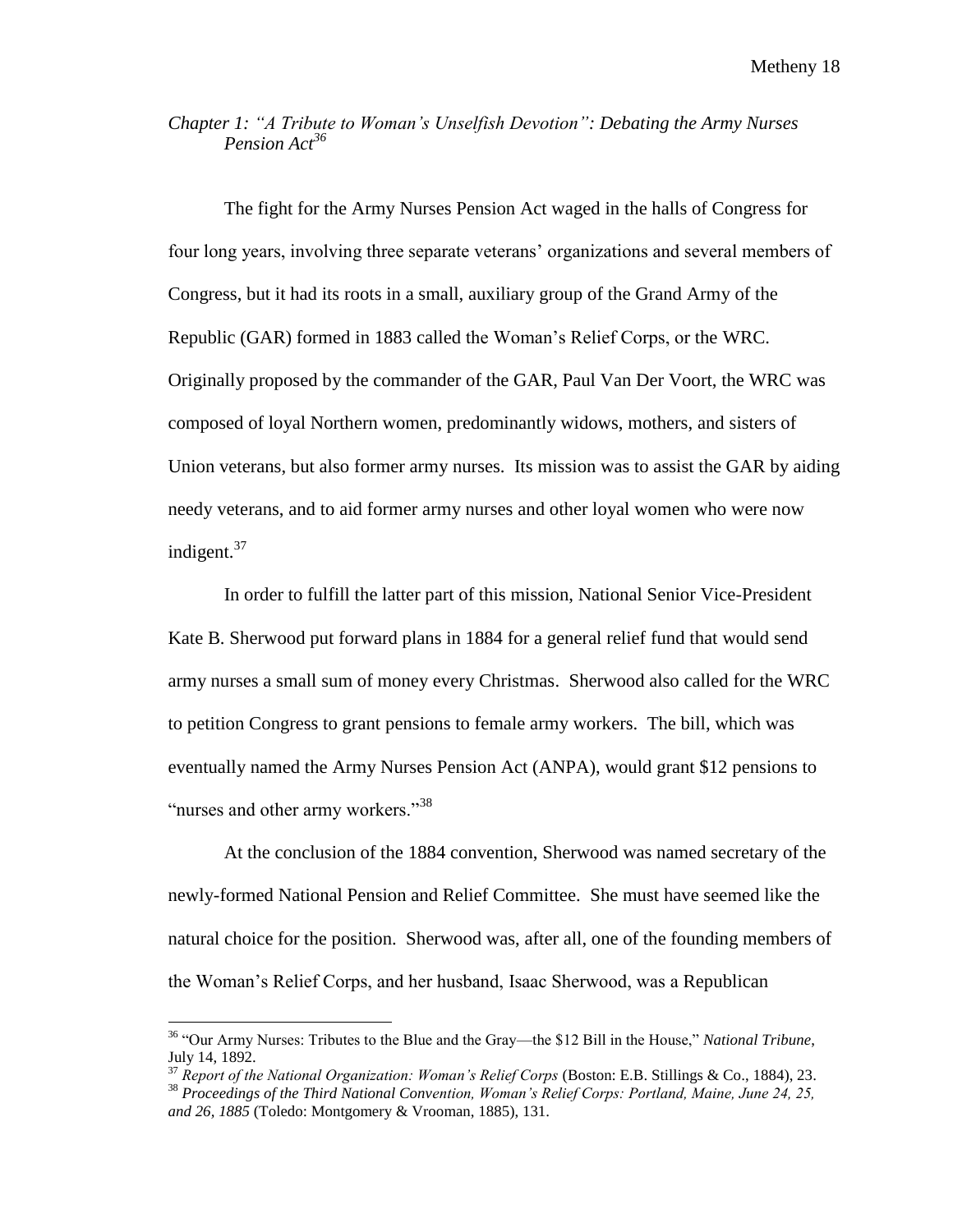congressman from Ohio and a former Union soldier. She was also a member of dozens of local committees, churches, and veterans groups, and a prolific writer, composing stories, poems and satires for numerous papers.<sup>39</sup> Very few people could match her scope. However, it was these very qualifications that eventually created problems for army nurses. Sherwood's lack of service meant she had a limited understanding of the kinds of women who served as army nurses, and tended to polarize her definitions of service, which in turn made its way into the Army Nurses Pension Act. Her numerous commitments also meant that she could not devote all her time and energy to lobbying for army nurses. This alternately resulted in others working in her stead or in absolutely nothing being done.

However, the consequences of Sherwood's narrow definitions of what constituted military nurses and her inability or reluctance to pursue legislation were still years off. At this point, petitioning Congress for pensions for army nurses was more show than anything else, a hazy possibility. After the Arrears Act in 1879 it seemed every widow, or dependent child, and every member of the GAR, was drawing, or had applied for, a pension. When the WRC made pensions for nurses one of its missions, it did so with no understanding of the work and responsibilities that came with such a promise. The National Convention agreed to create the General Relief Fund and endorsed Sherwood's plan to petition Congress, but did nothing to support either effort.

When the WRC met for its annual convention in 1886, however, things took a more practical turn. Rather embarrassed, the Pension Committee admitted that during the preceding year National Headquarters had been flooded with hundreds of letters from army nurses. These women were under the impression that the WRC had the funds to

<sup>39</sup> "Mrs. Kate Sherwood, Writer and Patriotic Leader, Dead," *Washington Times*, February 15, 1914.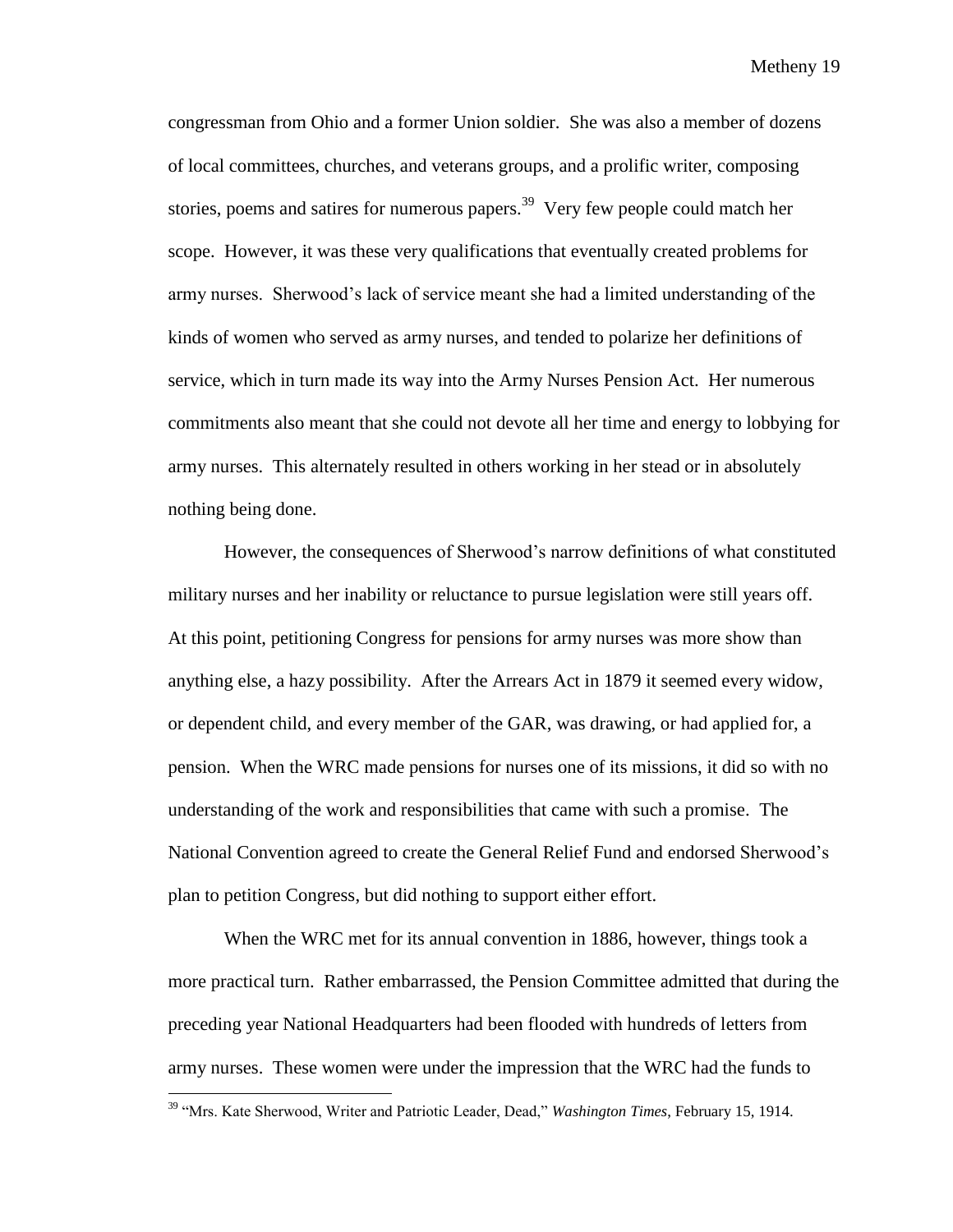provide for them, or that pensions would soon be forthcoming from Congress. Neither was true. An initial bill introduced in Congress never made it past committee, and the WRC had a meager \$86 in its relief fund. $40$  Sherwood and her committee were confident that with time the ANPA would pass, but they needed a stop-gap measure to provide for army nurses in the interim. Thus, special act pensions came into fashion.

# *Special Act Pensions*

l

 Special act pensions were private acts of Congress which granted pensions to specific individuals. Unlike the Pension Bureau, Congress did not have official standards which applicants had to meet. Claimants simply had to prove their service to the satisfaction of the Congressional Pension Committee, which would then plead the case before the rest of Congress. These special acts proved to be a crucial stepping stone for the ANPA. In an attempt to make applicants appear as deserving as possible, most special acts portrayed these nurses as paragons of Victorian womanhood: what Senator Charles Belknap termed "ministering angels." The congressional reports, which outlined each nurse's case and the Pension Committee's recommendation on the bill, stressed each nurse's valuable and faithful service, and her inability to provide for herself due to disability or old age. "If attention to duty, correct deportment, modest demeanor, and Christian character count in the make up of a hospital nurse, then all were a part of her

<sup>40</sup> *Proceedings of the Fourth National Convention, Woman's Relief Corps: San Francisco, California, August 4, 5, 6, and 7, 1886* (Boston: E.B. Stillings & Co., 1886), 116-120. The Convention Report states the bill was introduced by a Mr. Cobb from Connecticut, but there is no record of a congressman from Connecticut with that name serving at the time. There is also no mention of Mr. Cobb in the WRC Convention Records apart from this single mention, so there is nothing to indicate who this man was or what his connection to the WRC was.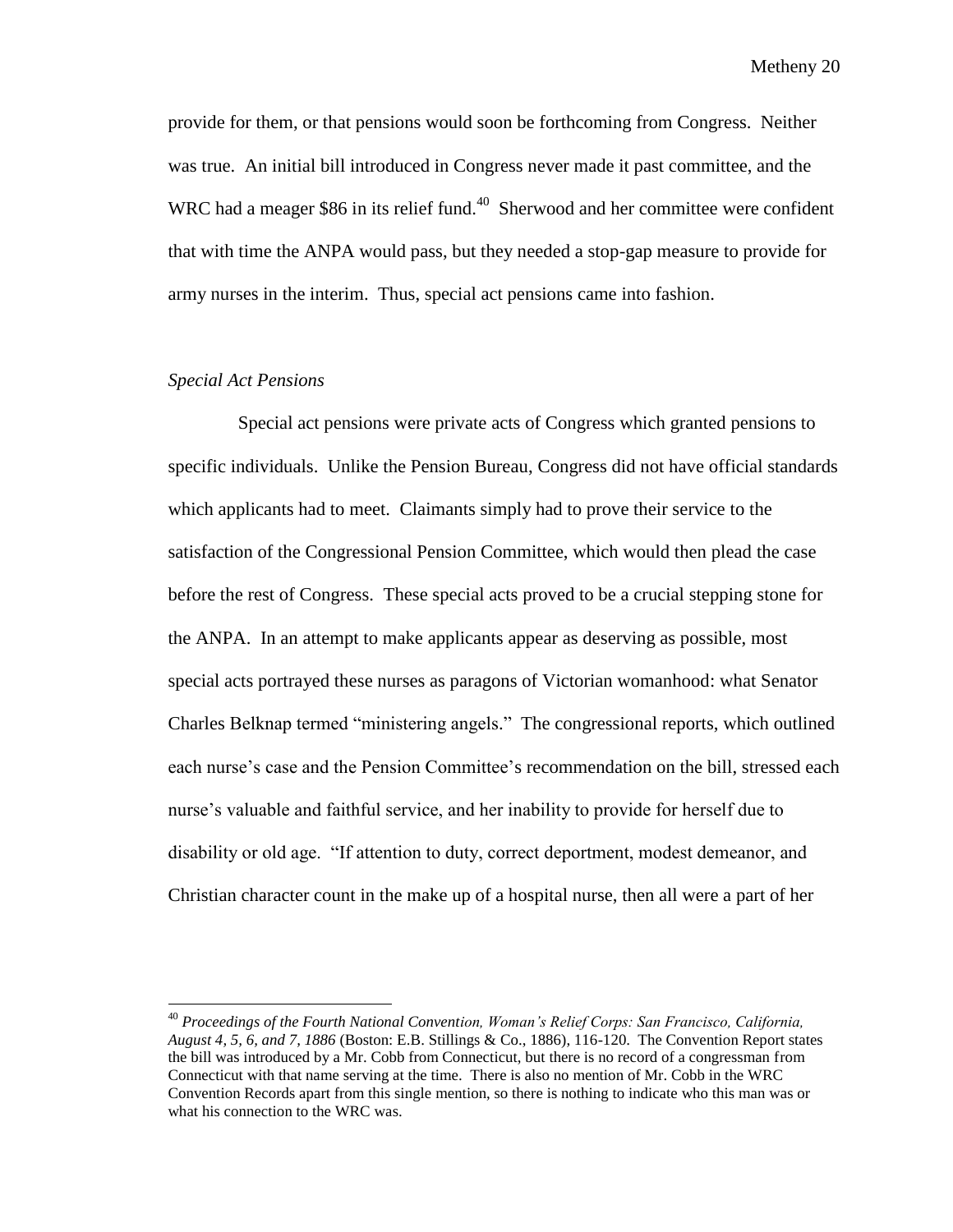possessions and were all laid upon the altar of her country," read one report.<sup>41</sup> Another claimed, "If there is anyone on earth or in the loyal North that deserves consideration from the hands of the agents of the government it is Mrs. Gridley. She needs it to keep the wolf away from her door."<sup>42</sup> A slightly more banal report stated, "The committee is satisfied as to the extent and value of her service. She is now seventy-seven years of age and physically and financially helpless.<sup> $343$ </sup> The object of these portrayals was almost certainly to give other members of Congress no grounds to block the pension; Senator George Gray (Dem.-DE), a staunch opponent of pensioning army nurses, fumed at one point that these pensions so appealed "to the chivalry and…to the gallantry of the men of the country" that Congress was willing to bankrupt the nation to provide for pensioners.<sup>44</sup> The tactic certainly worked, because of the 164 special acts included in the sample for this thesis, 151 successfully passed. In fact, one congressman wrote, they went through "like many other pension bills, without much observation by anybody"—except, perhaps, by a vexed Senator Gray.<sup>45</sup>

If the WRC wanted to set precedents regarding which women were pensionable and which were not, these special acts provided the opportunity to do so. However, the WRC chose to mold its image of worthy nurses upon its own constituency, one that paralleled the image of the "ministering angel" that Congress was so enthusiastic in supporting: the morally upstanding, white, middle or upper-class, Northern woman. In

<sup>&</sup>lt;sup>41</sup> "Report to accompany H.R. 6359: Charity P. Harrison," in Charity P. Harrison Pension File, App. 958102, Cert. 519759.

<sup>&</sup>lt;sup>42</sup> "Report to accompany bill H.R. 7617: Ann E. Gridley," in Ann E. Gridley Pension File, App. 538383, Cert. 296347.

<sup>&</sup>lt;sup>43</sup> "Report to accompany bill S. 2951: Mary Morrison Elliot," in Mary Morrison Elliot Pension File, App. 673510, Cert. 411483.

<sup>44</sup> U.S. Congress, *Congressional Record: 52nd Congress, 1st Session, July 14-August 5, 1892,* vol. 23 part 7 (Washington: Government Printing Office, 1892), 6796.

 $45$  Ibid., 6797.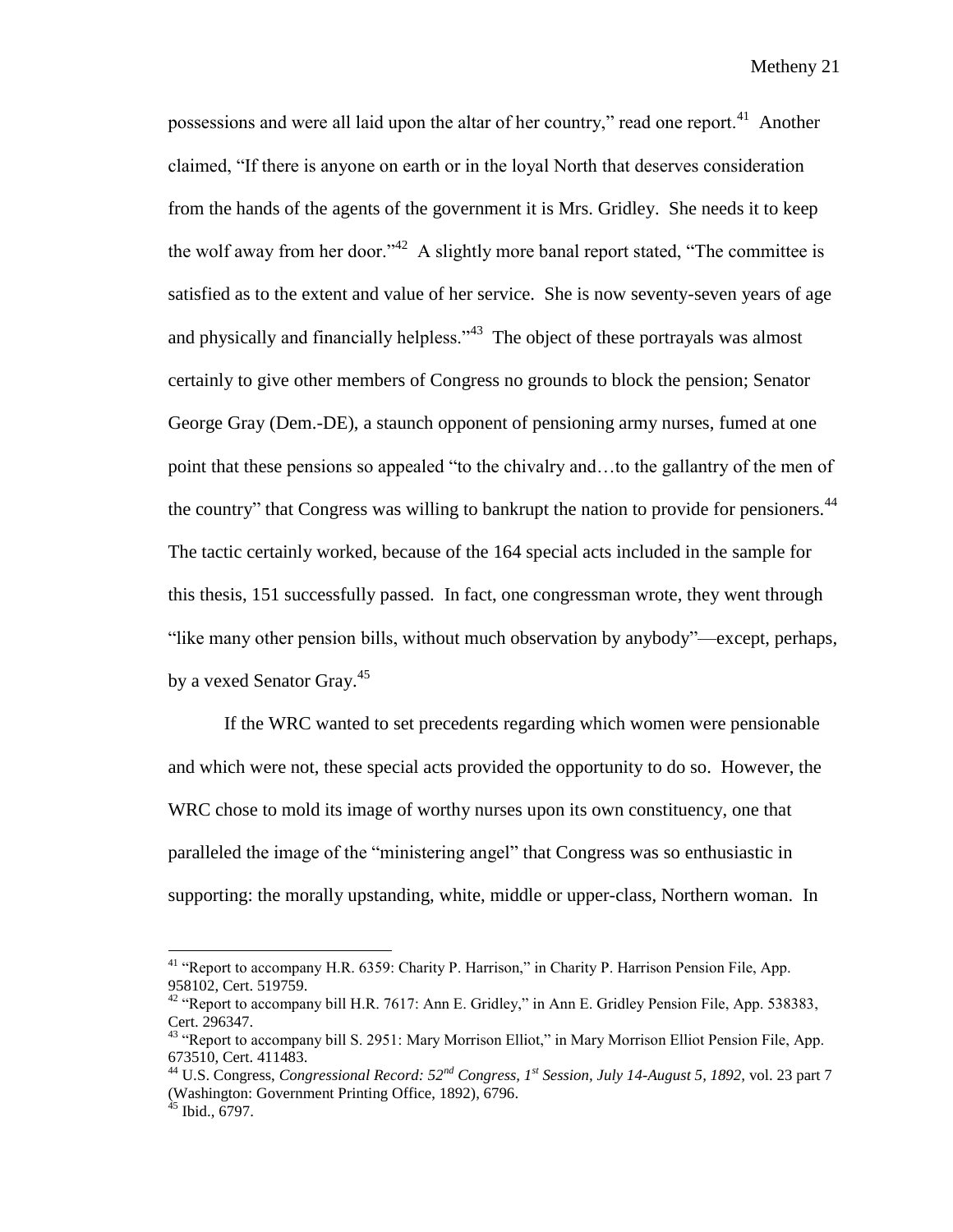fact, of the 55 special act pensions put forward by WRC nurses or by nurses recognized by the WRC, almost all conformed to this image.<sup>46</sup> There was no need to debate definitions of service.

As a result, women whose service did not conform to this image faced two options: paint their service in acceptable terms, or lose the pension. Politicians made it very clear that they were more than willing to strike down the bills of women who did not comply. When Annie Etheridge petitioned for a pension in 1887 based on her service as a vivandiere, the senator in charge of her case had to rewrite the bill shortly after it was introduced to Congress.<sup>47</sup> Where the old bill had spoken equally of Etheridge's presence on the battlefield and her work nursing the men of her regiment, the new bill focused solely on her nursing efforts. When Etheridge's pension was passed later that year, the bill listed her as a "volunteer nurse" rather than a vivandiere.<sup>48</sup> Another vivandiere, Kady Brownell, received similar treatment.<sup>49</sup> The one exception to this rule was Sarah Emma Edmonds, who did serve as a nurse, but after she enlisted and served in the  $2<sup>nd</sup>$  Michigan for two years under the alias Frank Thompson. Edmonds was ultimately pensioned for her service as a soldier in the  $2<sup>nd</sup>$  Michigan, as she asked. Congress could hardly refuse her when she had the backing of the GAR, of which she was actually a member.

However, the congressional report on her pension took care to state that as a nurse she

<sup>46</sup> This conclusion is based on congressional reports and on vignettes taken from *Our Army Nurses* and *In Honor of Our Army Nurses*.

<sup>&</sup>lt;sup>47</sup> Vivandieres, or daughters of the regiment, were women attached to a specific regiment. They frequently nursed soldiers, in addition to doing the laundry and some cooking, but were mostly known for accompanying their regiments into battle. These women were instantly recognizable by their uniform: a set of "rationals" or a short skirt with bloomers underneath and a short jacket designed to resemble a military uniform.

<sup>48</sup> "Report to Accompany bill S. 2774: Anna Etheridge Hooks," *Reports of Committees of the Senate of the United States for the First Session of the Forty-Ninth Congress: 1885-1886* (Washington: Government Printing Office, 1886); "Report to Accompany bill S. 2884: Anna Etheridge Hooks," ibid.; U.S. Congress, *Statutes of the United States of America Passed at the Second Session of the 49th Congress: 1886-1887* (Washington: Government Printing Office, 1887), 259.

<sup>&</sup>lt;sup>49</sup> "Report to accompany bill S. 773," in Kady Brownell Pension File, App. 524000, Cert. 279843.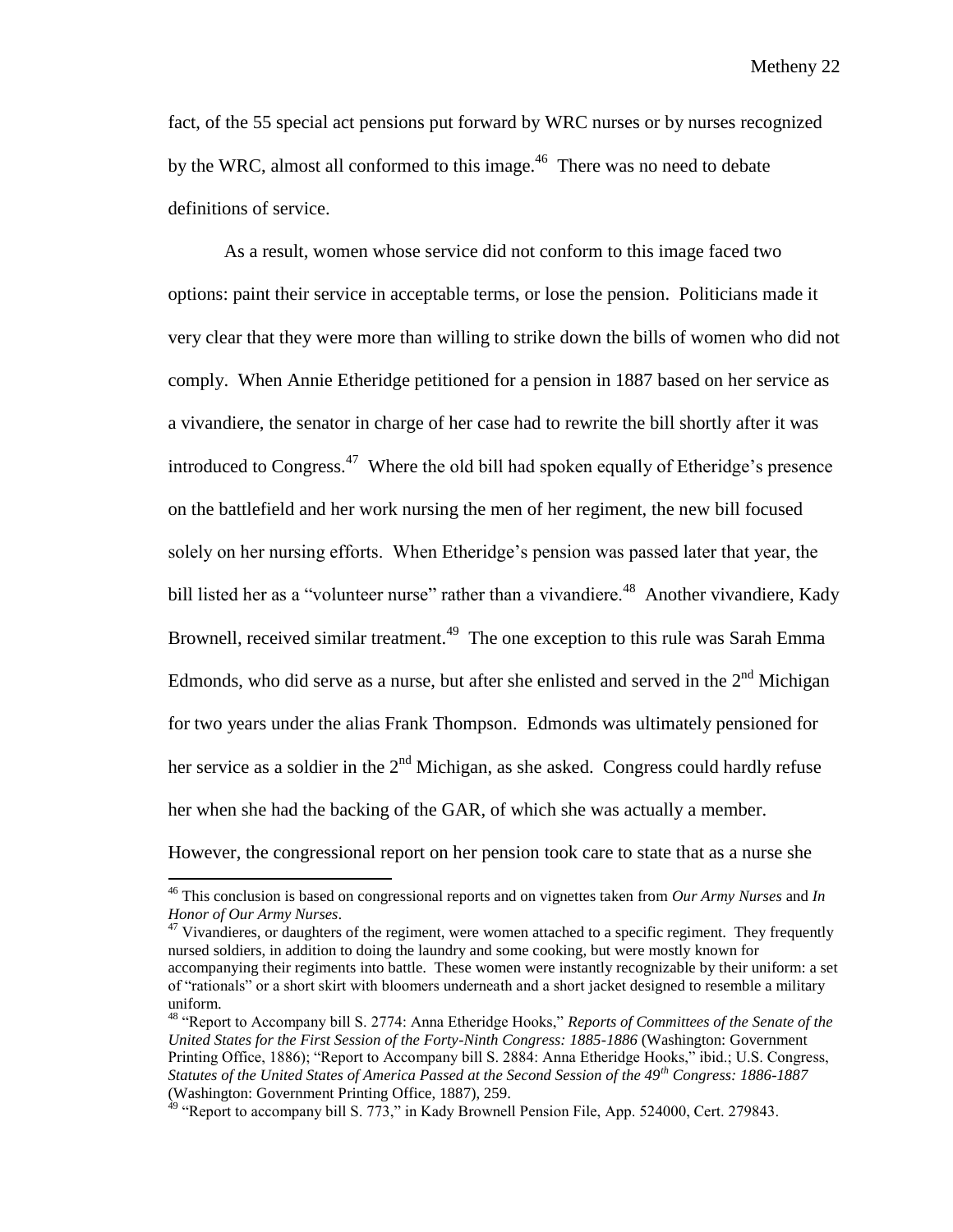"rendered much more valuable aid to the cause nearest her heart than she could possibly have done as a soldier in the ranks."<sup>50</sup> Even Edmonds' unique service was spoken of in gendered terms, and made to appear as similar as possible to the service of other women. By failing to challenge the established gender roles and presenting every nurse in terms of domesticity, virtue, and dependency, both nurses and their supporters in Congress and the WRC ensured that these were the only women that Congress would consider eligible for pensions.

Though special acts were very successful, several politicians protested vehemently against their passage. This division does not appear to have been a sectional issue, but rather a partisan one, with the majority of detractors coming from the Democratic Party. Senator Gray, for instance, who had complained that overly chivalrous congressmen were bankrupting the country, was a Democrat from Delaware. In 1886, President Grover Cleveland, the only Democratic president elected between 1860 and 1913, refused to sign bills granting pensions to six former nurses, including the famous Mary Ann Bickerdyke, as well as numerous other veterans and widows, claiming they smacked of government charity.<sup>51</sup> Senator Francis Cockrell, another Democrat and former Confederate brigadier general from Missouri, objected specifically to pensioning army nurses on the grounds that nurses never rendered military service and therefore did not merit pensions. Accordingly, he tried to block any special acts that came before the Senate. When it became clear that he was fighting a losing battle, Cockrell arranged with

<sup>50</sup> Sarah Emma Edmonds Pension File, App. 526889, Cert. 282136.

<sup>51</sup> US Congress, *The Statutes at Large of the United States of America, from December, 1885, to March, 1887,* vol. XXIV (Washington: Government Printing Office, 1887), 710-731; Grover Cleveland to Senate, July 5, 1888, in *The Public Papers of Grover Cleveland, Twenty*-*Second President of the United States: March 4, 1885 to March 4, 1889* (Washington: Government Printing Office, 1889), 351-352. Luckily for Bickerdyke and the other nurses, Congress was still in session when Cleveland refused to sign them, and they automatically became law after ten days.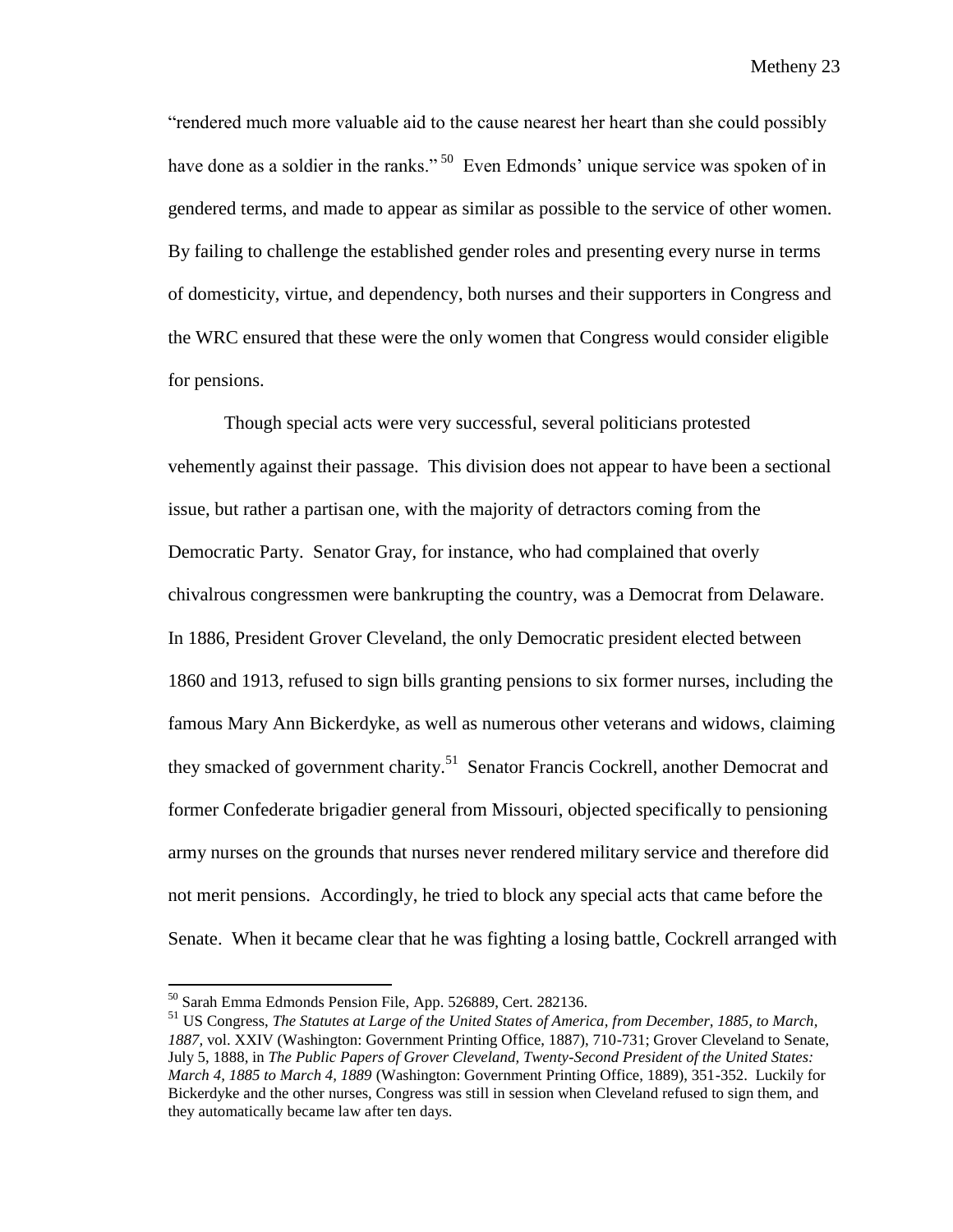several members of the Senate Pension Committee in 1890 to fix these pensions at \$12 a month, whereas previously pensions had gone as high as  $$25.<sup>52</sup>$  This limit remained in effect and was eventually codified in the Army Nurses Pension Act. Cleveland's and Cockrell's supporters were not numerous, but their opposition was immensely frustrating for army nurses, causing one woman to comment in 1892, "i feel as if i am shure of my pension now as wee hav got a republican president. i am so glad Cleavland is out of the white house."<sup>53</sup>

## *Veterans and the Army Nurses Pension Act*

Despite the attitude of conservative politicians, support for pensioning army nurses was widespread, especially among Union veterans. The Grand Army of the Republic was strongly in favor of the measure. One of its commanders, Senator John Logan, was the husband of Mary Logan, a member of the WRC Pension Committee, and he used his position on the Congressional Pension Committee to push both for special acts and the ANPA. The GAR also expanded the terms of the ANPA bill in early drafts to include more nurses. However, this support came with a caveat: the WRC's campaign for the ANPA could not interfere with the GAR's own initiatives. In fact, the first time the WRC's Pension Committee took its provisional ANPA legislation to the GAR for approval in 1886, the GAR endorsed the measure but insisted that the WRC not press the matter in the current Congressional session because the GAR's Dependents' Pension Bill was pending before Congress. The GAR's request made a great deal of sense. The Dependents' Pension Bill would grant thousands of veterans and their dependents access

<sup>52</sup> U.S. Congress, *Congressional Record: 52nd Congress*, 6798.

<sup>&</sup>lt;sup>53</sup> Lucy Slawson to James Tanner, December 28, 1896, in Lucy Slawson Pension File, App. 1138609.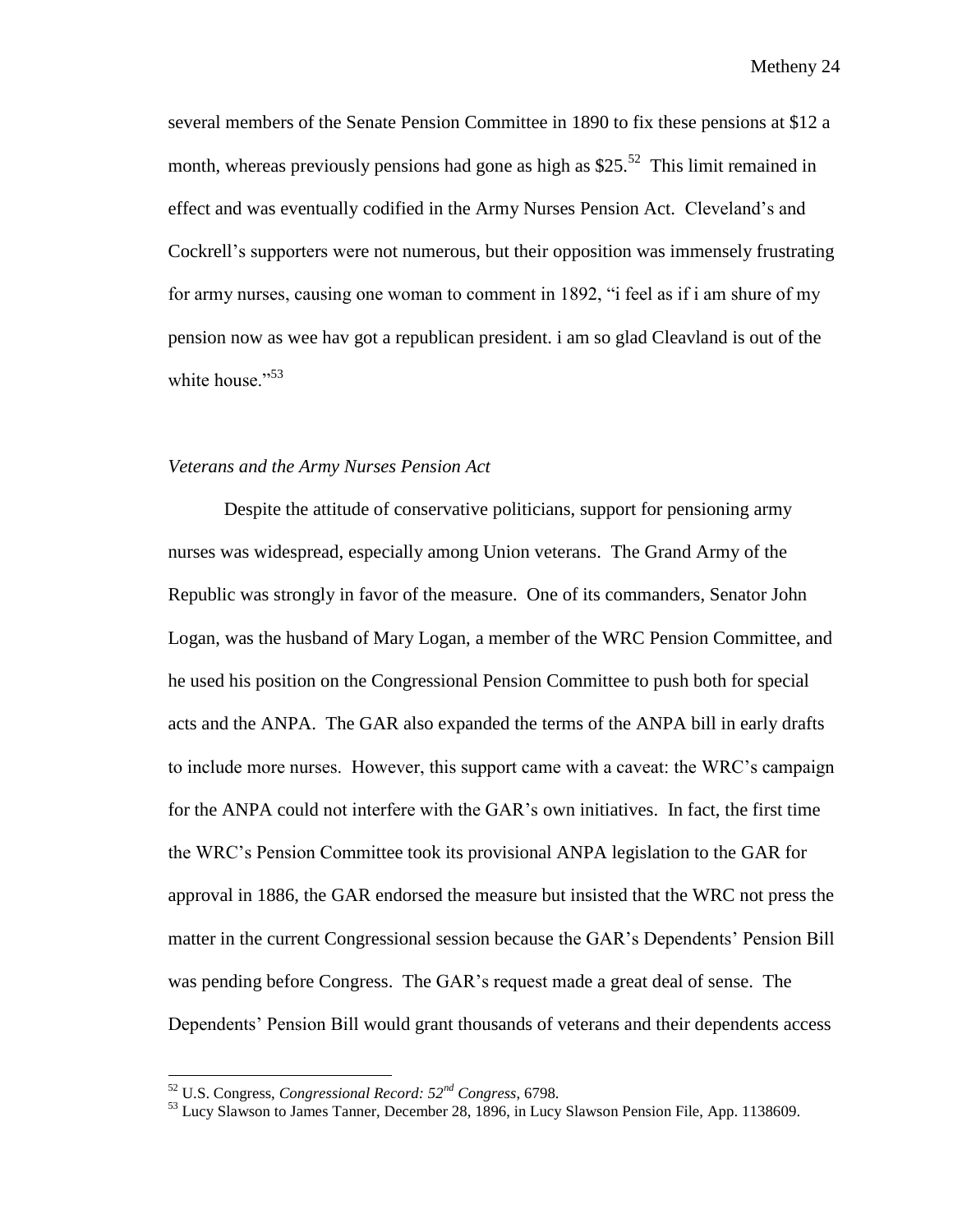to pensions. In comparison, the ANPA stood to benefit very few women; the best estimate Sherwood could give was around several hundred women. Accordingly, the WRC's Pension Committee agreed to not put the ANPA forward that congressional session, but insisted that the committee be part of any of the GAR's future plans regarding pension legislation.<sup>54</sup> Both sides were satisfied with the compromise. The exchange, however, established very clearly that the GAR, and the male veterans that formed its constituency, were concerned primarily with their own welfare, and that of their dependents. Despite the high regard many veterans felt for army nurses, the welfare of these women was a secondary concern. Again, this was logical, since male veterans vastly outnumbered nurses, but it emphasized a lesson that was becoming increasingly apparent to WRC members: the GAR would not go out of its way to support the ANPA, and "matters pertaining to women are best understood and worked for by women themselves."<sup>55</sup>

#### *Limiting the ANPA: Annie Wittenmyer and Kate B. Sherwood*

The WRC began pushing the ANPA in earnest in 1888. The bill met immediate criticism from both sides of the aisle: Republicans insisted that nurses should wait until after all male veterans were provided for; Democrats opposed the measure outright. Senator James Beck, a Democrat from Kentucky who had once practiced law with the former Vice President and Confederate Secretary of War John C. Breckenridge, spoke for many of his colleagues when he complained that "any woman who was caught inside the

<sup>54</sup> *Proceedings of the Fourth National Convention*, 117-119.

<sup>55</sup> *Proceedings of the Third National Convention*, 134.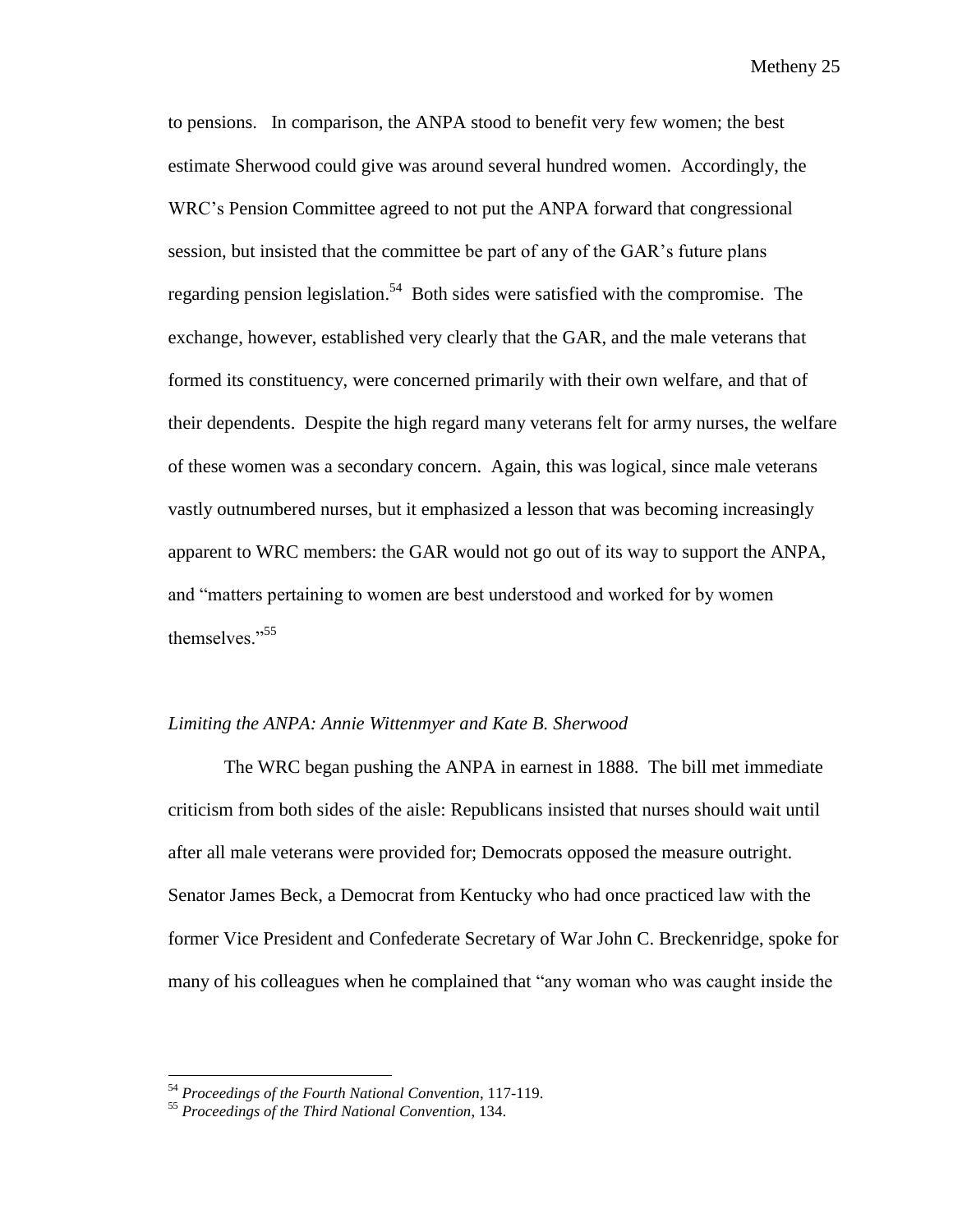lines of the Army...and cooked for six months... is to get a pension."<sup>56</sup> Sherwood immediately fired back. In a letter addressed to the members of the US Senate Pension Committee dated a few days after Beck's remarks, she wrote: "As it would be improper to assert that an honorable Senator of the United States would mortally wound and insult any woman, much less self-sacrificing women, inspired by the largest philanthropy, it must be assumed that the remarks of Senator Beck arose from an ignorance of the scope of the Diet Kitchens of the war."<sup>57</sup>

While it is not clear whether Beck's complaint specifically targeted Diet Kitchens—the *National Tribune* actually reported his objection as against women who were "set to work" rather than women who cooked—it is significant that Sherwood immediately took it to mean such.<sup>58</sup> During the war, many nurses cooked food for their charges. To lend their work an air of respectability and medical authority, many women began calling their hospital kitchens "Special Diet Kitchens," a term popularized by Annie Wittenmyer and the US Christian Commission, which were responsible for organizing many of these kitchens. However, many women continued to cook and nurse without the label of Diet Kitchen nurse. The fact that Sherwood specified Diet Kitchen nurses, excluding those women who did the same work under a different name, is the first symptom of a larger problem she revealed as the fight for the ANPA continued. Sherwood had a very limited definition of who exactly was entitled to be called an "army nurse." Never having been a nurse herself, she saw the division of labor in very narrow

<sup>56</sup> Kate B. Sherwood and E. Florence Barker to US Senate Pension Committee, March 29, 1888; Folder HR50A-H12.8: Various Subjects, Dec. 21, 1887-Feb. 25, 1888; Box No. 146, Petitions, Memorials and Resolutions of State Legislatures, & Related Documents Which Were Referred to Committees,  $50<sup>th</sup>$ Congress; Records of the United States House of Representatives, RG 233; National Archives Building, Washington, D.C.

 $57$  Ibid.

<sup>58</sup> "Congress: An Abstract of the More Important Proceedings in Both Houses," *National Tribune*, March 29, 1888.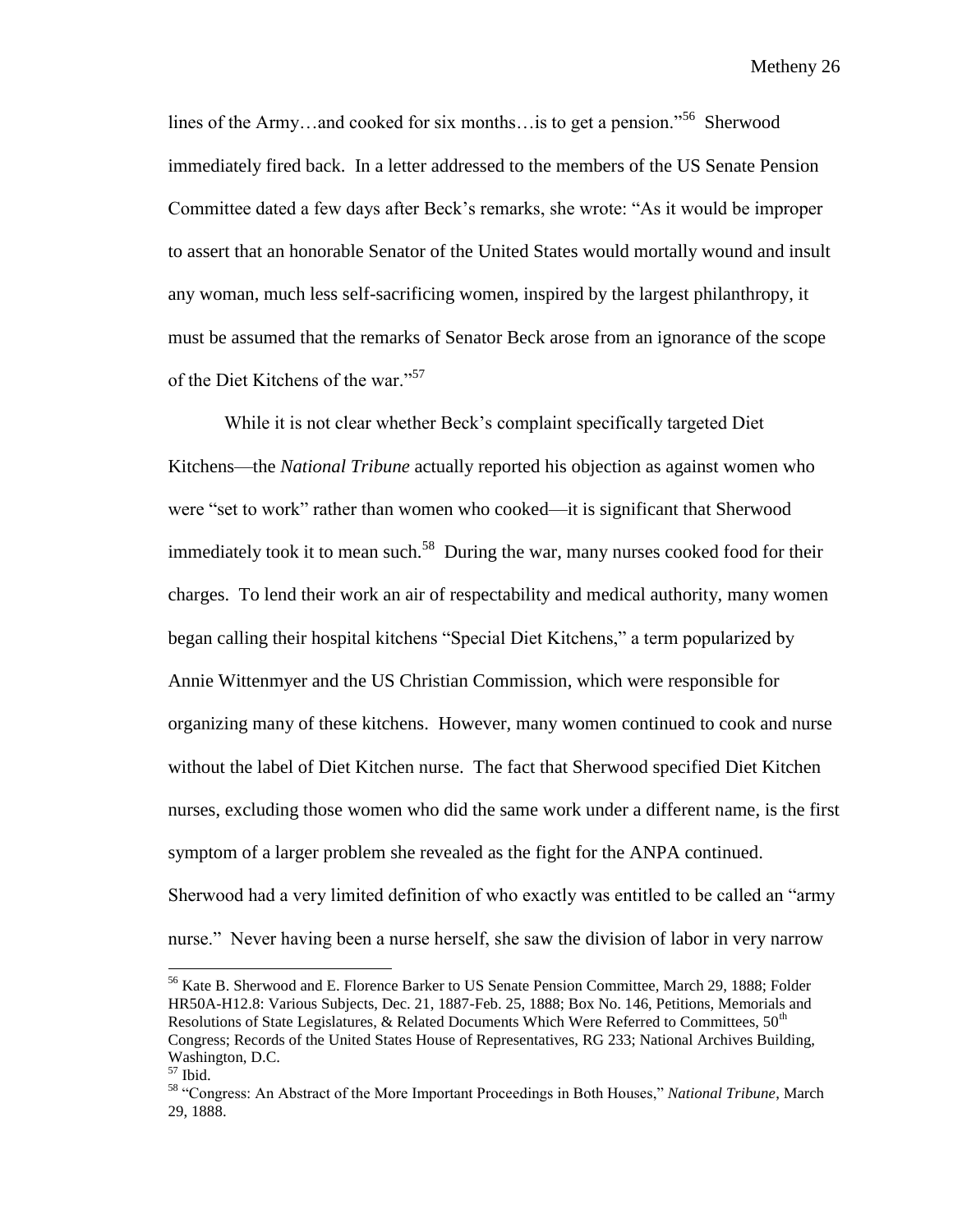terms. In the same letter to the Committee, Sherwood separated the women with the army into two distinct classes: camp followers, or prostitutes, and middle-class philanthropists, like those in the Sanitary Commission. "At no time," she wrote, "was the standard [of who could serve as a nurse] lowered, and however the army may have been disgraced at any time, or place by women camp followers [prostitutes], the women of the Sanitary Service commanded under all circumstances, the respect and confidence of officers in charge of the sick and wounded."<sup>59</sup> Sherwood's rigid definition of service meant that time and time again she would accept revisions to the ANPA that cut out swathes of women who would otherwise be included. Her position as secretary and later as chairwoman of the WRC Pension Committee eventually crippled the struggle to see as many nurses pensioned as possible.

Senator Beck's attack on the definition of a nurse's service was not the only attack he made on the bill. The WRC had as yet presented no firm estimate of how many women the ANPA would potentially cover—and, consequently, how much the bill would cost the government. The WRC had in fact tried to secure a record of enrolled nurses from the War Department, but the cost of obtaining this count had been prohibitive and the Committee decided against it.<sup>60</sup> Sherwood had also tried to put together a list of nurses based on the WRC's Honor Roll of Nurses, but the count was very inexact. The best number Sherwood could give the Congressional Pension Committee was 247—the number of nurses currently on the WRC Honor Roll. Now these lapses came back to haunt the WRC. Receptive to Beck's argument, Congress voted to table the ANPA until

<sup>&</sup>lt;sup>59</sup> Sherwood and Barker to Pension Committee, March 29, 1888; HR50A-H12.8: Various Subjects, Box 146, Petitions, Memorials, and Resolutions,  $50^{th}$  Congress; RG 233; NAB.

 $60$  Ibid.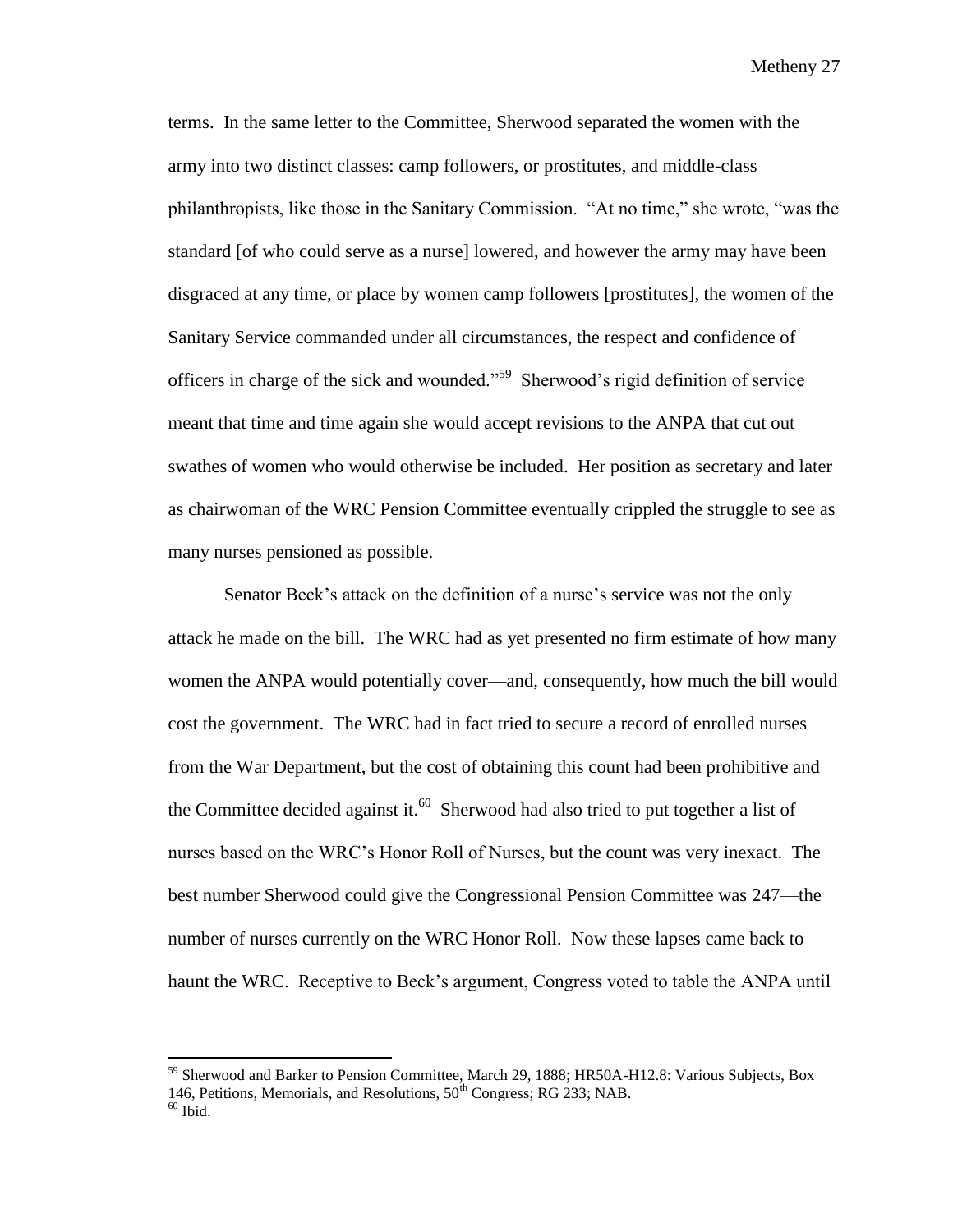the War Department could provide it with specific numbers of how many women had actually served.<sup>61</sup>

"[I] am not surprised that it stranded for a time on the rock it did," Lydia Scott wrote to Clara Barton, both of whom were members of the WRC Pension Committee. "We should have had that information and presented it with the bill or given it to Committee."<sup>62</sup> The Committee, however, refused to take the setback to heart. The chairwoman, E. Florence Barker, assembled her committee in Washington. Sherwood was unable to make the journey, but Clara Barton and Mary Logan both responded. Barker and Barton arranged a special conference with the Senate Pension Committee and with a subcommittee of the House Committee on Pensions to discuss possible steps forward. 63

The Committee meetings, however, produced nothing. When the WRC's Sixth National Convention convened in September of 1888, the bill was still tabled. At the convention, Sherwood recommended three new courses of action: first, that the Committee prepare a form that members could use to reach their personal Congressmen and urge their support for the bill; second, that the WRC establish a National Relief Corps Home where indigent army nurses, widows, and soldiers could spend their remaining days, supported by the dues of WRC members and their own pensions; and third, that the Committee authenticate the list of army nurses already in their possession. Nowhere did Sherwood request money to pay the War Department for a list of female

<sup>61</sup> "Congress: An Abstract" *National Tribune*, March 29, 1888.

 $^{62}$  Lydia A. Scott to Clara Barton, March 28, 1888, Reel 64, Clara Barton Papers, Manuscript Division, Library of Congress.

<sup>63</sup> *Journal of the Sixth Annual Convention of the Woman's Relief Corps: Columbus, Ohio, September 12, 13 and 14, 1888* (Boston: E.B. Stillings & Co., 1888)*,* 117.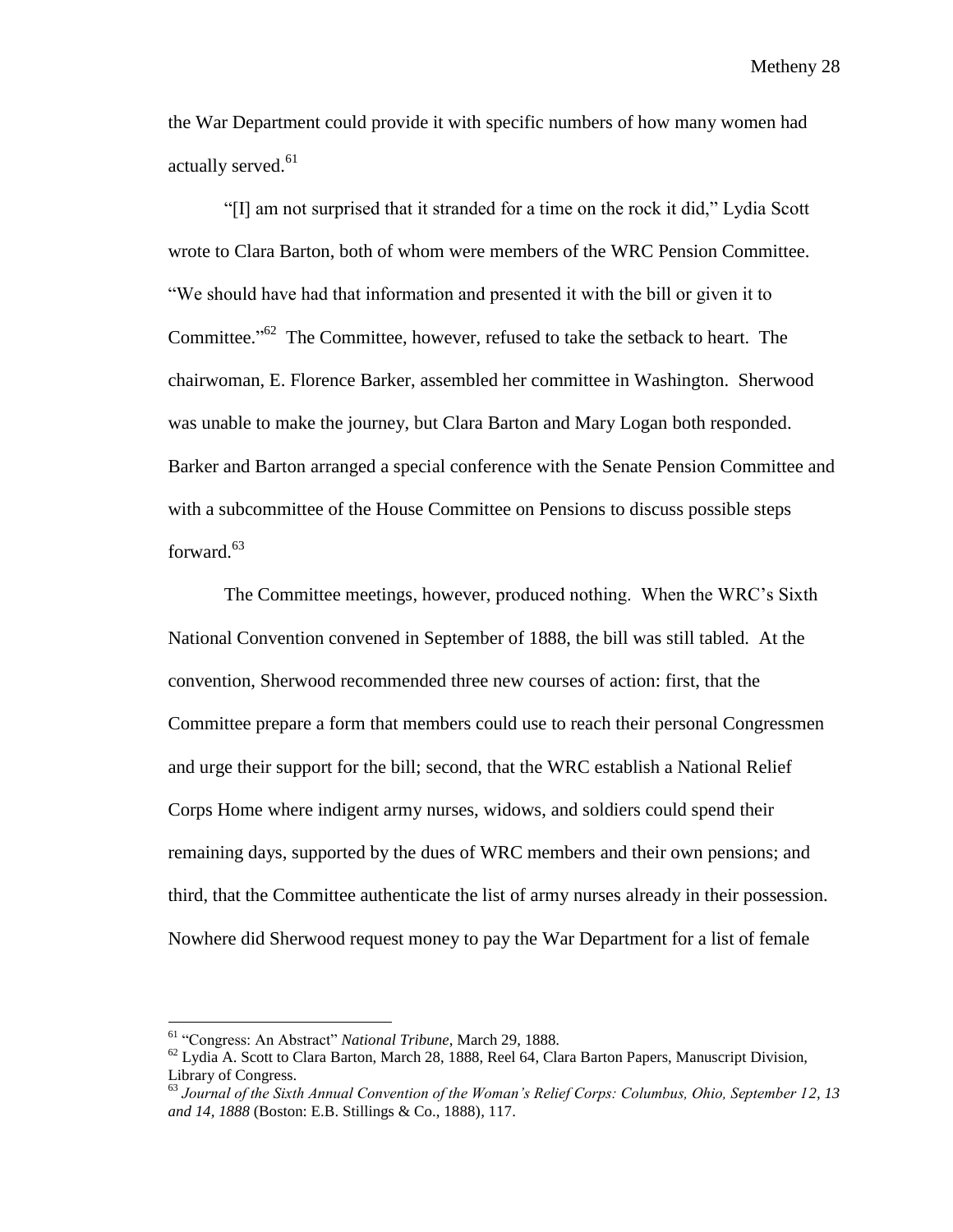army workers, nor do the financial reports indicate that any such payment was made.<sup>64</sup> Her suggestion that the WRC establish a National Relief Corps Home suggests that she was seriously considering alternative ways of supporting destitute nurses—plans that also included care for widows and soldiers. It was the first sign of Sherwood's changing priorities, as Sherwood's and the WRC's focus shifted to the dependent widows, mothers, and sisters that made up the majority of the WRC's constituency.

In the coming years, Sherwood's support for the bill further eroded. In 1890, the Senate report on the Army Nurses Pension Act contained a letter sent to Sherwood by Annie Wittenmyer. Wittenmyer herself was a former army nurse, one of the most prominent members of the US Christian Commission, and was now a key figure in the temperance movement. During the 1889 elections at the WRC National Convention, she was elected National President, and she began pushing for the ANPA with a will. In her letter to Sherwood, Wittenmyer took Sherwood to task over her wording of the bill, which currently covered only nurses who were enrolled by Dorothea Dix. This meant that women like Wittenmyer and her former colleagues were ineligible for a pension, and Wittenmyer bristled at the oversight. "I should be very sorry, indeed, if this worthy class should be ruled out under the provisions of this bill," Wittenmyer wrote Sherwood.<sup>65</sup>

By now, Sherwood was showing signs of strain, and shortly after the 1890 National Convention she declined the new National President's request to continue to serve as chairwoman of the Pension Committee. However, when the committee secretary resigned, citing overwork and ill health, Sherwood reluctantly changed her mind.

<sup>64</sup> Ibid., 118-119.

<sup>&</sup>lt;sup>65</sup> Annie Wittenmyer to Kate Sherwood, November 2, 1889, in U.S. Congress, "Report to accompany bill H.R. 6469: Female Nurses in the War of the Rebellion," *Reports of Committees of the Senate of the United States for the First Session of the Fifty-First Congress: 1889-1890* (Washington: Government Printing Office, 1890).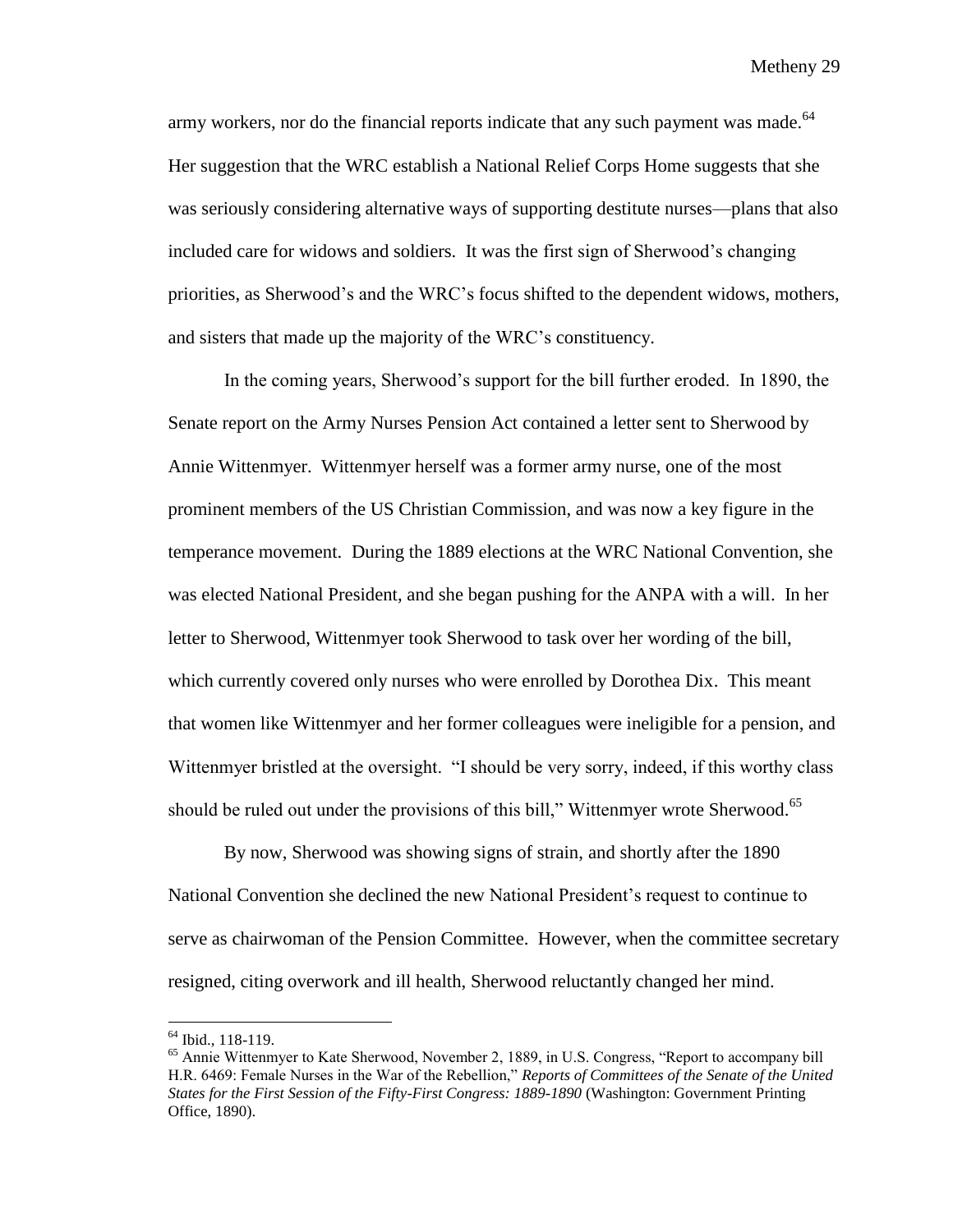Someone who knew the overall plan had to stay on.<sup>66</sup> But from this point on, Sherwood's campaign changed significantly. She stopped going to Washington to lobby for the bill, instead sending others—committee members Clara Barton and Mary A. Logan, and the new secretary, Harriette Reed—to haunt the halls of Congress while she remained in Ohio, coordinating and directing. It may have been, in part, that she was tired, and had other groups and committees that required her attention. Her husband also voiced his displeasure that she was leaving home; by Sherwood's own admission he hardly let her attend the National Conventions.<sup>67</sup> Suffice to say that in 1890 Sherwood withdrew from the ANPA campaign.

Her *de facto* replacement was Annie Wittenmyer. More than any other national president before her, Wittenmyer pressured Congress to pass the ANPA. By December, 1889, the ANPA had made it through the Senate, and was now waiting to come before the House. However, with the end of the Congressional term rapidly approaching, the bill's chances of appearing for debate were diminishing by the day. Recognizing the danger, and determined to prevent a repeat of the 1888 session, Wittenmyer issued a Circular Letter asking for WRC Corps and Departments to sign petitions supporting the bill, and to return them in two weeks' time. "Senator H.W. Blair will introduce the bill into the United States Senate," Wittenmyer informed the Corps. "When it comes up for consideration there must be a Relief Corps petition so long that it will girdle the Capitol

<sup>66</sup> *Journal of the Eighth Annual Convention of the Woman's Relief Corps: Boston, Mass., August 13th and 14th, 1890* (Boston: E.B. Stillings & Co., 1890): 145.

<sup>67</sup> *Journal of the Tenth Annual Convention of the Woman's Relief Corps: Washington D.C., September 21st , 22nd, 23rd and 24th, 1892* (Boston: E.B. Stillings & Co., 1892), 338.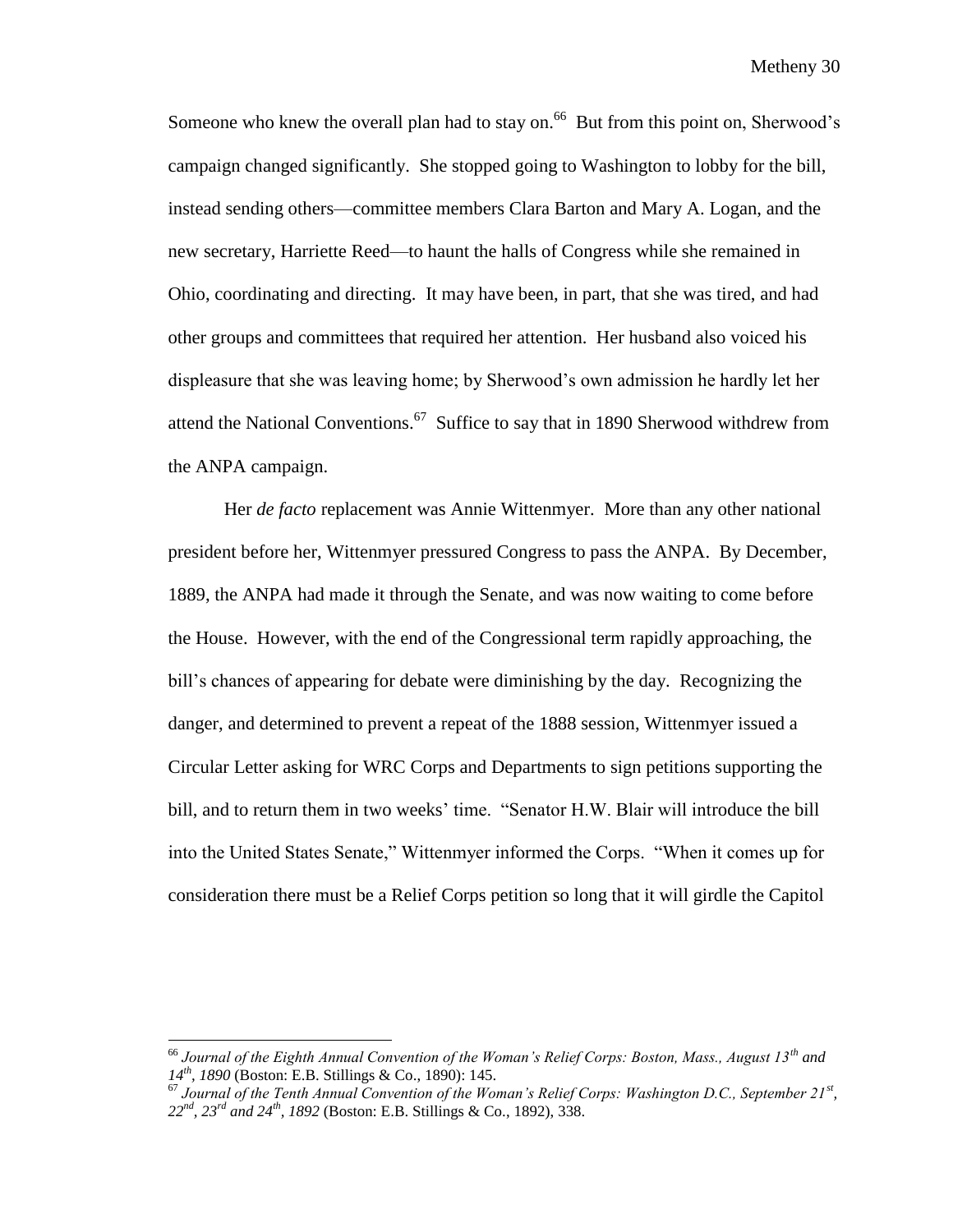and show our legislators that the country demands some measure of relief in behalf of the distresses and neglected woman patriots of the war."<sup>68</sup>

The response was overwhelming. In two weeks, the WRC collected over 160,000 signatures.<sup>69</sup> When Clara Barton sent some late petitions to Senator Cogswell a few months later, she joked, "from the size of that 'cartwheel' roll one would judge that it needed no further accessories."<sup>70</sup> The WRC Pension Committee also sent letter after letter to members of Congress, detailing the points of the bill and asking for their consideration. These elicited dozens of declarations of support, many from former Union veterans and members of the Republican Party.<sup>71</sup> Congressmen such as Samuel S. Yoder (Rep.-OH), William Cogswell (Rep.-MA) and Charles Belknap (Rep.-MI) lobbied on the nurses' behalf, and urged the Chamber to consider the bill.<sup>72</sup> Even state governments voiced their opinions; in March, 1890, the General Assembly of Iowa passed a Joint Resolution asking Congress to pass the ANPA.<sup>73</sup> Apparently the WRC's plea to its members to use any and all political connections to bring pressure to bear on Congress had not gone unheard. However, as before, other matters in Congress took precedence. This time the tariff was a nagging question, and many Congressmen used the issue to avoid responding to the WRC, stating they could not possibly address the issue this

<sup>68</sup> Annie Wittenmyer Circular Letter, December 17, 1889; MC 218, Vol. 1: Order Book; Woman's Relief Corps, Department of Massachusetts Papers, 1887-1955; Schlesinger Library, Radcliffe Institute, Harvard University.

<sup>69</sup> *Journal of the Eighth Annual Convention*, 27; Pension for army nurses of the civil war; Sen. 50A-K6, Box No. 111; Records of the U.S. Senate,  $50^{th}$  Congress, RG 46; NAB.

<sup>&</sup>lt;sup>70</sup> Clara Barton to William Cogswell, May 9, 1890; H.R. 51A-H10.1, Box. No. 107, Committee on Invalid Pensions; RG 233; NAB.

<sup>71</sup> Clara Barton Papers, Series 3, Box 1, Folder 5: Women's Relief Corps, Correspondence on Pension Bill, 1889-1890 and undated; University of Maryland Digital Collections; [http://hdl.handle.net/1903.1/12624.](http://hdl.handle.net/1903.1/12624)

<sup>&</sup>lt;sup>72</sup> For examples, see Robert Graves, "Pensions for Heroines: A Bill Born of Gratitude Toward Brave, Wartime Women," *Marion Star*, August 7, 1890.

<sup>73</sup> "Joint Resolution No. 3," Box No. 107, Committee on Invalid Pensions, HR51A-H10.1; RG 233; NAB.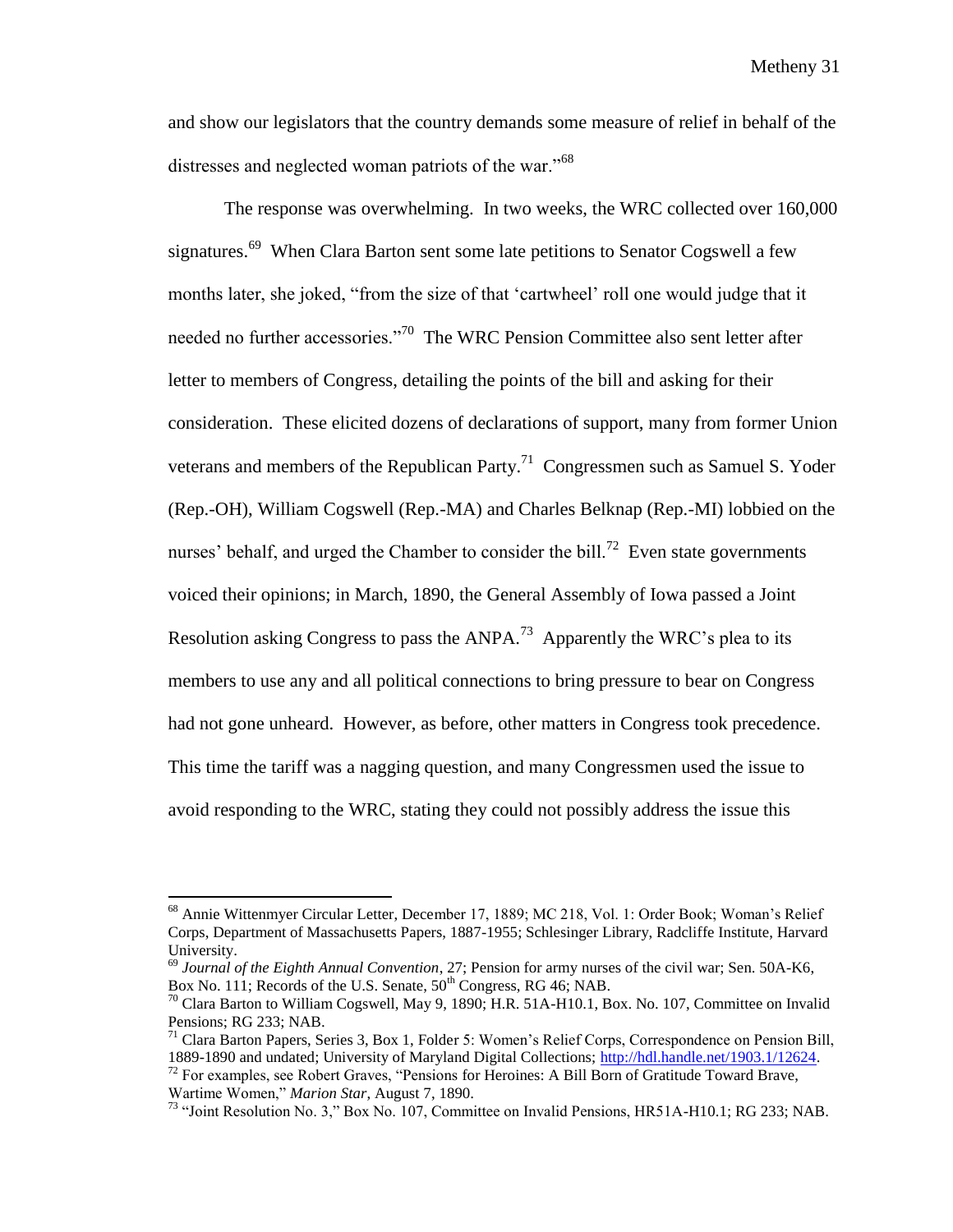session.<sup>74</sup> Then the War Department, which until now had been dragging its feet on producing a list of the total number of women who served, finally produced one. According to the War Department, over 22,000 women served as nurses, matrons, laundresses, or cooks. The WRC immediately revised its estimate of eligible nurses only half of the 22,000 would be considered under the bill, it argued, and the Bureau would most likely only grant pensions to 900 of that number, although they never said why they believed this to be.<sup>75</sup> This number, however, was still dramatically different from the total put forward by the War Department. The House took one look at the growing number of dollar signs and refused to let the bill come up for discussion.<sup>76</sup>

That did not mean Wittenmyer and other stalwarts had given up. After the end of her term as National President in the summer of 1890, Wittenmyer was elected as the head of the WRC's Invalid Home in Fulton, Ohio. The Home was established specifically to care for aging indigent nurses and soldiers' dependents. Wittenmyer spent a significant amount of time in Washington, lobbying for individual pensions for her inmates, portions of which were handed over to the Home as rent. This focus on securing individual pensions was not new. Given the current status of the ANPA, this was the most reliable means of securing any kind of federal financial support for indigent nurses. When Wittenmyer arrived in Washington in the fall of 1891 to begin the next round of lobbying for private acts, she offered her services to Sherwood: if Sherwood needed someone on the ground in Washington, Wittenmyer was already working on pensions and would gladly do what she could. As Wittenmyer herself said, "I got into it. I get into

<sup>&</sup>lt;sup>74</sup> Amos L. Allen to Sarah E. Fuller, September 19, 1890, in Clara Barton Papers, UMDC; Joseph Gurney Cannon to Sarah E. Fuller, September 19, 1890, ibid.; S.S. Yoder to Sarah E. Fuller, September 25, 1890, ibid.

<sup>75</sup> Graves, "Pensions for Heroines," *Marion Star*, August 7, 1890.

<sup>76</sup> *Journal of the Eighth Annual Convention: 1890*, 146.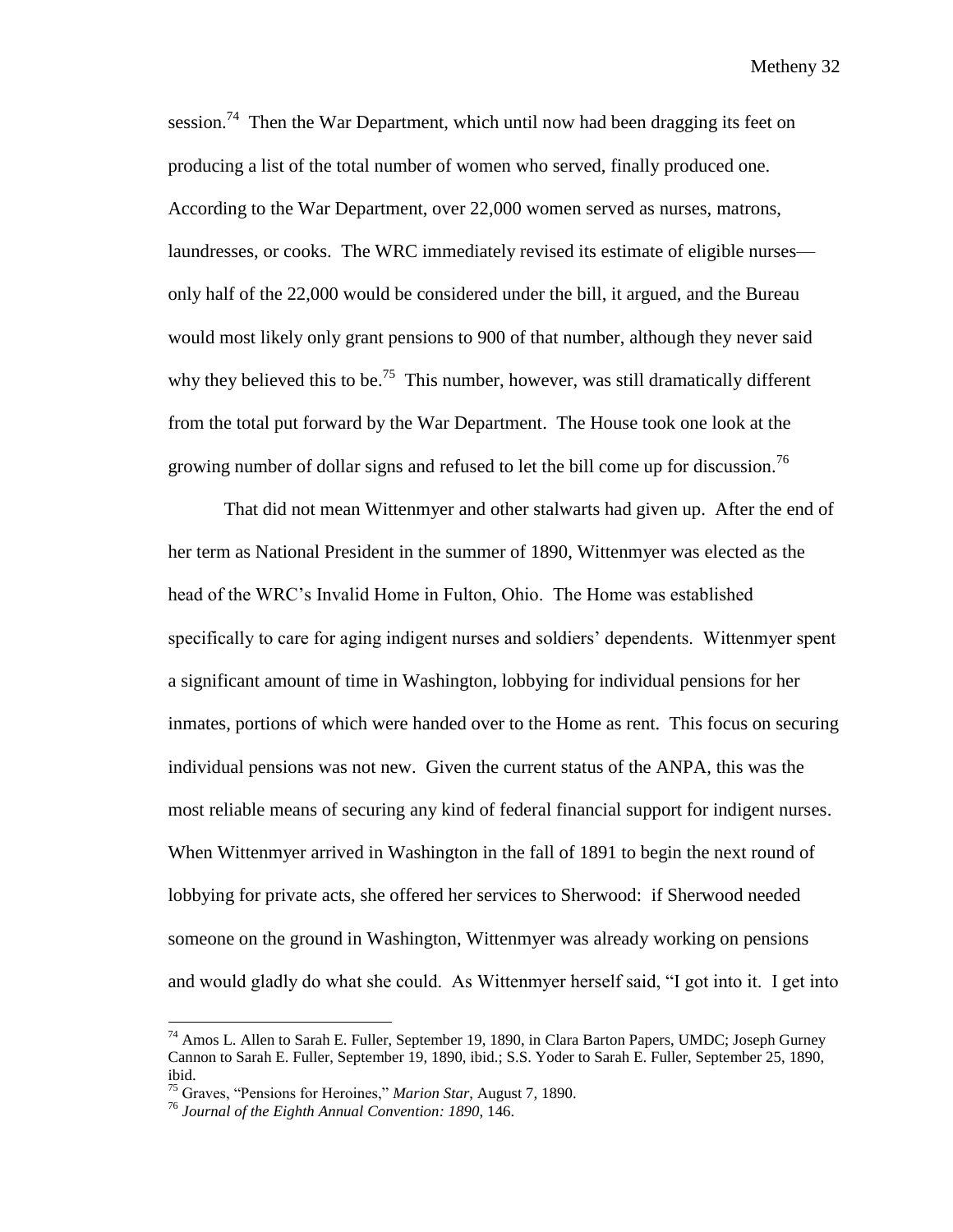everything. I get out of some things if I can."<sup>77</sup> Wittenmyer spent five weeks in Washington, living in a third-story backroom in order to economize. At Wittenmyer's request, secretary Harriette L. Reed made the journey from her home in Dorchester, Massachusetts, to Washington shortly after Wittenmyer's arrival, and began coordinating with the Army Nurses Association's representative in Washington, Ellen Tolman, and its president, former army nurse Harriet P. Dame.<sup>78</sup>

The Army Nurses Association (ANA), also known as the Ex-Army Nurses Association or the National Association of Army Nurses, was founded in 1881. Since the organization was composed entirely of former army nurses—only women who had served for a minimum of three months were eligible for admission—the ANA was very invested in the passage of the Army Nurses Pension Act.<sup>79</sup> When the WRC introduced its first draft of the bill to Congress in 1888, the ANA put its own forward as well, calling for \$25 pensions as opposed to the WRC's  $$12<sup>80</sup>$  Despite having overlapping membership, the two groups continued to work at odds with one another. The ANA stalwartly refused to support the WRC's bill, arguing it would rather have no legislation at all than settle for \$12 pensions. The WRC refused to cross the GAR, which in turn refused to consider granting pensions to nurses greater than those veterans currently received. As the GAR wielded considerable political power and influence, and was using these to support the ANPA, the WRC deemed it prudent not to antagonize them.<sup>81</sup> Thanks to their disparate efforts there were three separate bills before the House

<sup>77</sup> *Journal of the Tenth Annual Convention: 1892*, 337.

<sup>78</sup> Ibid., 184.

<sup>79</sup> Kate M. Scott, *In Honor of the National Association of Civil War Army Nurses* (Atlantic City: Yeakel Printing Co., 1910), 3.

<sup>80</sup> "Report No. 3897 to Accompany bill S. 373: Women Enrolled As Army Nurses," *The Reports of Committees of the House of Representatives for the Second Session of the Fiftieth Congress, 1888-'89* (Washington: Government Printing Office, 1889).

<sup>81</sup> *Journal of the Eighth Annual Convention: 1890*, 146.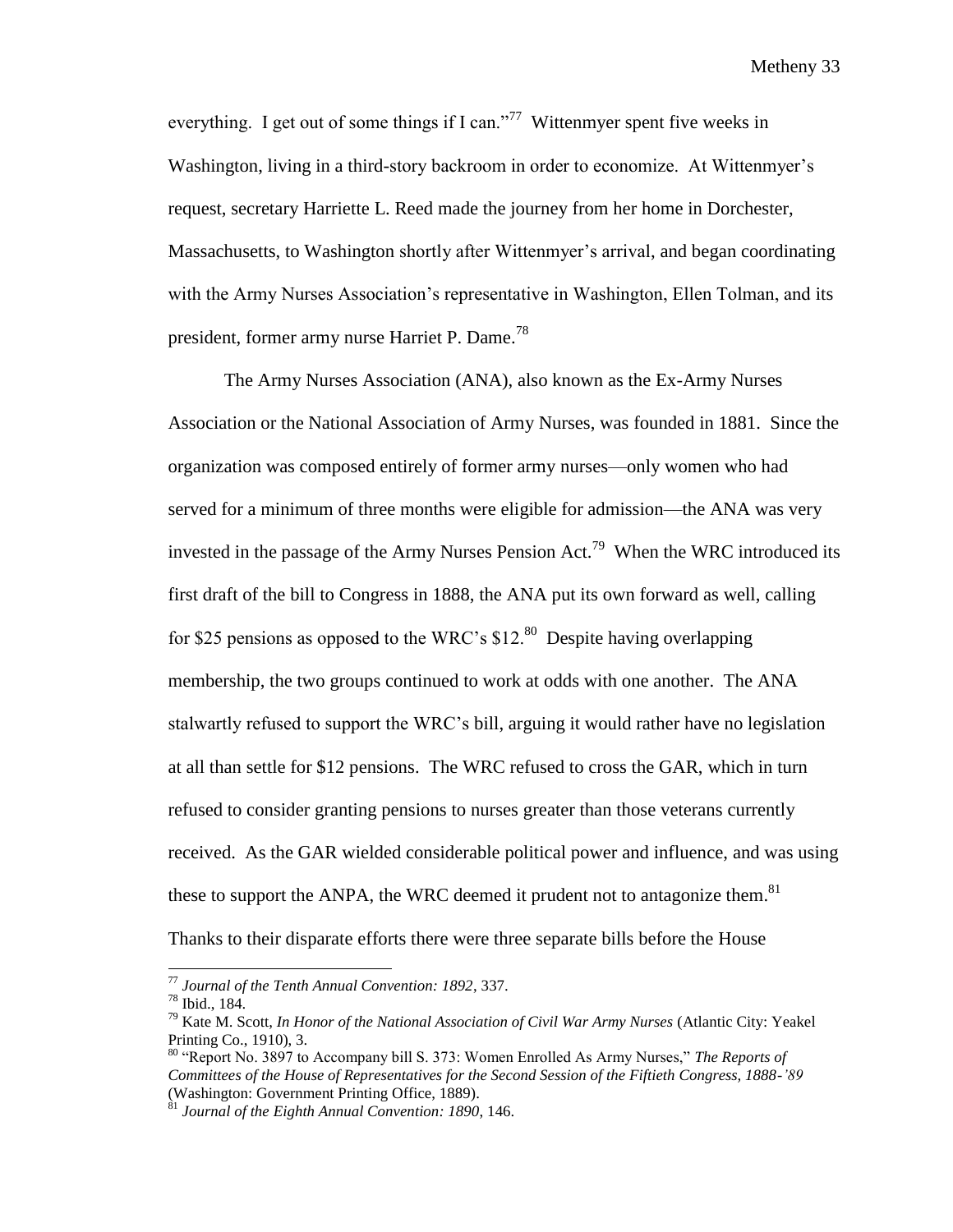Committee on Pensions in 1891: the Cogswell Bill, endorsed by the Army Nurses Association, the Grout Bill, and the Belknap Bill. Each asked for different monthly pensions for different groups of nurses. Long, drawn-out conferences between Tolman, Dame, and Reed finally resulted in a fourth bill, the Butler Bill, which asked for \$12 pensions for every woman who had served six months or more and had been mustered in by an authority recognized by the War Department.<sup>82</sup>

Based on the ANPA's track record in the Senate—the bill had easily passed that body in 1890—Reed, Wittenmyer, and the ANA focused their lobbying efforts on the House. Reed left Washington after six weeks, citing the prohibitive cost of living in the city, but Wittenmyer stayed on, juggling the individual claims of the Home's residents and the ANPA. In June, 1892, the Army Nurses Pension Act finally passed the House and went before the Senate. It should have been a moment of relief, but suddenly the Senate expressed qualms about the terms of the bill, and it appeared for a moment that the bill would not pass. Wittenmyer telegraphed Sherwood, who immediately dispatched Reed back to Washington, and the two women, along with Barton and Logan, who were both already in the city, went to work. Just days before the summer recess, the Senate agreed to a compromise bill, and the ANPA finally passed on July 27, 1892.<sup>83</sup> The bill reads as follows:

Be it enacted, etc., That all women employed by the Surgeon General of the Army as nurses, under contract or otherwise, during the late war of the rebellion, or who were employed as nurses during such period by authority which is recognized by the War Department, and who rendered actual service as nurses in attendance upon the sick or wounded in any regimental, post, camp, or general hospital of the armies of the United States for a period of six months or more, and who were honorably relieved from such service, and who are now or may hereafter be unable to earn a support, shall, upon making due proof of the fact according to

<sup>82</sup> *Journal of the Tenth Annual Convention: 1892*, 184.

<sup>83</sup> Ibid. pg. 184-185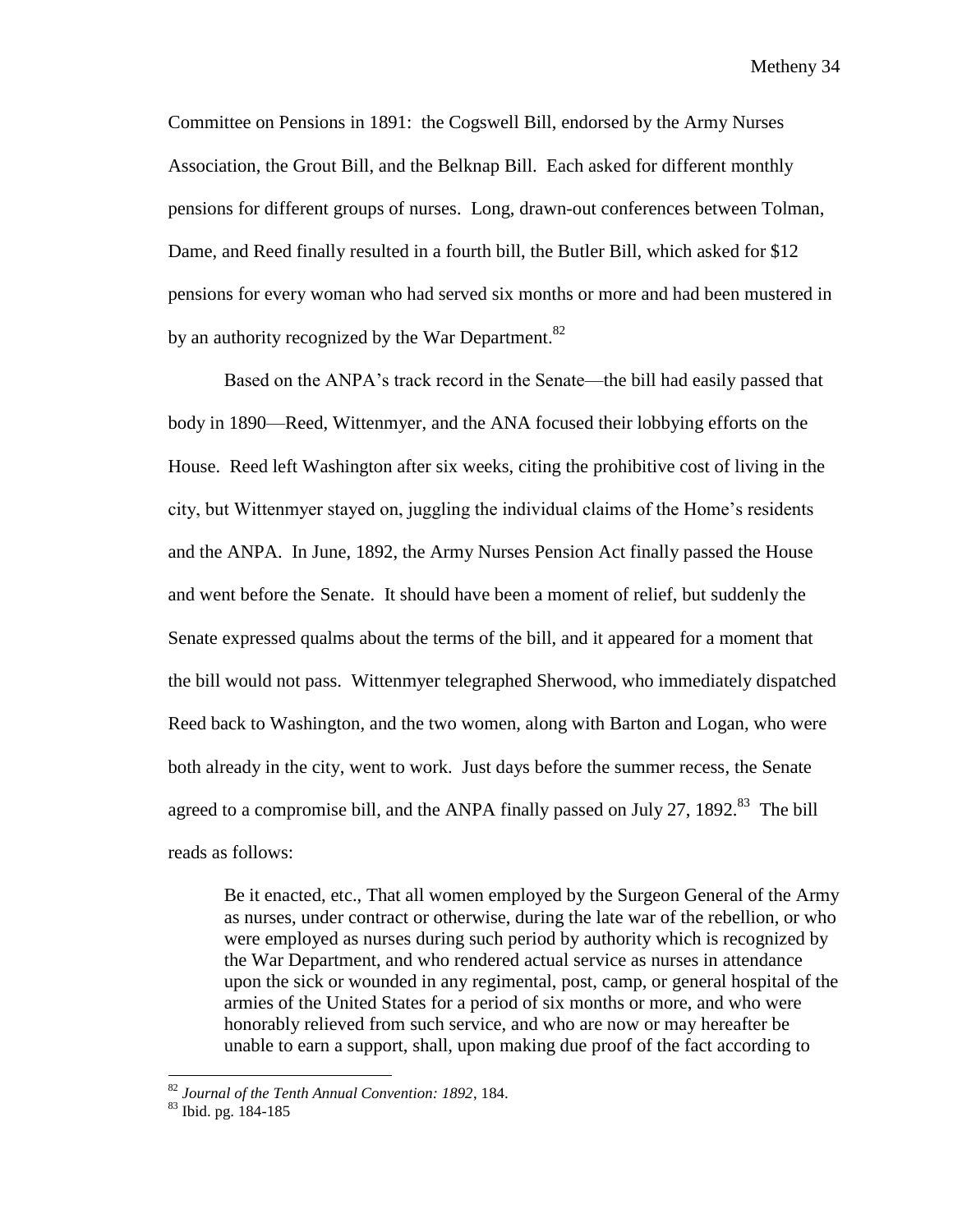such rules and regulations as the Secretary of the Interior may provide, be placed upon the list of pensioners of the United States and be entitled to receive a pension of twelve dollars per month, and such pension shall commence from the date of filing of the application in the Pension Office after the passage of this act: Provided, That no person shall receive more than one pension for the same period.

There is no record of what the members of the WRC's National Pension Committee saw, did, or felt, during those last few weeks as they fought for the ANPA. Newspaper announcements were subdued, relegating the news of the bill's passage to announcements of other legislation passed in Washington that day. The only sign of celebration was the relieved headline in the GAR's and WRC's newspaper, the *National Tribune*, "The Bill Which Finally Passed," and a brief announcement in General Orders No. 9 from WRC President Sue Pike Sanders. Sanders said, simply, "Let us rejoice together that these women have at last received National recognition for their selfsacrificing services."<sup>84</sup> Sanders may have spoken prematurely. Congress certainly had recognized women's Civil War service, but that was no guarantee that the Pension Bureau would as well. The larger consequence of the special acts and the efforts to pass a pension bill acceptable to Congress was to narrow eligibility to women who fit specific gendered models of behavior tied closely to social, economic, and racial status, to limit the aid nurses could receive, and to define acceptable female military service in increasingly narrow terms.

<sup>&</sup>lt;sup>84</sup> General Orders No. 9, August 20, 1892; MC 218, Vol. 1; WRC Papers, 1887-1955; Schlesinger Library, Radcliffe Institute, Harvard University.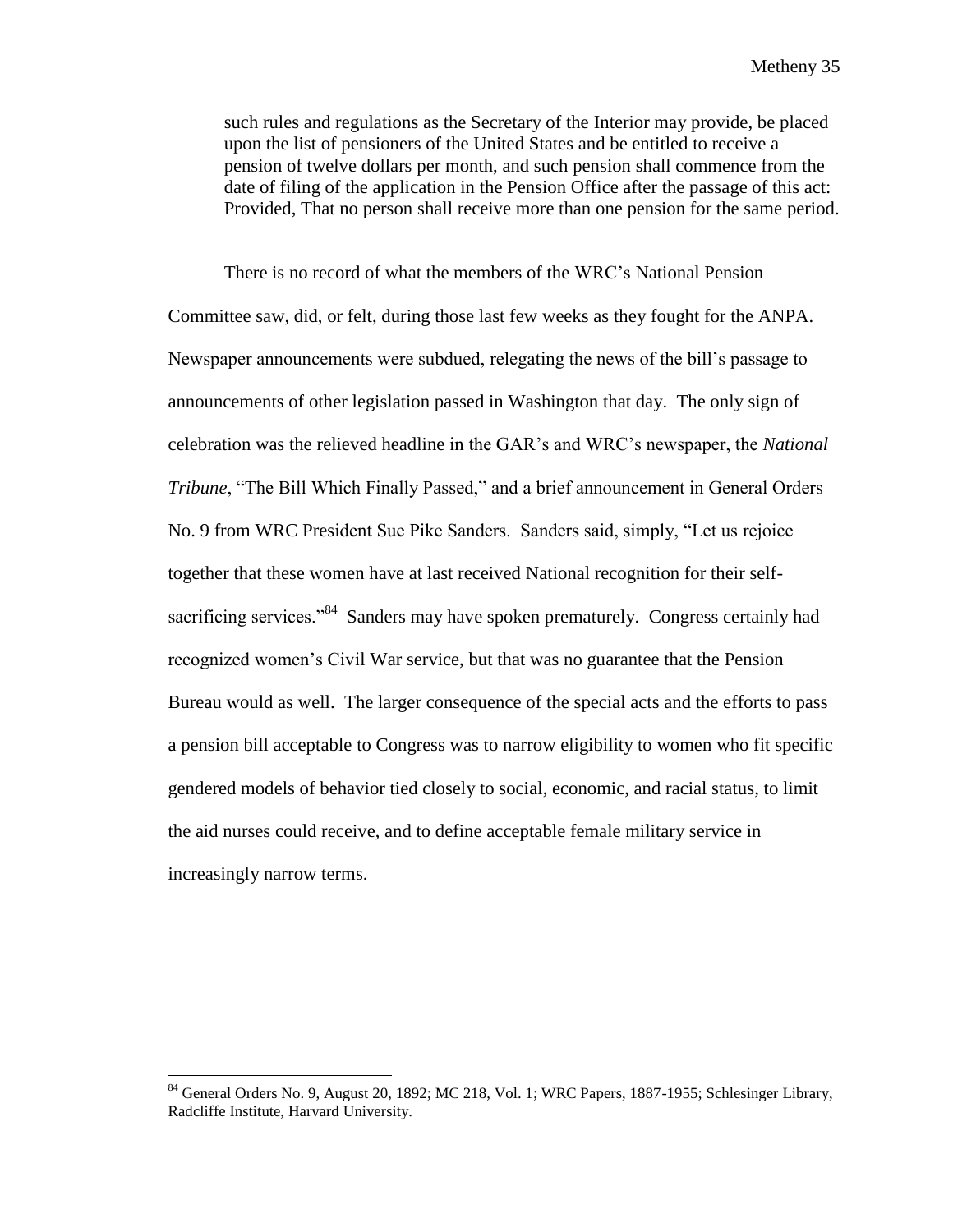#### *Chapter 2: The Trials and Tribulations of the Pension Process*

A few notes on the pension process as a whole are necessary before examining the files themselves. According to the ANPA, nurses had to prove two facts in order to receive a pension: that they had served for at least six months in a regimental, post, camp, or general hospital, and that they had been employed by someone authorized by the War Department to hire nurses. Originally, proof of service could be obtained only from the records of the War Department, specifically muster rolls or pay rolls. However, when it became clear that many women were not listed in the records, the Bureau allowed claimants to prove their service through original documents such as military passes, surgeons' recommendations, and enlistment and discharge papers, or through affidavits provided by any "competent witness," including officers, enlisted men, and civilians.<sup>85</sup>

The question of "competent authority"—whether or not a nurse's employer had possessed the authority to hire her—was more convoluted. If the official records showed that a nurse had served the requisite six months, then the Bureau took this as proof she had been employed by someone authorized by the War Department. If, however, there was no official record, an applicant had to obtain the testimony of a commanding officer or medical officer that someone in authority had in fact hired her. This frequently proved difficult, since most nurses had not kept in contact with their former superiors. Luckily, the Bureau kept a record of veterans' last known addresses and frequently provided nurses with the names and addresses of hospital staff. Much of the time, these men were dead or could not remember working with or seeing a specific nurse. As one surgeon

<sup>85</sup> John W. Bixler and Edward P. Hall, eds., "Army Nurses—Act of August 5, 1892," *Decisions of the Department of the Interior in Appealed Pension and Bounty-Land Claims*, vol. VII (Washington: Government Printing Office, 1895), 8-11.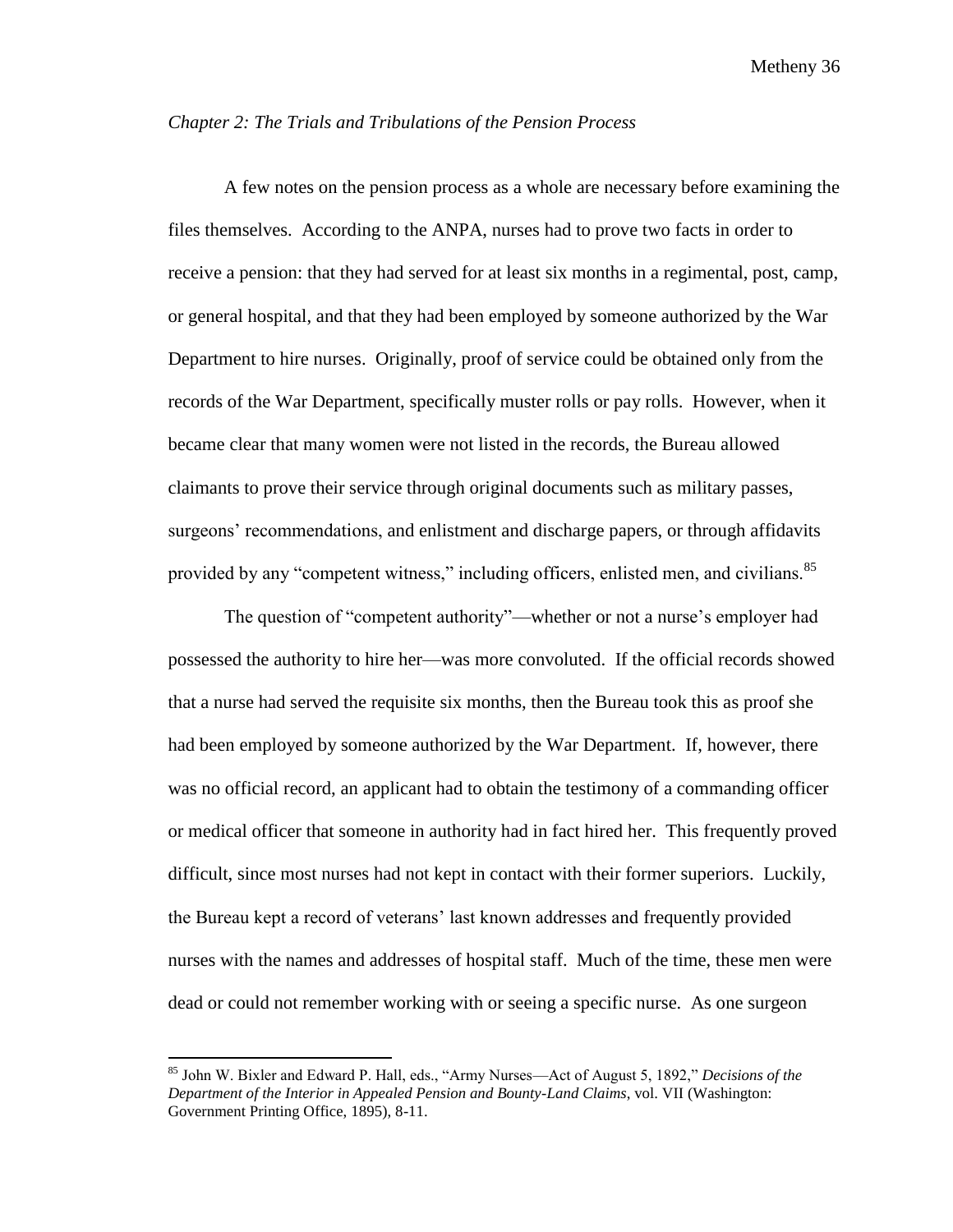pointed out, "At the interval of thirty years I cannot remember the names of nurses who served."<sup>86</sup> At this point a nurse often abandoned her application, or the Bureau rejected her claim based on a lack of evidence. If a nurse was lucky enough to find someone who remembered her service and sent in their affidavit, an inquiry was sent to the Surgeon General, George M. Sternberg, regarding whether or not a nurse's employer had the authority to hire her in the first place. This allowed Sternberg, and the officials who controlled the flow of information to him, to make their own, seemingly arbitrary decisions about which applicants received a pension and which did not.

There were also several other particulars that nurses had to prove which were not mentioned in the ANPA. If a woman could prove she was older than 65, she was automatically deemed too old to provide for herself and eligible for a pension. If, however, she was younger than 65, she had to prove that she was destitute and had no means of supporting herself. This was perhaps the easiest part of the process, and could be met through the affidavits of neighbors or a physician. $87$ 

All documents and affidavits had to be signed and properly notarized, as did the Bureau's requisite forms, but usually without the help of an attorney or pension agent. Apparently in reaction to the blatant abuses of some pension agents, known as "pension sharks," Congress stipulated that any agent or attorney involved in a nurse's case could not receive any payment in excess of ten dollars, and even that sum could only be paid with the permission of the Pension Commissioner.<sup>88</sup> Any agent who worked these

<sup>86</sup> John J. Bartholf to the Commissioner of Pensions, in Mary E. Conner Pension File, App. 1138195, Cert. 998643.

 $87$  These questions were addressed through a blank sent out to each applicant, which indicated what information the Bureau required from each applicant, including the applicant's age, any name changes as a result of marriage, and whether her husband or sons had served in the army and were currently receiving pensions. For an example of a blank, see Emily Edenburrough Pension File, App. 1116143. <sup>88</sup> U.S. Congress, *Congressional Record: 52nd Congress*, 6798.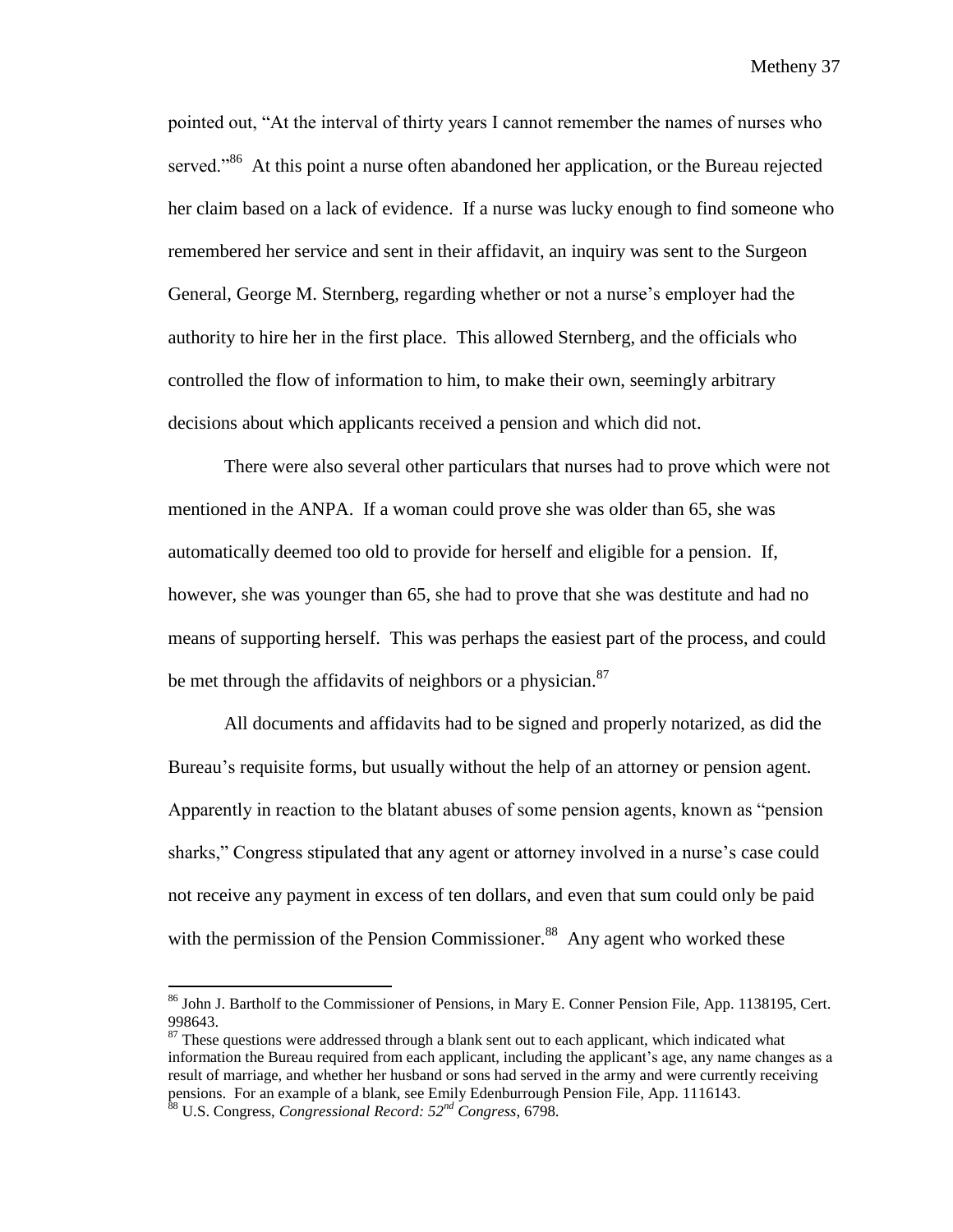claims, then, essentially did so *pro bono*. As a result, most women had little or no legal advice during the entire process.

Of the 2,448 women who applied for pensions under the ANPA, 185 were examined for this study.<sup>89</sup> Of these, 120 eventually received pensions—nearly two thirds of all applicants. Virtually all were white, literate, suffering from the effects of old age, and practically penniless. Yet the numbers belie the reality of the pension process. Despite the steady success rate, the application process was riddled with human error and conflicting notions of what officials considered acceptable military service for a woman, endangering a number of applications. Nurses also had their own varied opinions about their service, as well—opinions that did not always fit the ideal of the "ministering angel" that the WRC or Congress had championed.

The following section examines all the applicants in the sample as a whole. Subsequent sections focus on specific groups of nurses, distinguished by race, branch of service, and various other factors, and their experiences with the Pension Bureau. This approach allows us to address some larger questions. Who were these women? What were the problems they faced in prosecuting their claims? In what terms did they couch their service, and is it possible to see any changes in their views and the views of the Pension Bureau and Congress regarding women's military service? And what do these pension claims reveal about the nature of women's service during the Civil War?

 $\overline{a}$ 

<sup>&</sup>lt;sup>89</sup> The sample pensions were chosen at random; the only restriction was that the applicant had to have filed her claim between August 5 and December 31, 1892. This was in part due to time constraints of this study, but also because it seemed logical that there would be a surge in applications immediately after the passage of the ANPA. This allows us to see the greatest variation within a small space of time, and to gives all applicants a common base for comparison.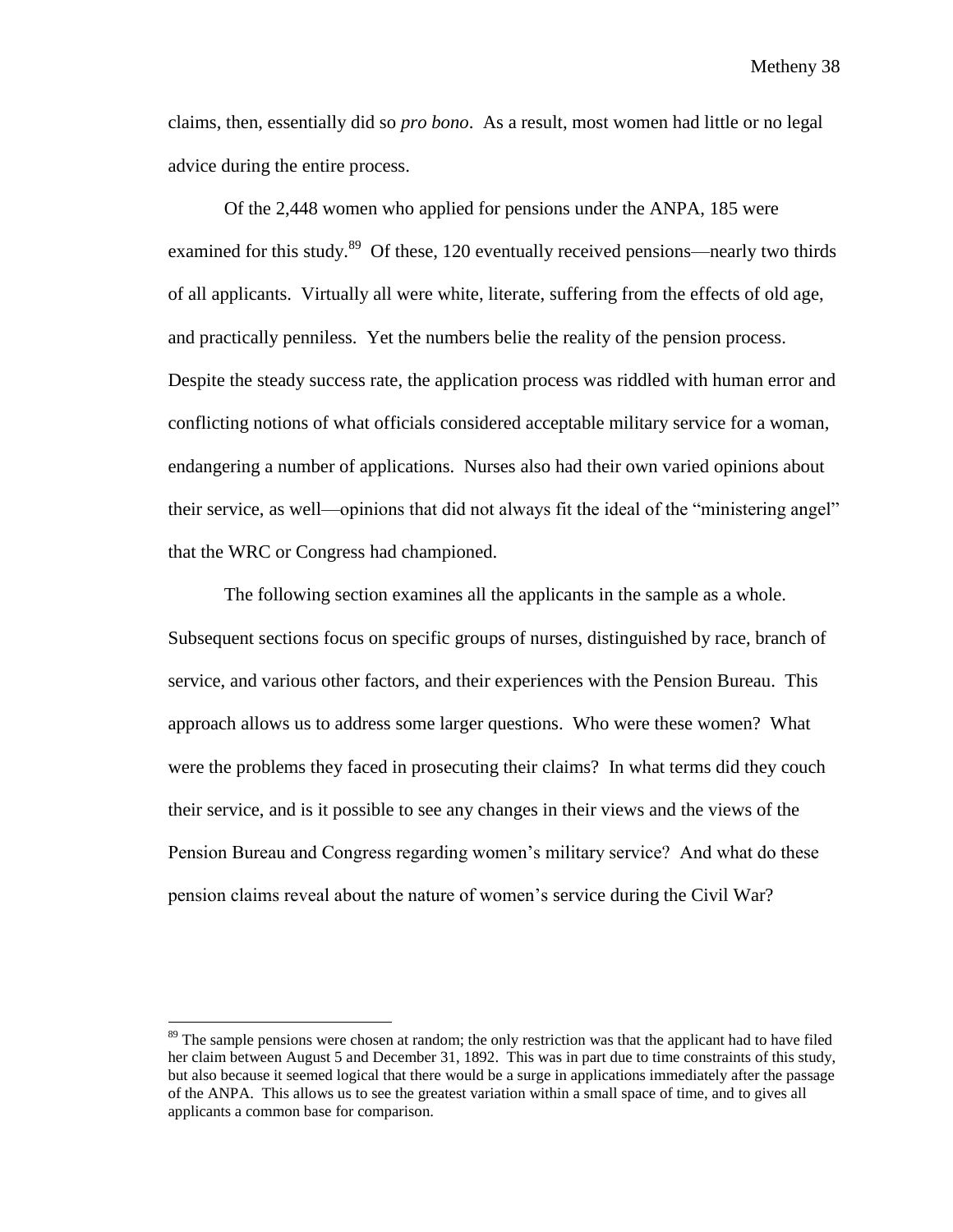## *The Real "Ministering Angels": Nurses as a Collective*

As discussed in Chapter 1, the Woman's Relief Corps focused its efforts on aiding the women who made up its constituency: literate, white, middle- and upper-class women. This focus is obvious in the rhetoric surrounding the ANPA. Throughout the four-year fight to pass the ANPA, congressmen and WRC activists alike trumpeted the image of the "ministering angel": the middle- or upper-class woman, married and with children, who used not only her army pay but also her private funds to purchase food and medicine for her charges. These women were now, "through the vicissitudes of life, old and necessitous," but were hesitant to publicize their service.<sup>90</sup> ANPA supporters insisted that these nurses deserved whatever charity the government could afford them, especially since, according to a revised estimate of eligible women based on the Carded Service Record, only 900 women were supposed to be eligible, and that number would rapidly diminish as these women passed away. $91$  The drain on the treasury then would be minimal. In an interview given in 1890, Senator Charles Belknap (Rep.-MI), one of the more ardent supporters of the ANPA in Congress, downplayed the service of other groups of nurses: "mere girls," who were driven to serve by romantic notions and a sense of adventure, women from "lower walks of life, lacking in experience and refinement," and soldiers' wives.<sup>92</sup> Similarly, Kate Sherwood and E. Florence Barker, the Secretary and Chairwoman of the WRC Pension Committee respectively, spoke of women of "mature age" who "enlisted in purest cause of humanity…without any hope of reward,

<sup>90</sup> Graves, "Pensions for Heroines," *Marion Star*, August 7, 1890.

 $91$  Ibid.

 $92$  Ibid.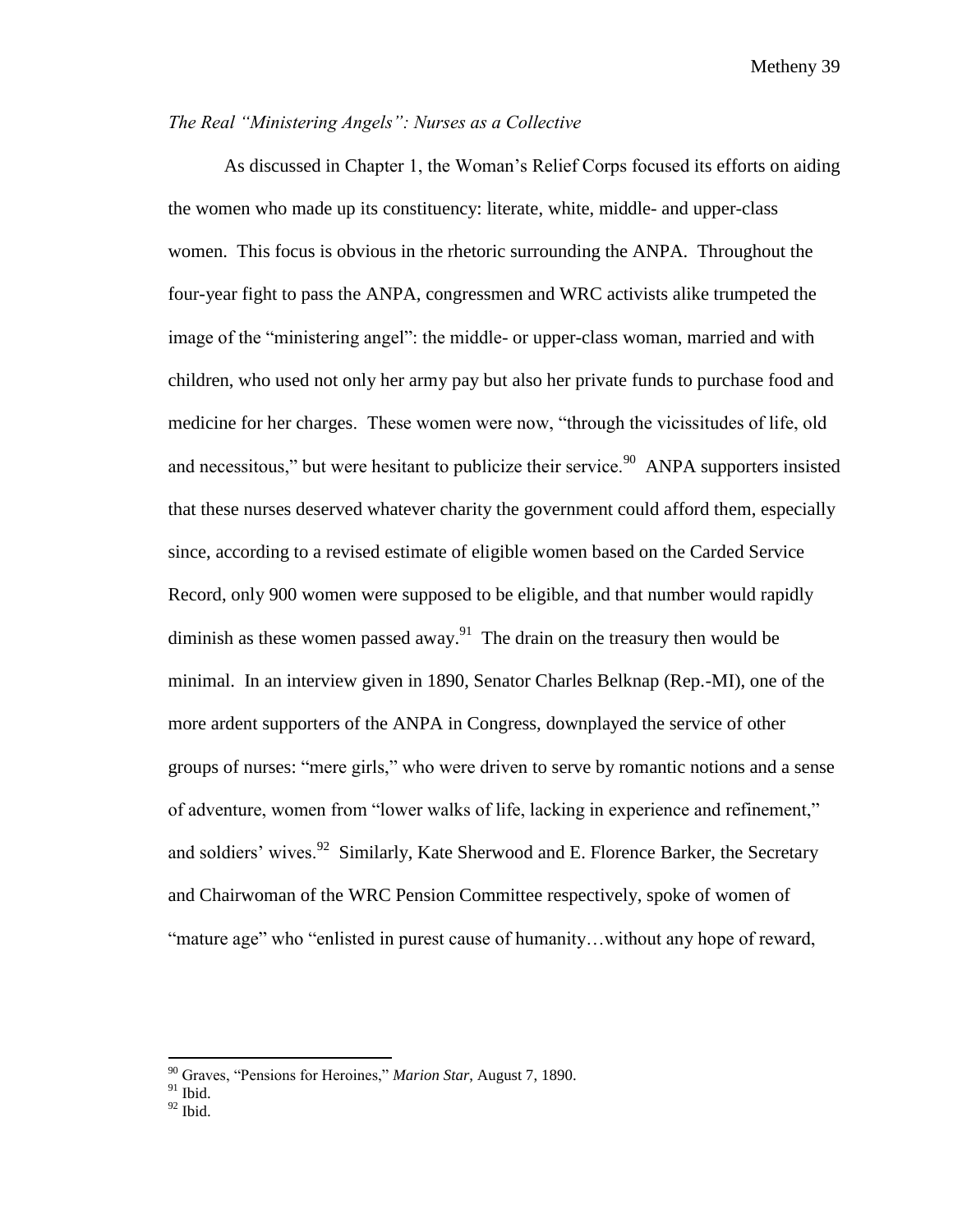any desire for personal preferment," and dismissed young women and those serving for pay.<sup>93</sup> The ANPA was not meant for them, only for a worthy few.

While Congress and the WRC certainly had a target group in mind when they fashioned the ANPA, an analysis of the pension files reveals that not all applicants fit the profile of the "ministering angel." Rather, these nurses came from all walks of life, not just the "virtuous" middle and upper class, and served in a myriad of capacities. Most of the applicants were white, literate, were or had been married, and were suffering from the effects of old age rather than a wartime injury.<sup>94</sup> They were also destitute, and no longer able to support themselves. However, many nurses who would have been classified as "mere girls," lower-class women, and soldiers' wives applied for pensions, as did several blacks, and dozens of women who were not affiliated with the Woman's Relief Corps. These women were also eligible for pensions, at least on paper. Their experiences with the Pension Bureau are an excellent gauge of gender roles and racial ideologies around the turn of the century.

#### *Black Nurses*

 $\overline{\phantom{a}}$ 

*"I am old now and stand greatly in need of my pay As I am asking only for what I labored for when it became a law for hospital nurse to get their pay then I put in for mine."*

*--Mary Ann Jones, Huntsville, Alabama February 14, 1894*

An applicant's race is difficult to determine from pension records. The Bureau never specifically inquired about it, and the women themselves volunteered very little

<sup>&</sup>lt;sup>93</sup> Sherwood and Barker to Pension Committee, March 29, 1888; HR50A-H12.8: Various Subjects, Box 146, Petitions, Memorials, and Resolutions, 50<sup>th</sup> Congress; RG 233; NAB.

 $94$  Of the 185, 5 could be identified as black; 25 were not literate, compared to 150 who were; 11 were obviously injured during their service, 174 were not.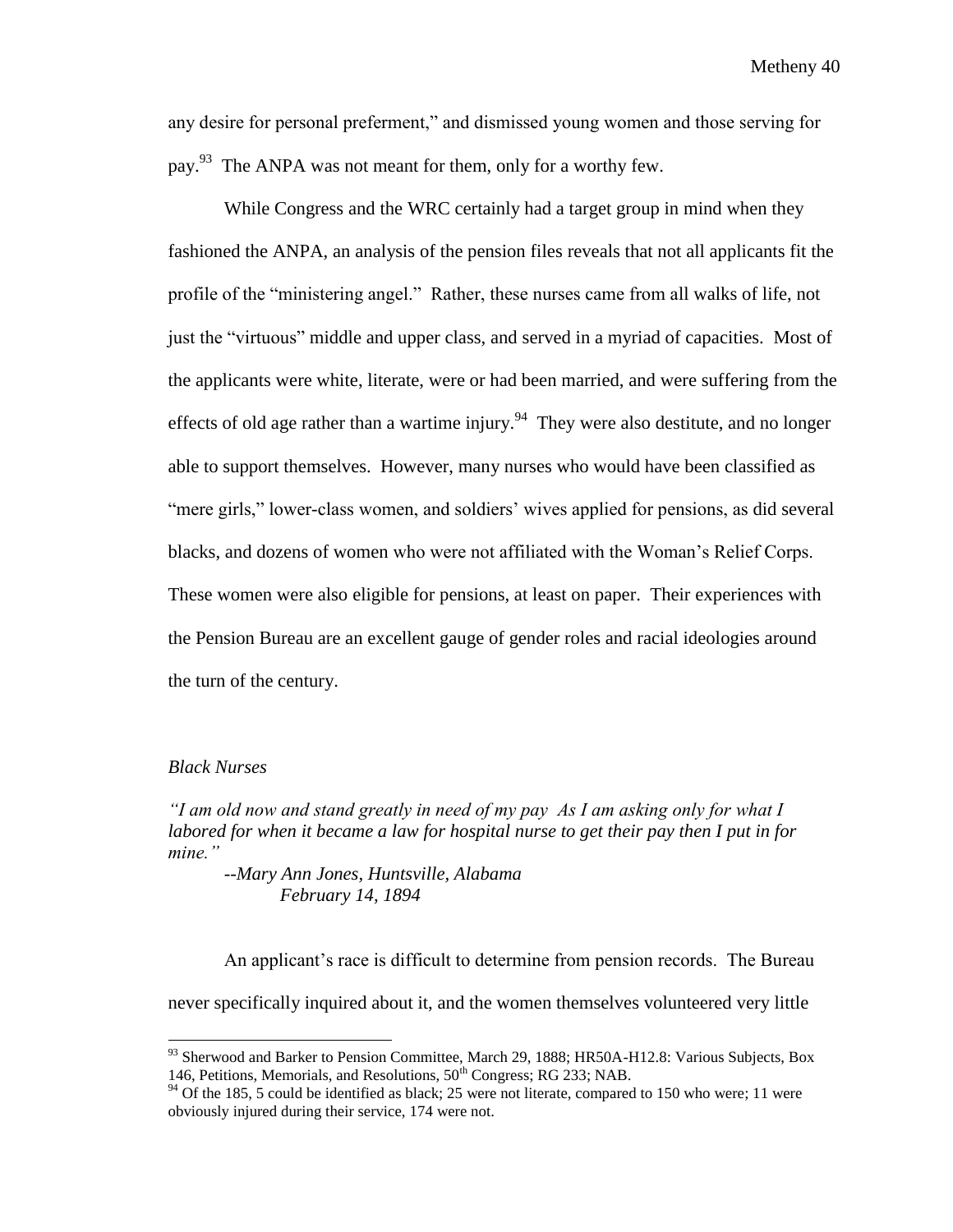| <b>Name</b>                  | <b>Status of</b>   | <b>Branch of</b> | <b>Hospitals Served</b>    | <b>Free or Former</b> |
|------------------------------|--------------------|------------------|----------------------------|-----------------------|
|                              | <b>Application</b> | <b>Service</b>   |                            | <b>Slave</b>          |
| <b>Maria</b>                 | Accepted           | Contract         | Huntsville Hospital,       | <b>Former Slave</b>   |
| <b>Binford</b>               |                    |                  | Alabama, and Stevenson     |                       |
|                              |                    |                  | G.H.                       |                       |
| Mary A.                      | Rejected (3)       | Contract         | Huntsville Hospital,       | <b>Former Slave</b>   |
| <b>Jones</b>                 |                    |                  | Alabama                    |                       |
| <b>Rose Russell</b>          | Accepted           | Contract         | McPherson G.H., Vicksburg, | <b>Former Slave</b>   |
|                              |                    |                  | Mississippi                |                       |
| <b>Clara Watson</b>          | Rejected (3)       | Contract         | Murfreesboro G.H.,         | <b>Former Slave</b>   |
|                              |                    |                  | Tennessee                  |                       |
| <b>Annie Chloe</b><br>Wilson | Rejected (3)       | Contract         | Keokuk G.H., Iowa          | Free                  |

Table 1. Information taken from the pension records of black nurses. The number in parenthesis denotes the total number of times an applicant filed her claim. "G.H." stands for "General Hospital."

information. Five of the 185 pension claims can, however, be identified as belonging to women of color: those of Maria Binford, Mary A. Jones, Rose Russell, Clara Watson, and Annie Chloe Wilson (see Table 1).<sup>95</sup> According to the Carded Service Record, roughly ten percent of the War Department's total female workforce was colored women.<sup>96</sup> These five women represent roughly three percent of the 185 sample pensions. The disparity in representation and the sample size means that any conclusions drawn based on these records are speculative, yet there are intriguing hints at patterns and larger issues.

Of the five, Binford, Jones, Russell, and Watson were slaves just recently released or escaped from bondage when they began their service. All five women served in the Western theatre as contract nurses—that is, women who were employed by a specific surgeon rather than by an umbrella organization like the US Sanitary Commission or the War Department—and all five were illiterate, signing all their official documents by

<sup>95</sup>Maria Binford Pension File, App. 1417702, Cert. 869519; Mary Ann Jones Pension File, App. 1138266; Rose Russell Pension File, App. 1139608, Cert. 868306; Clara Watson Pension File, App. 1141792; Annie Chloe Wilson Pension File, App. 1142734.

<sup>96</sup> Schultz, *Women at the Front,* 21.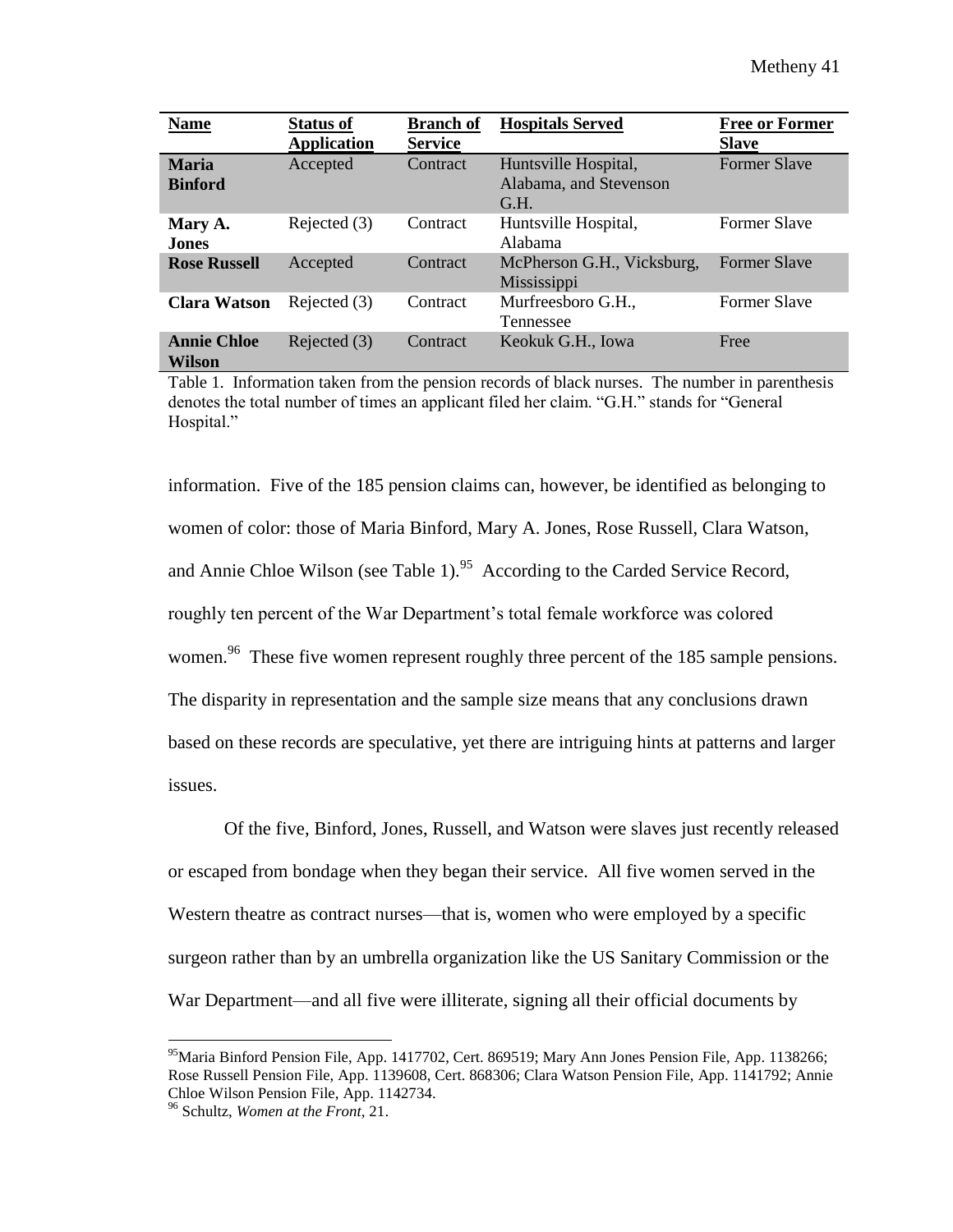mark. Their personal data fit neatly with the image of colored workers that Schultz constructs in her analysis of the Civil War hospital workforce.<sup>97</sup>

Their pensions demonstrate two interesting points. First, while the applications of three out of the five women were rejected by the Bureau, the decision appears to have been free from overt racial discrimination, though the institutional structure of the pension process certainly worked against them. Second, these women were uniformly aggressive in asserting their right to a pension, something rarely found in the applications of white women.

For black male veterans and their dependents, the pension process was rocky. Illiteracy meant many blacks had to find third parties to prosecute their claim—and often these people were unscrupulous and charged outrageous fees for their services, essentially taking the entire pension, if the pension ever came at all. Illiteracy also meant that blacks had few of the written records that the Bureau required for widows' or minors' pensions, such as marriage certificates or a child's date of birth. The Bureau refused to take into consideration the fact that up until 1868, these individuals were not accorded the rights of citizenship, and most were not free to marry or obtain an education prior to emancipation. It was only through years of persistence that any pensions for black veterans and their dependents passed the Bureau, and these were often smaller than those granted to whites. Clearly the Bureau was not free of racist biases.<sup>98</sup>

While there is certainly racist material in several of the five pension files, there is nothing to suggest that racism on the part of the Bureau had any bearing on the Bureau's final decision regarding these nurses. Mary Jones, Clara Watson, and Annie Wilson were

<sup>&</sup>lt;sup>97</sup> Ibid., 25-27, 55.

<sup>&</sup>lt;sup>98</sup> Blanck and Logue, "'Benefit of the Doubt'": 377-399.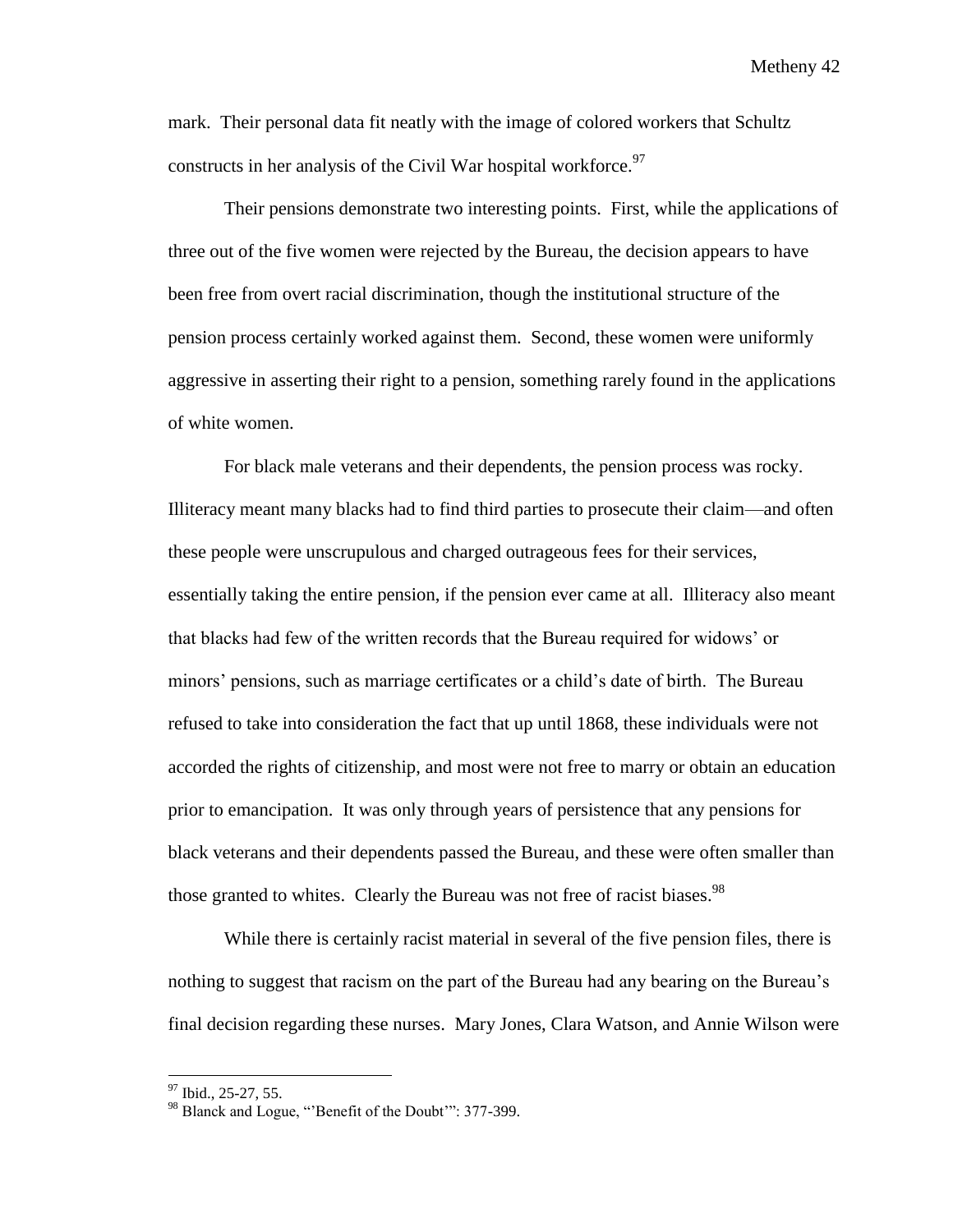all rejected because the War Department records failed to show six months of service, and the women were unable to furnish testimony the Bureau deemed acceptable to replace the missing Department records. It is very possible that these women were never placed on the wartime records because of their race. However, many applicants faced the same problem, regardless of race, and the two successful applicants, Rose Russell and Maria Binford, were actually listed in the records. Record keeping was simply not a forte of the Civil War Medical Department. It is difficult, then, to determine how much the lack of documentation of these women is due to simple oversight or racist actions. The one clear case where lack of documentation can be attributed to racial causes was not the result of any action on the part of the War Department or the Bureau, but rather to an applicant's former status as a slave. Maria Binford could not provide the Bureau with her exact age, which the Bureau needed to determine her capacity to support herself. "My mistress told me when I left home during the war that I was 40 years of age," she wrote, but since she herself had no records she could not be more specific.<sup>99</sup> Eventually the Bureau had to launch a special examination in order to determine her age so that it could rule on her application. The lack of documentation here is clearly traceable to Binford's experience as a slave: masters and mistresses often did keep track of their slaves' dates of birth, but slaves had no way of producing those documents. The special examination found in Binford's favor, ruling that she was in fact over 65 years of age, and entitled to a pension. Significantly, there is no mention in the special examiner's report of Binford's race. Indeed, race did not figure prominently in any of the Bureau memos or letters, either in Binford's case, or in the cases of the remaining four women. Most references to

<sup>99</sup> Deposition of Maria Binford, March 23, 1894, in Maria Binford Pension File, App. 1417702, Cert. 869519.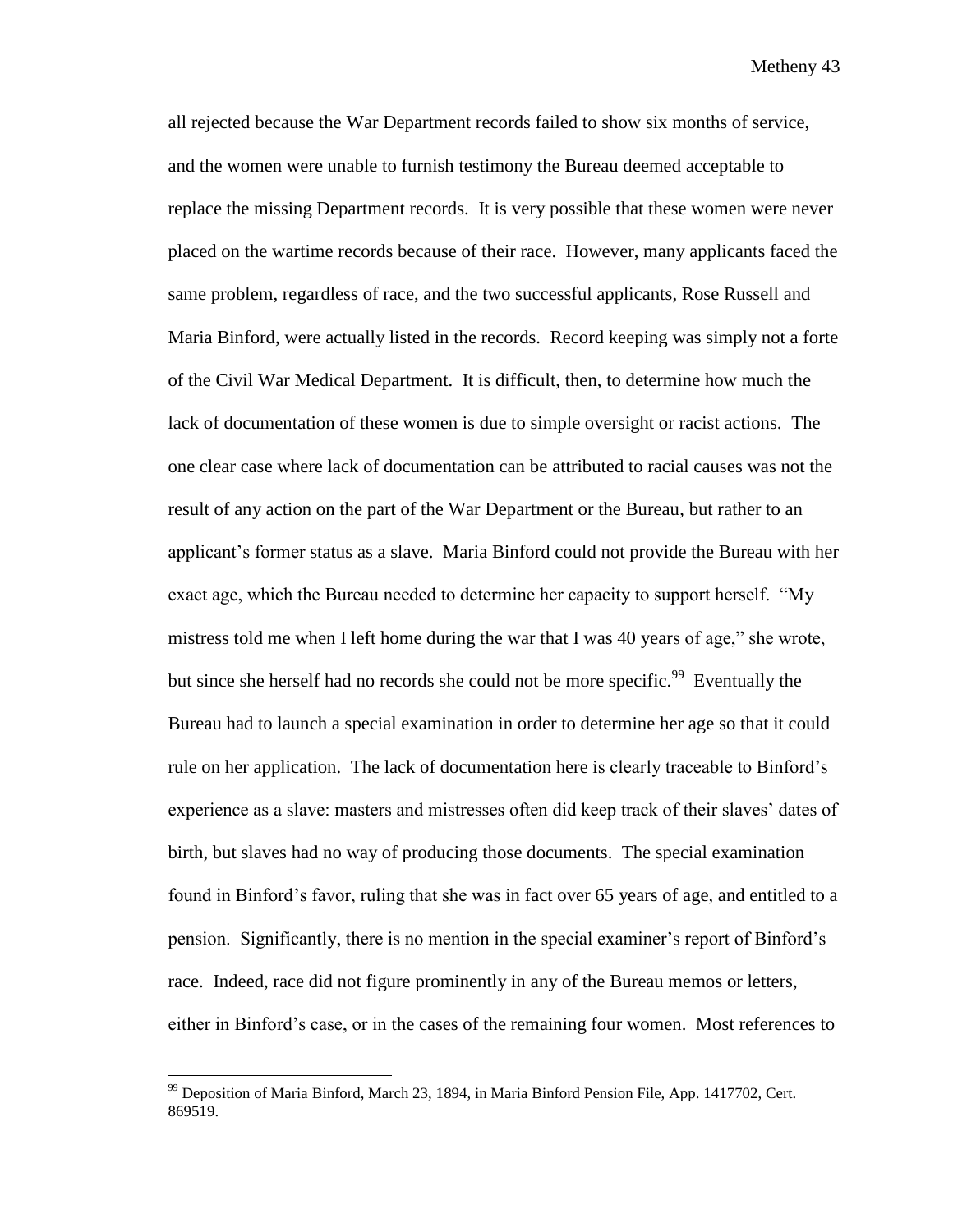the applicant's race come from the affidavits or letters of the applicants themselves. These references mean that the Bureau was certainly not blind to the race of these applicants, but its silence indicates that this was not something the Bureau emphasized when ruling on these applications.

Only one applicant, Annie Chloe Wilson, suspected racism on the part of the Bureau. "It seems very strange to me that they try to debar me out simply because I am colored," she fumed in a letter to Commissioner Murphy in 1897. "I did the same work that the rest of the nurses did in the hospital." However, Wilson's pension claim was flawed from the start. In her first affidavit, Wilson testified that she had served as a cook at Estes House Hospital rather than as a nurse. As discussed below, unless they had served in a Special Diet Kitchen, cooks were not covered by the ANPA. Wilson further stated that she served from October, 1862 to March, 1863, but the conflicting affidavits of her co-workers placed her at Estes House at different times altogether, preventing her from reliably proving six months service. Wilson was also one of those unfortunate applicants whose supervisors were either dead or unable to remember details of events thirty years earlier. The one surgeon who thought he remembered her later rescinded his testimony after he realized he had confused Wilson with another nurse of the same name. Bad luck, an incomplete understanding of Bureau requirements, and inconsistencies in her own testimony were Wilson's strongest obstacles, not racism.<sup>100</sup>

Colored applicants were also exceptionally stubborn and vocal throughout the entire pension process, in stark contrast to their white counterparts. Jones, Watson, and Wilson all re-submitted their applications at least twice over more than a ten-year period,

<sup>&</sup>lt;sup>100</sup> Annie Wilson to Commissioner Murfey, August 21, 1897 in Annie Chloe Wilson Pension File, App. 1142734.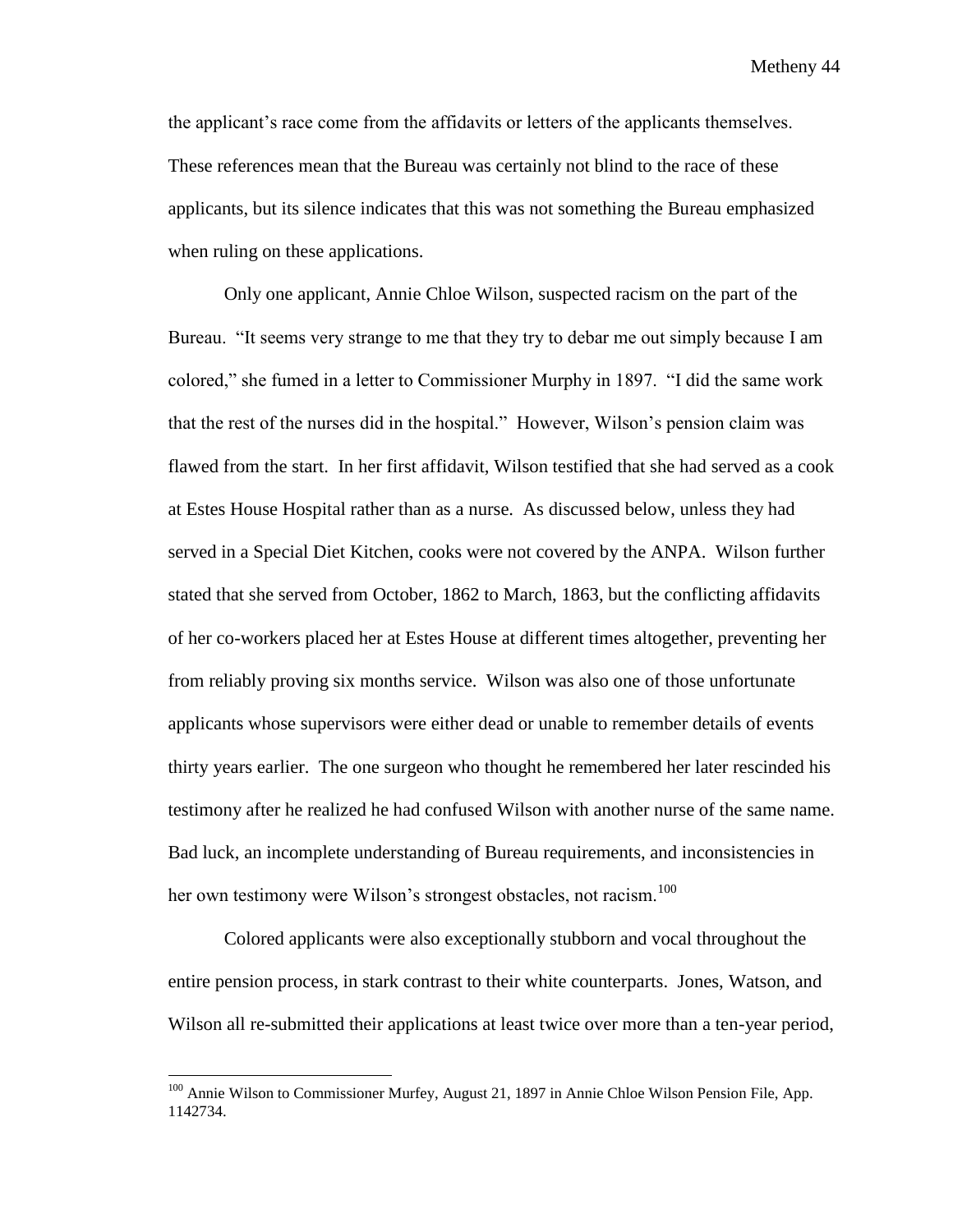sending in more affidavits to support their claim, and pressing Bureau officials, demanding to know why their claim was not going forward; Wilson and Jones even filed appeals, calling for an official investigation into their claims. And there are the stunningly forthright letters—Wilson was not the only one who took umbrage at the Bureau's apparent ineptitude. Mary A. Jones wrote to Commissioner Lochren, "I consider it my duty as an honest woman + as a nurse in the Post Smallpox Hospital to contend for my rights. Tisn't my fault that my name doesn't appear [on the hospital rolls]. I answered every question asked me…I certainly would not have gone through all this had I not worked for it and known that I deserve my pension."<sup>101</sup> Clara Watson wrote in a similar vein, though with much less ire, "I am a poor old woman and need my pension. I served over two years a nurse in the Hospital and now am old and need my pension. I am entitled to it and have furnish [sic] evidence so it is now over four years since I made application." $102$ 

There were white applicants who spoke as forthrightly as Wilson and Watson. Lucy Slawson, who had been trying to push her claim through for nearly fourteen years, railed, "I want my pension as honest as any soldier ever did. It is justice I demand of you."<sup>103</sup> Other nurses used the same tact as Watson and insisted, very courteously, that they were entitled to a pension.<sup>104</sup> Overwhelmingly, however, white nurses wrote letters similar to this one, written by Elizabeth Nichols to Commissioner Lochren in 1893: "I won't tell a lie in getting a Pension if I am disappointed I will take all things for the best

l

<sup>&</sup>lt;sup>101</sup> Mary A. Jones Pension File, App. 1138266.

 $102$  Clara Watson to Commissioner Evans, November 25<sup>th</sup>, 1897, in Clara Watson Pension File, App. 1141792.

<sup>&</sup>lt;sup>103</sup> Lucy Slawson to Commissioner of Pensions, March 7, 1906, in Lucy Slawson Pension File, App. 1138609.

<sup>&</sup>lt;sup>104</sup> Ex. Mary Field Pension File, App. 1130335; Martha Aull Pension File, App. 1131566.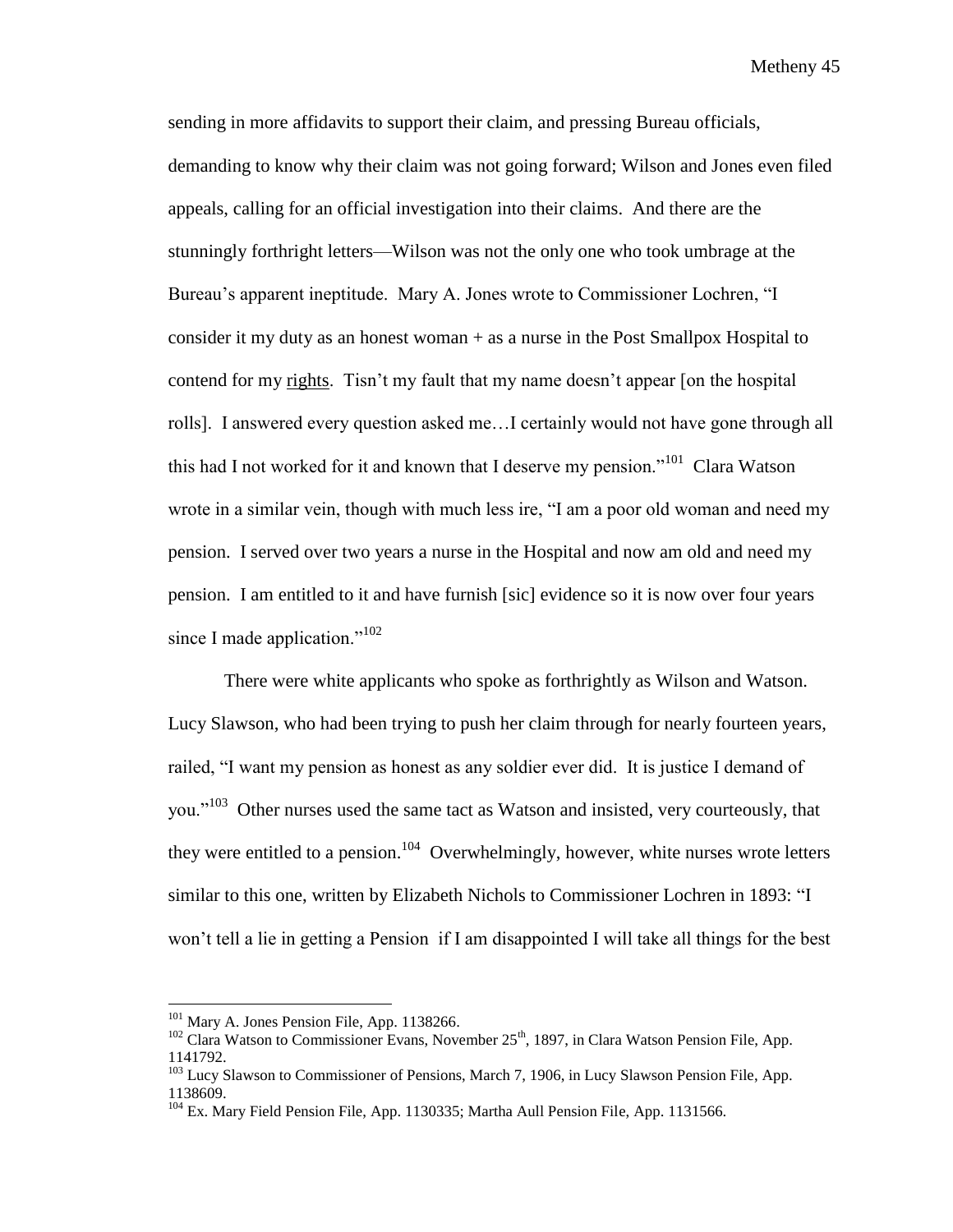as I am not able to work much hardly able to do my hause Work [sic.] with poor health a pension would help me very much I would not ask a Pension if I did [not] need it."<sup>105</sup> More poignant is the letter written in 1903 by Mary J. Boston, another white nurse, after a decade of trying for a pension: "At this late date in life we feel the need of help. So our assistance from the U.S. Gov wont be long, if they heed our appeal for aid. My living self support was taken from me in 1890…so you can judge why I make one more appeal…I try to do all I can yet when it comes to a dollar I can suffer only God himself knows the rest of my many privations."<sup>106</sup> Nichols and Boston are subservient where Jones is righteous, resigned where Jones is indignant. They emphasize their ill health and inability to do housework, depicting themselves in dependent terms. Jones, on the other hand, almost accuses the Bureau and the War Department of incompetence, and demands her rights as a former civil employee. While Watson is certainly much more polite about the whole matter, she is just as firm as Jones in asserting that she needs her pension and she is entitled to it. These files suggest that black women were not held to, or did not adhere to, the same gendered ideologies as middle- and upper-class white women, and that they likely viewed themselves as wage earners and their nursing service as employment for which they were entitled to compensation.

The outspoken nature of these letters could be attributed to general frustration with the pension process, but white women who spent comparable time waiting for the Bureau to process their applications rarely registered this level of discontent. In fact, it is found almost exclusively in blacks' applications. Leslie Schwalm notes that work was

<sup>&</sup>lt;sup>105</sup> Elizabeth Nichols Pension File, App. 1131954.

<sup>&</sup>lt;sup>106</sup> Mary J. Boston to Commissioner Ware, June 25<sup>th</sup>, 1903, in Mary J. Boston Pension File, App. 1140277.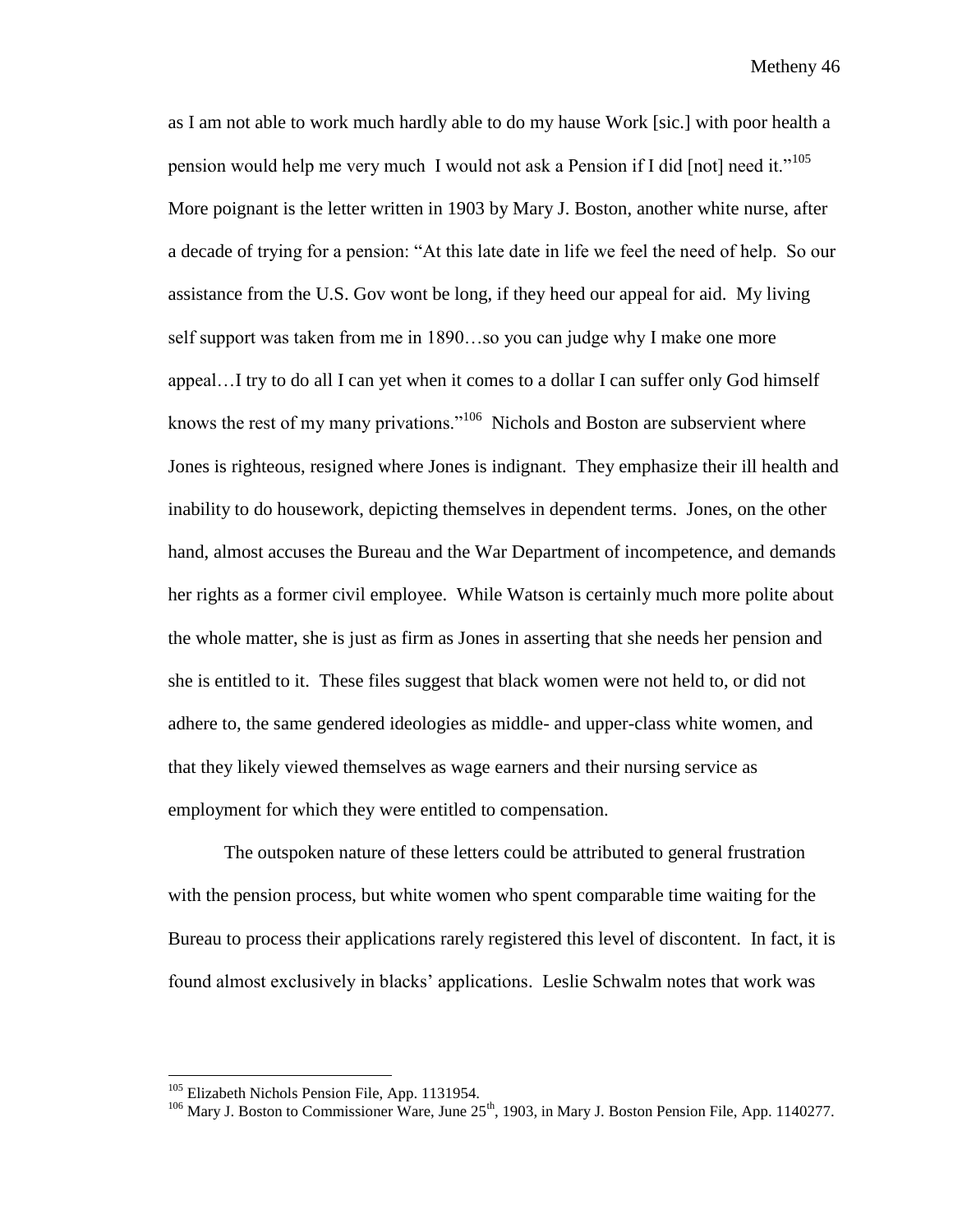central to black women's experience of freedom.<sup>107</sup> After years of slavery, these women were determined to control their own labor: they would choose when they worked, and what tasks they worked on, and they would be paid. In fact, compensation was so important to these women that it was frequently a point of contention between them and their former masters—now their employers—and many women left their employers or complained to the Freedman's Bureau due to disagreements over compensation.<sup>108</sup> While the analysis of black women's labor has so far been limited to black women's relationships with white plantation owners and the Freedman's Bureau, the content of Jones' and Watson's letters suggest that this analysis could be extended to include the federal government or, at least, the Pension Bureau. At the least, these letters strongly suggest that former black nurses, like the black women fighting with white farmers and the Freedmen's Bureau, were conscious of their rights as citizens and as independent laborers and wage earners, and had no inhibitions about fighting for those rights.

## *Regimental Nurses*

l

*"…I had to travel with the Regiment Rain ore [sic.] Shine. Jest see onley six dollars a month. Jest see how long I have waited for my pay ever since -1863—no pay as yet." --Charlotte Wheeler August 8, 1897<sup>109</sup>*

Of all the women who applied for pensions, regimental nurses had the most difficult time proving their qualifications under the ANPA. These women were attached to specific regiments, usually because their husband was serving in that same regiment,

<sup>107</sup> Leslie Schwalm, *A Hard Fight For We: Women's Transition from Slavery to Freedom in South Carolina* (Urbana: University of Illinois Press, 1997), 187.

<sup>108</sup> Mary Farmer-Kaiser, *Freedwomen and The Freedmen's Bureau: Race, Gender, and Public Policy In the Age of Emancipation* (New York: Fordham University Press, 2010), 70.

<sup>&</sup>lt;sup>109</sup> Charlotte Wheeler to Assistant Secretary of the Interior, August 8, 1897, in Charlotte Wheeler Pension File, App. 1138728.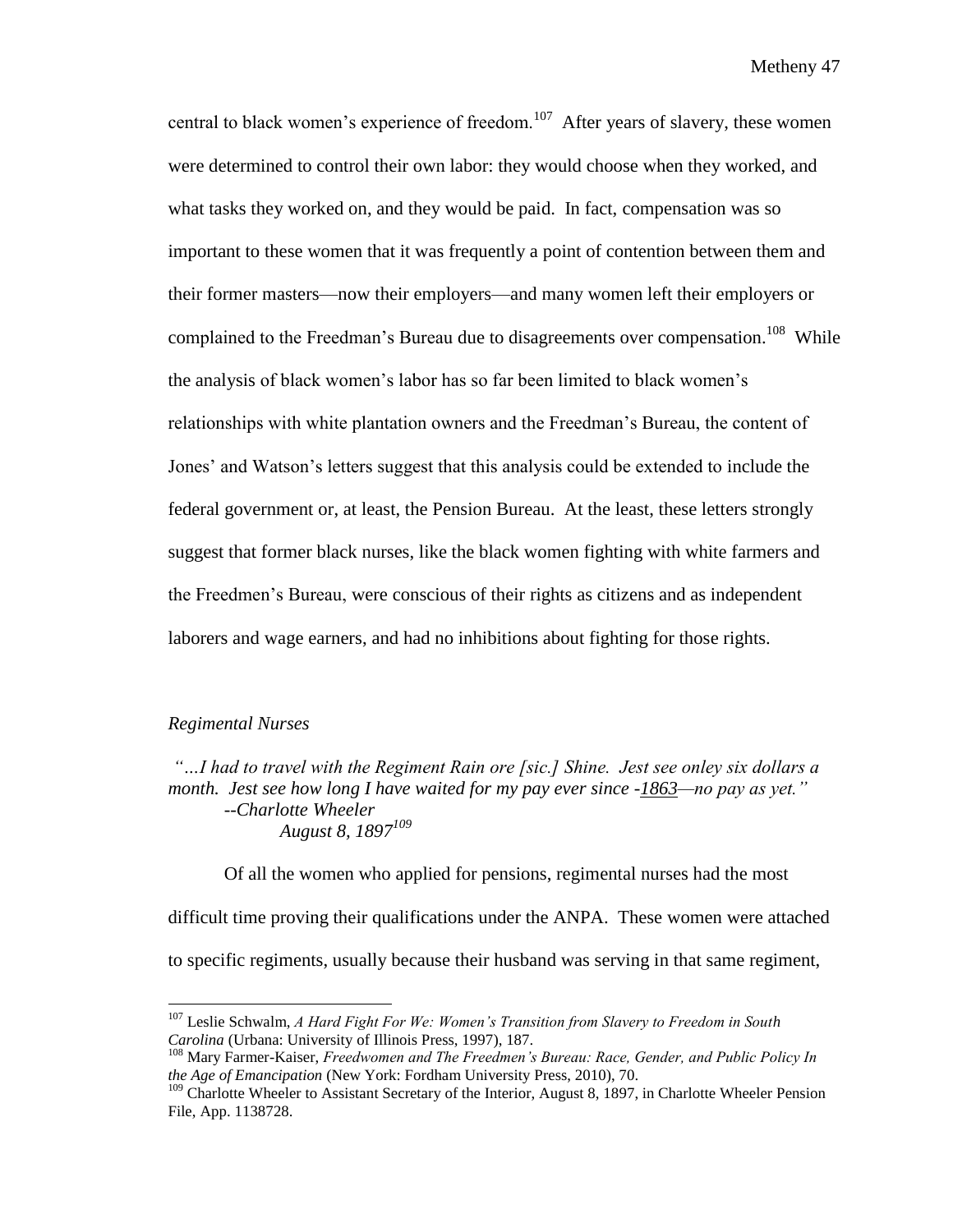| <b>Name</b>              | <b>Status of Application</b>   | <b>Unit Served With</b>                                 |
|--------------------------|--------------------------------|---------------------------------------------------------|
| <b>Isabel Aldritch</b>   | Abandoned                      | 8 <sup>th</sup> Vermont                                 |
| <b>Celia A. Bailey</b>   | Rejected                       | $154th$ New York                                        |
| <b>Candace Baldwin</b>   | Rejected                       | $111th$ Illinois                                        |
| <b>Margaret Ball</b>     | Rejected                       | 5 <sup>th</sup> Missouri Militia                        |
| <b>Addie Ballou</b>      | Accepted by Special Act        | $32nd$ Wisconsin                                        |
| Marie J. Blaisdell       | Accepted by Special Act        | 5 <sup>th</sup> Minnesota                               |
| <b>Elizabeth Bray</b>    | Rejected                       | 5 <sup>th</sup> Kansas Cavalry                          |
| Nancy C. Brown           | Abandoned                      | 4 <sup>th</sup> Iowa Cavalry                            |
| <b>Helen Bull</b>        | Abandoned                      | $33rd$ Illinois                                         |
| <b>Mary Coppage</b>      | Accepted                       | 129 <sup>th</sup> Illinois; Nashville and Gallatin G.H. |
| <b>Elizabeth Evans</b>   | Abandoned                      | $9th$ Kansas                                            |
| Lucy J. Fuller           | Abandoned                      | $1st$ California                                        |
| <b>Elizabeth Handy</b>   | Abandoned                      | 21 <sup>st</sup> New York Battery                       |
| Mary E. Harris           | Rejected                       | 50 <sup>th</sup> New York Engineers                     |
| <b>Matilda Hart</b>      | <b>Accepted by Special Act</b> | 8 <sup>th</sup> Missouri                                |
| <b>Emily C. Huntley</b>  | Abandoned                      | 152 <sup>nd</sup> New York                              |
| Sarah E. Ingham          | Accepted by Special Act        | $83rd$ Illinois                                         |
| <b>Estelle Johnson</b>   | Rejected                       | 4 <sup>th</sup> Vermont                                 |
| <b>Elizabeth Nichols</b> | Rejected                       | $111th$ New York                                        |
| <b>Annie E. West</b>     | Accepted                       | 1 <sup>st</sup> New York; Soldiers Home G.H., NY        |
| <b>Charlotte</b>         | Rejected                       | 148 <sup>th</sup> New York                              |
| <b>Wheeler</b>           |                                |                                                         |

Table 2. Information taken from the pension records regarding the status of regimental nurses' claims, and the regiments they served with; unless otherwise mentioned, regiments refer to infantry units. "G.H." stands for "General Hospital."<sup>110</sup>

and made arrangements with the commanding officer or the regimental surgeon to tend to the sick and wounded—sometimes for pay, sometimes without compensation. In this sample, twenty-one women identified themselves as regimental nurses (see Table 2). Of these, seven applications were abandoned before the Bureau passed final judgment, and twelve were rejected. Only two applications were accepted by the Bureau, but their acceptance was based on additional services performed at established army hospitals

<sup>&</sup>lt;sup>110</sup> Isabel Aldritch Pension File, App. 1133530; Celia A. Bailey Pension File, App. 1141840; Candace Baldwin Pension File, App. 1138405; Margaret Ball Pension File, App. 1138267; Helen Bull Pension File, App. 1131633; Marie J. Blaisdell Pension File, App. 1139786, Cert. 978811; Elizabeth Bray Pension File, App. 1139268; Mary J. Buncher Pension File, App. 1133561, Cert. 856431; Mary Coppage Pension File, App. 1128908, Cert. 863570; Elizabeth Evans Pension File, App. 1134018; Lucy Jane Fuller Pension File, App. 1138227; Elizabeth Handy Pension File, App. 1128485; Mary E. Harris Pension File, App. 1140375; Matilda Hart Pension File, App. 1152885, Cert. 1000423; Sarah Ingham Pension File, App. 1130421, Cert. 963567; Estelle Johnson Pension File, App. 1131323; Elizabeth Nichols Pension File, App. 1131954; Annie West Pension File, App. 1138727, Cert. 860034; Charlotte Wheeler Pension File, App. 1138728.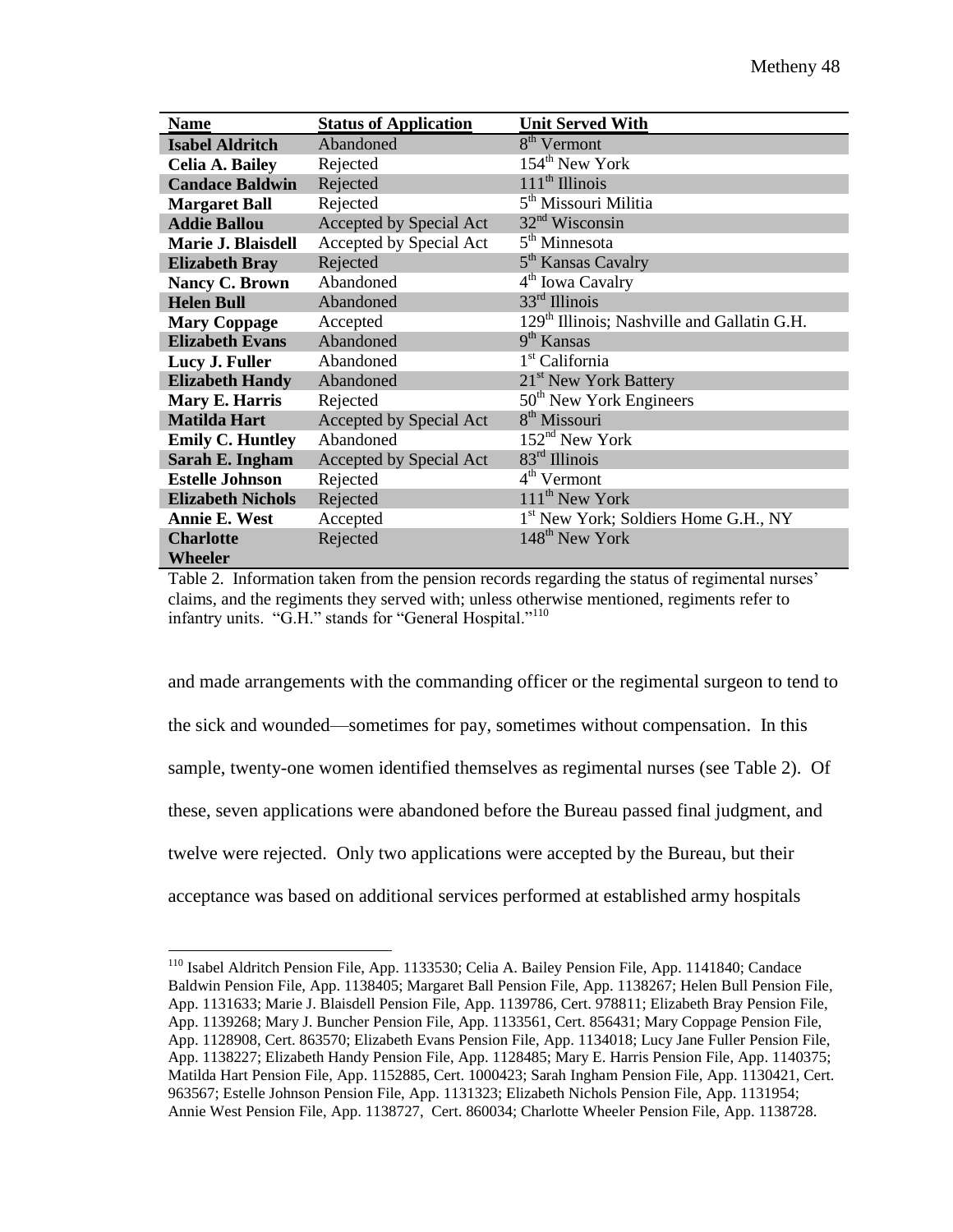rather than their regimental services. Four of the women whose claims were rejected later managed to secure a special act from Congress overturning the Bureau's decision and granting them a pension, bringing the total up to six successful applications, or barely one-third of all applications. Clearly regimental nurses faced an uphill battle in seeking pensions, and the odds of receiving a favorable ruling were slim. However, the abysmal success rate was not entirely due to the normal problems women faced in proving their service. The inattention of the Bureau and its own inconsistency and, sometimes, outright negligence, strongly suggest that the reason for this high rate of failure is more than a mere question of length of service or "competent authority."

In some ways, regimental nurses did not differ greatly from their sisters in other branches of the nursing service. They rarely appeared on the pay rolls, and even less frequently on the muster rolls. For some, this absence was a point of pride. "I volunteered to take care of the sick soldiers not looking for any pay," Elizabeth Nichols wrote in her application, "but I had to sign the payrolls and signed it only one [sic] While I Was out in the field it was through some mistake."<sup>111</sup> For others it was a major point of contention. Estelle Johnson and her sister Lydia Wood both signed the payroll of the  $4<sup>th</sup>$ Vermont and drew rations, but apparently Johnson never received the majority of her pay, because in her letter to President McKinley in 1899 asking for his support she not only asked for a pension but for back pay.<sup>112</sup> Of course, this dearth of records became a major stumbling block for practically all regimental nurses. With no official records to back their claims, applicants sent in affidavits from men whom they had nursed, or men who had served in the same regiment as they, testifying to their service. Almost

<sup>&</sup>lt;sup>111</sup> Elizabeth Nichols to Commissioner Raum, Jan. 23, 1893, in Elizabeth Nichols Pension File, App. 1131954.

<sup>&</sup>lt;sup>112</sup> Estelle Johnson to William McKinley, January 18, 1899, in Estelle Johnson Pension File, App. 1131323.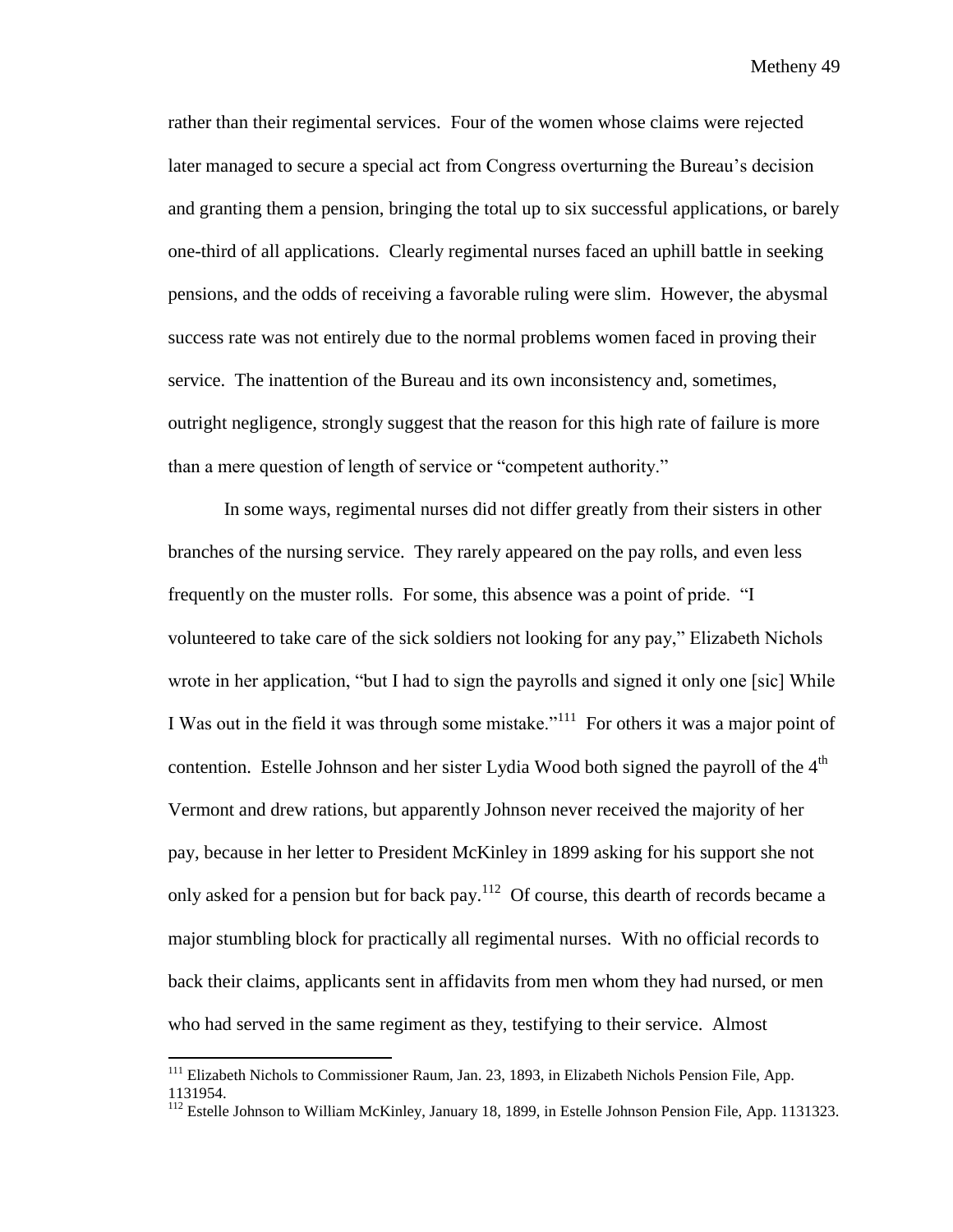invariably these affidavits were deemed invalid by the Bureau because they failed to demonstrate that a nurse had been employed by someone with the authority to hire them. That could only be proven with an affidavit from the regimental surgeon or someone on his staff, such as an assistant surgeon or steward. With most of these men dead or senile, proving competent authority was very difficult.

Some nurses did manage to locate an assistant surgeon or steward willing to testify on their behalf. For any other class of nurses, this testimony would have been sufficient to prove competent authority. However, when Surgeon General George M. Sternberg reviewed these cases, he invariably rejected them by invoking a wartime measure, General Order 31. Issued by the War Department on June 9, 1861, General Order 31 directed that "women nurses will not reside in the camps, nor accompany regiments on the march." Thirty years later, Sternberg used this order to argue that because women were not allowed to live in the camps, regimental nurses had essentially served illegally and therefore were not employed by competent authority.

Seen from this perspective, the almost universal rejection of regimental nurses' claims appears to be perfectly legal. However, the ANPA specifically stated that nurses who served in any regimental hospital were entitled to a pension, and it is the Bureau's treatment of these conflicting laws that strongly suggests that something more than legal technicalities was behind the rejection of these applications. These two conflicting stances should have generated some sort of formal inquiry. The Bureau was not unused to working out the finer points of the ANPA. As discussed in the next section, women who served in the Special Diet Kitchens also faced strong opposition from the Bureau when they applied for pensions, despite the fact that the ANPA specifically noted their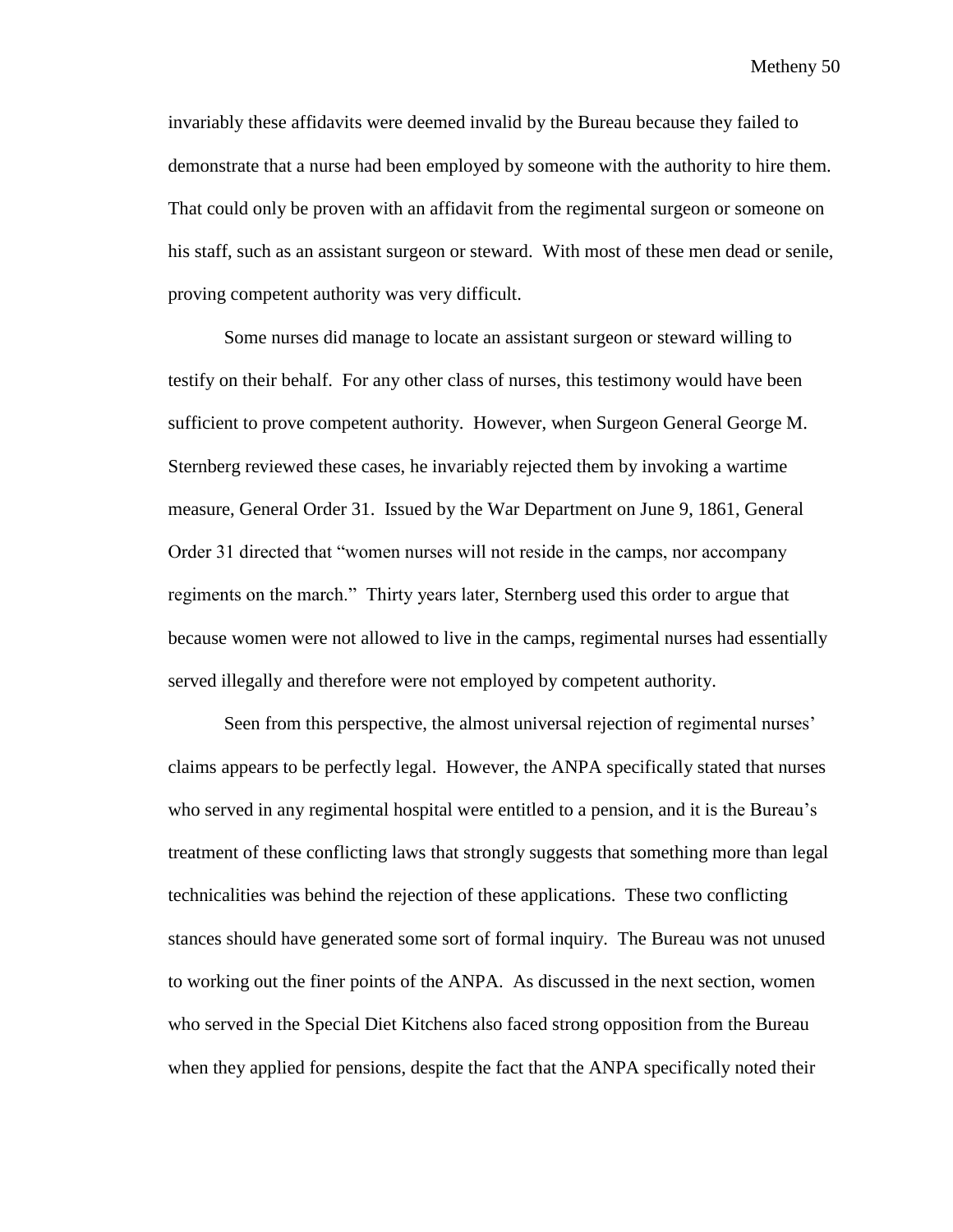eligibility. It required an official ruling from the Secretary of the Interior for the Bureau to consider Diet Kitchen nurses eligible for pensions.<sup>113</sup> The Secretary's actions prove that the Bureau was to some degree willing to work out conflicts surrounding the terms of the ANPA. Yet the Bureau never discussed the legal position of regimental nurses, and instead clung to General Order 31 as a mantra.

This behavior is especially strange because Annie Wittenmyer was deeply involved in trying to counter the Surgeon General's ruling, and brought it to the attention of Congress and the Woman's Relief Corps. When one of the claims for which Wittenmyer served as attorney was rejected because of General Order 31, Wittenmyer fired back:

The law of 1892 very clearly allows army nurses who served in Post or Regimental hospitals pensions, other conditions having been met. I cannot see that the General Orders 31 War Department…could bear unfavorably on their services in the hospitals. As I understood this matter, the US Congress has by law placed this class of nurses on the pensionable list, no proof of service. I know that to have been the purpose of those who framed the law.<sup>114</sup>

The Bureau never responded, and Wittenmyer, supported by the WRC, took the matter to Congress. Though the bill she tried to push through ultimately failed, the matter should have generated at least some discussion or clarification of the legal position of regimental nurses.<sup>115</sup> Yet there is no sign of any such discussion in the records, and the repercussions of this inaction are evident in the high rate of failure for this class of applicants. Ultimately, of the twelve applicants in this sample who were rejected, nine were rejected on the basis of General Order 31.

 $\overline{a}$ 

<sup>113</sup> Bixler and Hall, *Decisions in Appealed Pension Claims*, 8-10.

<sup>114</sup> Annie Wittenmyer to Commissioner Lochren, November 19, 1895, in Mary E. Harris Pension File, App. 1140375.

<sup>115</sup> *Journal of the Fourteenth National Convention of the Woman's Relief Corps: St. Paul, Minnesota, September 3rd and 4th, 1896* (Boston: E.B. Stillings & Co., 1896)*,* 150.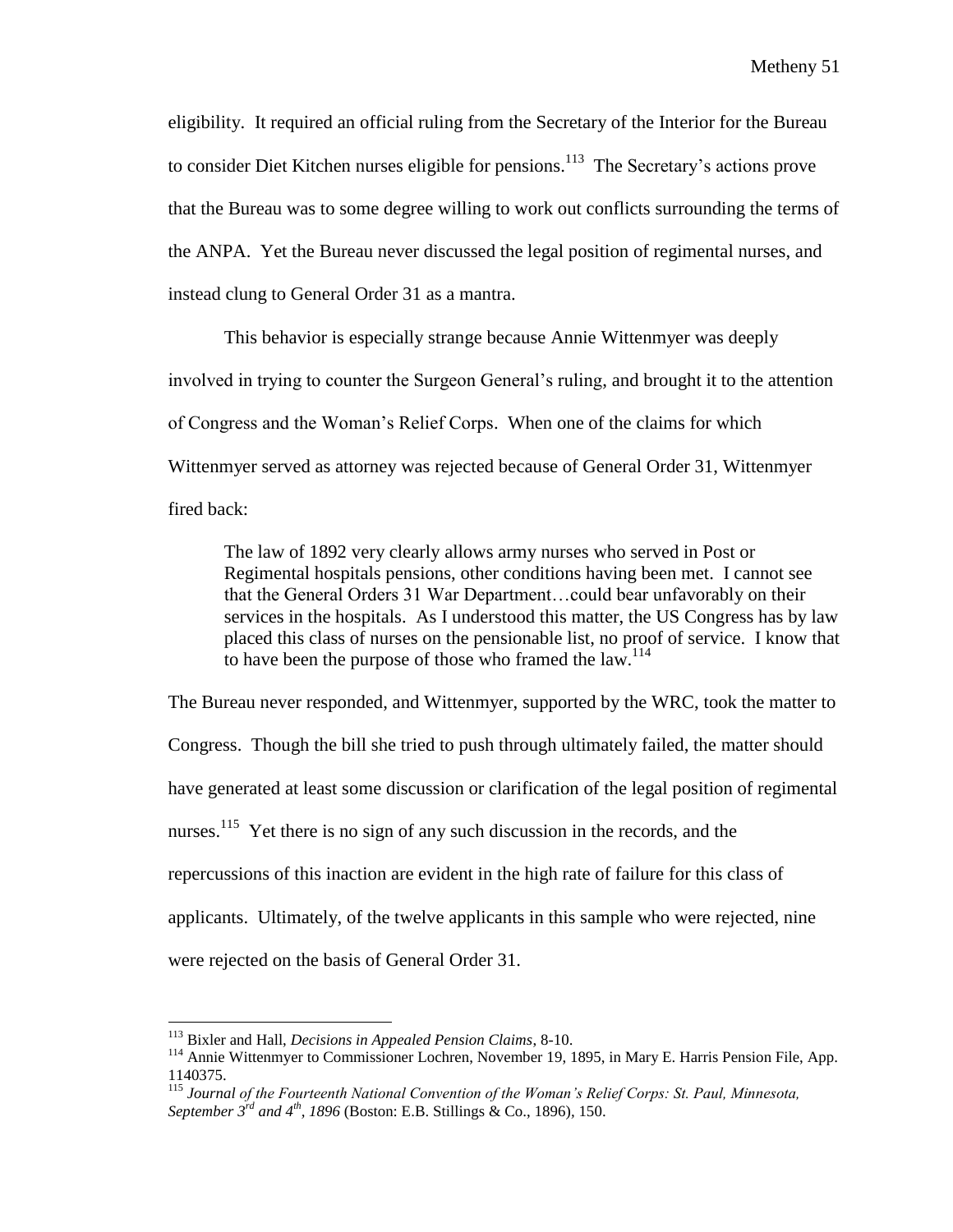Even when General Order 31 was inapplicable, the Bureau found other ways to deny claims, most notably in the cases of Matilda Hart and Addie Ballou. Hart and Ballou were both fortunate enough to locate the surgeons who had employed them and obtain their testimony, proving both six months service and service under competent authority. As part of standard procedure, the Bureau sent an inquiry to Surgeon General Sternberg asking if the surgeon had had the authority to employ these women. Sternberg responded: "Army Regulations of 1861 and 1863 required that 'cooks and nurses will be taken from the privates.' [Army Regulations] provided for the employment of female nurses in general or permanent hospitals only. I am therefore of the opinion that the employment of claimant as nurse was not by competent authority." Based on Sternberg's ruling, Hart's and Ballou's applications were rejected. With General Order 31 in question since both women had clearly been employed by the regimental surgeon, Sternberg had found another technicality upon which to base his rejection.

The reason behind George Sternberg's decisions may be partly reasoned from his later career. In 1901, Sternberg organized the US Army Nurse Corps, which still exists today. This organization replaced the ad-hoc system of hiring contract and civilian nurses used during both the Civil War and the Spanish-American War with a body of professional, enlisted nurses. Perhaps Sternberg objected to nurses who he felt served on an individual, informal basis rather than as a member of a formal governmental organization. Without more information on his background, it is hard to say for sure what his motivation was, but between the treatment of regimental nurses and the experiences of the Diet Kitchen nurses, a strong case can be made that Sternberg had his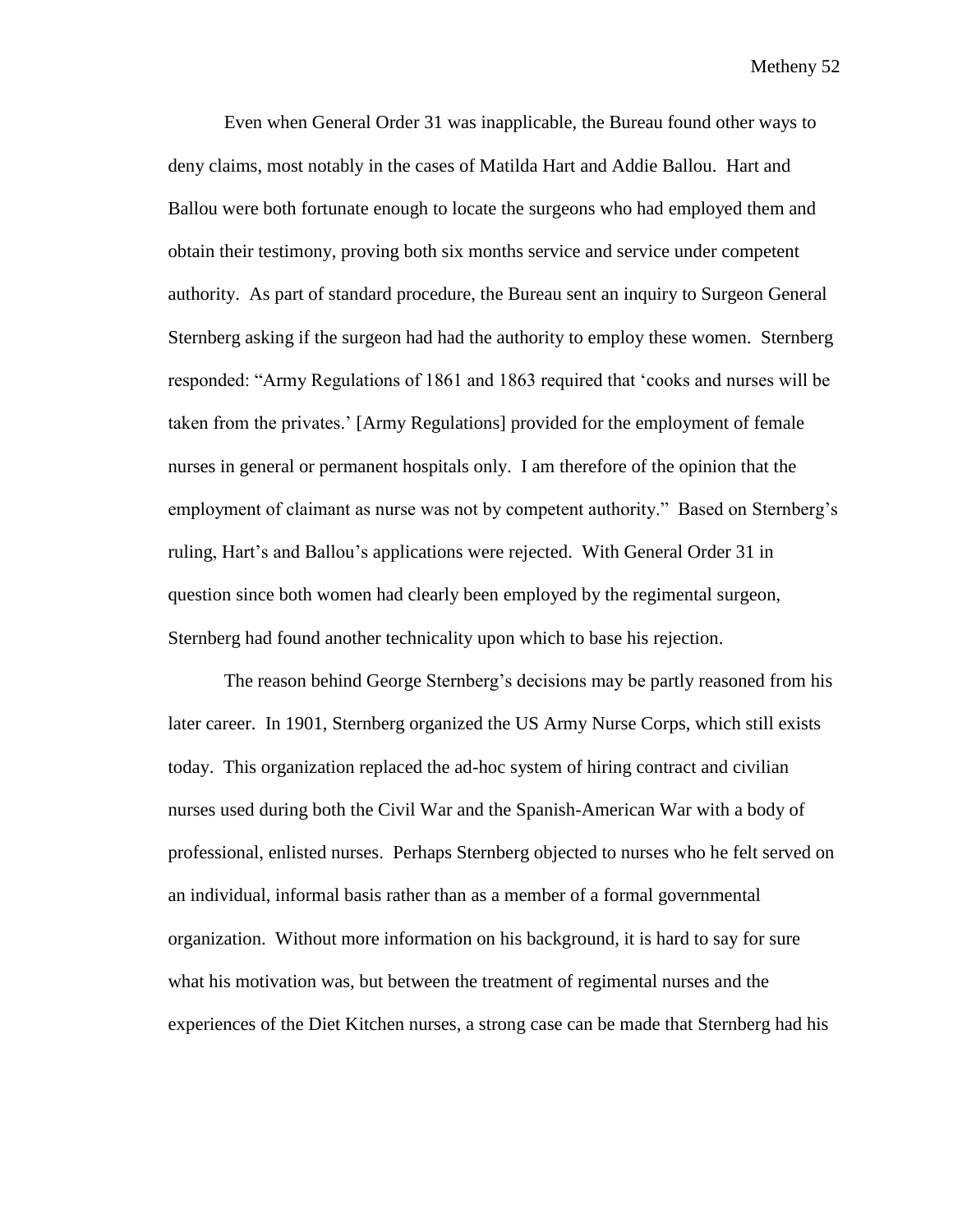own idea of what constituted acceptable military service for women, and interpreted the law to suit his opinions, perhaps paving the way for his own nursing corps.

## *Diet Kitchen Nurses and the US Christian Commission*

*"We were young then and never thought of a pension, or how valuable such papers might be."*

*--Elizabeth B. Faatz December 30, 1893<sup>116</sup>*

While they certainly had their own share of difficulties, nurses who worked for the US Christian Commission (USCC) fared much better than regimental nurses. Of the seven women identified as USCC workers, six received pensions (see Table 3). While the sample size is small, these files do reveal a great deal of confusion and inconsistency regarding the exact status these women held under the ANPA, further suggesting that the bureaucrats responsible for handling pension applications had their own notions of acceptable service and applied them.

USCC workers here fall into two categories: those who worked directly for the USCC, and those who worked for Annie Wittenmyer, who organized many of the Special Diet Kitchens found in numerous hospitals during the last years of the war. For women who served in the USCC, but not under Wittenmyer, the chief difficulty lay in supplementing the War Department's incomplete records with affidavits. If they could accomplish this, their applications were successful. Diet Kitchen nurses, however, were not so fortunate. During their wartime service, these women were tasked with preparing special dishes for injured soldiers. As such, they fell into that gray area between nurse and cook—the former being pensionable under the ANPA, but not the latter. Another

<sup>116</sup> Elizabeth B. Faatz Pension File, App. 1143711, Cert. 881850.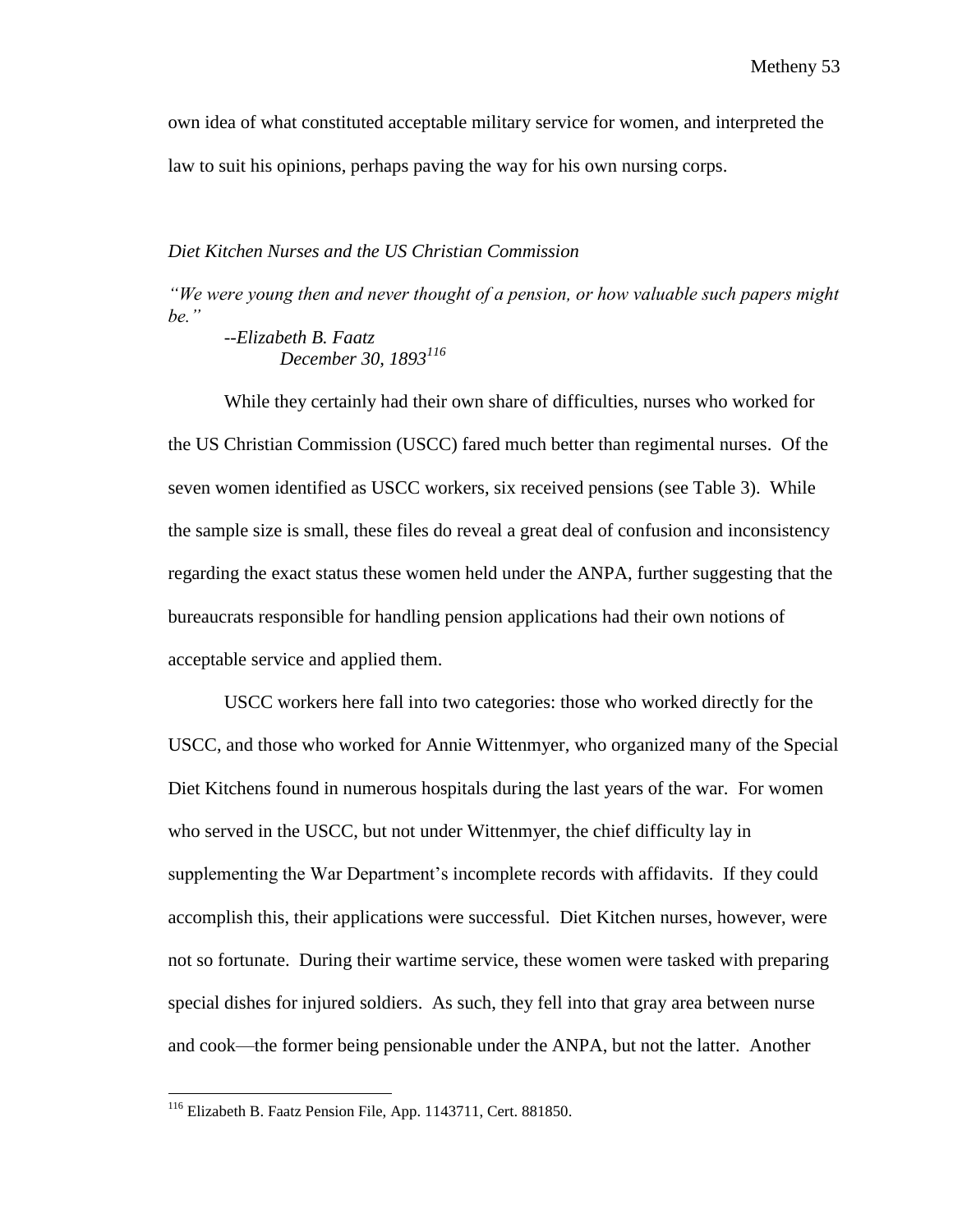| <b>Name</b>        | <b>Status of</b>   | <b>Hospitals Served</b>                                    |
|--------------------|--------------------|------------------------------------------------------------|
|                    | <b>Application</b> |                                                            |
| Sarah Bloor        | Accepted           | Gayoso Hospital Diet Kitchen                               |
| Harriet V. Clough  | Rejected           | Bridgeport, Alabama and Nashville field hospitals          |
| Helen B. Cole      | Accepted           | Campbell G.H. Diet Kitchen                                 |
| Sallie Cowgill     | Accepted $(2)$     | Chattanooga Field Hospital Diet Kitchen                    |
| Elizabeth B. Faatz | Accepted           | Jackson, Webster, and Vicksburg G.H. Diet Kitchens         |
| Carrie W. Pollard  | Accepted           | Chattanooga Field Hospital Diet Kitchen, several 'floating |
|                    |                    | hospitals'                                                 |
| Lydia A. Wilson    | Accepted           | West Building, Baltimore G.H.                              |

Table 3. Information taken from the pension claims of USCC regarding the status of their claim and the hospitals where they served. The list of hospitals is not exhaustive; many of these women relocated several times within the space of a few months, based on demand. Numbers in parenthesis denote the total number of times an applicant filed her claim. "G.H." stands for "General Hospital."<sup>117</sup>

issue was the question of who exactly had hired these women: the surgeons or Wittenmyer? If these women were hired by the surgeon in charge, then they easily fell within the requirements of the ANPA. Wittenmyer, however, was another matter, since she was not directly employed by the War Department. As previously mentioned, this quickly became an issue as Diet Kitchen nurses began to apply for pensions. In response to the problems generated by the initial applications, the Assistant Secretary of the Interior ruled in June, 1893, that since "the dietary nurse sustains a relation to a patient which is much akin to that of a medical advisor...their pensionable status under the act [is] unquestionable.<sup> $118$ </sup> He ruled that in such cases applicants had to prove they were employed by the surgeon in charge, and had prepared the meals in consultation with the surgeons and the patients. The question of whether Wittenmyer was authorized to hire

 $\overline{a}$ <sup>117</sup> Sarah Bloor Pension File, App. 1140274, Cert. 867464; Helen Brainard Cole Pension File, App. 1131667, Cert. 938521; Sallie Cowgill Pension File, App. 1139290, Cert. 874297; Elizabeth B. Faatz Pension File, App. 1143711, Cert. 881850; Carrie Pollard Pension File, App. 1141411, Cert. 871309; Lydia A. Wilson Pension File, App. 1139316, Cert. 874531.

<sup>118</sup> Bixler and Hall, *Decisions in the Appealed Pension Claims*, 10-11.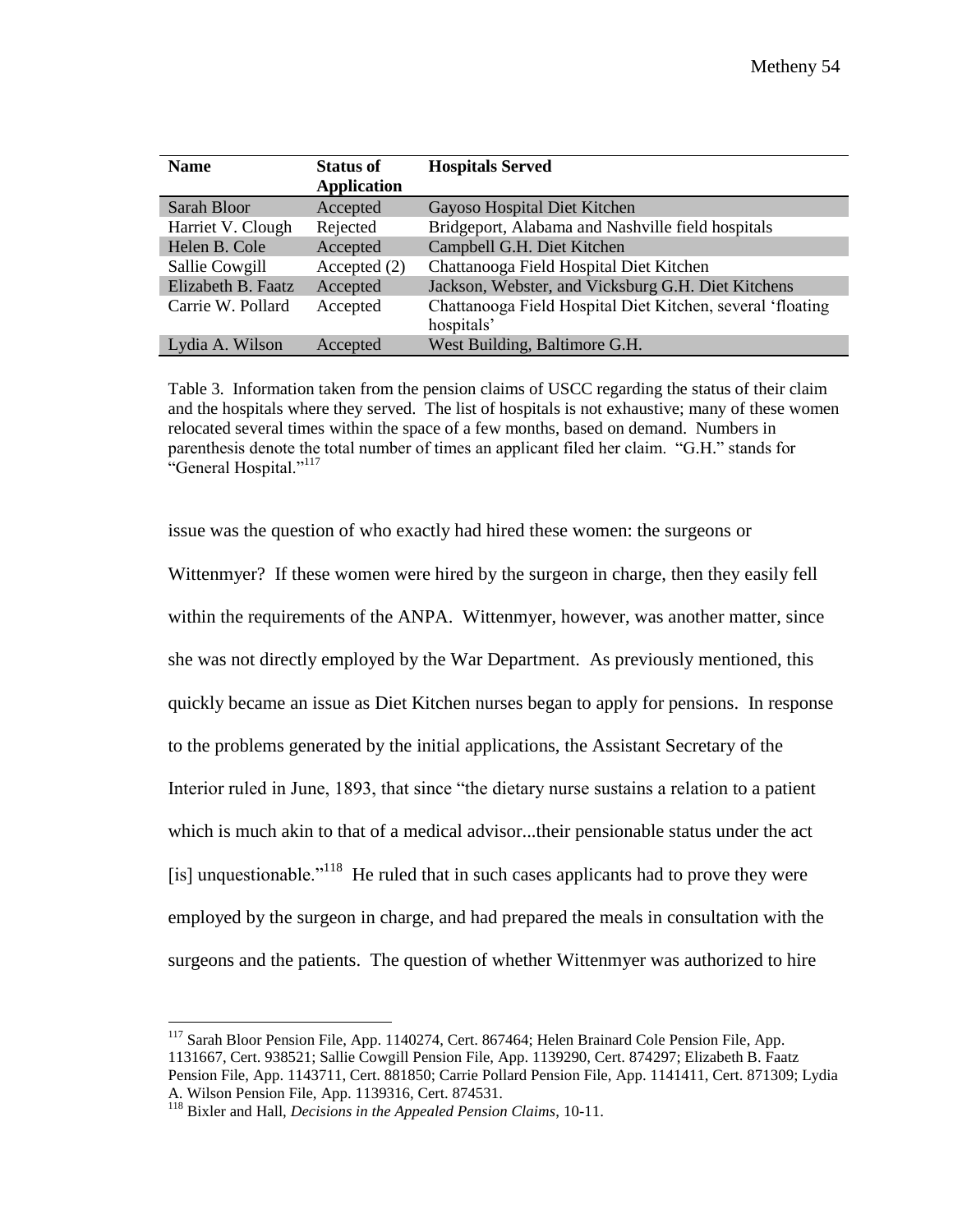these women in her own right was left unsettled. This was bound to create a problem in future applications, since frequently the surgeons who requested the Diet Kitchen workers were dead or had forgotten the women, leaving Wittenmyer as the only person in authority who could testify to their service.

The ensuing paper war between the Record and Pensions Division and the Surgeon General over Wittenmyer's exact status, visible in the files of Wittenmyer's employees, is testimony to the many questions then being posed about nurses' Civil War service. Standard procedure in a case where there was no record of service on file called for the Bureau to send a request to the War Department asking for a decision on whether or not the employer cited in the claim had the authority to hire nurses. The request could go directly to Colonel Fred Ainsworth, the head of the Record and Pensions Division in the War Department, or he could pass it on to the Surgeon General, George Sternberg. Ainsworth, it seems, was convinced that there was no record in the Surgeon General's department that Wittenmyer had been given the authority to employ nurses. Accordingly, he denied competent authority in two of the sample cases, and, according to the precedents he cited in his reports, also denied competent authority in at least five other applications outside the sample.<sup>119</sup> At the same time, however, Sternberg put forward his own decision. Apparently he had access to information Ainsworth did not have, because he cited wartime documents that specifically gave Wittenmyer the power to "employ such ladies as she might deem proper upon the request of U.S. surgeons," which meant she was considered competent authority.<sup>120</sup>

<sup>&</sup>lt;sup>119</sup> Sallie Cowgill Pension File, App. 1139290, Cert. 874297; Carrie Pollard Pension File, App. 1141411, Cert. 871309.

 $120$  Sarah Bloor Pension File, App. 1140274, Cert. 867464.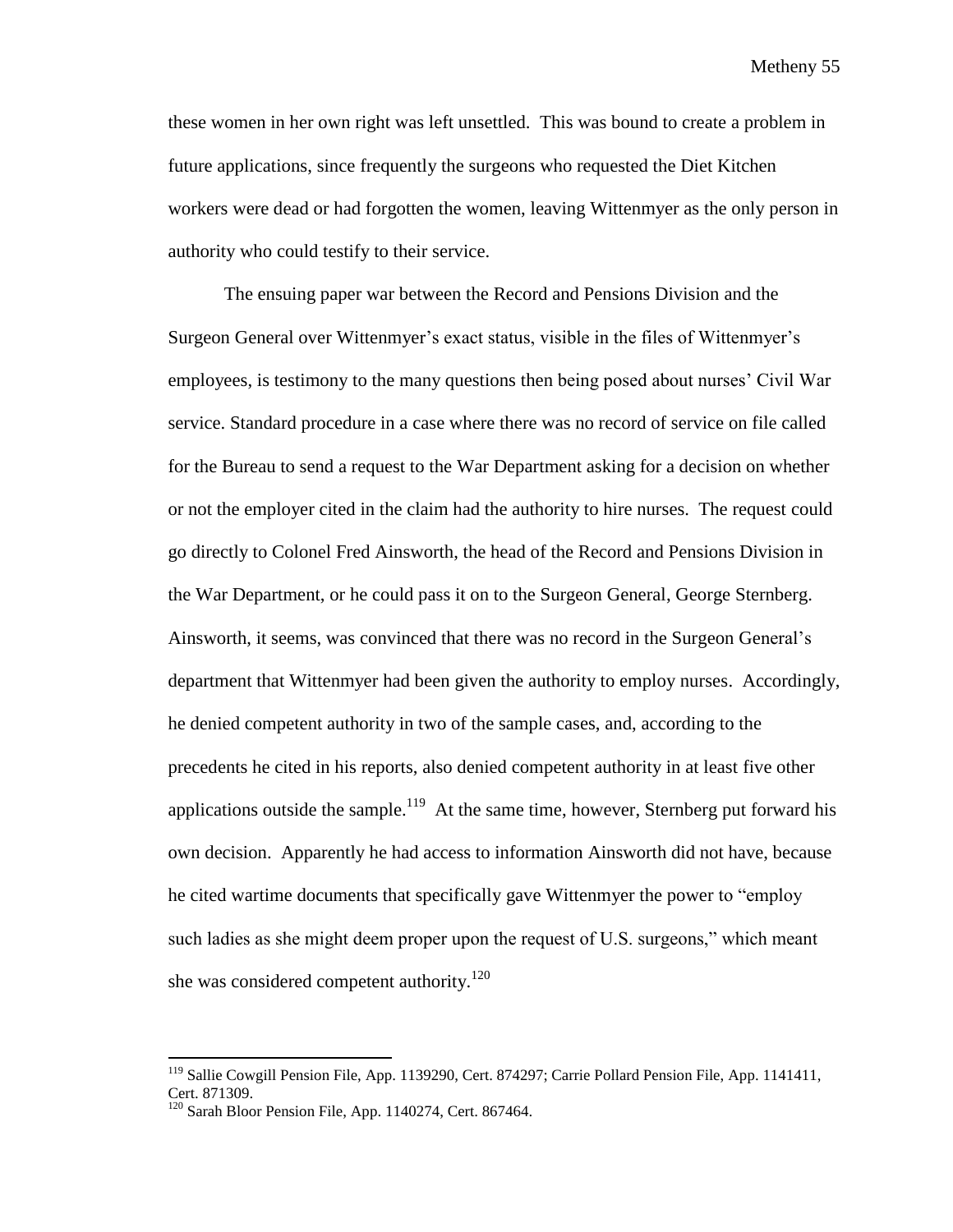The issue finally came to a head over the case of Carrie Pollard. Ainsworth denied competent authority on the usual grounds, but somehow the matter was forwarded to Sternberg, who came down on Ainsworth with a resounding crash. The report he returned to the Pension Bureau reiterated his decision that Wittenmyer was authorized to hire nurses on behalf of army surgeons, and insisted that the records which Ainsworth claimed did not exist were in fact very real. Furthermore, Ainsworth had utterly misinterpreted the report Sternberg had previously sent him on the extent of Wittenmyer's authority. What Ainsworth had taken as an overarching decision that Wittenmyer did not have the authority to hire nurses was instead an observation that Sternberg had found no records pertaining to a particular application. In other words, Ainsworth was "incorrect," and the decision was reversed.<sup>121</sup> Not a single Diet Kitchen nurse in this sample was denied a pension following this decision.

This whole debacle could be interpreted as an honest mistake on Ainsworth's part, but Ainsworth was something of an administrative genius. When he arrived in Washington in 1886, Ainsworth set about radically altering record-keeping in the War Department by creating a system of index-record cards which allowed officials to obtain information in a fraction of the time it had previously taken them, and simultaneously avoid wear and tear on the original documents. Historians know him mostly for his work in compiling the massive, 128-volume work, *The War of the Rebellion: Compilation of the Official Records of the Union and Confederate Armies*. His access to and control of records meant that projects lived or died at his whim. He was, as one historian put it, "a behind-the-scenes operator whose influence has rarely been surpassed in the history of

<sup>&</sup>lt;sup>121</sup> Carrie Pollard Pension File, App. 1141411, Cert. 871309.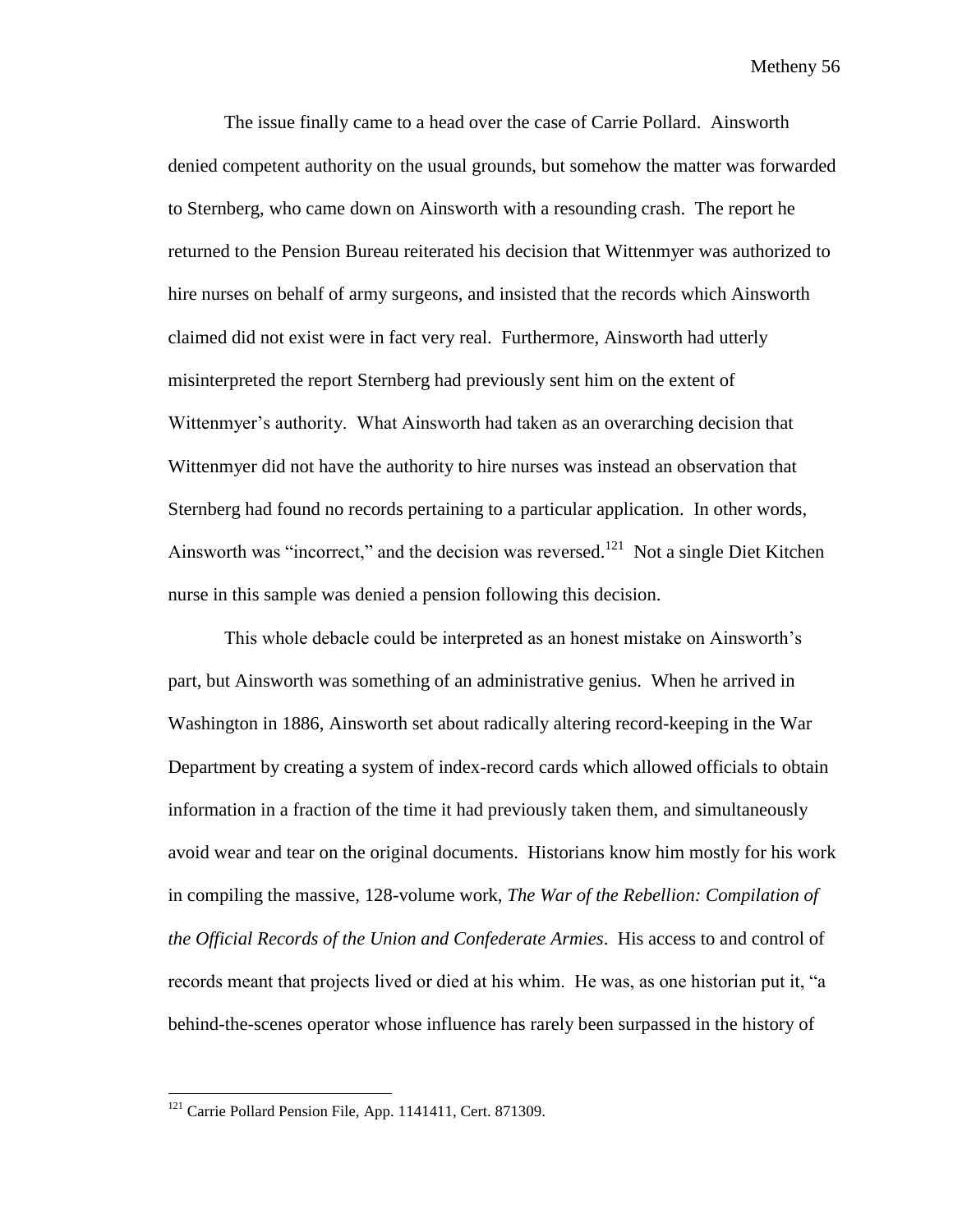Washington bureaucracy."<sup>122</sup> A man this careful, this political, and this good at his job does not simply misinterpret a Surgeon General's report, or misplace a pertinent record.

Also potentially significant is his connection to Senator Francis Cockrell, a Democrat from Missouri. Cockrell made no secret of his opposition to the ANPA, or to pensioning nurses in general. Nurses, Cockrell argued, were never actually in the military service and therefore should not be pensionable at all. To that end, as noted in Chapter 1, he helped institute a rule in Congress from 1888 onward that nurses' pensions granted by special act should not exceed \$12, whereas previously nurses could receive up to \$25. When he saw that the ANPA was going forward whether he wished it or not, Cockrell took great care to restrict eligibility to "those who might be found by the record or by competent evidence and to the satisfaction of the War Department to have been in the service."<sup>123</sup> Taken out of context this may seem like the logical move of a man concerned with fraud, or pensioning non-military personnel. However, since many of the nurses who had been pensioned up to this point were exactly the kind of women whose service did not appear in the official records, it was a damning move on Cockrell's part.

Cockrell was also responsible for Ainsworth's promotion to the Record and Pensions Division.<sup>124</sup> The effects of this decision can be seen in the evidence Cockrell put forward in 1890 and again in 1892 against the ANPA: a "classified schedule of female hospital employés as shown by the records on file in the Record and Pension Division, War Department." In other words, it was a list of all the women who had

 $\overline{a}$ 

<sup>122</sup> John J. Pullen, *A Shower of Stars: the Medal of Honor and the 27th Maine* (Mechanicsburg, PA: Stackpole Books, 1966), 115.

<sup>123</sup> U.S. Congress, *Congressional Record: 52nd Congress*, 6798.

<sup>124</sup> Siert F. Riepma, "A Soldier-Archivist and His Records: Major General Fred C. Ainsworth," *The American Archivist* 4, no. 3 (July, 1941): 182.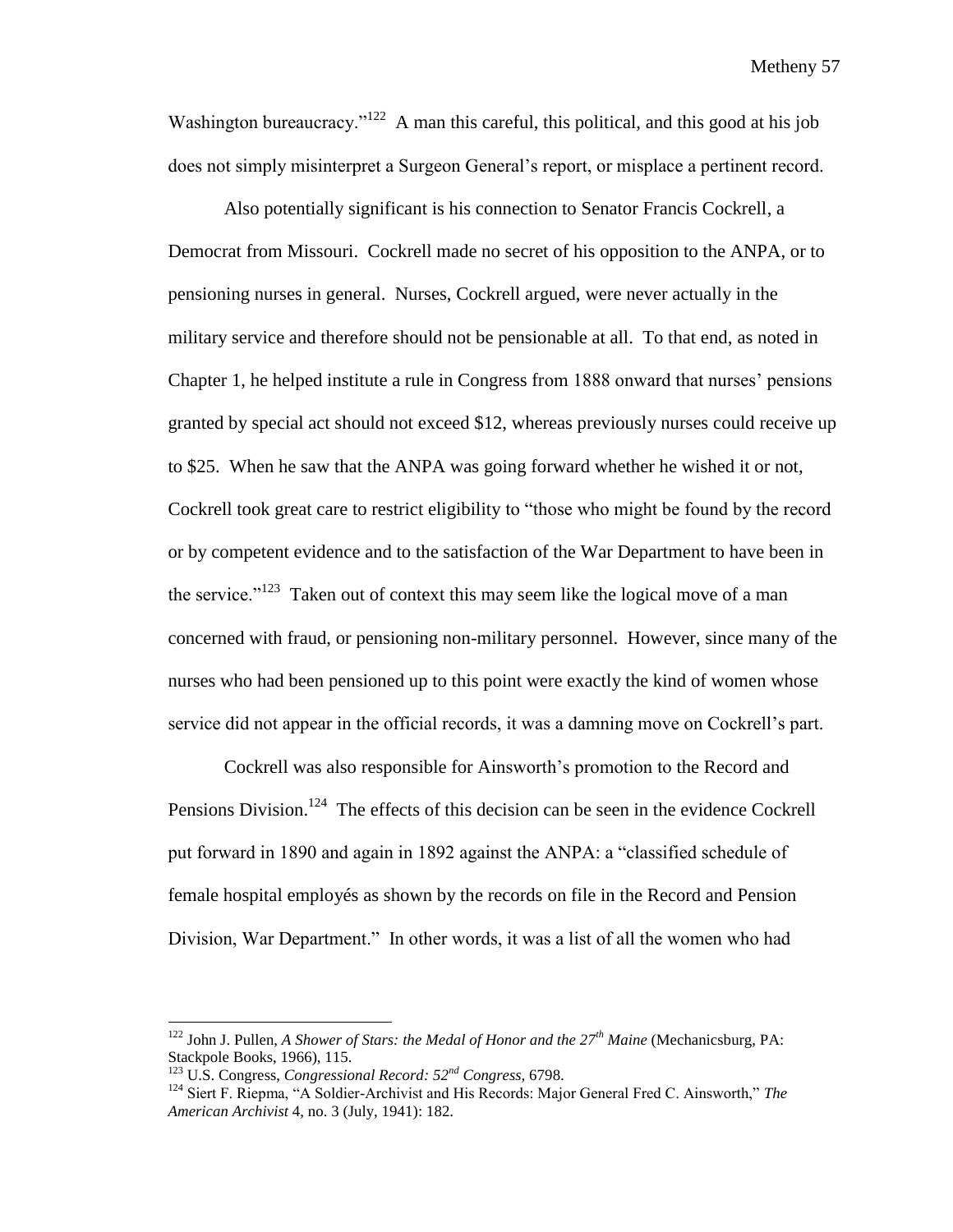served in any capacity during the war who were listed in the War Department records.<sup>125</sup> This schedule, known as the Carded Service Record, listed over 22,000 women. Not all of these women were eligible for pensions under the ANPA—in fact, only 6,000 of these women were listed as nurses—but the number was significantly greater than the estimates the WRC had previously argued would be eligible, and, consequently, so was the drain on the national treasury. Adding to the confusion was the fact that many of the remaining 16,000 women were listed as "undetermined," meaning there was no record of who had hired them or what duties they had performed. Cockrell immediately took advantage of the situation and scared many of his fellow senators into believing that because of the thousands of "undetermined" women, the ANPA as it currently stood would allow all 22,000 women to draw pensions. The Senate balked at the growing expense of pensioning all those women, and decided to put the matter on hold until a better record could be obtained. Overnight, the Carded Service Record became the greatest obstacle to the passage of the ANPA, and the WRC and its supporters in Congress devoted an immense amount of time and effort to correcting it. $126$ 

These records, as Cockrell said, came from the Record and Pension Division: Ainsworth's office. Ainsworth, then, contributed indirectly to the failure of the ANPA in 1890, and four years later was directly responsible for the failure of one pension (Cowgill), the near-failure of another (Pollard), and the likely failure of at least five more, unidentified pensions.<sup>127</sup> Add to this his continued association with Senator Cockrell,

l

<sup>125</sup> U.S. Congress, *Congressional Record: 52nd Congress,* 6797.

<sup>126</sup> *Journal of the Ninth Annual Convention of the Woman's Relief Corps: Detroit, Mich., August 5th, 6th, 7th and 8th, 1891* (Boston: E.B. Stillings & Co., 1891), 41.

 $127$  These unidentified claims are referenced in reports Ainsworth cited in his reasons for denying Cowgill and Pollard pensions. Because he gave only report numbers and not pension application numbers, it is impossible to identify precisely which claims he referred to.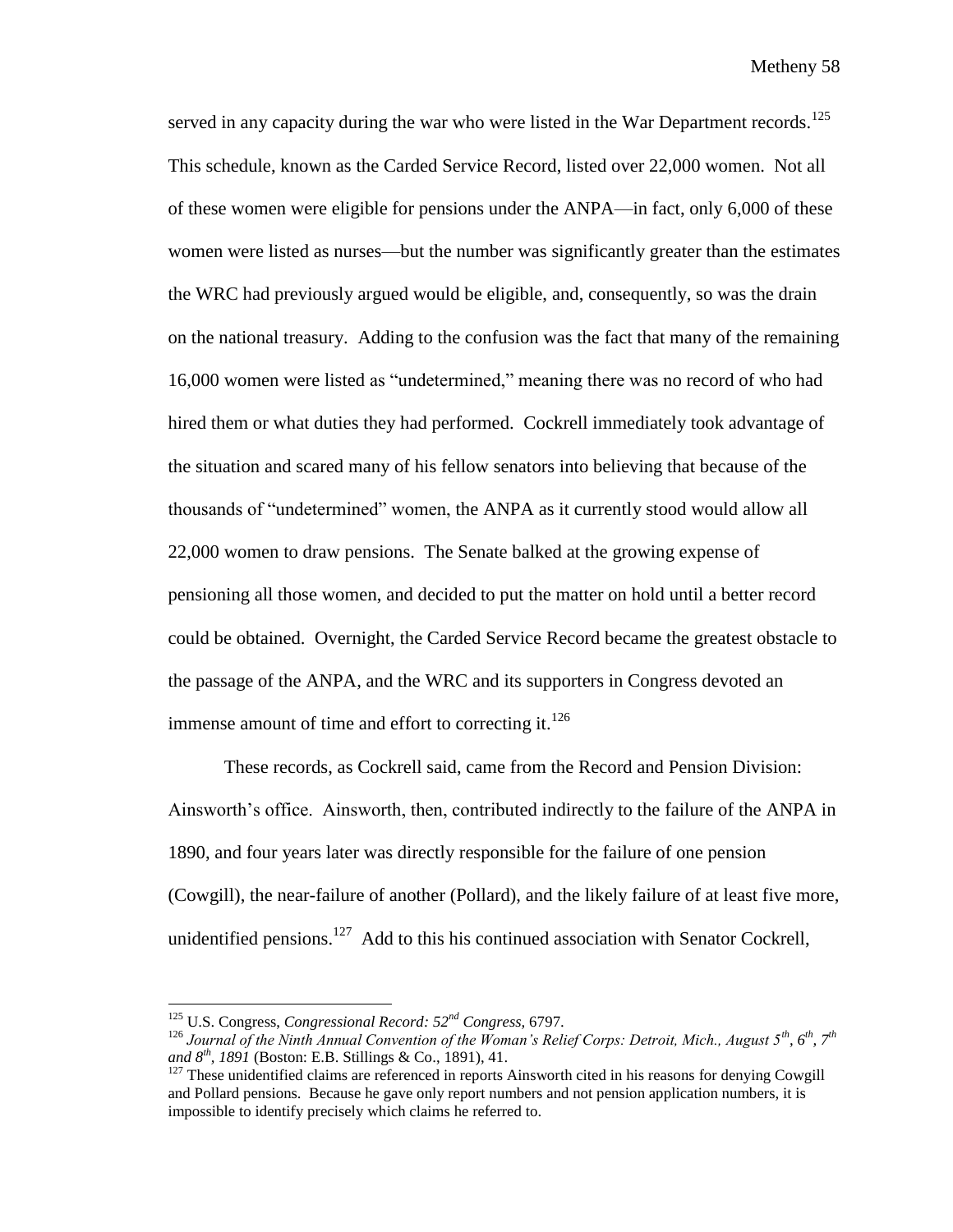and it seems very likely that, whether for personal or political reasons, Ainsworth was strongly opposed to nurses receiving military pensions.

# *Dorothea Dix's Nursing Corps and the US Sanitary Commission*

*"I know you will think what a nuisance old women are so you need not bother to answer me, only do get someone to look after her case."*

*--Emma Black September 5, 1907<sup>128</sup>*

From the beginning, women who served in Dorothea Dix's nursing corps were earmarked for success in obtaining pensions. Every rendition of the ANPA mentioned these nurses specifically, and, because Dix's department was directly supervised by the War Department, there was ample documentation of nurses' services, and no question as to competent authority. Consequently, the troubles that plagued other nurses were not a factor in these applications. Of the twenty-four corps nurses who received pensions, most were approved within six or seven months, much faster than the year and a half or more that nurses who were not employed by a governmental organization typically had to wait (see Figure 4 for a list of all Corps nurses). Only four corps nurses were rejected, and all for reasons that had nothing to do with gender or conflicts over the definition of nurses' service. One, Annie Stiles, was already drawing a pension as the widow of an 1812 veteran. As the Bureau informed her in its rejection letter, it was illegal for one person to draw two pensions simultaneously and they could not accept her nurses' application. Julia Sutliff was denied on a technicality: she had neglected to have a notary sign all her forms, which was only discovered in 1907 as the Bureau was preparing to

 $128$ Emma Black to Commissioner Warren, September 5, 1907, in Julia D. Sutliff Pension File, App. 1138710.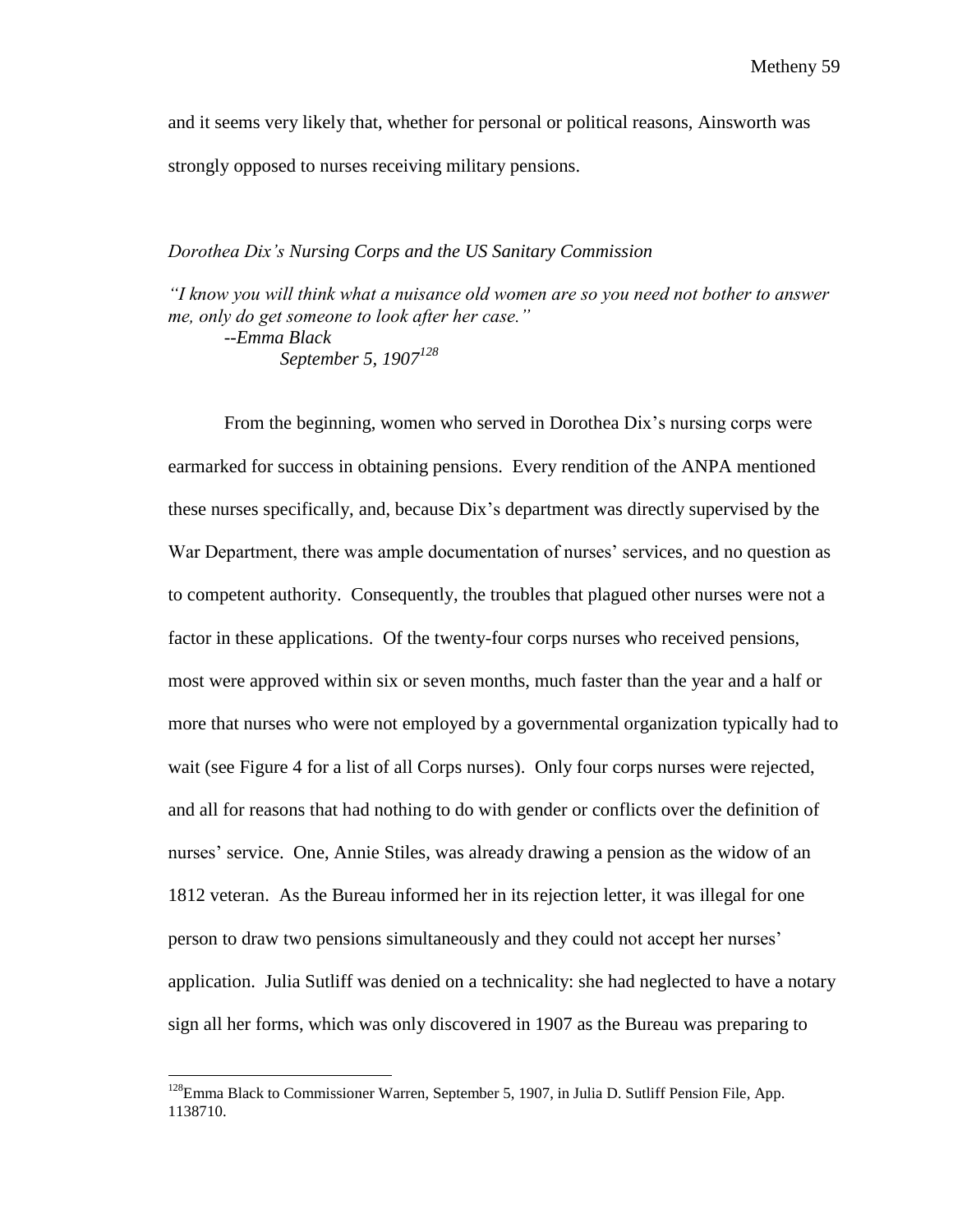| <b>Name</b>               | <b>Status of</b>   | <b>Hospitals Served</b>                                                                    |
|---------------------------|--------------------|--------------------------------------------------------------------------------------------|
|                           | <b>Application</b> |                                                                                            |
| <b>Lauretta Balch</b>     | Accepted           | Fort Schuyler                                                                              |
| <b>Diana Belden</b>       | Accepted           | <b>Columbian College Hospital</b>                                                          |
| Sophronia Bucklin         | Accepted           | Camp Letterman, Camp Stoneman, Seminary<br>Hospital and Judiciary Square Hospital          |
| <b>Nellie E. Butler</b>   | Accepted           | White House Landing, Cowling Green, Raleigh<br>and Newborn Hospitals                       |
| <b>Bell Vance Clark</b>   | Accepted           | G.H. 3, Nashville                                                                          |
| <b>Martha B. Douglass</b> | Accepted           | Fortress Monroe, Chesapeake Hospital, Macon<br>House, and Balfour G.H.                     |
| <b>Jennette DuBois</b>    | Accepted           | Columbian College Hospital, Judiciary Square<br>Hospital                                   |
| <b>Clara D. Estabrook</b> | Accepted           | Market Street Hospital, Judiciary Square Hospital,<br>and Davis Island                     |
| <b>Jane Fanning</b>       | Accepted           | <b>Fortress Monroe</b>                                                                     |
| Margaret G.               | Accepted           | Frederick G.H., Columbian College Hospital, and                                            |
| <b>Fitzroy</b>            |                    | Kalorama Hospital                                                                          |
| <b>Susan Free</b>         | Accepted           | Covington G.H., Lexington G.H., and Woodward<br>Hospital                                   |
| <b>Fanny Titus-Hazen</b>  | Accepted           | Columbian College Hospital,                                                                |
| <b>Emeline Himes</b>      | Accepted           | Judiciary Square Hospital, Union Hotel, Point<br>Lookout, and St. Elizabeth's              |
| <b>Jane Howard</b>        | Accepted           | Harewood Hospital, Slough G.H., and Columbian<br>College Hospital                          |
| Mary A. Huff              | Accepted (2)       | <b>Carver Hospital</b>                                                                     |
| Sarah J.A. Hussey         | Accepted           | Hampton G.H., Continental Hospital, and<br><b>Blackwell Island</b>                         |
| <b>Fannie A. Jackson</b>  | Accepted           | Big Shanty, Centerville, Lookout Mountain                                                  |
| Lucy L. Kaiser            | Accepted           | Jefferson Barracks, various hospital boats                                                 |
| <b>Harriet M.D. Scott</b> | Rejected           | Camp Griffen, Fortress Monroe, Union Hotel<br>Hospital, Armory Square Hospital, "Rockland" |
| <b>Annie E. Stiles</b>    | Rejected           | National Hotel, Baltimore                                                                  |
| <b>Julia D. Sutliff</b>   | Rejected           | Georgetown, Fortress Monroe, "Ohio"                                                        |
| <b>Eliza Townsend</b>     | Accepted           | <b>Baton Rouge Hospital</b>                                                                |
| <b>Josephine H. White</b> | Accepted           | <b>Lovell Hospital</b>                                                                     |
| <b>Rachel Woodford</b>    | Accepted           | Union Hotel, New Haven Hospital, Davis Island                                              |

Table 4. Information on corps nurses in this sample, including the status of their application, and the hospitals they served in. The list of hospitals is not exhaustive, since many nurses were transferred based on surgeons' demands. "G.H." stands for General Hospital. Any hospital in quotation marks indicates the hospital was a hospital transport ship. Numbers in parenthesis denote the total number of times an applicant filed her claim. <sup>129</sup>

 $129$  Lauretta Balch, App. 1131579, Cert. 851560; Diana Belden Pension File, App. 1138409, Cert. 854366; Sophronia Bucklin Pension File, App. 1138431, Cert. 856103; Nellie E. Butler Pension File, App. 1138434, Cert. 864505; Bell Vance Clark Pension File, App. 1138447, Cert. 853529; Martha B. Douglass Pension File, App. 1128421, Cert. 856446; Jennette DuBois Pension File, App. 1128424, Cert. 825342; Clara D. Estabrook Pension File, App. 1138492, Cert. 855599; Jane A. Fanning Pension File, App. 1128435, Cert. 853846; Susan Free Pension File, App. 1138570, Cert. 896644; Fanny Titus-Hazen Pension File, App. 1130928, Cert. 847656; Emeline Himes Pension File, App. 1141302, Cert. 854923; Jane Howard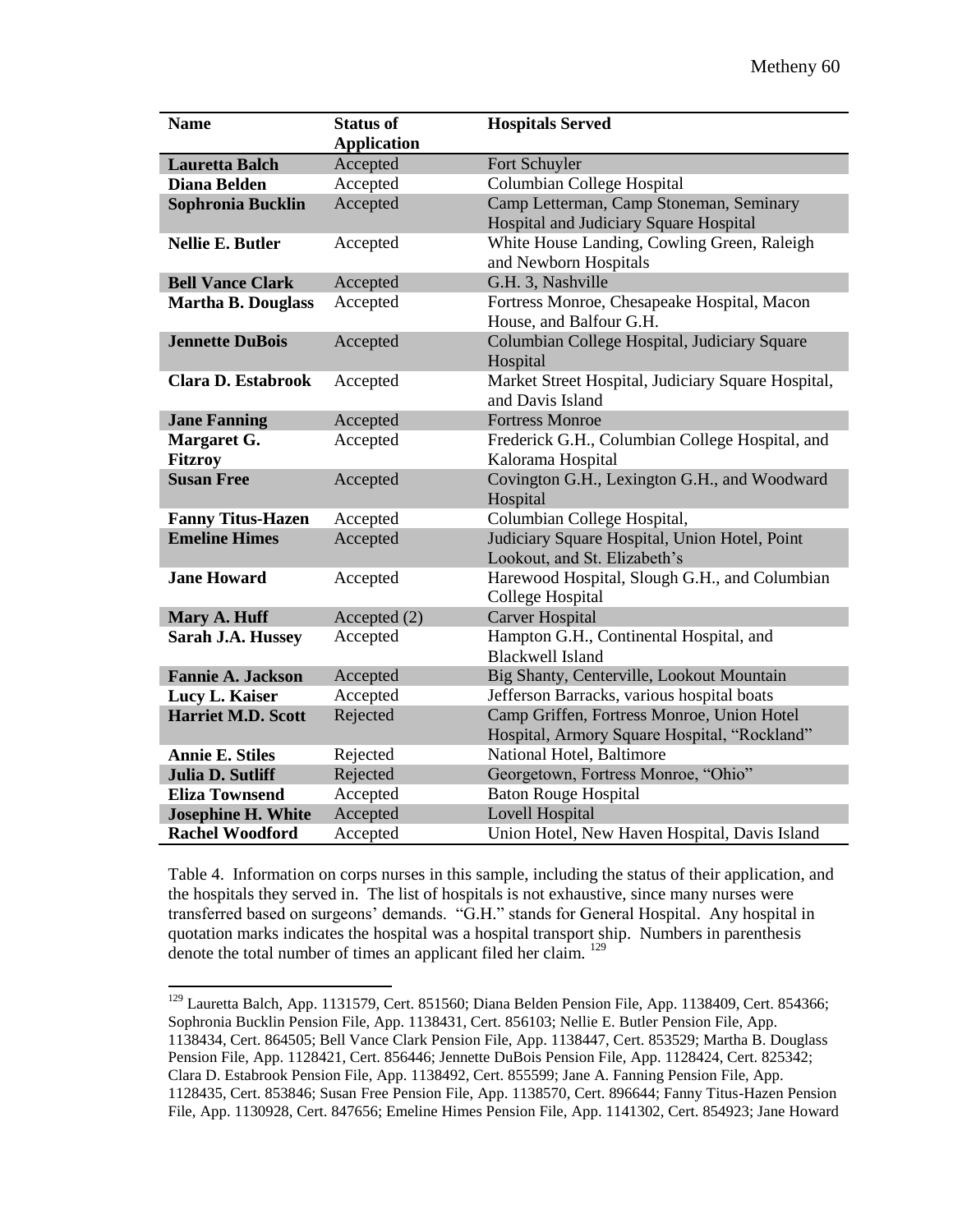| <b>Name</b>             | <b>Status of</b><br><b>Application</b> | <b>Hospitals Served</b>                                     |
|-------------------------|----------------------------------------|-------------------------------------------------------------|
|                         |                                        |                                                             |
| <b>Sarah Barton</b>     | Accepted                               | <b>Jefferson Barracks</b>                                   |
| <b>Ellen Baxter</b>     | Accepted                               | Camp Denison G.H.                                           |
| <b>Caroline Boston</b>  | Accepted (2)                           | <b>Benton Barracks</b>                                      |
| <b>Helen N. Burnell</b> | Accepted                               | Adams G.H.                                                  |
| Caroline C.             | Accepted                               | 5 <sup>th</sup> Street Hospital and Hickory Street Hospital |
| <b>Edward</b>           |                                        |                                                             |
| Lydia B. Ely            | Accepted                               | Nashville, Louisville, and Crittenden G.H.                  |
| <b>Adelia Ferris</b>    | Accepted                               | Columbian College, Mt. Pleasant, and McKimms                |
|                         |                                        | Hospitals                                                   |
| Mary E.S. Guest         | Accepted                               | <b>Union Hospital</b>                                       |
| <b>Rachel E. Gwin</b>   | Abandoned                              | <b>Cairo General Hospital</b>                               |
| <b>Rena L. Miner</b>    | Accepted                               | Jeffersonville G.H., and Jefferson Barracks                 |
| <b>Catherine Near</b>   | Accepted                               | Benton Barracks, Vicksburg and Freedmen's G.H.              |

Table 5. Information on US Sanitary Commission nurses identified in the sample, including the status of their application and the hospitals where they served. "G.H" stands for General Hospital. Numbers in parenthesis denote the total number of times an applicant filed her claim.<sup>130</sup>

approve her application. Mary A. Huff was a non-resident living in Canada when she

applied for her pension. At the time the Bureau was not authorized to grant pensions to

non-residents and rejected her claim, but when a law passed in 1893 granting pensions to

this specific class, Huff was able to successfully reapply. The last nurse, Harriet M.D.

Scott, had the unfortunate distinction of being the only Corps nurse to be absent from the

records, and could not locate anyone able to testify on her behalf.<sup>131</sup>

 $\overline{\phantom{a}}$ 

Sanitary Commission nurses had similar rates of success (see Figure 5). The

United States Sanitary Commission (USSC) was a private organization founded under the

Pension File, App. 1131824, Cert. 833797; Sarah J. A. Hussey Pension File, App. 1138546, Cert. 854439; Fannie Jackson Pension File, App. 1130424, Cert. 867942; Lucy L. Kaiser Pension File, App. 1138563, Cert. 855161; Eliza Townsend Pension File, App. 1132088, Cert. 854356; Josephine White Pension File, App. 1138733, Cert. 855262; Rachel Woodford Pension File, App. 1138743, Cert. 857247.

Sarah Barton Pension File, App. 1123054, App. 875442 ; Ellen Baxter Pension File, App. 1130227, Cert. 857318 ; Caroline Boston Pension File, App. 1130247, Cert. 980312 ; Helen M. Burnell Pension File, App. 1141214, Cert. 857562 ; Caroline C. Edward Pension File, App. 1130830, Cert. 852576; Lydia B. Ely Pension File, App. 1138494, Cert. 858140; Adelia Ferris Pension File, App. 113850, Cert. 858128; Mary E.S. Guest Pension File, App. 1138516, Cert. 855373; Rachel E. Gwin Pension File, App. 1140102; Rena L. Miner Pension File, App. 1130970, Cert. 831176 ; Catherine Near Pension File, App. 1130537, Cert. 855198.

<sup>131</sup> Annie Stiles Pension File, App. 1138701; Julia D. Sutliff Pension File, App. 1138710; Harriet M.D. Scott Pension File, App. 1138678; Mary A. Huff Pension File, App. 1133604, Cert. 895217.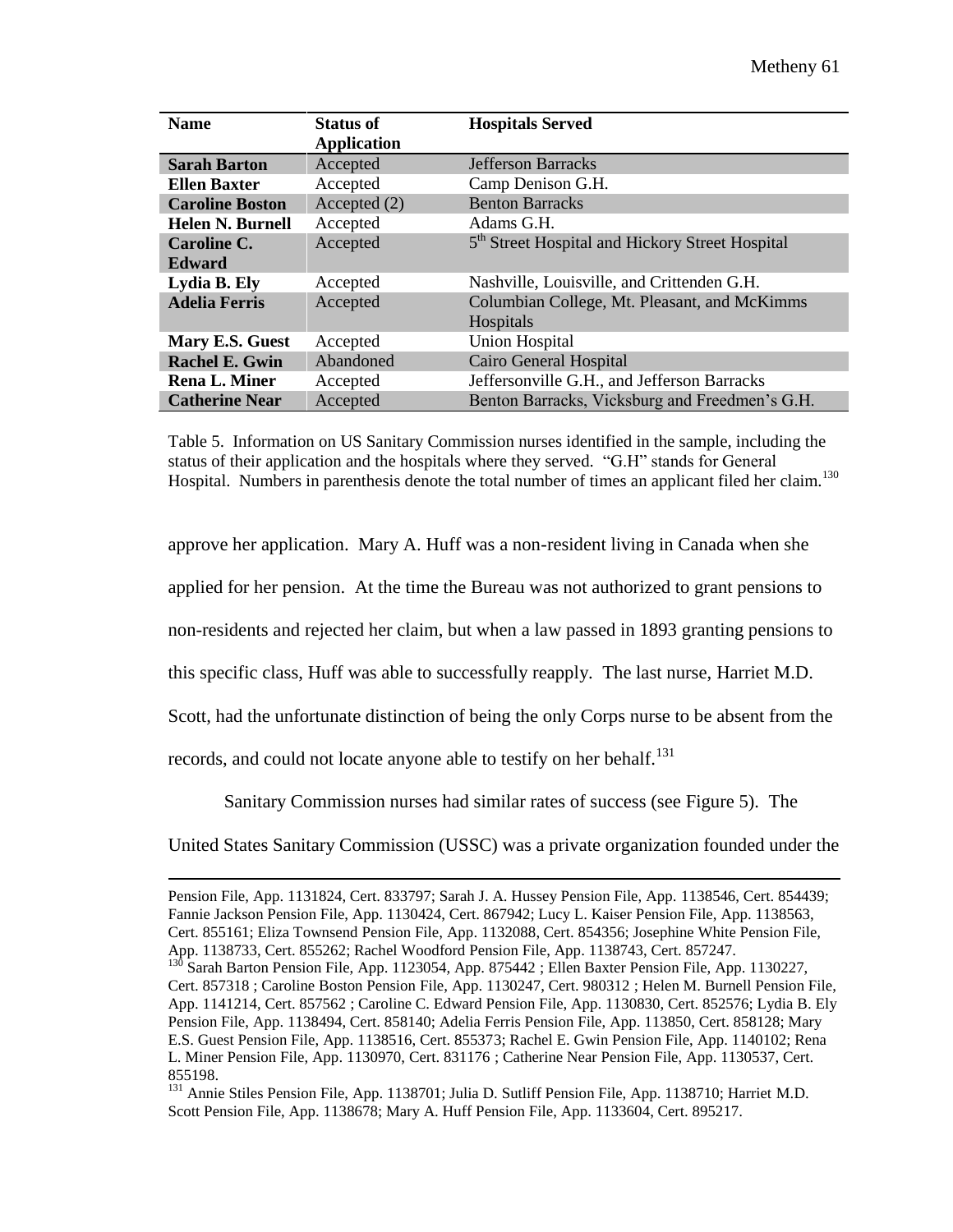auspices of the War Department, and many USSC nurses were commissioned by both their regional USSC leader and by Dix. Just like Dix's nurses, their records were very complete, which allowed for an almost 100% success rate. The one rejection amongst the eleven USSC nurses, Caroline Boston's, was due to a clerical error, which was discovered after Boston reapplied in 1898—she was subsequently granted a pension.<sup>132</sup> Clearly these women had a much easier time obtaining pensions than their sisters in other branches of the service.

While their success rate is almost certainly due in part to superior record keeping, there are other factors. Both Corps and USSC nurses were closely tied to the War Department, which clearly indicated they were hired by someone with competent authority. The Corps and the USSC also actively recruited women who fit the image of "ministering angels" that Senator Belknap later envisioned—the women considered most deserving of government aid. These nurses had to fulfill strict requirements if they wished to be hired. Dix issued Circular No. 8 in July, 1862 detailing her standards:

No candidate for service…will be received below the age of thirty-five years (35) nor above fifty…Matronly persons of experience, good conduct, or superior education and serious disposition, will always have preference; habits of neatness, order, sobriety, and industry are prerequisites. All applicants must present certificates of qualification and good character from at least two persons of trust, testifying to morality, integrity, seriousness, and capacity for the care of the sick.<sup>133</sup>

The USSC maintained similar standards, though they were more lax about the age requirement than Dix. As a result of these requirements, most Corps and USSC nurses were characterized, both during and after the Civil War, as matronly, middle-class

<sup>&</sup>lt;sup>132</sup> Caroline Boston Pension File, App. 1130247, Cert. 980312.

<sup>133</sup> Dorothea Dix, *Circular No. 8 Regarding Requirements for Female Nursing Applicants, July 14, 1862,*  NARA.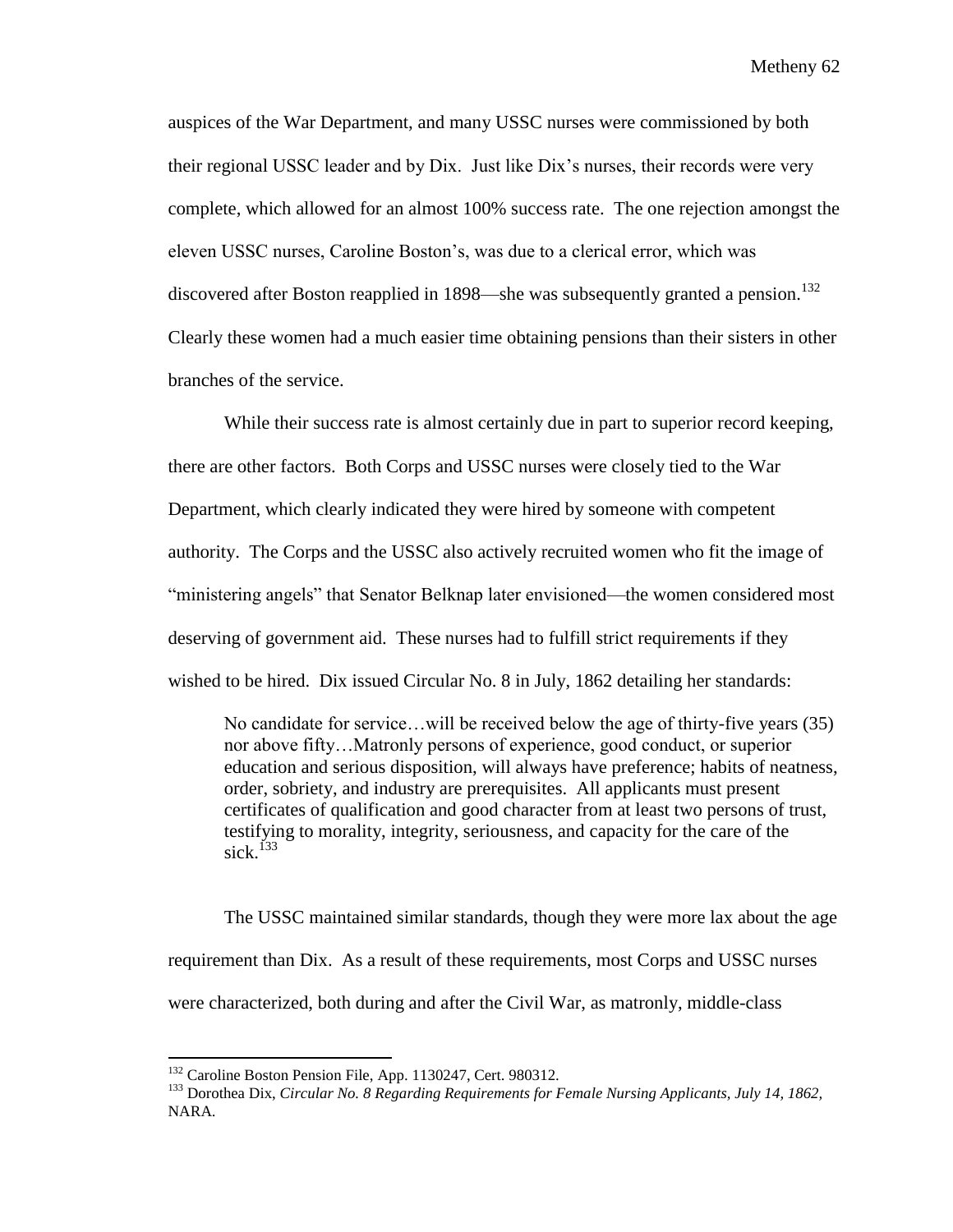volunteers of good moral standing. The need to go through an application process and produce recommendations provided written proof of these qualities. Their reputation for morality and integrity, their clear military service, and the abundance of documentation meant that there were no grounds for bureaucrats like George Sternberg or Fred Ainsworth to question their eligibility under the ANPA.

## *Contract and Volunteer Nurses*

 $\overline{\phantom{a}}$ 

*"You say in your letter that my name is on your book, preserved as a record among other names of those nursed by you in New Orleans hospitals, and you ask me if I can recall the circumstances—I could as soon have forgotten my mother who brought my into the world."*

*--George Loud to Phebe Farmer October 1, 1892<sup>134</sup>*

When historians describe Civil War nursing, they tend to distinguish between contract and volunteer nurses. Contract nurses are defined as lower-class women who were employed by specific individuals, usually the surgeon in charge of a hospital, rather than a larger organization like the War Department or Sanitary Commission, and drew pay for their service. Volunteer nurses were the middle-class equivalent thereof, but they drew no pay, and were exceedingly proud of the fact. Trying to apply these definitions to the kinds of services put forward in the pension applications is much more complicated. There are certainly women who fit historians' definitions, but there are also many women who claimed they volunteered for the service, but then drew pay, and others who were contracted by individual surgeons, but never received pay. This distinction is further complicated by the women themselves. Many often claimed service as a contract or volunteer nurse, when their service fit the opposite definition. Others simply did not

<sup>&</sup>lt;sup>134</sup> George Loud to Phebe Farmer, October 1, 1892, in Phebe Farmer Pension File, App. 1138498.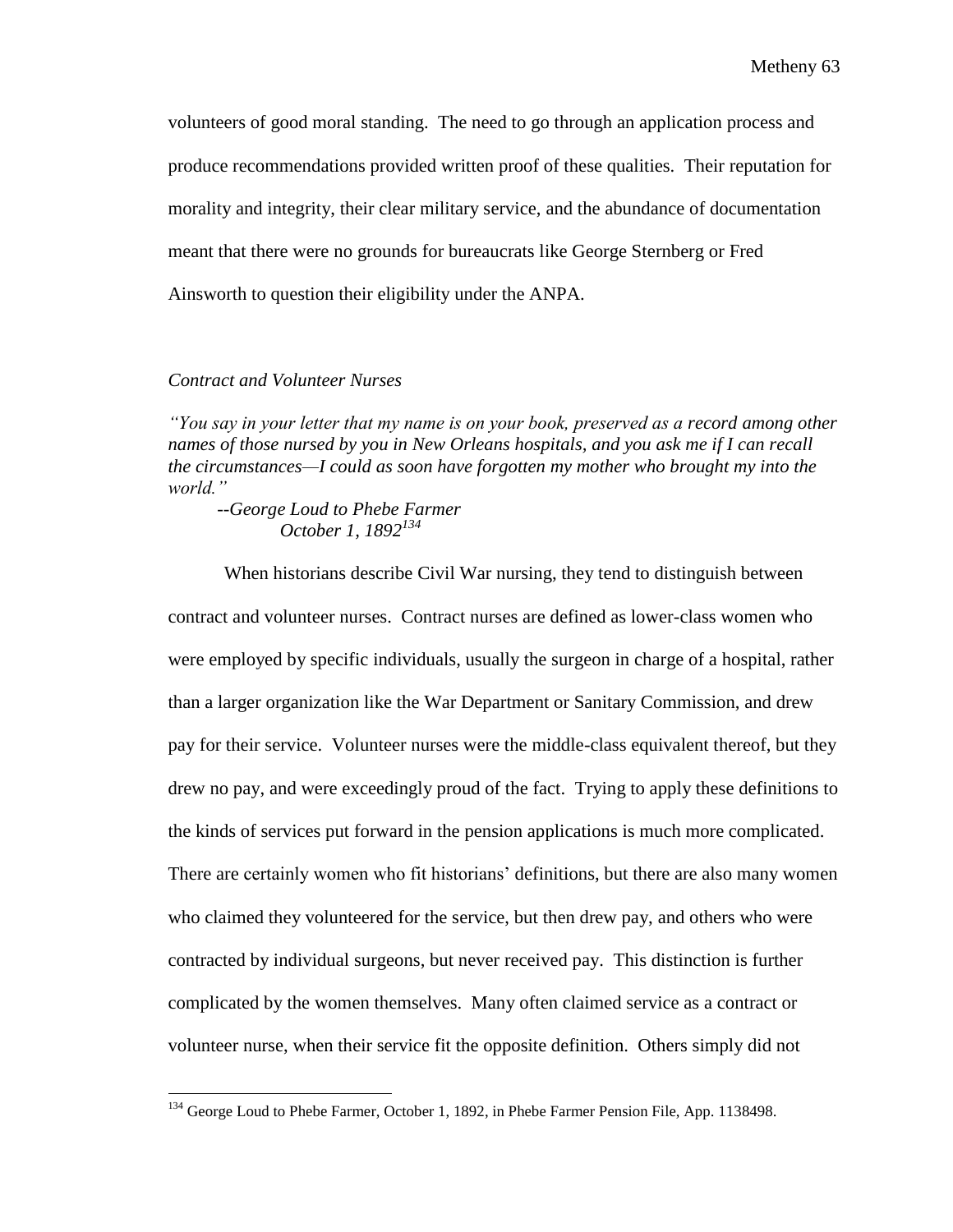know what to call their service. When a Bureau form asked Eliza Richmond if she had served by contract or otherwise, she wrote (writing in the third person), "she thinks contract nurse."<sup>135</sup> Many others simply left that question blank. For these reasons, contract and volunteer nurses have been grouped together for purposes of analysis.

Because branch of service is so difficult to determine for these women, they could be seen as the best representatives of the entire sample. All Bureau officials had to go on, presumably, was what the official records indicated, and what information the woman herself supplied. This is the only group whose two-thirds acceptance rate mirrors that of the overall sample. Of 120 applications, 25 were abandoned. Of the remaining 94, 64 were accepted, and 31 were rejected.<sup>136</sup> These rejections were typically based on a lack of evidence. The official records, as usual, provided very little documentation, because contract nurses were often paid off-book, and volunteer nurses not at all. "As for Pay Gen Grant done the Paying that I got," one nurse wrote the Bureau. "I was A Voleteer did not ask how mutch I was to Receive and got my money as I called for it of Gen Grant. And when I quit Gen Grant Paid me what was back."<sup>137</sup> Other nurses, like the nurses Susan Jenkins worked with, did not sign the pay rolls, "but as such as [sic.] did received their pay through those Officers, as they drew the money, and we did not meet with the Pay Master at all officially."<sup>138</sup> Volunteer nurses, by their very definition, never received pay or signed the muster rolls, thereby leaving no paper trail. As a result, most

l

<sup>&</sup>lt;sup>135</sup> Eliza Richmond Pension File, App. 1138666, Cert. 857684.

<sup>&</sup>lt;sup>136</sup> Seven of the rejections were later approved, five by special act, two by re-application to the Bureau.

<sup>&</sup>lt;sup>137</sup> Nancy Willis to Commissioner of Pensions, April 8<sup>th</sup>, 1893, in Nancy Willis Pension File, App. 1140244. This letter is also a perfect example of the difficulty of classifying a nurse as volunteer or contract. Willis presents herself as a volunteer, but she was paid for her service.

<sup>&</sup>lt;sup>138</sup> Susan A. Jenkins Pension File, App. 1141980.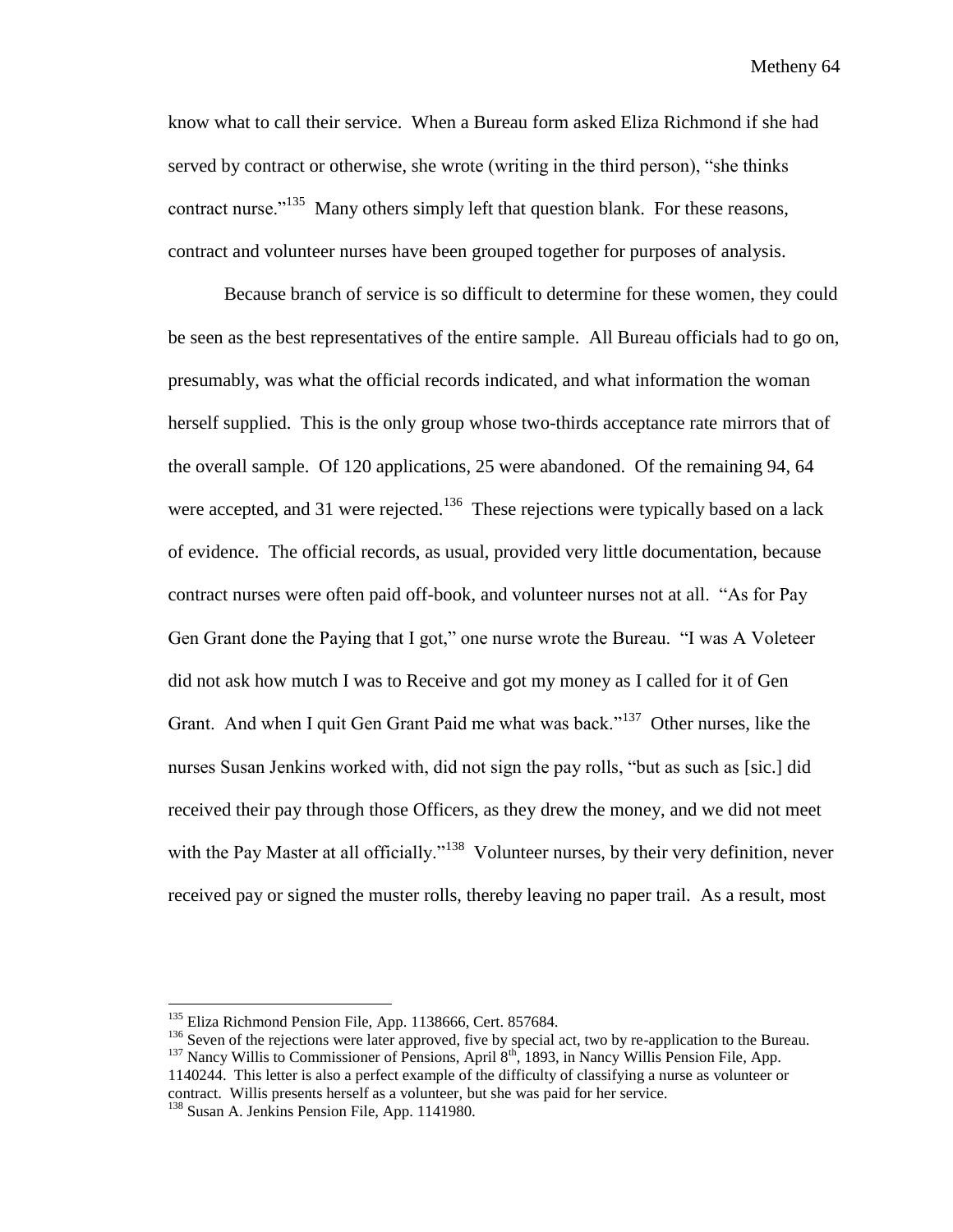nurses had to obtain testimony from co-workers and supervisors to corroborate their claims.

The Bureau was, as usual, very particular about the kinds of evidence and testimony it required, and it very rarely gave women the benefit of the doubt. A note written by an unknown Bureau official in Adelaide Poorman's file mused, "It is strange that the record would show all her service from the time she entered the hospital to Feb. 28 & none thereafter [Poorman claimed she had served until May]. The witness, depending on her memory only, may easily be mistaken as to duration of service."<sup>139</sup> Even testimony from influential politicians and generals did little to help a claim if it did not conform to Bureau standards. Sarah Ames was close friends with General Edward Townsend, a former Adjutant General, and with former Surgeon General William Hammond, both of whom testified on her behalf. Their affidavits clearly described Ames's efforts in numerous hospitals in the eastern theatre of the war, but they could not provide specific dates for her service, and without those dates the Bureau refused to grant Ames a pension. $140$ 

Like most everything the Bureau did, these rejections seem to be—and, in fact, are—perfectly legal. However, closer examination of these rejections reveals a rather surprising oversight. Phebe Farmer filed for a pension based on the four years she spent nursing soldiers in her home in New Orleans. When the Bureau rejected her claim, she was livid: "[The] War Department fail to show that I served in a hospital in any capacity… I am denied a beggarly pension *because I nursed and cared for the soldiers at* 

<sup>&</sup>lt;sup>139</sup> Adelaide Poorman Pension File, App. 1138657.

<sup>&</sup>lt;sup>140</sup> Sarah F. Ames Pension File, App. 1126306.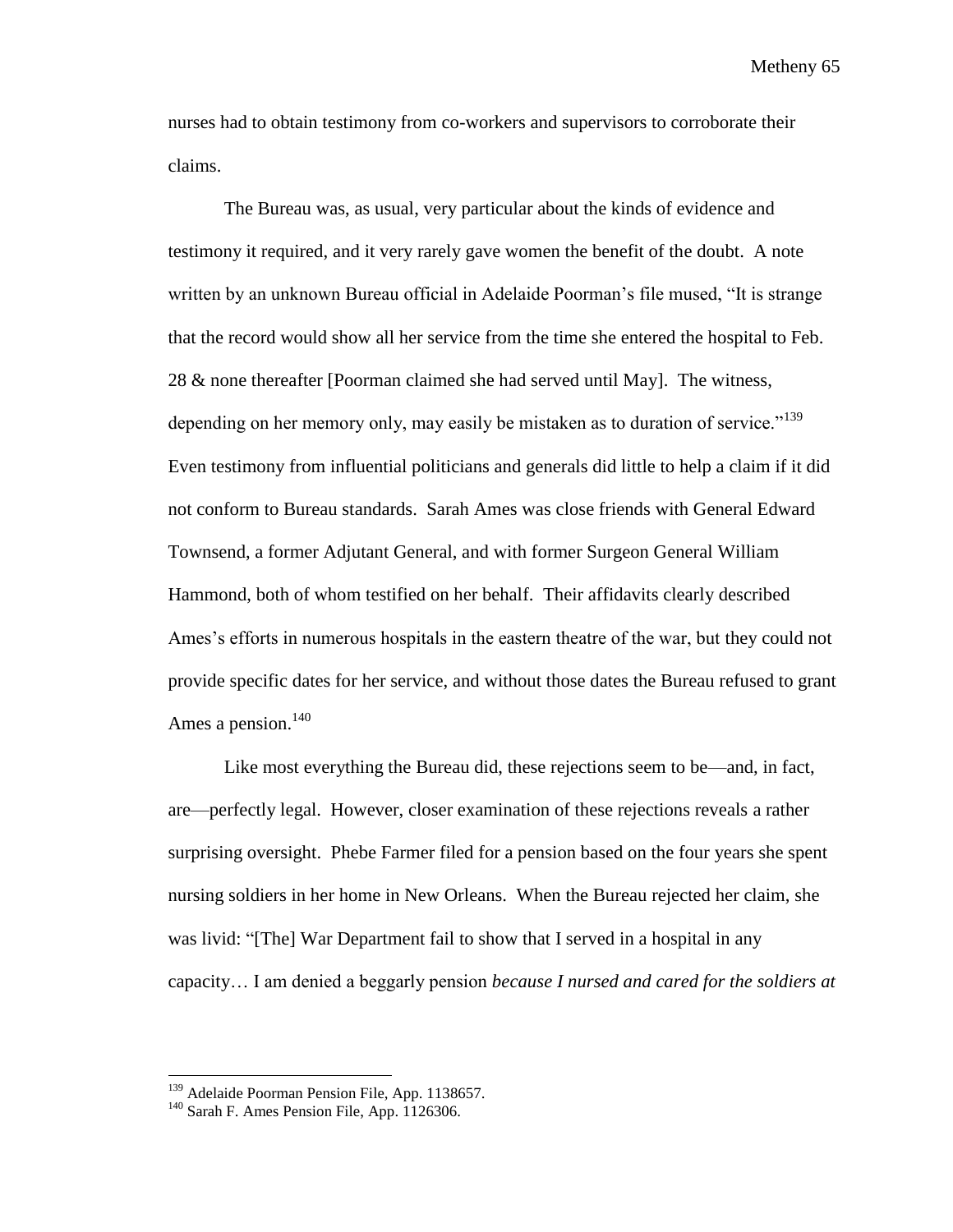*my own expense instead of having my expenses paid by the government* as in the case of nurses sent out by the Christian Commission [emphasis added]."<sup>141</sup>

In one powerful letter, Farmer neatly summarized the paradox of the ANPA. The ANPA as originally intended by the Woman's Relief Corps was supposed to benefit the "ministering angels," which included not only the Corps or Sanitary Commission nurses, but also the virtuous volunteer nurses who, like Farmer, had refused, or never received, payment for their services—essentially, the women who left no paper trail. Yet because of Bureau standards, which required documented proof of service, these were exactly the women that the ANPA did not cover.

Farmer was surprisingly cognizant of this fact. "I have never entertained much hope that the nurse bill would cover my case," she wrote, "but Mrs. Wittenmyer and Mr. Loud who understand my position, thought otherwise...My only hope for relief was in a special act…but when the nurse bill was agitated [my special act] was turned over to the mercy of that bill and I lost hope."<sup>142</sup> Again, Farmer was correct: special acts proved to be the only recourse in cases like hers. Elizabeth Brower tended soldiers from the  $2<sup>nd</sup>$ Corps of the Army of Potomac for over two years, but because she was unpaid and served in informal, temporary field hospitals there was no record of her service.<sup>143</sup> Likewise, Electa Willard worked alongside her husband, a government relief worker, distributing goods and nursing at St. Mary's Hospital and Harpers General Hospital in Michigan, but the transient nature of her work meant there were no written records.<sup>144</sup>

<sup>&</sup>lt;sup>141</sup> Phebe W. Farmer to Commissioner Lochren, April 17, 1893, in Phebe W. Farmer Pension File, App. 1138498.

<sup>&</sup>lt;sup>142</sup> Phebe W. Farmer to Commissioner Raum, Jan. 29, 1893, in Phebe W. Farmer Pension File, App. 1138498. Mr. Loud was a former patient of Farmer's as well as the current editor of the popular *Home and Country* magazine, a New York-based publication of the Grand Army of the Republic. <sup>143</sup> Elizabeth Brower Pension File, App. 1138179, Cert. 892868.

<sup>&</sup>lt;sup>144</sup> Electa Willard Pension File, App. 1133884, Cert. 1078866.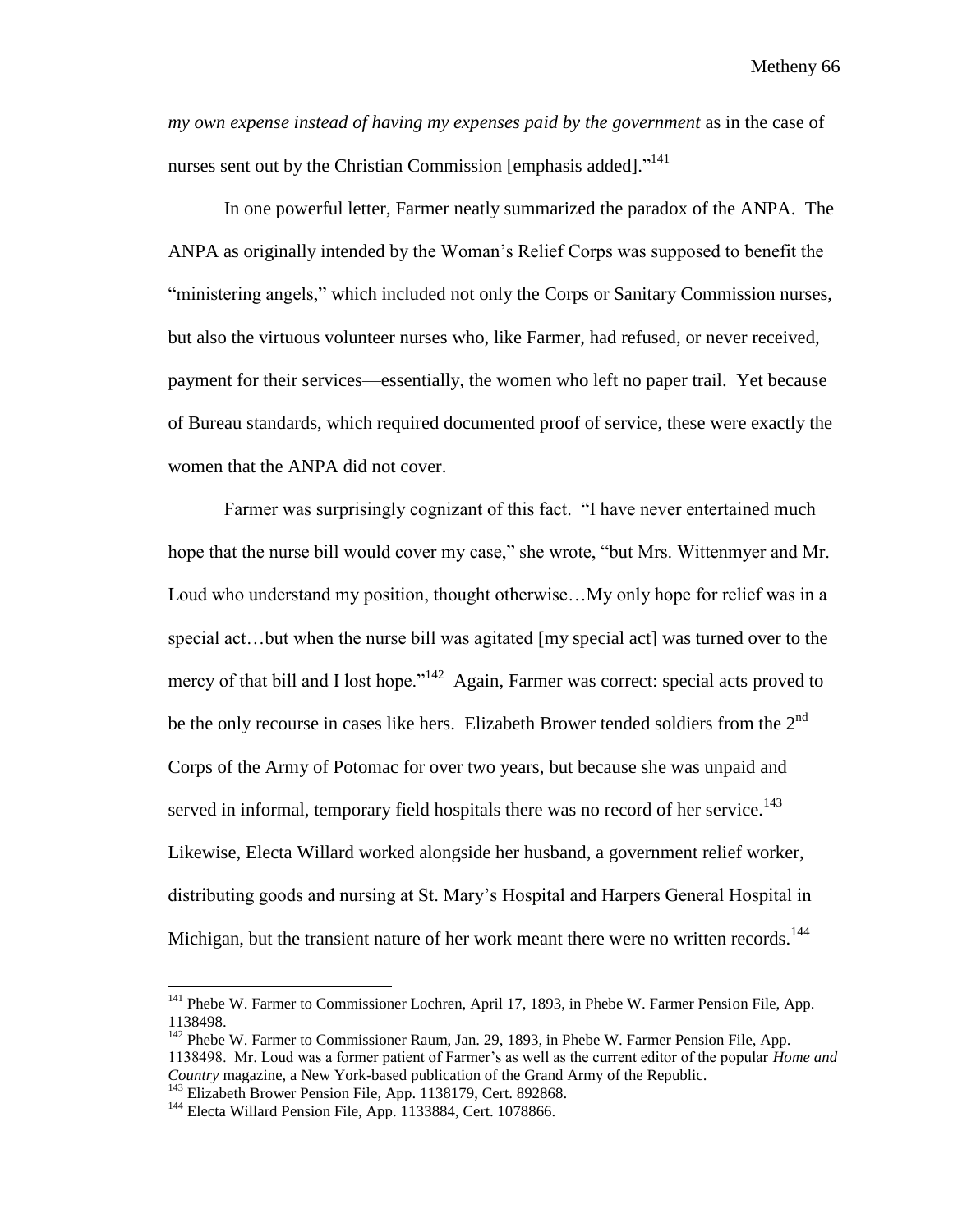Both managed to secure special acts after the Bureau rejected their application. Many women, however, did not have the social connections or financial resources to push for a special act, and never received their pension.<sup>145</sup> This is perhaps the only time that the Bureau was not at fault for the difficulties in implementing the Army Nurses Pension Act. The blame here clearly rests with the group which wrote the ANPA: the Woman's Relief Corps. However, Farmer's caustic remark regarding Christian Commission nurses, and through them, Wittenmyer, who encouraged her to trust the Bureau with her application, was misdirected. Wittenmyer certainly did nothing to help Farmer's claim— Farmer's mention of her in her letter is the only appearance she makes in Farmer's pension file. However, Wittenmyer had no way of knowing the difficulties volunteer nurses faced in proving their service. Of the seven cases in this class with which Wittenmyer was involved, only two rejections were due to a lack of evidence.<sup>146</sup> The remaining two rejections were because the applicant herself claimed she had served less than six months, and were thus already earmarked for failure.<sup>147</sup>

Why Wittenmyer and Kate Sherwood did not envision these difficulties while writing the ANPA is unknown. Perhaps they were relying on special acts to help this particular class of applicants, or perhaps they, like many applicants, conflated volunteer nurses with women who volunteered to serve in Dix's nursing corps or the Sanitary or Christian Commission. Whatever the reason, it was a major oversight on their part, and more evidence that perceptions of women's wartime service, even among those most familiar with their service, were limited to a few select stereotypes.

<sup>&</sup>lt;sup>145</sup> Ex. Emily Edenburrough Pension File, App. 1136143.

<sup>&</sup>lt;sup>146</sup> Nancy Willis Pension File, App. 1140244.

<sup>&</sup>lt;sup>147</sup> Sarah C. Dyer Pension File, App. 1140943 ; Sarah A. Jenkins Pension File, App. 1141980.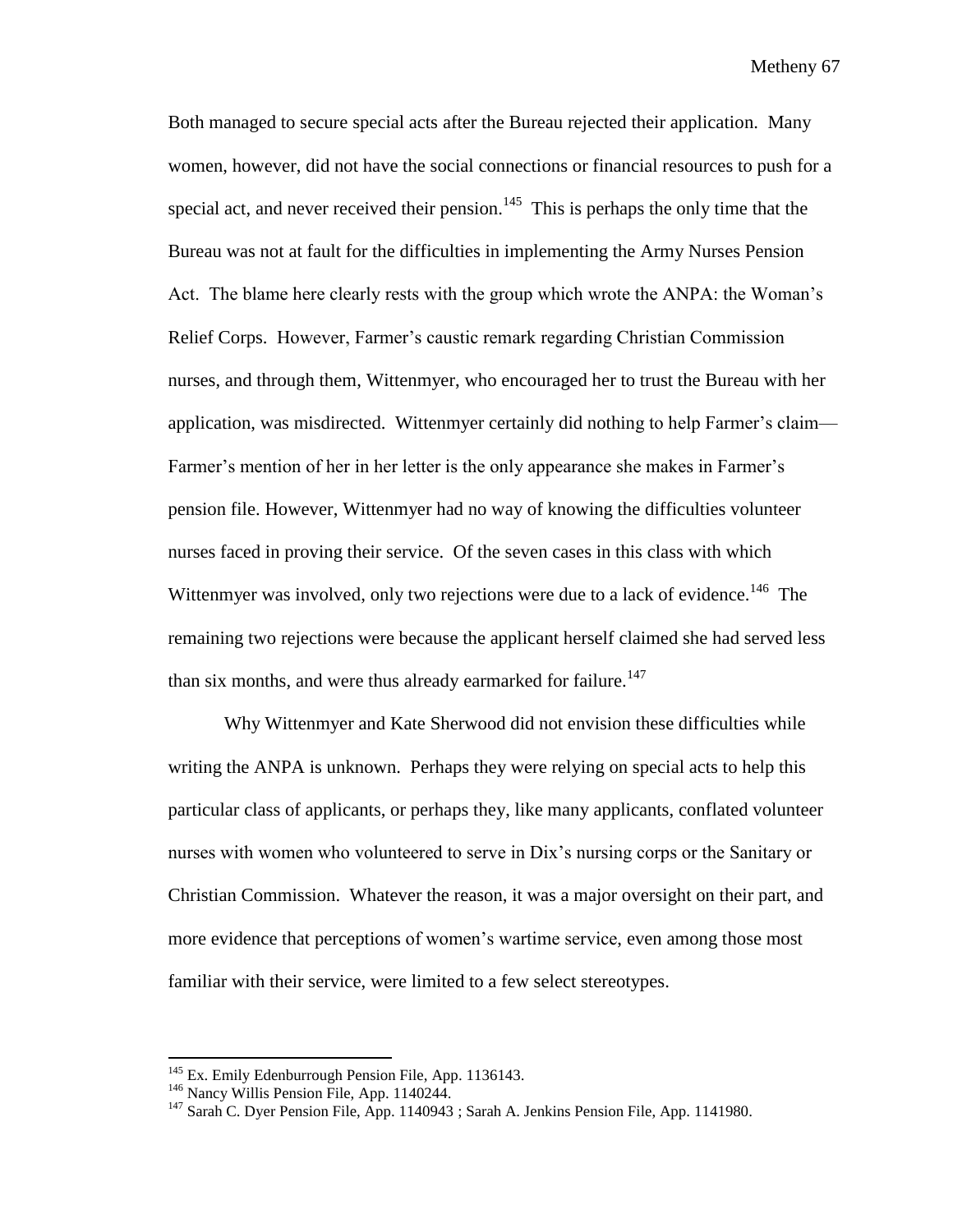Surgeon General George Sternberg also used volunteer and contract nurses to strengthen the definitions of acceptable service he had put forward regarding regimental nurses. Elizabeth Brower was rejected because her ongoing service tending to  $2<sup>nd</sup>$  Corps soldiers in corps field hospitals did not comply with army regulations, which stated that female nurses could only serve in general or permanent hospitals. Her service was thus not by competent authority. Similarly, Maria Eldred's service tending the wounded at the Cavalry Brigade Hospital in Falls Church, Virginia, was deemed contrary to army regulations, and was not by competent authority. Sternberg used the same argument in two other cases involving regimental nurses. Like the regimental nurses, Brower and Eldred had proof they had been contracted by an army surgeon, so there was no question of competent authority, and they had sufficient proof from affidavits and War Department records to establish a service of more than six months.<sup>148</sup> The cases met all the requirements set forward in the ANPA, yet Sternberg still chose to reject them. It seems that in addition to not approving of women who served outside of military institutions, Sternberg also did not approve of women who served on the battlefields and lived with the army, as Brower and the two regimental nurses had done. Like his motives for rejecting the regimental nurses, Sternberg's motives for rejecting these applications are unknown, but are most likely related to his eventual professionalization of army nurses and the creation of the US Army Nurse Corps.

<sup>&</sup>lt;sup>148</sup> Elizabeth Brower Pension File, App. 1138179, Cert. 892862; Maria Eldred Pension File, App. 1128431, Cert. 1104939.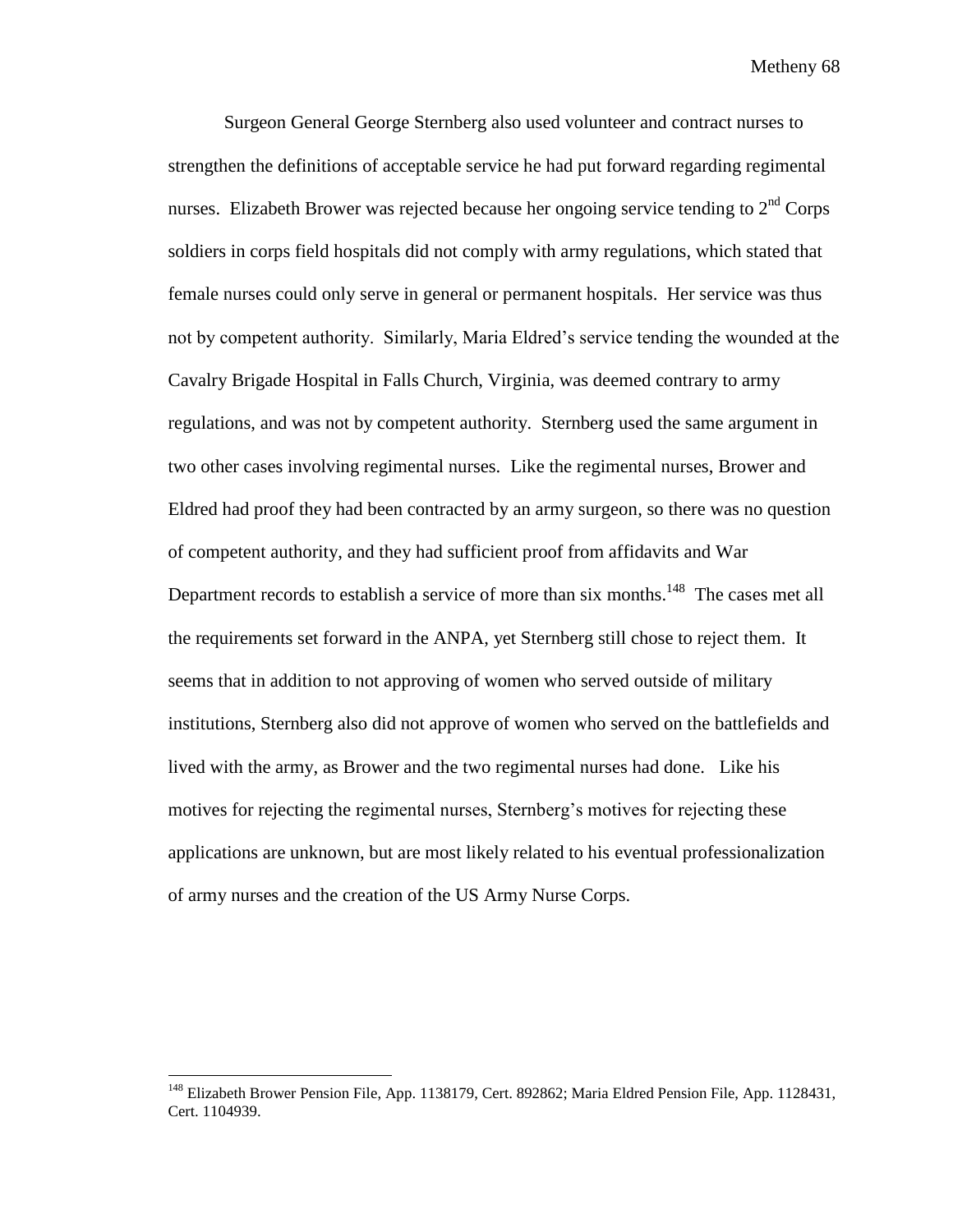## *Other Factors*

 $\overline{\phantom{a}}$ 

While an applicant's branch of service was by far the most important factor in pension claims, there were other factors that could potentially influence the success of applications: literacy, the presence of an attorney, marital status, and whether or not the applicant had sustained any disabilities during her service. Of these, only literacy appears to have been a significant factor.

The number of non-literate applicants (applicants who sign by mark) is rather small, only twenty five of the entire sample, or just under fourteen percent. However, non-literate women were significantly more likely to abandon their claim or be rejected by the Bureau than literate women (see Figure 1). This is most likely attributable to the absence of written records, such as letters or diaries, and the difficulty of acquiring a written affidavit from witnesses. Organizations like Dix's nursing corps, the USSC, and the USCC, which kept official records, were also more likely to hire literate women, as illustrated by the requirements in Dix's *Circular No. 8*; among the illiterate nurses in the sample, only one served in Dix's corps, and one in the USSC.<sup>149</sup> The vast majority of illiterate women in the sample were contract nurses, who did not have to fulfill the same standards.

Interestingly, having an attorney does not appear to have helped or hindered any of the applicants. According to the ANPA, attorneys could accept no pay greater than ten dollars for their work on nurses' applications, and only then with the approval of the Pension Commissioner. Many nurses took this to mean that they were not allowed attorneys and were consequently very nervous and uneasy regarding the success of their

<sup>&</sup>lt;sup>149</sup> Annie Stiles Pension File, App. 1138701; Caroline Boston Pension File, App. 1130247, Cert. 980312.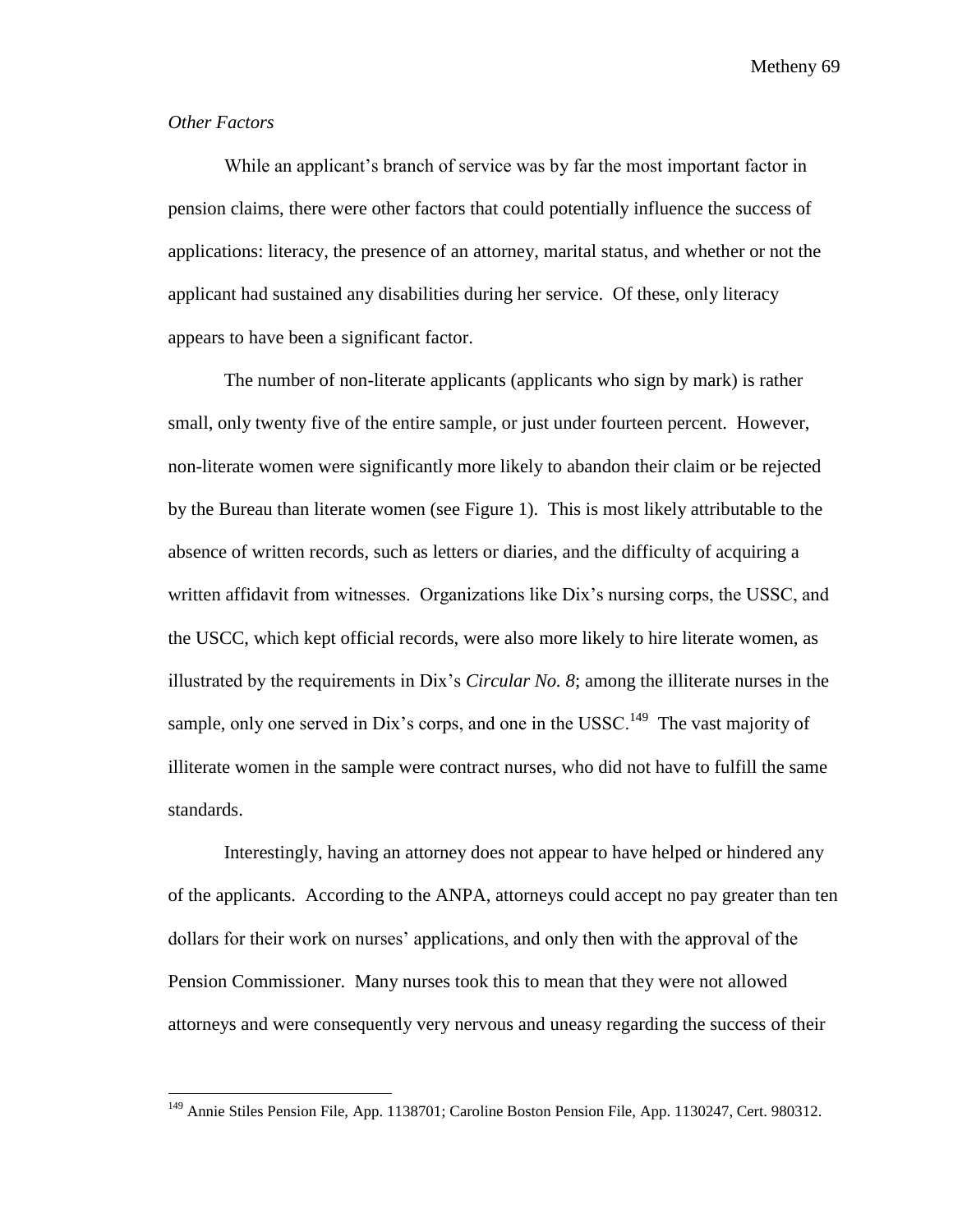

Figure 1. Graph of the success rate of applications based on literacy. Literacy was based on whether or not an applicant signed by mark.

claim.<sup>150</sup> However, some attorneys took on these cases *pro bono*, and could be very aggressive about pursuing their client's claim.<sup>151</sup> By far the most popular pension agents were Annie Wittenmyer, James Tanner, and Ellen Tolman, who served as pension agents for the Woman's Relief Corps and the Army Nurses' Association. These three knew the pension process very well. Both Wittenmyer and Tolman were intimately involved in the ANPA in addition to numerous special acts passed in the preceding years; Tanner served as Pension Commissioner for several months in 1889 before becoming a private pension agent in Washington. Even their intimate knowledge of the process does not appear to have helped their clients: their success rate is not significantly different from that of other attorneys.

<sup>&</sup>lt;sup>150</sup> Ex. Martha Aull Pension File, App. 1131566 ; Leonora Wright Pension File, App. 1132510, Cert. 860167.

<sup>&</sup>lt;sup>151</sup> Mary E. Buckey Pension File, App. 1129426; Lucy J. Fuller Pension File, App. 1138227.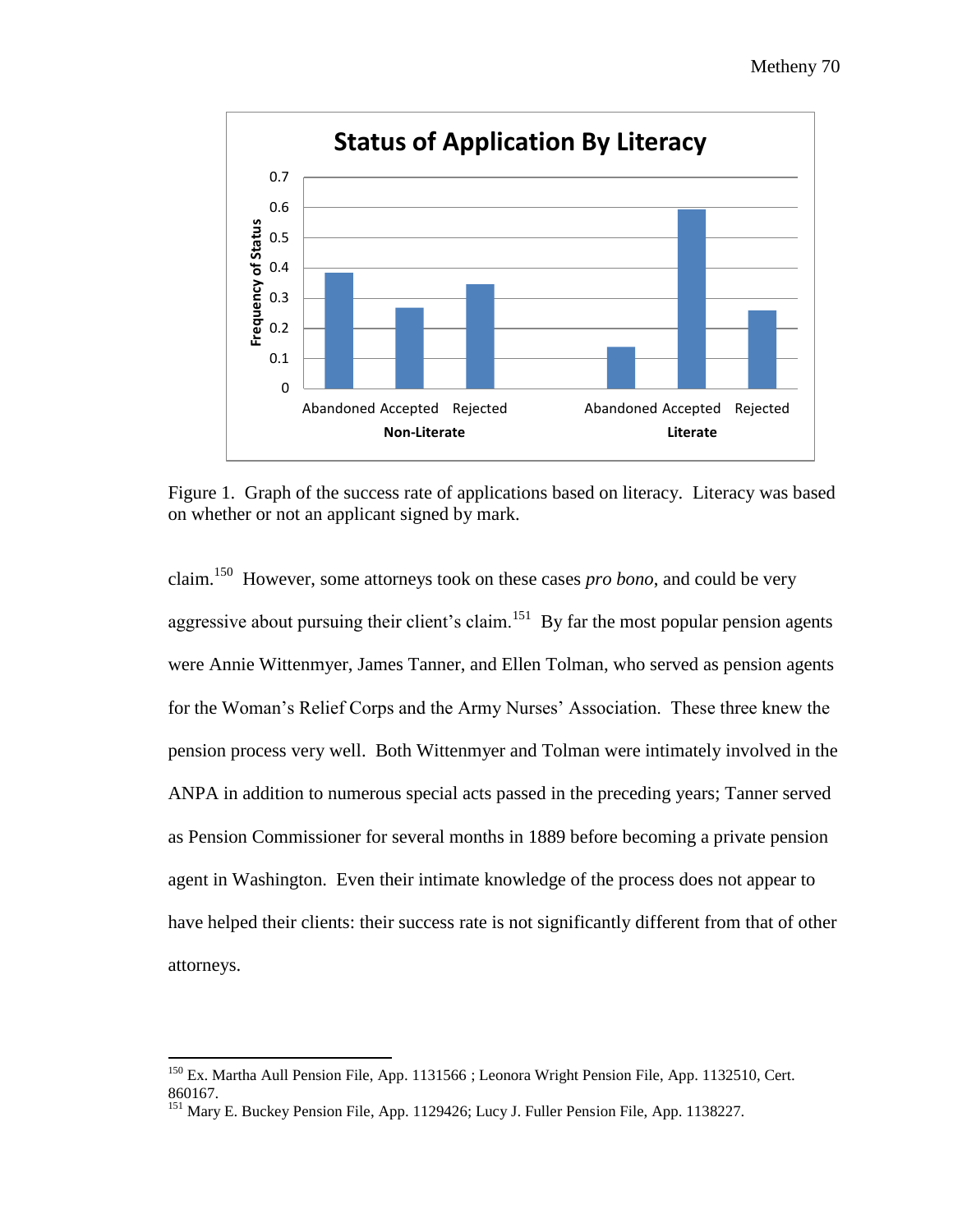Wartime illnesses or injuries also do not appear to have affected an applicant's success significantly. Many women claimed that their current ill health, usually rheumatism, neuralgia, or "general disability," was due to their service. Mercedes Graf has argued that some of these cases are probably Post-Traumatic Stress Disorder, or compassion fatigue, "a form of secondary trauma exhibited by those who have been exposed to an 'overdose' of victim suffering."<sup>152</sup> Given the sparse information in the pension applications, however, and the imprecise nature of Victorian medical terminology, it is hard to pinpoint which illnesses are combat-related, and which ones are simply the effects of old age. Only twelve women were obviously suffering from wartime illnesses or injuries. Nellie Butler, for instance, was shot in the knee at Cold Harbor while tending to men on the battlefield, and several women were suffering from the long term effects of small pox or malaria they contracted while serving.<sup>153</sup> Here the success rate is two-thirds: eight accepted, and four rejected.<sup>154</sup> Since this is the same as the success-failure rate for all pension applications, it appears physical debility did not affect a nurse's chances of success.

A final possible factor was an applicant's marital status. This was a crucial factor in widows' pension claims, as only widows who remained unmarried could continue drawing pensions. If a widow remarried, she forfeited her pension. Some nurses who

 $\overline{a}$ 

<sup>&</sup>lt;sup>152</sup> Graf, "For Pity's Sake," 35.

<sup>&</sup>lt;sup>153</sup> Nellie Butler Pension File, App. 1138434, Cert. 864505; Sallie Cowgill Pension File, App. 1139290, Cert. 874256; Easter East Pension File, App. 1140330; Almeda Flint Pension File, App. 1138505, Cert. 854413; Annie West Pension File, App. 1138727, Cert. 860034.

<sup>&</sup>lt;sup>154</sup> Mary E.B. Blackman Pension File, App. 1138430, Cert. 862768; Mary J. Boston Pension File, App. 1140277; Elizabeth Brower Pension File, App.1138179, Cert. 892868; Nellie E. Butler Pension File, App. 1138434, Cert. 864505; Emily Cate Pension File, App. 1138443, Cert. 855109; Sallie Cowgill Pension File, App. 1139290, Cert. 874256; Easter East Pension File, App. 1140330; Almeda Flint Pension File, App. 1138505, Cert. 854413; Elizabeth Fritcher Pension File, App. 1124937, Cert. 830931; Carrie W. Pollard Pension File, App. 1141411, Cert. 871309; Annie E. West Pension File, App. 1138727, Cert. 860034.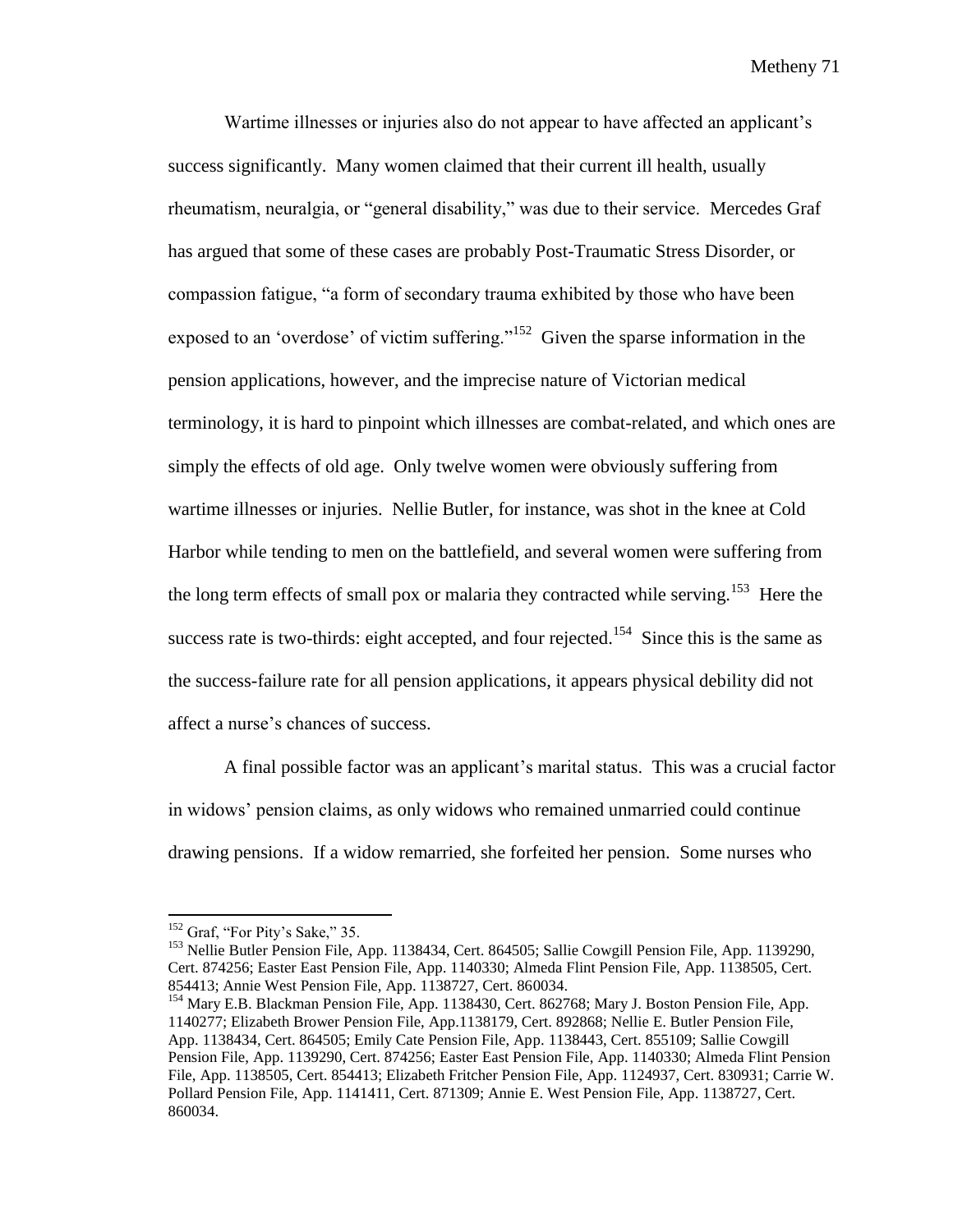wanted to maintain their financial independence expressed concerns that they would lose their access to pensions if they married. "i dont no what to do unless i get married," one desperate applicant wrote. "i hav a good offer but if i git married will it debar me from getting my pension…i would rather live shingle than to get married but i have to work so hard out dorse."<sup>155</sup> However, there is nothing in the ANPA or the pensions themselves to suggest that marital status played the same defining role it did in widows' pensions. In fact, the Bureau only inquired about an applicant's marital status in the context of any name changes she had undergone since her service, since this determined what name Bureau clerks searched for in the records. An examination of the pension applications reveals that widowed and married women alike were granted pensions, with success rates close to the standard two-thirds acceptance rate.<sup>156</sup> The two divorced women in the sample were also granted pensions, as was one of the two women who were separated from their husbands (the other claim was abandoned).<sup>157</sup> If Congress or the Bureau were trying to dictate morality, as they were in the case of widows, these would have been the cases to reject. Yet, based on success rates of these classes of applicants, neither Congress nor the Bureau had any interest in regulating the married lives of former nurses. Their focus, as demonstrated in previous sections, was clearly on the exact nature of a woman's wartime service, and whether it fell within their definitions of acceptable female military service.

 $\overline{a}$ 

<sup>&</sup>lt;sup>155</sup> Lucy Slawson to James Tanner, February 3, 1893, in Lucy Slawson Pension File, App. 1138609. <sup>156</sup> The success rates in this sample were 72% for married women and 67% for widows.

<sup>157</sup> Mary E. Adams Pension File, App. 1138392, Cert. 855666; Leonora Wright Pension File, App.

<sup>1132150,</sup> Cert. 860167; Mary J. Doherty Pension File, App. 1141584; Achsah Flick Pension File, App. 1130341, Cert. 894838.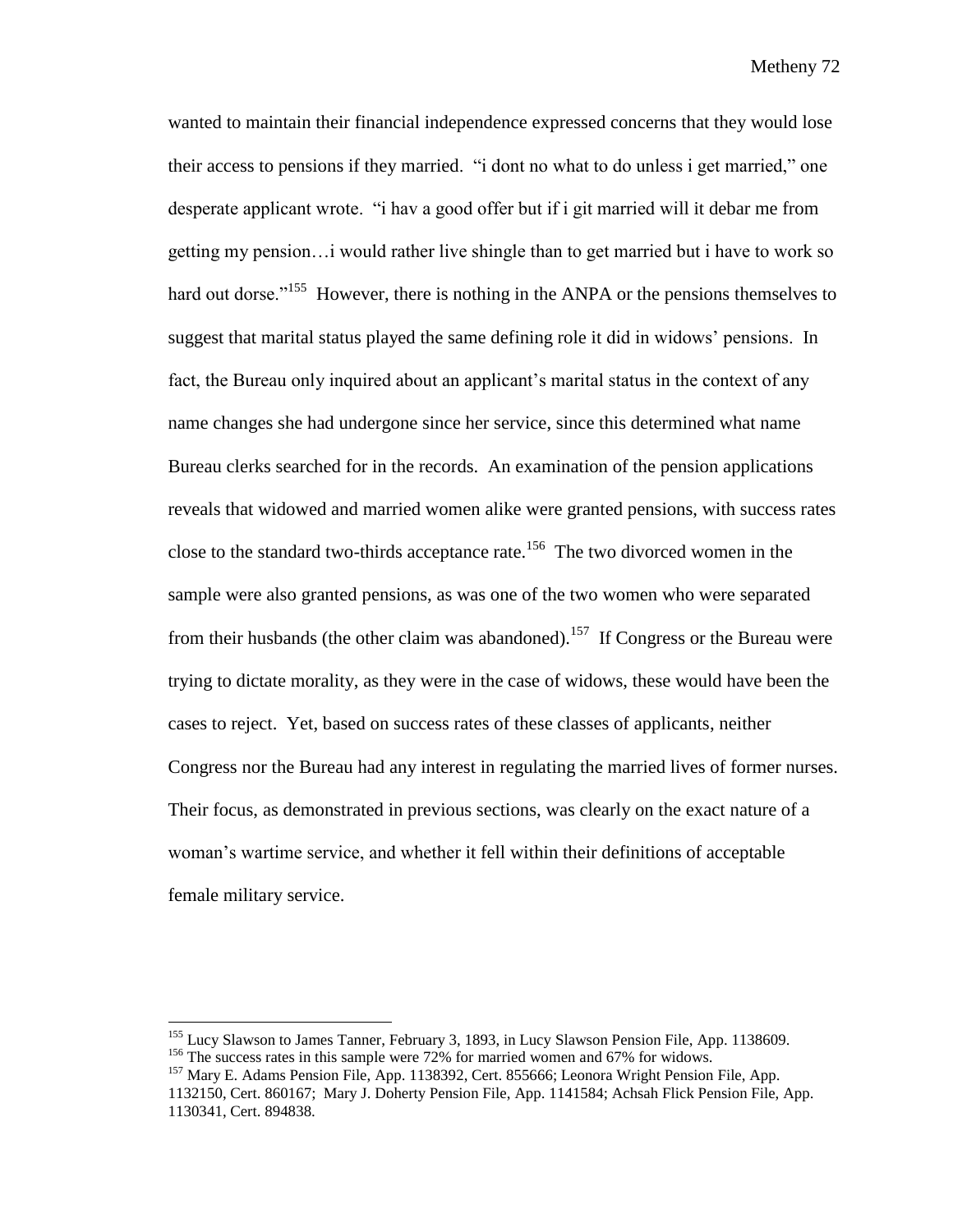### *Summation*

These 185 pension applications offer very valuable insight into the policies of the Pension Bureau and the War Department, and the social and political opinions of the bureaucrats who processed the applications. From all indications the Bureau was largely blind to color, disability, or presence of an attorney, or marital status, but it is abundantly clear that a nurse's branch of service was pivotal, and not only because it affected documentation. Different branches stumbled into the gray area of what constituted acceptable military service. Surgeon General George Sternberg and Col. Fred Ainsworth frequently exercised their own personal opinions regarding nurses' service in approving or rejecting pension applications. Unfortunately, there is nothing in the pension records themselves to definitively suggest what prompted Ainsworth's or Sternberg's actions. In Ainsworth's case, it could have been the politically expedient thing to do to keep himself in Senator Cockrell's good graces, or he himself may have had reservations about nurses receiving pensions. Sternberg likely had qualms about the legitimacy of granting applications to nurses contracted by organizations other than the War Department, or perhaps he took a more conservative approach to interpreting pension legislation. Further research is necessary to determine what their motivations were.

What is clear, however, is that the issues raised about the nature of women's military service were riddled with gendered expectations. The image of the "ministering angel" conjured by Senator Belknap while stumping for the ANPA and the "dependent old woman" so often seen in the special acts and WRC rhetoric, was omnipresent throughout the application process. Women who fit this image—women who had served in Dix's Corps, or the United States Sanitary Commission—had very few difficulties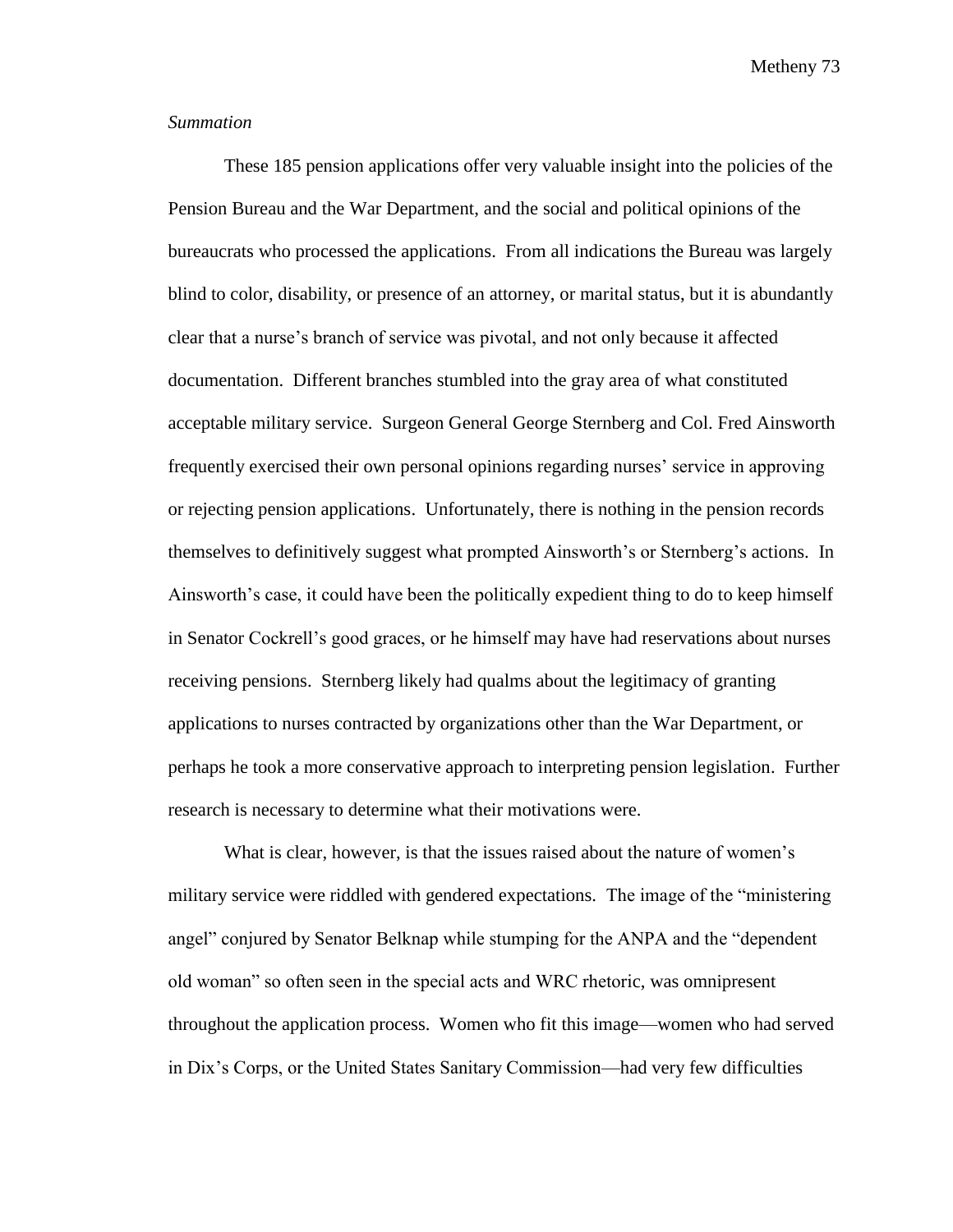obtaining a pension. The many women whose service did not conform to this image, including regimental nurses, many contract nurses, and, for a brief time, women who worked in Diet Kitchens organized by the United States Christian Commission, faced serious opposition from within the Bureau in their attempts to acquire pensions. Clearly, the political and mainstream view of women's military service had not broadened since the Civil War. In fact, if anything, it had regressed. During the war, if the public and the War Department had not openly embraced the valuable service these women were contributing to the war effort, they certainly did not condemn it. Yet thirty years later, that acceptance was absent.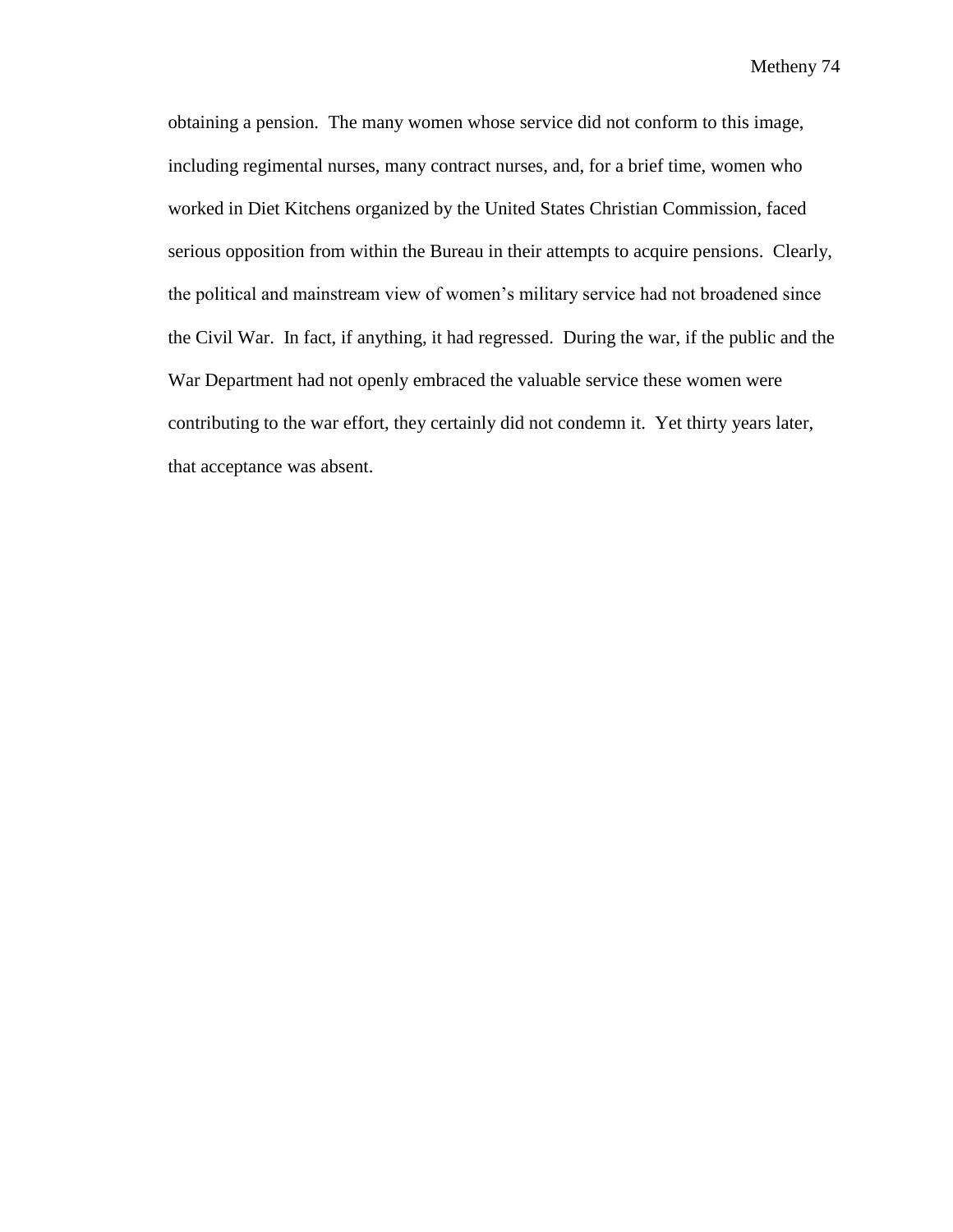### *Conclusion*

 $\overline{\phantom{a}}$ 

*"And who were they all? They were many, my men: Their record was kept by no tabular pen: They exist in traditions from father to son. Who recalls, in dim memory, now here and there one. A few names were writ, and by chance live-today; But's a perishing record fast fading away."* --"The Women Who Went To The War," Clara Barton<sup>158</sup>

The Army Nurses Pension Act represented the peak in recognition of army nurses by both the government and their supporters. That is not to say that nurses went utterly unrecognized in the following years. The GAR continued to honor these women at their annual encampments, and at least two works were published detailing the contributions and experiences of Civil War nurses in their own words: *Our Army Nurses*, compiled by the WRC's Mary Gardner Holland, and *In Honor of Our Army Nurses* by the ANA's Kate Scott. Many nurses also published memoirs of their service, some perhaps hoping the royalties would bring in much-needed revenue, others as final testimonials of their service.<sup>159</sup>

Yet with the exception of the GAR's actions, all of this was done by army nurses themselves. The WRC and Congress did nothing more to help these women. This was in part because of the Panic of 1893. Benevolent organizations, particularly the WRC, tightened their belts and examined their budgets. Funds spent on army nurses were immediately targeted. Consequently, Annie Wittenmyer spent the three National Conventions following the passage of the ANPA furiously trying to save what funding she did have, alternately emphasizing how little it cost the WRC to continue supporting

<sup>158</sup> Mary Gardner Holland, *Our Army Nurses*, ed. Daniel John Hoisington (Roseville, Minnesota: Edinborough Press, 2009), 3.

<sup>159</sup> For examples, see Amanda Akins Stearns' *Lady Nurse of Ward E* (1909), *The Autobiography of Catherine S. Lawrence* (1893), or *Reminiscences of an Army Nurse* by Adelaide Smith (1911).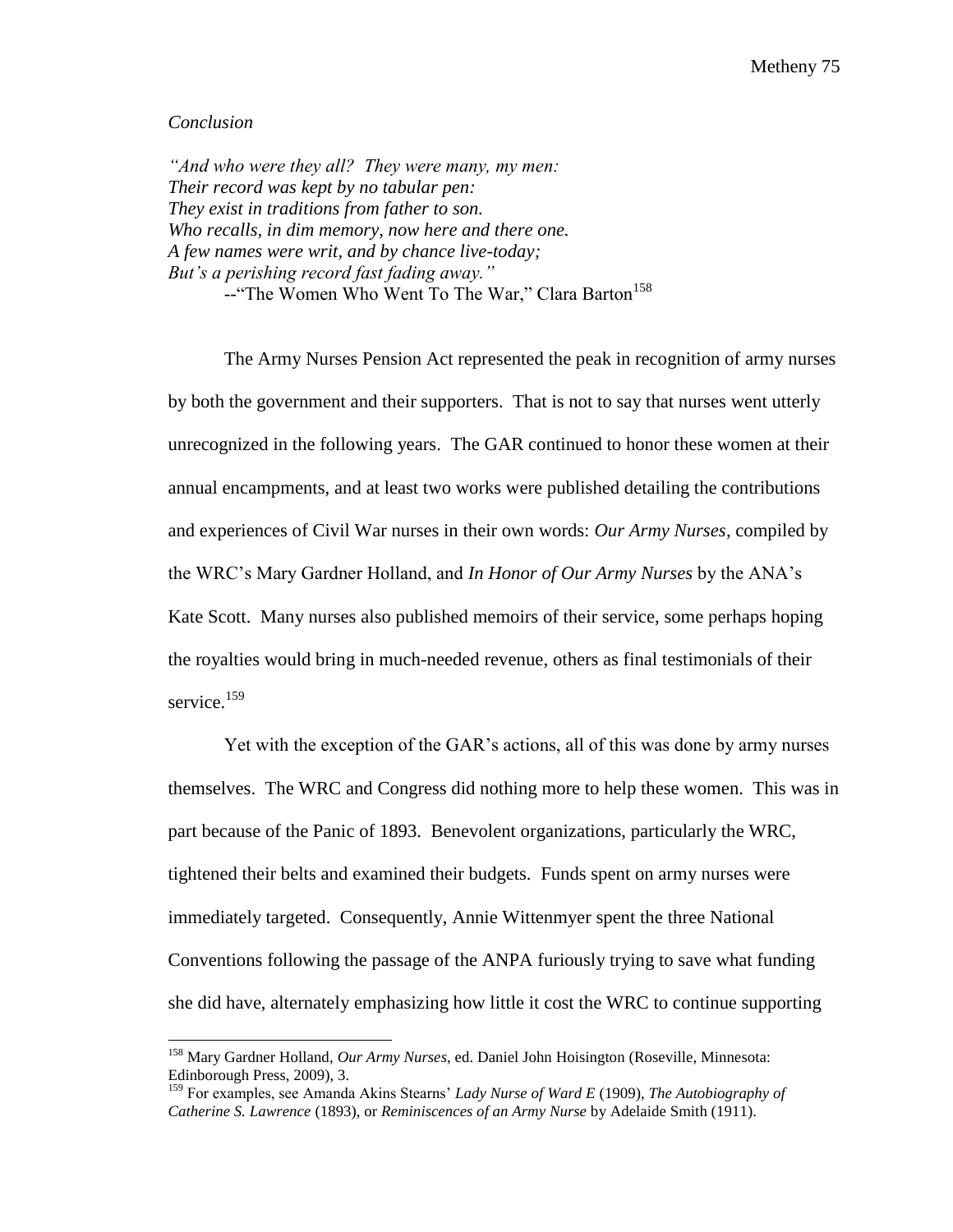army nurses, or reminding the convention that if it did not fund Wittenmyer's work in Washington securing pensions, then the WRC would be forced to use its own funds to support these women.<sup>160</sup> She succeeded, to a point. While the WRC continued to support both the Army Nurses fund and Wittenmyer's work in Washington, the funding never reached pre-Panic levels.

Other forms of neglect cannot be explained on financial grounds, but rather on ideological ones. The WRC and Congress had bent societal norms regarding women's military service and financial independence as much as they were willing to. In 1895, for instance, Wittenmyer introduced a bill to the House that specifically granted pensions to regimental nurses, whose applications, as previously mentioned, were almost universally rejected. The bill failed to pass—in fact, it never made it to the House floor because, as Wittenmyer pointed out to the 1897 National Convention, there was no concerted effort on the part of the WRC "to get it out of the clutches of the Committee on Rules."<sup>161</sup> Wittenmyer herself was quickly losing the energy to continue the fight. A fall in 1897 while lobbying in the House left her bed-ridden for several months. Wittenmyer tried to continue her campaign from her bed, but met with limited success.<sup>162</sup> When she died in 1900, concern for army nurses died with her. No one in the WRC took her place as the organization's pension agent, and barely a year after her death the WRC was already entertaining motions to close down the WRC Home in Madison, Ohio. Built in 1890, the Home provided housing and medical care for widows and other dependents of Union

 $\overline{a}$ 

<sup>&</sup>lt;sup>160</sup> Journal of the Twelfth Annual Convention of the Woman's Relief Corps: Pittsburgh, PA, September 12<sup>th</sup>, *13th and 14th, 1894* (Boston: E.B. Stillings & Co., 1894), 166; *Journal of the Thirteenth Annual Convention of the Woman's Relief Corps: Louisville, KY, September 12th, 13th, and 14th, 1895* (Boston: E.B. Stillings & Co., 1895), 130.

<sup>161</sup> *Journal of the Fifteenth Annual Convention of the Woman's Relief Corps: Buffalo, New York, August 26th, and 27th, 1897* (Boston: E.B. Stillings & Co., 1897) 155. The Committee on Rules decides when a bill comes up for debate.

 $162$  Ibid., 156.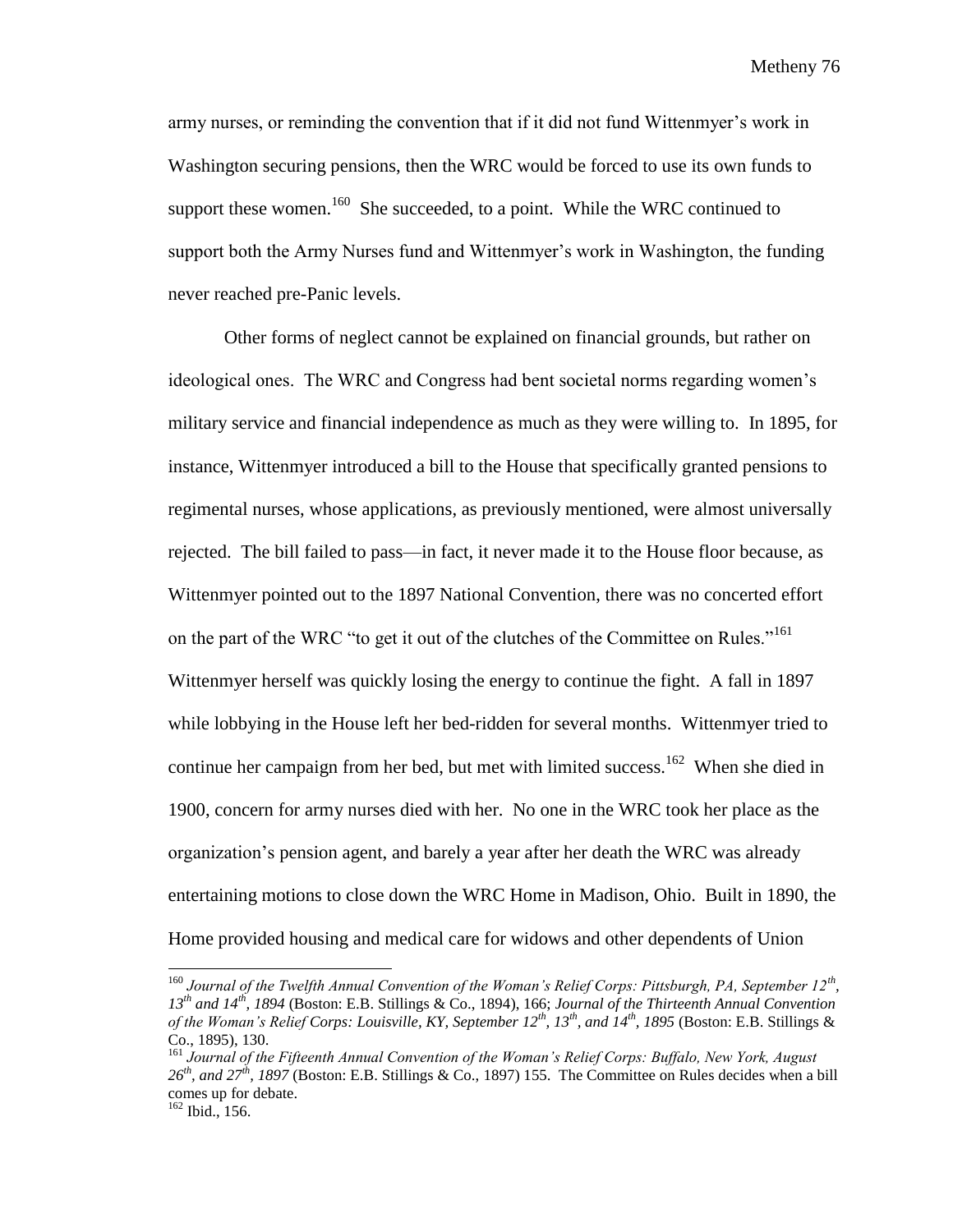veterans, but was primarily intended for indigent army nurses. When the motion first appeared in 1901, its supporters pointed out that none of the forty-odd residents were army nurses—in fact, only 17 of the 144 women who had lived at the Home since 1890 were army nurses—and, some argued, the Home was becoming a significant drain on the organization's finances.<sup>163</sup> While closing the Home was certainly the practical thing to suggest, since it was clearly failing in a key aspect of its mission, this motion also demonstrates a broader lack of concern about the fate of army nurses on the part of the WRC. No one asked, for instance, why there were no nurses amongst the Home's residents, and no one proposed an alternative way to care for nurses, since clearly the previous system was not working. This is also symptomatic of a larger issue, one that manifested first in Kate Sherwood's actions during the fight for the ANPA. The WRC's mission was to aid veterans. Since nurses performed military service, they would logically fall under this category. Yet nurses' welfare had to be mentioned specifically in order to become a part of the WRC's mission statement. Increasingly, the WRC focused on the wives, widows, mothers and daughters that made up the vast majority of its constituency, and on the veterans it had initially been created to support, and shifted its focus away from nurses. Nurses' struggles did not become a secondary issue. They became a non-issue.

Matters were much the same with Congress. In 1907 the Army Nurses Association attempted to increase nurses' pensions to \$20 a month. Despite favorable

 $\overline{\phantom{a}}$ 

<sup>163</sup> *Journal of the Nineteenth National Convention of the Woman's Relief Corps: Cleveland, Ohio, September 12th and 13th, 1901* (Boston: E.B. Stillings & Co., 1901), 292; "National Woman's Relief Corps: List of Residents, 1890-1944, at the National Woman's Relief Corps Home at Madison, O.," VFM 197, Ohio Historical Society.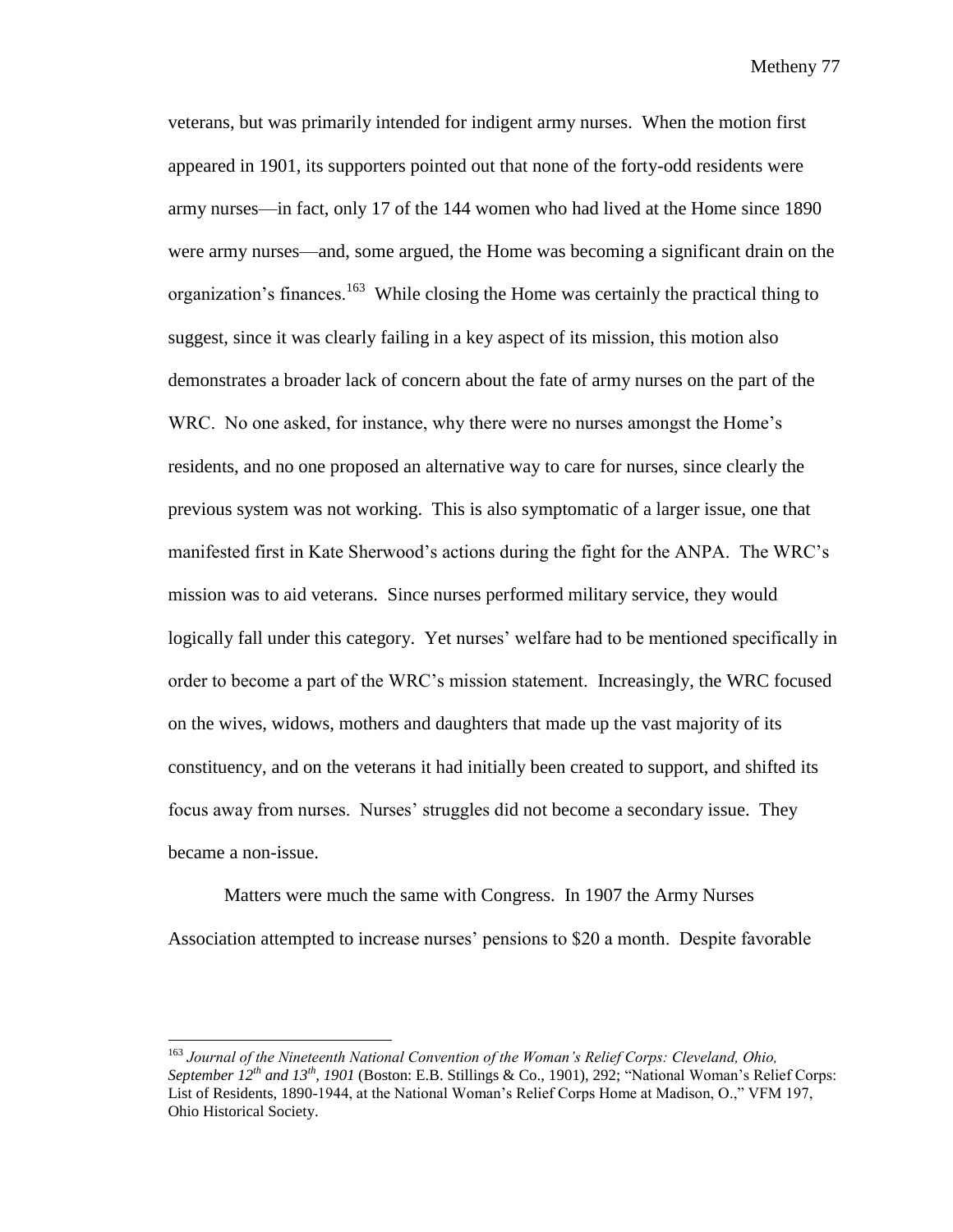reports from the Senate's Committee on Pensions, the bill failed to pass.<sup>164</sup> Senator McComber, a Republican from North Dakota, wrote the dissenting "Views of the Minority." "This bill as reported," he wrote, "is a striking illustration of the tendency toward partiality and favoritism, more difficult to be resisted because the beneficiaries are women." Couching his argument in terms of equal treatment of veterans and army nurses, McComber proceeded to condemn the financial independence this bill, and the ANPA, offered army nurses as unnecessary: "Under the present law a nurse may be a married woman and have a husband to support her. The soldier is probably married and has a family to support…Under the present law the nurse may be a married and have a husband to support her and still draw her pension of \$12 per month. Under the present law if the widow has remarried she loses her pension."<sup>165</sup> McComber's claim not only ignores the fact that most nurses were heavily dependent on the pensions they received and had no male bread-winner left to support them, it also clearly demonstrates that the gender roles espoused by so many people prior to the passage of the Army Nurses Pension Act had not disappeared. Not only had they not disappeared, the fact that the bill never passed—nor did successors in 1909, 1910, 1912, or 1918—indicates that these gender norms were the dominant view in Congress. Nurses were not considered veterans: they were instead female civilians who performed service equal to that of

 $\overline{a}$ 

<sup>164</sup> "Report To accompany S. 695: Pensions of Army Nurses," *The Report of Committees of the Senate of the United States for the Second Session of the Fifty-Ninth Congress, 1906-1907* (Washington: Government Printing Office, 1907);

<sup>&</sup>quot;Report to accompany S. 6251: Army Nurses in the Civil War," *The Report of Committees of the Senate of the United States for the Second Session of the Sixty-First Congress, 1909-1910* (Washington: Government Printing Office, 1910); "Report to accompany H.R. 21721: Pensions for Volunteer Army Nurses," *The Report of Committees of the Senate of the United States for the Second Session of the Sixty-Second Congress*, *1911-1912* (Washington: Government Printing Office, 1912).

<sup>165</sup> "Report to accompany S. 185: Pensions of Army Nurses," *The Report of Committees for the Senate of the United States of the Second Session of the Sixtieth Congress, 1908-1909* (Washington: Government Printing Office, 1909).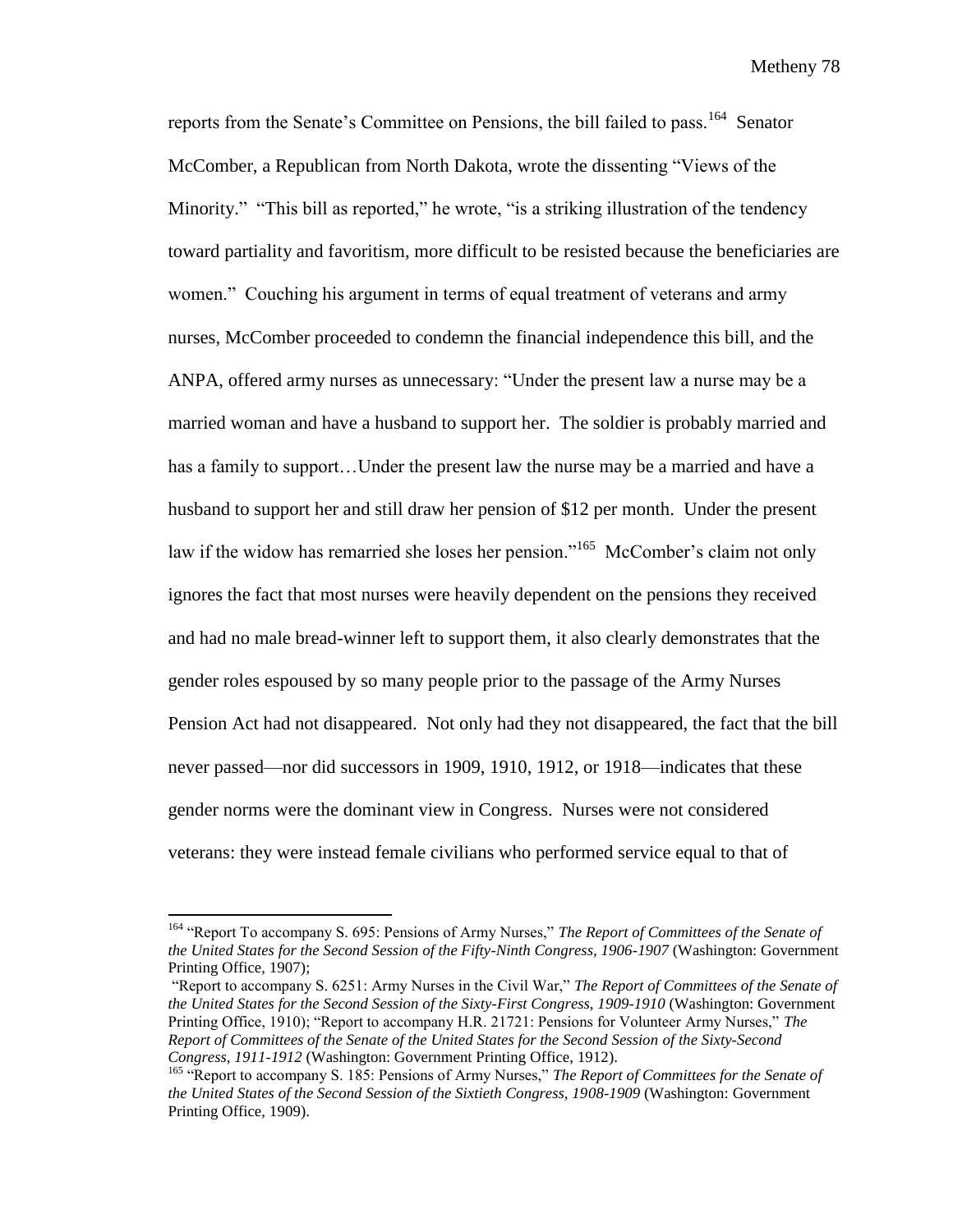women who remained at home, and were not to be granted any measure of financial independence.

At first glance, the Army Nurses Pension Act represents a landmark change in how the American public and its government regarded Civil War nurses. Its passage implied that nurses were just as much veterans as the men they had tended, and granted them a degree of financial independence that women of the time period did not typically experience. Acceptable military service for women was no longer limited to those who served under Dorothea Dix, or in the United States Sanitary or Christian Commissions, but could now include black women, women who had served with their husbands on the front lines, or women who had worked for pay. Yet an analysis of the WRC's crusade to pass the ANPA, as well as the pension applications of nearly 400 former nurses, indicates exactly the opposite. In their efforts to secure veteran status for former nurses, the WRC and Congress proscribed women's military service until only a select few women were considerable acceptable and thus pensionable. The Pension Bureau and various bureaucrats in the War Department further constrained these roles until entire classes of women were debarred from receiving pensions. The passage of the Army Nurses Pension Act was not the watershed moment for women's military service, or gendered ideologies that it promised to be. Rather, the history of the bill and the pensions that followed it suggest that though a select few women did challenge the gendered ideologies of the federal government, these ideologies remained largely unchanged from the end of the Civil War to the turn of the century.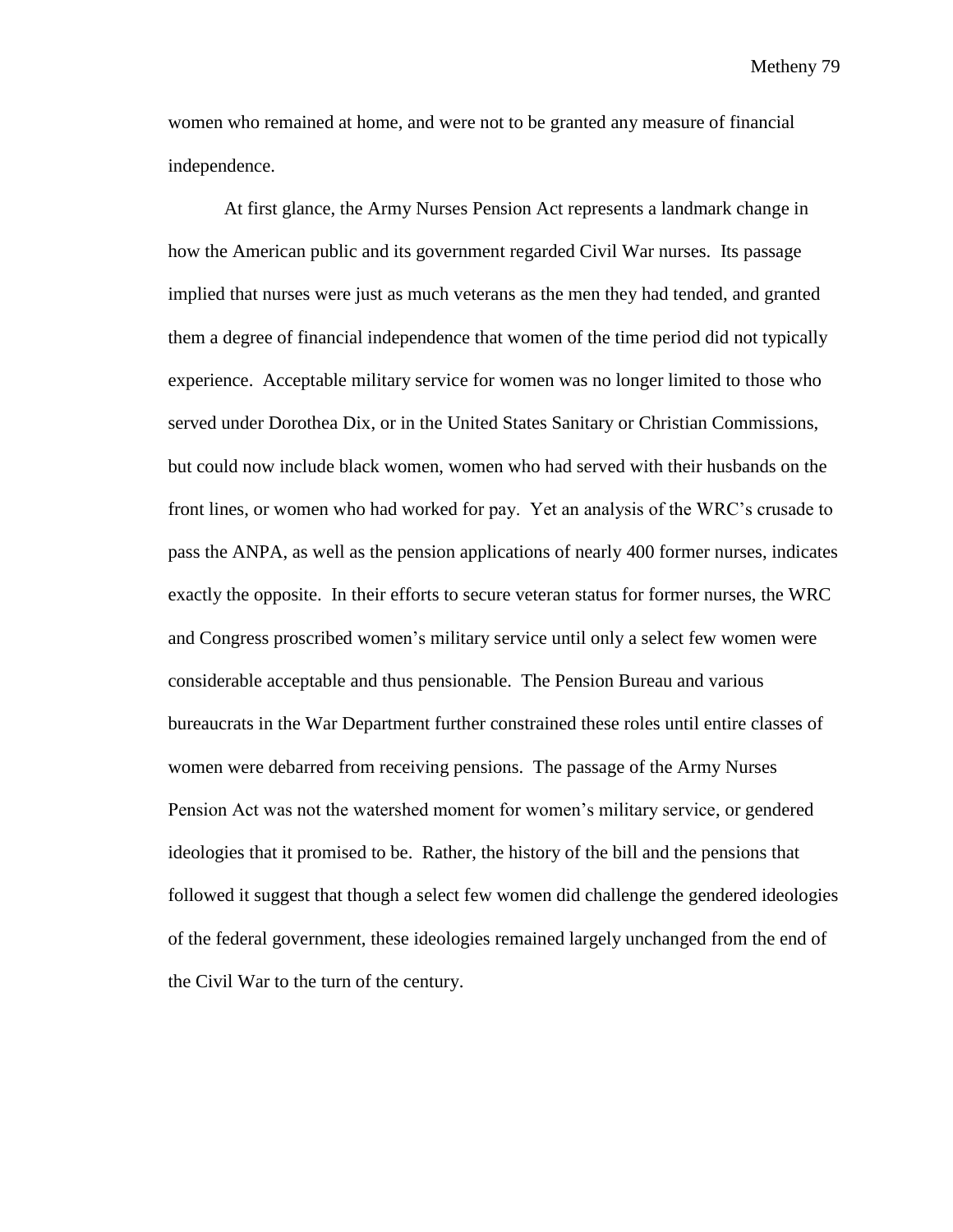# **Bibliography**

# *Manuscripts and Manuscript Collections*

Woman's Relief Corps, Department of Massachusetts Papers, 1887-1955. Schlesinger Library, Radcliffe College, Harvard University. Cambridge, Massachusetts

Clara Barton Papers: Correspondence on Pension Bill, 1889-1890 and undated.

University of Maryland Digital Archives. [http://hdl.handle.net/1903.1/12624.](http://hdl.handle.net/1903.1/12624)

"National Woman's Relief Corps: List of Residents, 1890-1944, at the National Woman's Relief Corps Home at Madison, O.," VFM 197. Ohio Historical Society. Columbus, Ohio.

Clara Barton Papers, Reel 64. Manuscript Division, Library of Congress. Washington, D.C.

*Documents at the National Archives and Records Administration, Washington D.C.*

Civil War and Later Veterans Pension Files. Records of the Veterans Administration, Record Group 15.

Records of the U.S. House of Representatives,  $47^{\text{th}}$ -52<sup>nd</sup> Congress. Record Group 233. Committee on Invalid Pensions Papers.

Petitions, Memorials, and Resolutions of State Legislatures, & Related Documents Which Were Referred to Committees.

Records of the U.S. Senate,  $50<sup>th</sup>$  Congress. Record Group 46.

Pensions for army nurses of the civil war; Sen. 50A-K6, Box No. 111.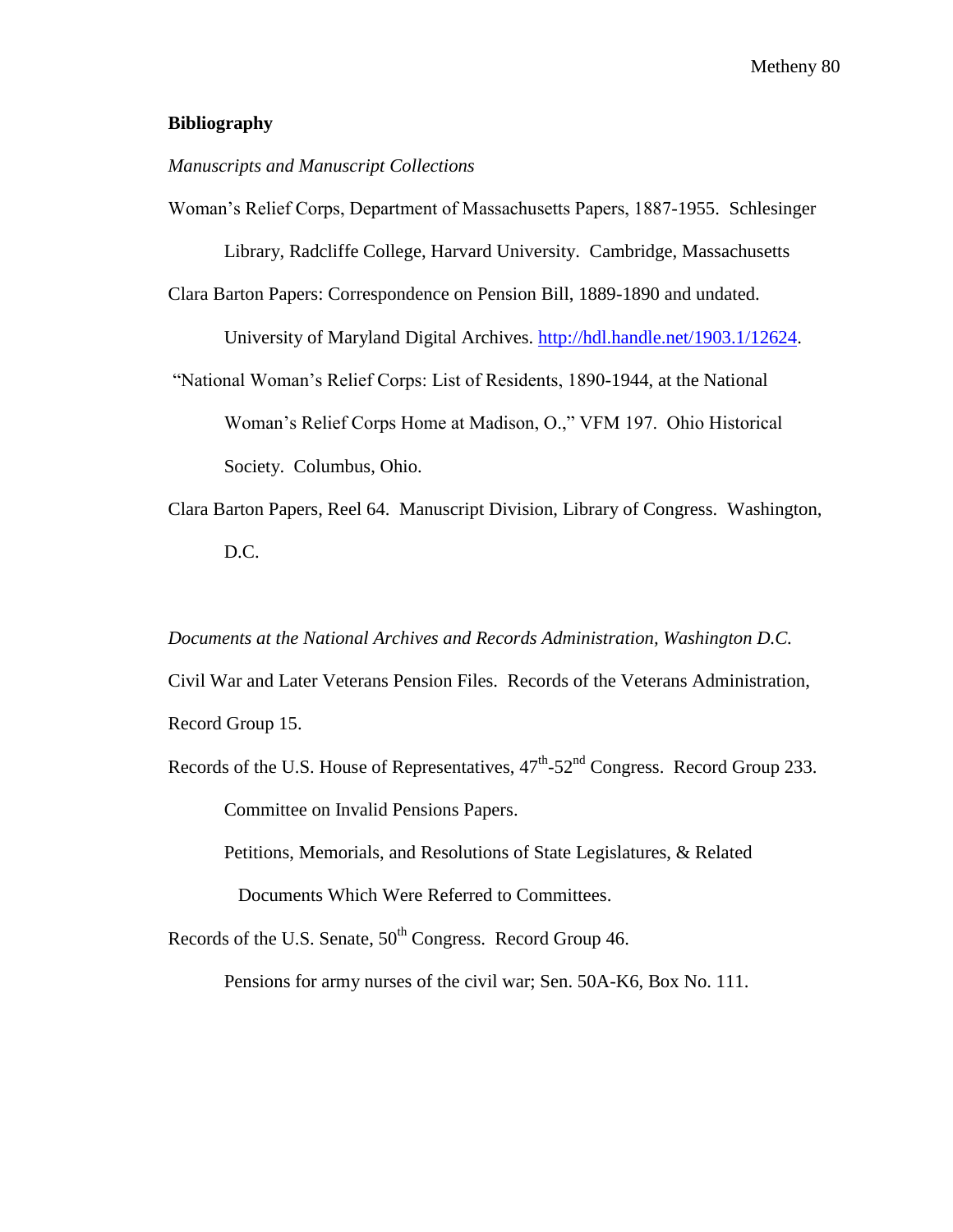### *Primary Sources*

- Bixler, John W. and Edward P. Hall, eds. *Decisions of the Department of the Interior in Appealed Pension and Bounty-Land Claims*, Vol. VII. Washington: Government Printing Office, 1895.
- Dix, Dorothea. *Circular No. 8 Regarding Requirements for Female Nursing Applicants, July 14, 1862.* Online version,

[http://docsteach.org/documents/3819334/detail?menu=closed&page=29&sortBy=](http://docsteach.org/documents/3819334/detail?menu=closed&page=29&sortBy=era)

[era,](http://docsteach.org/documents/3819334/detail?menu=closed&page=29&sortBy=era) National Archives and Records Administration, March 20, 2013.

*Florida Memory: Confederate Pension Applications, Kelly Powell Delity.* 

http://www.floridamemory.com/items/show/173331.

- *Journals of the Annual Convention of the Woman's Relief Corps*: 1888, 1890-1892, 1894- 1895, 1897, 1901. Boston: E.B. Stillings & Co.
- *Journal of the Fourteenth National Convention of the Woman's Relief Corps*: *St. Paul, Minn., September 3<sup>rd</sup> and 4<sup>th</sup>, 1896.* Boston: E.B. Stillings & Co., 1896.
- *Proceedings of the Third National Convention, Woman's Relief Corps: Portland, Maine, June 24, 25, and 26, 1885.* Toledo: Montgomery & Vrooman, 1885.

*Proceedings of the Fourth National Convention of the Woman's Relief Corps: San* 

*Francisco, California, August 4, 5, 6, and 7, 1886.* Boston: E.B. Stillings, 1886.

- *The Public Papers of Grover Cleveland, Twenty*-*Second President of the United States: March 4, 1885 to March 4, 1889.* Washington: Government Printing Office, 1889.
- *Report of the National Organization: Woman's Relief Corps*. Boston: E.B. Stillings & Co., 1884.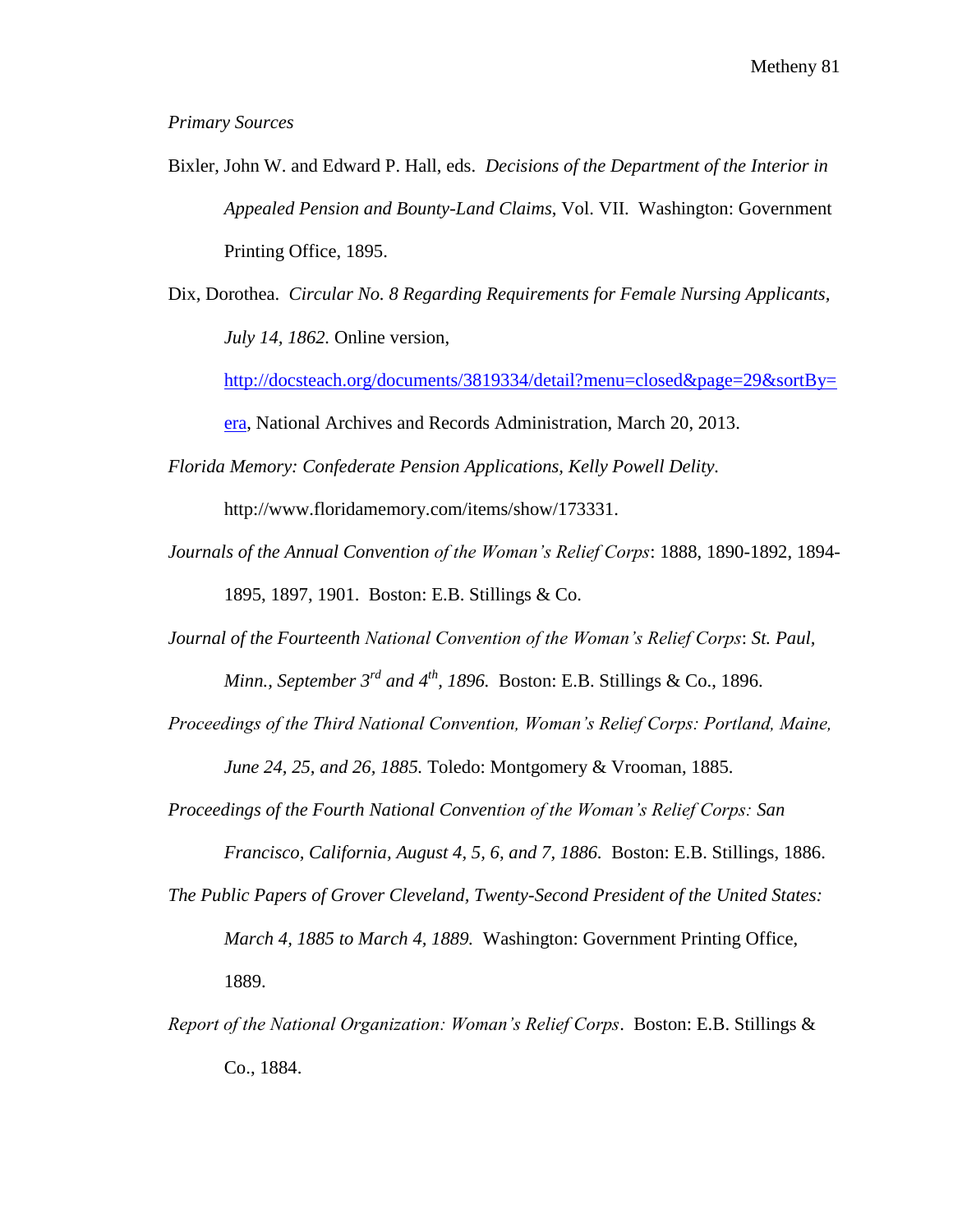- U.S. Congress. *Congressional Record: 52nd Congress, 1st Session, July 14-August 5, 1892*, vol. 23 part 7. Washington: Government Printing Office, 1892.
- U.S. Congress. *Reports of Committees of the House of Representatives for the Second Session of the Fiftieth Congress, 1888-'89*. Washington: Government Printing Office, 1889.
- U.S. Congress. *Reports of Committees of the Senate of the United States for the First Session of the Forty-Ninth Congress: 1885-1886*. Washington: Government Printing Office, 1886.
- U.S. Congress. *Report of Committees of the Senate of the United States for the First Session of the Fifty-First Congress, 1889-1890*. Washington: Government Printing Office, 1890.
- U.S. Congress. *Reports of Committees of the Senate of the United States for the Second Session of the Fifty-Ninth Congress, 1906-1907.* Washington: Government Printing Office, 1907.
- U.S. Congress. *Reports of Committees of the Senate of the United States for the Second Session of the Sixtieth Congress, 1908-1909.* Washington: Government Printing Office, 1909.
- U.S. Congress. *Reports of Committees of the Senate of the United States for the Second Session of the Sixty-First Congress, 1909-1910.* Washington: Government Printing Office, 1910.
- U.S. Congress. *Reports of Committees of the Senate of the United States for the Second Session of the Sixty-Second Congress*, *1911-1912.* Washington: Government Printing Office, 1912.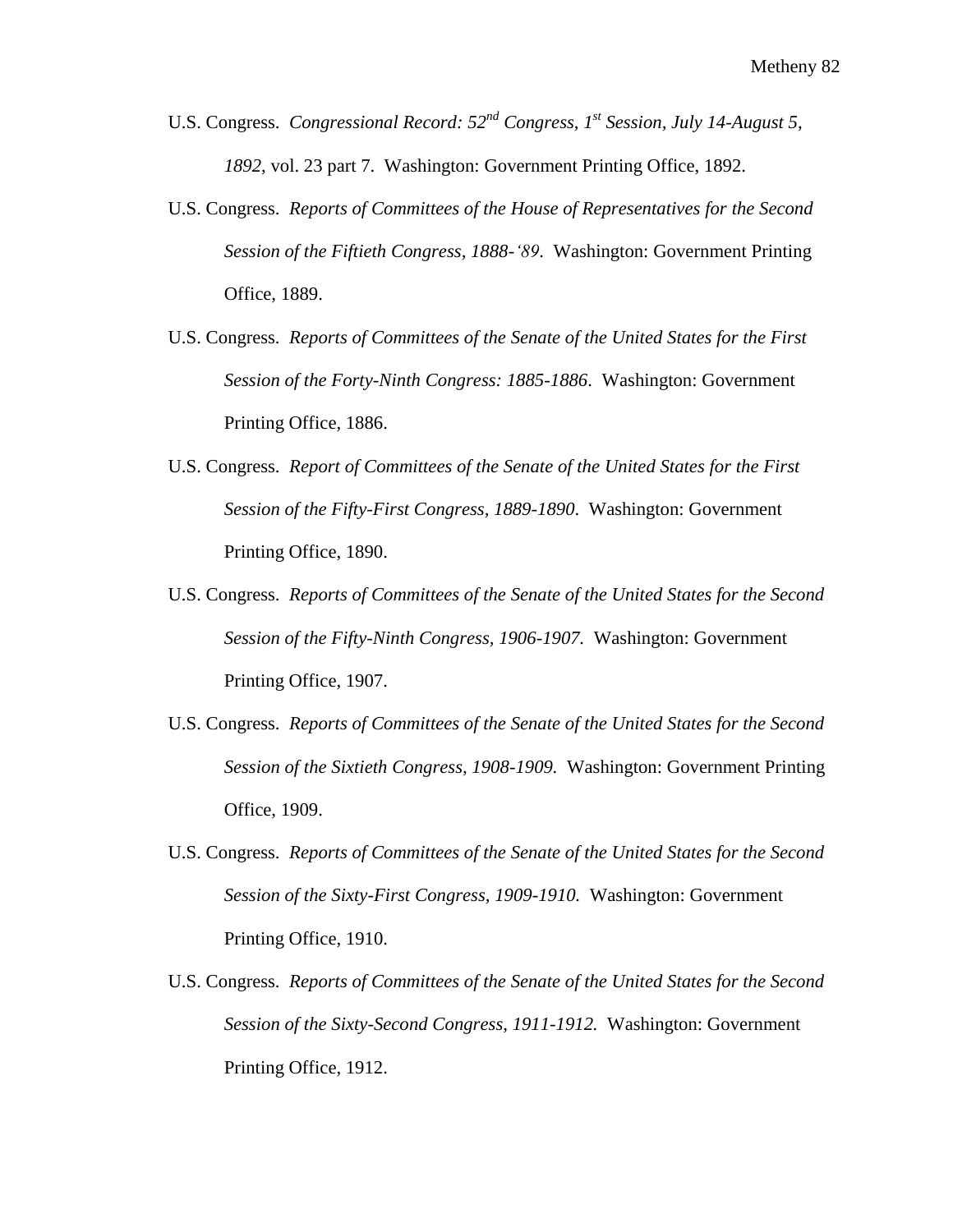- U.S. Congress. *The Statutes at Large, Treaties and Proclamations, of the United States of America from 1885-1887*, vol. XXIV. Washington: Government Printing Office, 1887.
- U.S. Congress. *Statutes of the United States of America Passed at the Second Session of the 49th Congress: 1886-1887*. Washington: Government Printing Office, 1887.
- U.S. War Department. *Revised Regulations for the Army of the United States, 1861.*  Philadelphia: George W. Child, 1862.

# *Newspapers*

- "Congress: An Abstract of the More Important Proceedings of Both Houses." *The National Tribune*, March 29<sup>th</sup>, 1888.
- Graves, Robert. "Pensions for Heroines: A Bill Born of Gratitude Toward Brave Wartime Women." *The Marion Star,* August 7, 1890.
- "Mrs. Kate Sherwood, Writer and Patriotic Leader, Dead." *The Washington Times*, February 15, 1914.
- "Our Army Nurses: Tributes to the Blue and the Gray—the \$12 Bill in the House." *The National Tribune*, July 14, 1892.
- "Pensions for Army Nurses: The Bill Which Finally Passed." *The National Tribune*, August 11, 1892.
- *Published Diaries and Letters*
- Anderson, Galusha. *The Story of Aunt Lizzie Aiken*. Chicago: Jansen, McClurg & Co., 1880.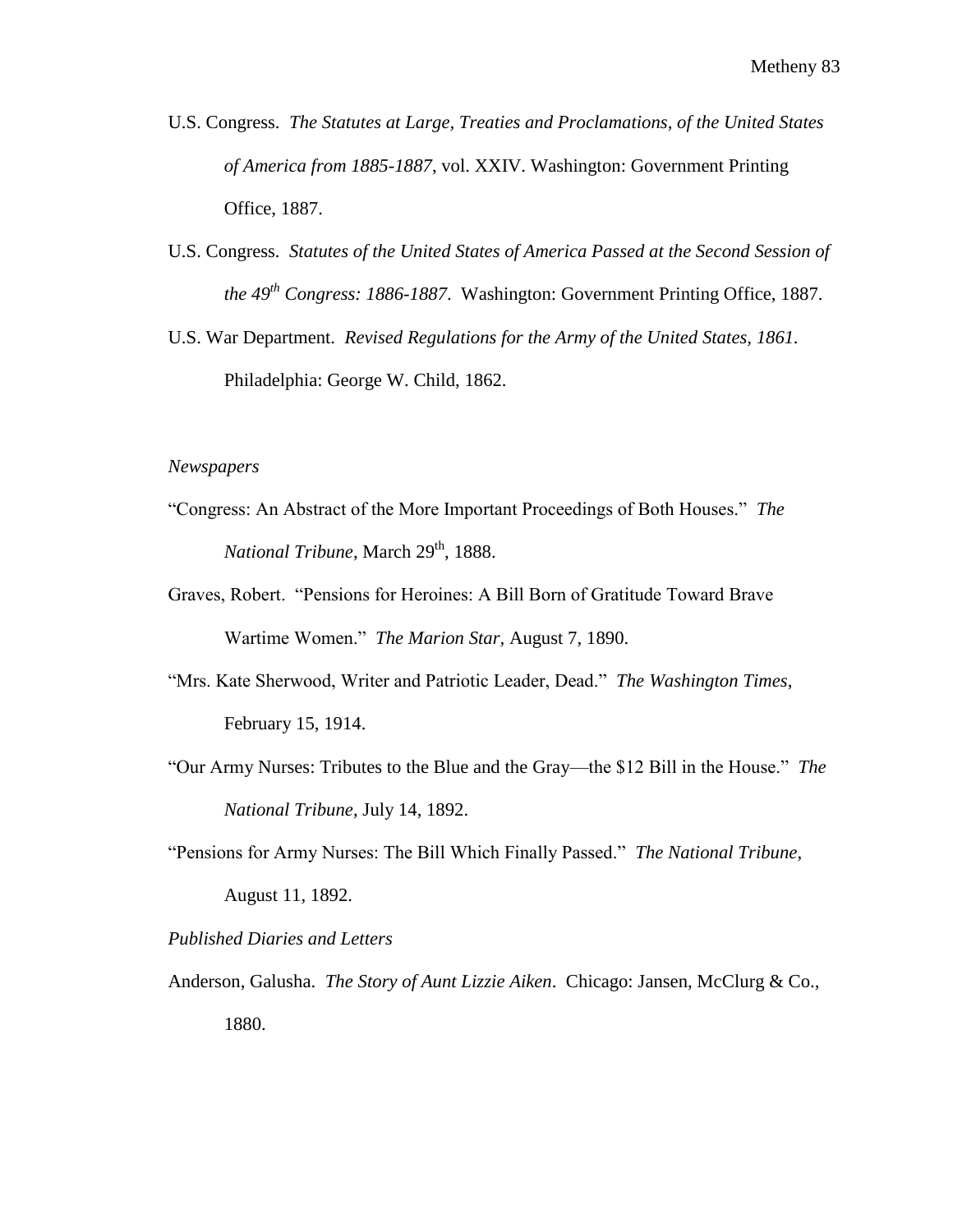- Eaton, Harriet. *This Birthplace of Souls: the Civil War Nursing Diary of Harriet Eaton*. Ed. Jane E. Schultz. Oxford: Oxford University Press, 2011.
- Jacquette, Harriet S., ed. *South After Gettysburg: Letters of Cornelia Hancock from the Army of Potomac, 1863-1865*. Freeport, New York: Book for Libraries Press, 1971.
- Livermore, Mary A. *My Story of the War: the Civil War Memoirs of the Famous Nurse, Relief Organizer and Suffragette*. Hartford: A.D. Worthington & Co. Publishers, 1887.
- Powers, Elvira. *Hospital Pencillings: Being a Diary While in Jefferson General Hospital, Jeffersonville, Ind., and others at Nashville, Tennessee, as matron and visitor.* Boston: Edward L. Mitchell, 1866.
- Stearn, Amanda Akins. *The Lady Nurse of Ward E.* New York: The Baker and Taylor Company, 1909.

### *Secondary Sources*

Alcott, Louisa M. *Hospital Sketches.* Boston: James Redpath Publishers, 1863.

- Blanck, Peter and Larry Logue. "'Benefit of the Doubt': African-American Civil War Veterans and Pensions." *Journal of Interdisciplinary History* 93, no. 3 (2008): 377-399.
- Blanton, DeAnne and Lauren M. Cook. *They Fought Like Demons: Women Soldiers in the American Civil War*. Baton Rouge: Louisiana State University, 2002.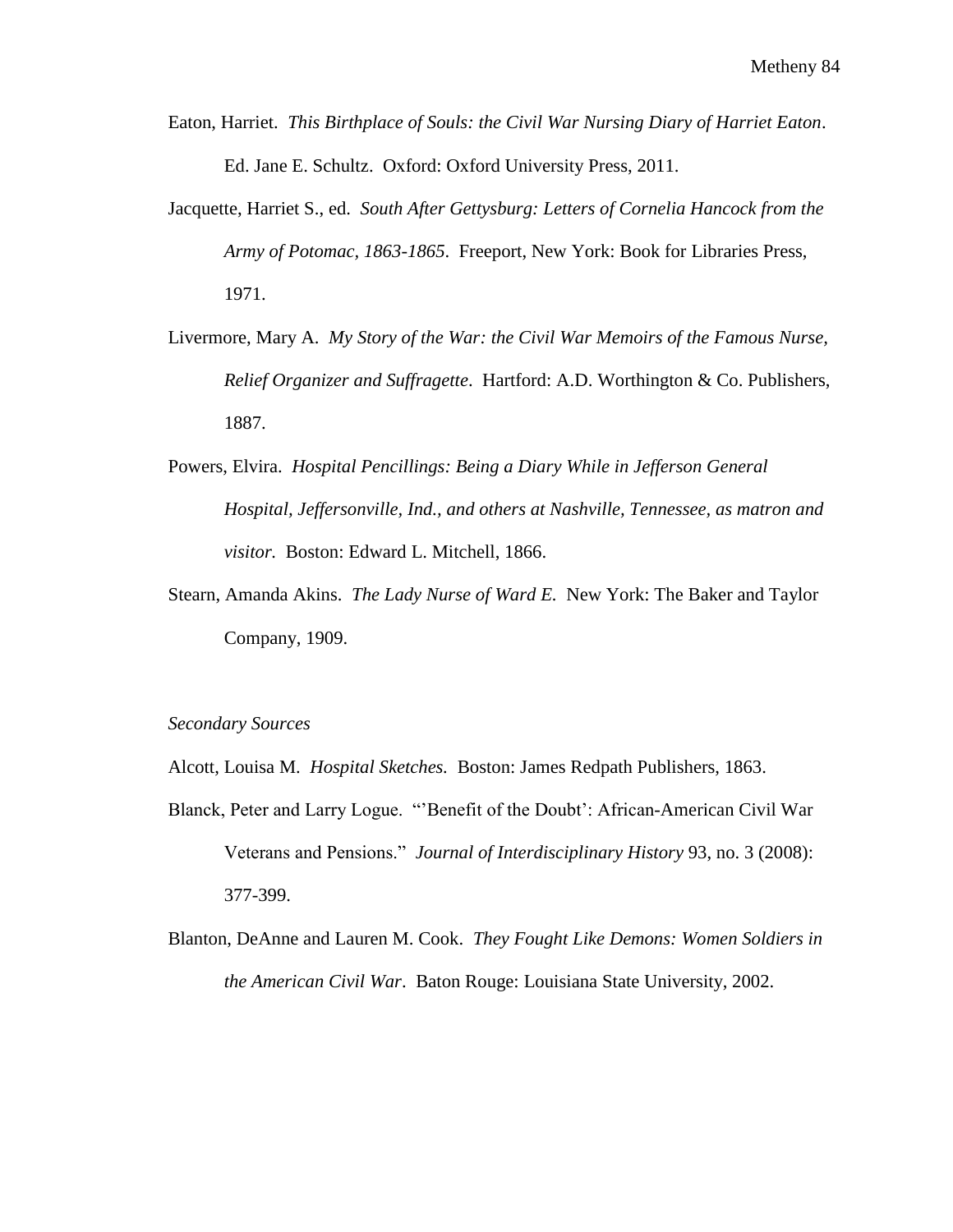- Farmer-Kaiser, Mary. *Freedwomen and The Freedmen's Bureau: Race, Gender, and Public Policy In the Age of Emancipation*. New York: Fordham University Press, 2010.
- Ginzberg, Lori D. *Women and the Work of Benevolence: Morality, Politics, and Class in the 19th Century United States.* New Haven: Yale University Press, 1990.
- Graf, Mercedes. "For Pity's Sake: Civil War Nurses and the Pension System." *prologue* 40, no. 2 (2008): 28-35.
- Hall, Richard H. *Women on the Civil War Battlefront*. Lawrence: University of Kansas Press, 2006.
- Holland, Mary A. G. *Our Army Nurses: Stories From Women in the Civil War*. Edited by Daniel John Hoisington. Roseville, MN: Edinborough Press, 2009.
- Leonard, Elizabeth. *All the Daring of the Soldier.* New York: W.W. Norton & Co., 1999.
- McClintock, Megan. "Civil War Pensions and the Reconstruction of Union Families." *Journal of American History* 83, no. 1 (1996).
- Pullen, John J. *A Shower of Stars: the Medal of Honor and the 27th Maine.*  Mechanicsburg, PA: Stackpole Books, 1966.
- Riepma, Siert F. "A Soldier-Archivist and His Records: Major General Fred C. Ainsworth." *The American Archivist* 4, no. 3 (July, 1941).

Schultz, Jane E. "The Inhospitable Hospital: Gender and Professionalism in Civil War Medicine." *Chicago Journals* 17, no. 2 (1992): 363-392. *Women at the Front: Hospital Workers in Civil War America*. Chapel Hill: University of North Carolina Press, 2004.